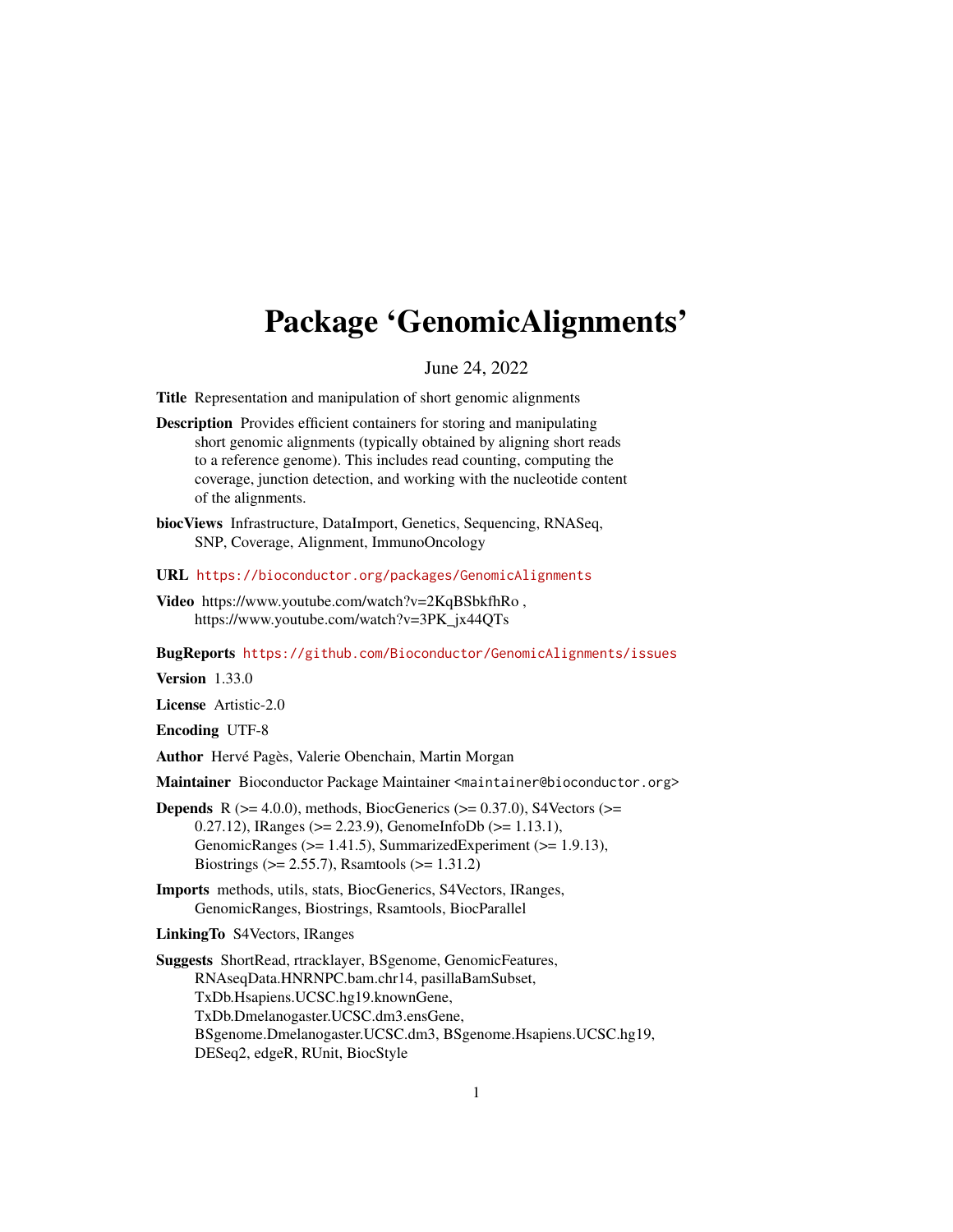Collate utils.R cigar-utils.R GAlignments-class.R GAlignmentPairs-class.R GAlignmentsList-class.R GappedReads-class.R OverlapEncodings-class.R findMateAlignment.R readGAlignments.R junctions-methods.R sequenceLayer.R pileLettersAt.R stackStringsFromGAlignments.R intra-range-methods.R coverage-methods.R setops-methods.R findOverlaps-methods.R coordinate-mapping-methods.R encodeOverlaps-methods.R findCompatibleOverlaps-methods.R summarizeOverlaps-methods.R findSpliceOverlaps-methods.R zzz.R git\_url https://git.bioconductor.org/packages/GenomicAlignments

git\_branch master git\_last\_commit 8d1ebee git\_last\_commit\_date 2022-04-26

Date/Publication 2022-06-24

## R topics documented:

| $\mathcal{R}$                                                                                                    |
|------------------------------------------------------------------------------------------------------------------|
| 10                                                                                                               |
| 13                                                                                                               |
| 16                                                                                                               |
| 18                                                                                                               |
| $findOverlaps-methods \dots \dots \dots \dots \dots \dots \dots \dots \dots \dots \dots \dots \dots \dots$<br>22 |
| 24                                                                                                               |
| 27                                                                                                               |
| 32                                                                                                               |
| 37                                                                                                               |
| 42                                                                                                               |
| 43                                                                                                               |
| 45                                                                                                               |
| -52                                                                                                              |
| -57                                                                                                              |
| 61                                                                                                               |
| 64                                                                                                               |
| 71                                                                                                               |
| -77                                                                                                              |
| 78                                                                                                               |
| 82                                                                                                               |
|                                                                                                                  |

**Index** [92](#page-91-0)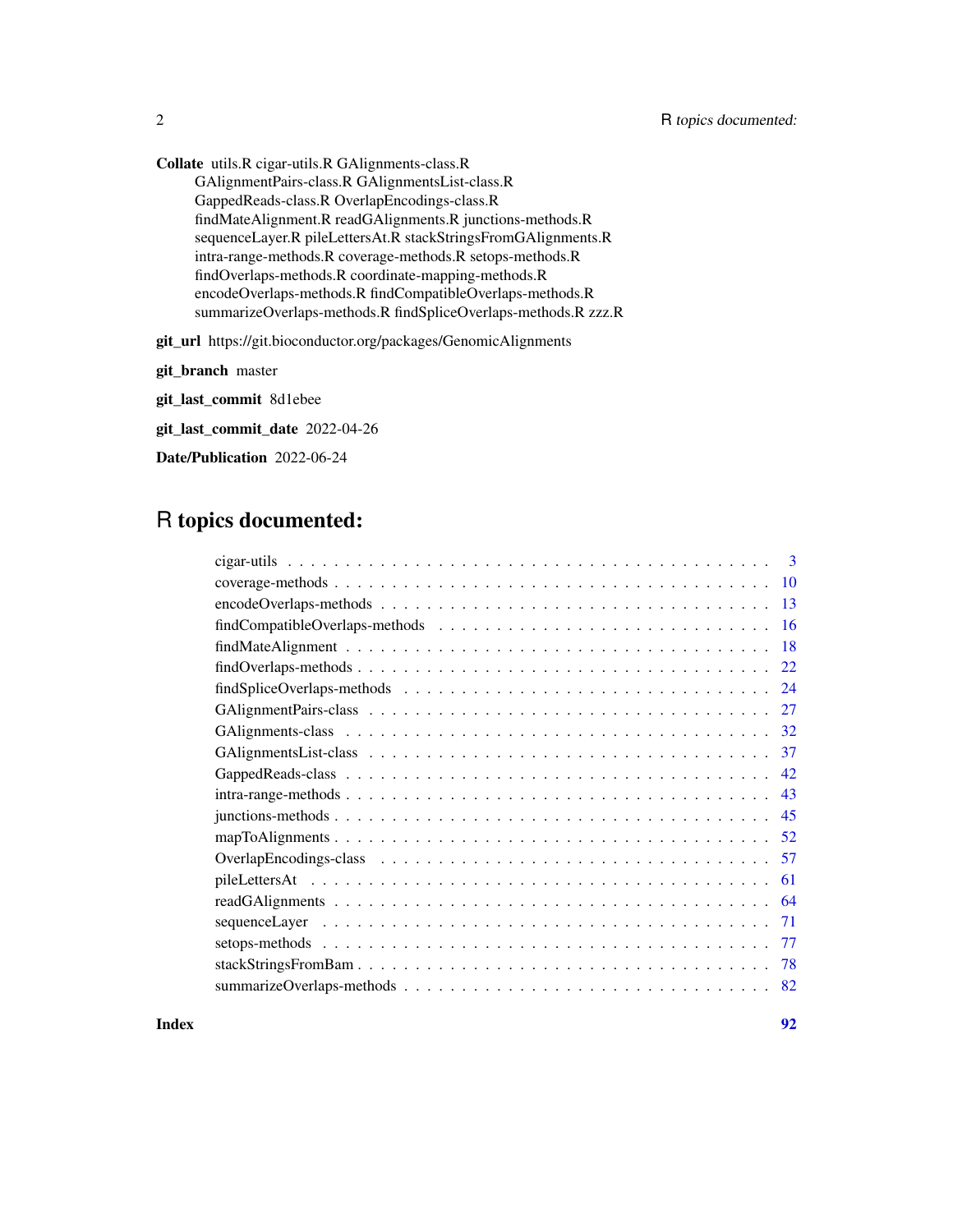<span id="page-2-0"></span>

#### Description

Utility functions for low-level CIGAR manipulation.

## Usage

```
## -=-= Supported CIGAR operations =-=-
CIGAR_OPS
## -=-= Transform CIGARs into other useful representations =-=-
explodeCigarOps(cigar, ops=CIGAR_OPS)
explodeCigarOpLengths(cigar, ops=CIGAR_OPS)
cigarToRleList(cigar)
## -=-= Summarize CIGARs =-=-
cigarOpTable(cigar)
## -=-= From CIGARs to ranges =-=-
cigarRangesAlongReferenceSpace(cigar, flag=NULL,
       N.regions.removed=FALSE, pos=1L, f=NULL,
       ops=CIGAR_OPS, drop.empty.ranges=FALSE, reduce.ranges=FALSE,
       with.ops=FALSE)
cigarRangesAlongQuerySpace(cigar, flag=NULL,
       before.hard.clipping=FALSE, after.soft.clipping=FALSE,
       ops=CIGAR_OPS, drop.empty.ranges=FALSE, reduce.ranges=FALSE,
       with.ops=FALSE)
cigarRangesAlongPairwiseSpace(cigar, flag=NULL,
       N.regions.removed=FALSE, dense=FALSE,
       ops=CIGAR_OPS, drop.empty.ranges=FALSE, reduce.ranges=FALSE,
       with.ops=FALSE)
extractAlignmentRangesOnReference(cigar, pos=1L,
        drop.D.ranges=FALSE, f=NULL)
## -=-= From CIGARs to sequence lengths =-=-
cigarWidthAlongReferenceSpace(cigar, flag=NULL,
       N.regions.removed=FALSE)
cigarWidthAlongQuerySpace(cigar, flag=NULL,
       before.hard.clipping=FALSE, after.soft.clipping=FALSE)
cigarWidthAlongPairwiseSpace(cigar, flag=NULL,
```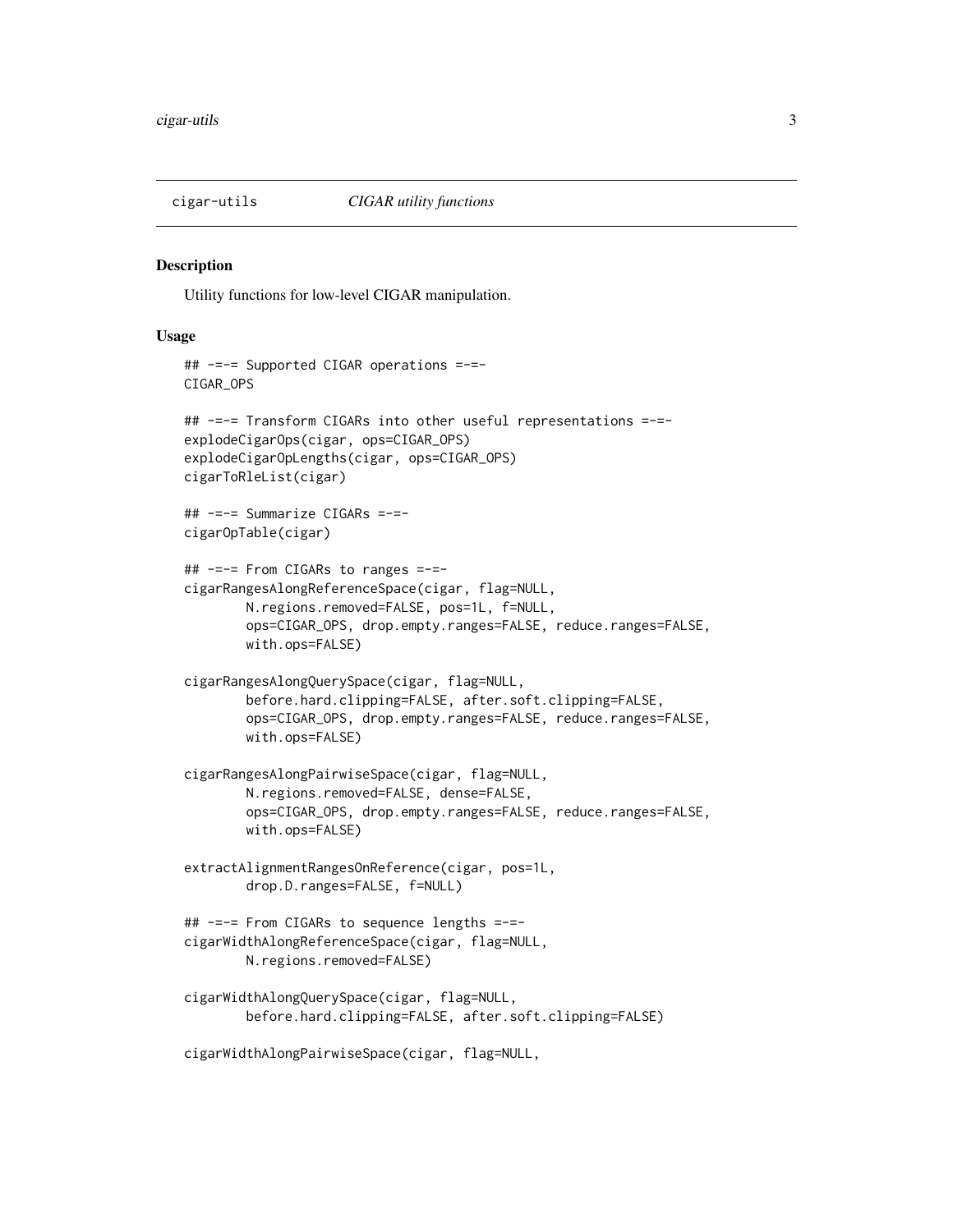```
N.regions.removed=FALSE, dense=FALSE)
```
## -=-= Narrow CIGARs =-= cigarNarrow(cigar, start=NA, end=NA, width=NA) cigarQNarrow(cigar, start=NA, end=NA, width=NA)

```
## -=-= Translate coordinates between query and reference spaces =-=-
queryLoc2refLoc(qloc, cigar, pos=1L)
queryLocs2refLocs(qlocs, cigar, pos=1L, flag=NULL)
```
## Arguments

| cigar             | A character vector or factor containing the extended CIGAR strings. It can be<br>of arbitrary length except for queryLoc2refLoc which only accepts a single<br>CIGAR (as a character vector or factor of length 1).                                                                                                                                                                                                                                                                                                                                                                                                                                                                                  |
|-------------------|------------------------------------------------------------------------------------------------------------------------------------------------------------------------------------------------------------------------------------------------------------------------------------------------------------------------------------------------------------------------------------------------------------------------------------------------------------------------------------------------------------------------------------------------------------------------------------------------------------------------------------------------------------------------------------------------------|
| ops               | Character vector containing the extended CIGAR operations to actually con-<br>sider. Zero-length operations or operations not listed ops are ignored.                                                                                                                                                                                                                                                                                                                                                                                                                                                                                                                                                |
| flag              | NULL or an integer vector containing the SAM flag for each read.<br>According to the SAM Spec v1.4, flag bit 0x4 is the only reliable place to tell<br>whether a segment (or read) is mapped (bit is $0$ ) or not (bit is 1). If flag is sup-<br>plied, then cigarRangesAlongReferenceSpace, cigarRangesAlongQuerySpace,<br>cigarRangesAlongPairwiseSpace, and extractAlignmentRangesOnReference<br>don't produce any range for unmapped reads i.e. they treat them as if their<br>CIGAR was empty (independently of what their CIGAR is). If flag is supplied,<br>then cigarWidthAlongReferenceSpace, cigarWidthAlongQuerySpace, and<br>cigarWidthAlongPairwiseSpace return NAs for unmapped reads. |
| N.regions.removed |                                                                                                                                                                                                                                                                                                                                                                                                                                                                                                                                                                                                                                                                                                      |
|                   | TRUE or FALSE. If TRUE, then cigarRangesAlongReferenceSpace and cigarWidthAlongReferenceSpac<br>report ranges/widths with respect to the "reference" space from which the N re-<br>gions have been removed, and cigarRangesAlongPairwiseSpace and cigarWidthAlongPairwiseSpac<br>report them with respect to the "pairwise" space from which the N regions have<br>been removed.                                                                                                                                                                                                                                                                                                                     |
| pos               | An integer vector containing the 1-based leftmost position/coordinate for each<br>(eventually clipped) read sequence. Must have length 1 (in which case it's recy-<br>cled to the length of cigar), or the same length as cigar.                                                                                                                                                                                                                                                                                                                                                                                                                                                                     |
| $\mathsf{f}$      | NULL or a factor of length cigar. If NULL, then the ranges are grouped by<br>alignment i.e. the returned IRangesList object has 1 list element per element<br>in cigar. Otherwise they are grouped by factor level i.e. the returned IRanges-<br>List object has 1 list element per level in f and is named with those levels.                                                                                                                                                                                                                                                                                                                                                                       |
|                   | For example, if f is a factor containing the chromosome for each read, then the<br>returned IRangesList object will have 1 list element per chromosome and each<br>list element will contain all the ranges on that chromosome.                                                                                                                                                                                                                                                                                                                                                                                                                                                                      |
| drop.empty.ranges |                                                                                                                                                                                                                                                                                                                                                                                                                                                                                                                                                                                                                                                                                                      |
|                   | Should empty ranges be dropped?                                                                                                                                                                                                                                                                                                                                                                                                                                                                                                                                                                                                                                                                      |
| reduce.ranges     | Should adjacent ranges coming from the same cigar be merged or not? Using<br>TRUE can significantly reduce the size of the returned object.                                                                                                                                                                                                                                                                                                                                                                                                                                                                                                                                                          |
|                   |                                                                                                                                                                                                                                                                                                                                                                                                                                                                                                                                                                                                                                                                                                      |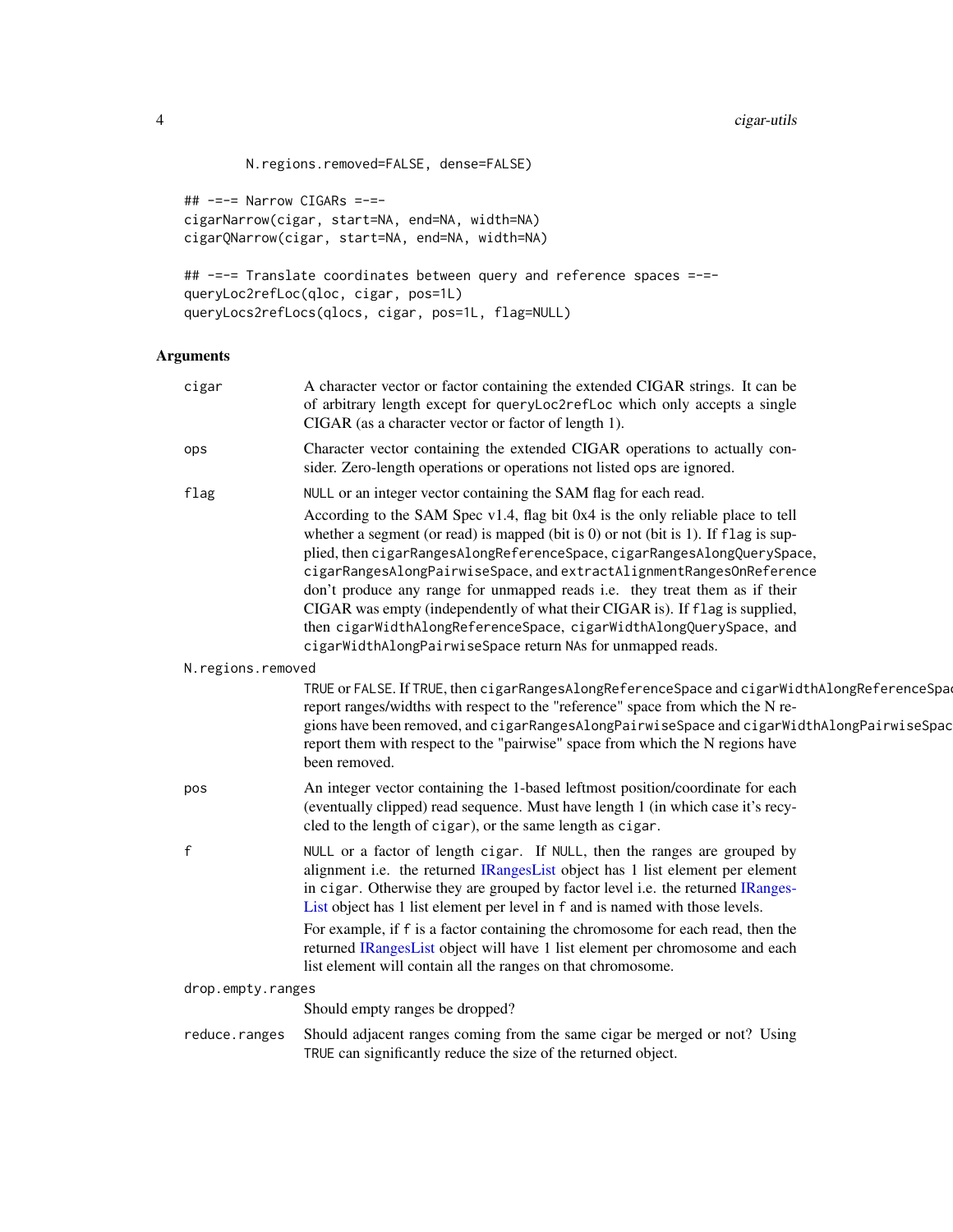## cigar-utils 5

| with.ops             | TRUE or FALSE indicating whether the returned ranges should be named with<br>their corresponding CIGAR operation.                                                                                                                                                                      |
|----------------------|----------------------------------------------------------------------------------------------------------------------------------------------------------------------------------------------------------------------------------------------------------------------------------------|
| before.hard.clipping |                                                                                                                                                                                                                                                                                        |
|                      | TRUE or FALSE. If TRUE, then cigarRangesAlongQuerySpace and cigarWidthAlongQuerySpace<br>report ranges/widths with respect to the "query" space to which the H regions<br>have been added. before.hard.clipping and after.soft.clipping cannot<br>both be TRUE.                        |
| after.soft.clipping  |                                                                                                                                                                                                                                                                                        |
|                      | TRUE or FALSE. If TRUE, then cigarRangesAlongQuerySpace and cigarWidthAlongQuerySpace<br>report ranges/widths with respect to the "query" space from which the S regions<br>have been removed. before.hard.clipping and after.soft.clipping can-<br>not both be TRUE.                  |
| dense                | TRUE or FALSE. If TRUE, then cigarRangesAlongPairwiseSpace and cigarWidthAlongPairwiseSpace<br>report ranges/widths with respect to the "pairwise" space from which the I, D,<br>and N regions have been removed. N. regions. removed and dense cannot both<br>be TRUE.                |
| drop.D.ranges        | Should the ranges corresponding to a deletion from the reference (encoded with<br>a D in the CIGAR) be dropped? By default we keep them to be consistent with<br>the pileup tool from SAMtools. Note that, when drop.D. ranges is TRUE, then<br>Ds and Ns in the CIGAR are equivalent. |
| start, end, width    |                                                                                                                                                                                                                                                                                        |
|                      | Vectors of integers. NAs and negative values are accepted and "solved" accord-<br>ing to the rules of the SEW (Start/End/Width) interface (see ?solveUserSEW for<br>the details).                                                                                                      |
| qloc                 | An integer vector containing "query-based locations" i.e. 1-based locations rel-<br>ative to the query sequence stored in the SAM/BAM file.                                                                                                                                            |
| qlocs                | A list of the same length as cigar where each element is an integer vector con-<br>taining "query-based locations" i.e. 1-based locations relative to the correspond-<br>ing query sequence stored in the SAM/BAM file.                                                                |

#### Value

CIGAR\_OPS is a predefined character vector containing the supported extended CIGAR operations: M, I, D, N, S, H, P,  $=$ , X. See p. 4 of the SAM Spec v1.4 at <http://samtools.sourceforge.net/> for the list of extended CIGAR operations and their meanings.

For explodeCigarOps and explodeCigarOpLengths: Both functions return a list of the same length as cigar where each list element is a character vector (for explodeCigarOps) or an integer vector (for explodeCigarOpLengths). The 2 lists have the same shape, that is, same length() and same elementNROWS(). The i-th character vector in the list returned by explodeCigarOps contains one single-letter string per CIGAR operation in cigar[i]. The i-th integer vector in the list returned by explodeCigarOpLengths contains the corresponding CIGAR operation lengths. Zero-length operations or operations not listed in ops are ignored.

For cigarToRleList: A [CompressedRleList](#page-0-0) object.

For cigarOpTable: An integer matrix with number of rows equal to the length of cigar and nine columns, one for each extended CIGAR operation.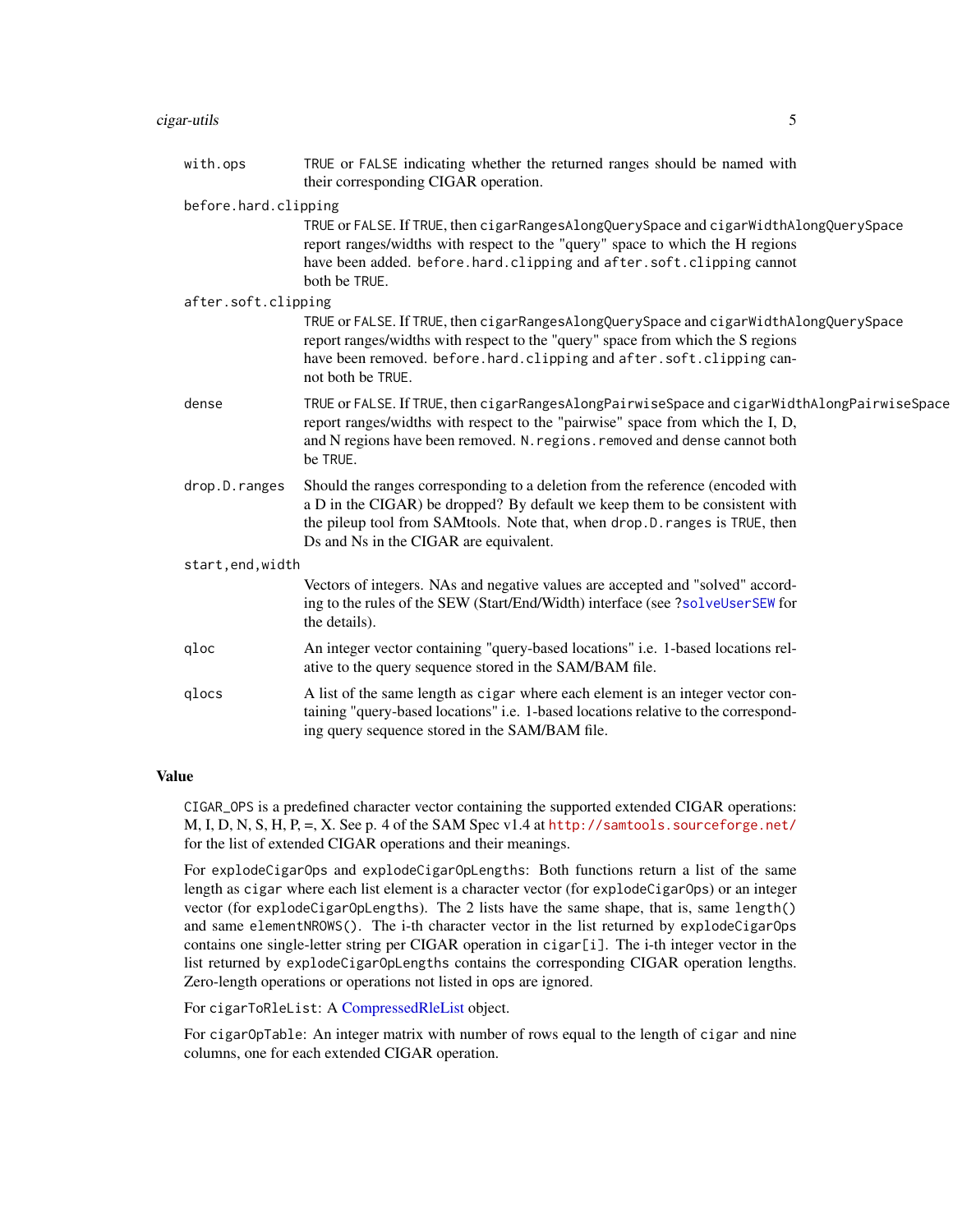For cigarRangesAlongReferenceSpace, cigarRangesAlongQuerySpace, cigarRangesAlongPairwiseSpace, and extractAlignmentRangesOnReference: An [IRangesList](#page-0-0) object (more precisely a [Compressed](#page-0-0)I-[RangesList](#page-0-0) object) with 1 list element per element in cigar. However, if f is a factor, then the returned [IRangesList](#page-0-0) object can be a [SimpleIRangesList](#page-0-0) object (instead of [CompressedIRangesList\)](#page-0-0), and in that case, has 1 list element per level in f and is named with those levels.

For cigarWidthAlongReferenceSpace and cigarWidthAlongPairwiseSpace: An integer vector of the same length as cigar where each element is the width of the alignment with respect to the "reference" and "pairwise" space, respectively. More precisely, for cigarWidthAlongReferenceSpace, the returned widths are the lengths of the alignments on the reference, N gaps included (except if N. regions. removed is TRUE). NAs or "\*" in cigar will produce NAs in the returned vector.

For cigarWidthAlongQuerySpace: An integer vector of the same length as cigar where each element is the length of the corresponding query sequence as inferred from the CIGAR string. Note that, by default (i.e. if before.hard.clipping and after.soft.clipping are FALSE), this is the length of the query sequence stored in the SAM/BAM file. If before.hard.clipping or after.soft.clipping is TRUE, the returned widths are the lengths of the query sequences before hard clipping or after soft clipping. NAs or "\*" in cigar will produce NAs in the returned vector.

For cigarNarrow and cigarQNarrow: A character vector of the same length as cigar containing the narrowed cigars. In addition the vector has an "rshift" attribute which is an integer vector of the same length as cigar. It contains the values that would need to be added to the POS field of a SAM/BAM file as a consequence of this cigar narrowing.

For queryLoc2refLoc: An integer vector of the same length as qloc containing the "referencebased locations" (i.e. the 1-based locations relative to the reference sequence) corresponding to the "query-based locations" passed in qloc.

For queryLocs2refLocs: A list of the same length as qlocs where each element is an integer vector containing the "reference-based locations" corresponding to the "query-based locations" passed in the corresponding element in qlocs.

#### Author(s)

Hervé Pagès & P. Aboyoun

## References

<http://samtools.sourceforge.net/>

## See Also

- The [sequenceLayer](#page-70-1) function in the GenomicAlignments package for laying the query sequences alongside the "reference" or "pairwise" spaces.
- The [GAlignments](#page-31-1) container for storing a set of genomic alignments.
- The [IRanges,](#page-0-0) [IRangesList,](#page-0-0) and [RleList](#page-0-0) classes in the IRanges package.
- The [coverage](#page-9-1) generic and methods for computing the coverage across a set of ranges or genomic ranges.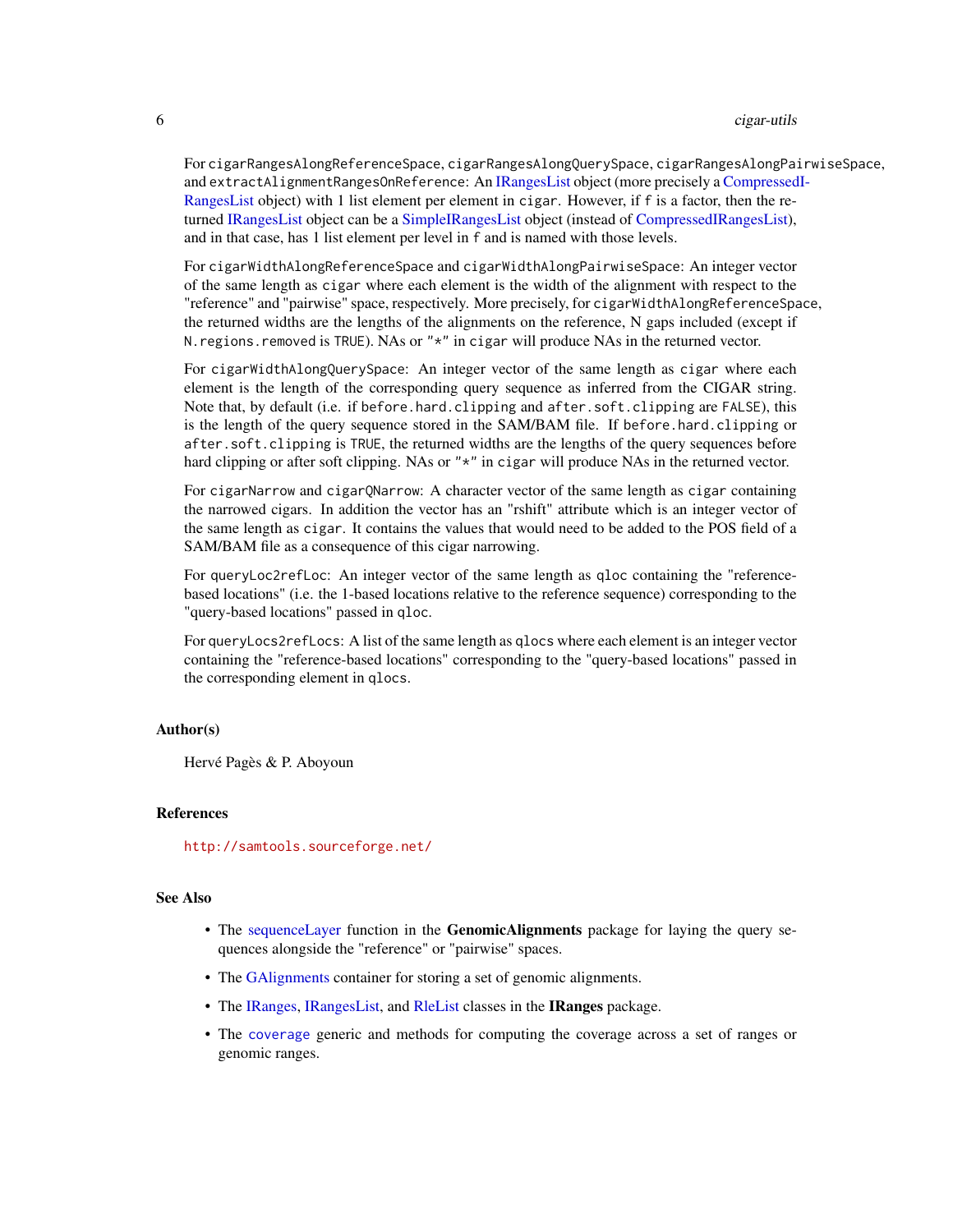#### cigar-utils 7

## Examples

```
## ---------------------------------------------------------------------
## A. CIGAR_OPS, explodeCigarOps(), explodeCigarOpLengths(),
## cigarToRleList(), and cigarOpTable()
## ---------------------------------------------------------------------
## Supported CIGAR operations:
CIGAR_OPS
## Transform CIGARs into other useful representations:
cigar1 <- "3H15M55N4M2I6M2D5M6S"
cigar2 <- c("40M2I9M", cigar1, "2S10M2000N15M", "3H33M5H")
explodeCigarOps(cigar2)
explodeCigarOpLengths(cigar2)
explodeCigarOpLengths(cigar2, ops=c("I", "S"))
cigarToRleList(cigar2)
## Summarize CIGARs:
cigarOpTable(cigar2)
## ---------------------------------------------------------------------
## B. From CIGARs to ranges and to sequence lengths
## ---------------------------------------------------------------------
## CIGAR ranges along the "reference" space:
cigarRangesAlongReferenceSpace(cigar1, with.ops=TRUE)[[1]]
cigarRangesAlongReferenceSpace(cigar1,
                               reduce.ranges=TRUE, with.ops=TRUE)[[1]]
ops <- setdiff(CIGAR_OPS, "N")
cigarRangesAlongReferenceSpace(cigar1, ops=ops, with.ops=TRUE)[[1]]
cigarRangesAlongReferenceSpace(cigar1, ops=ops,
                               reduce.ranges=TRUE, with.ops=TRUE)[[1]]
ops <- setdiff(CIGAR_OPS, c("D", "N"))
cigarRangesAlongReferenceSpace(cigar1, ops=ops, with.ops=TRUE)[[1]]
cigarWidthAlongReferenceSpace(cigar1)
pos2 <- c(1, 1001, 1, 351)
cigarRangesAlongReferenceSpace(cigar2, pos=pos2, with.ops=TRUE)
res1a <- extractAlignmentRangesOnReference(cigar2, pos=pos2)
res1b <- cigarRangesAlongReferenceSpace(cigar2,
                               pos=pos2,
```
ops=setdiff(CIGAR\_OPS, "N"),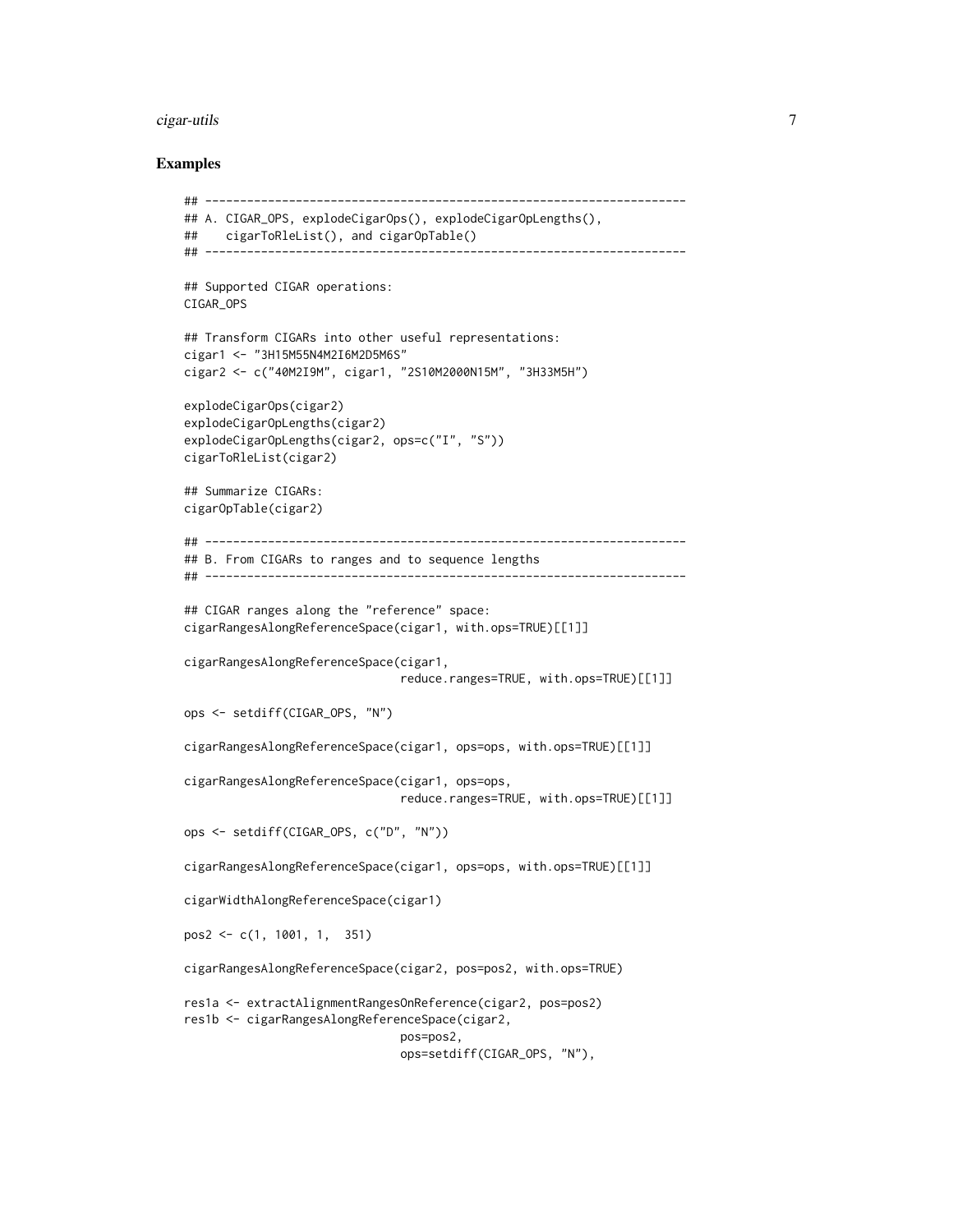```
reduce.ranges=TRUE)
stopifnot(identical(res1a, res1b))
res2a <- extractAlignmentRangesOnReference(cigar2, pos=pos2,
                               drop.D.ranges=TRUE)
res2b <- cigarRangesAlongReferenceSpace(cigar2,
                               pos=pos2,
                               ops=setdiff(CIGAR_OPS, c("D", "N")),
                               reduce.ranges=TRUE)
stopifnot(identical(res2a, res2b))
seqnames <- factor(c("chr6", "chr6", "chr2", "chr6"),
                   levels=c("chr2", "chr6"))
extractAlignmentRangesOnReference(cigar2, pos=pos2, f=seqnames)
## CIGAR ranges along the "query" space:
cigarRangesAlongQuerySpace(cigar2, with.ops=TRUE)
cigarWidthAlongQuerySpace(cigar1)
cigarWidthAlongQuerySpace(cigar1, before.hard.clipping=TRUE)
## CIGAR ranges along the "pairwise" space:
cigarRangesAlongPairwiseSpace(cigar2, with.ops=TRUE)
cigarRangesAlongPairwiseSpace(cigar2, dense=TRUE, with.ops=TRUE)
## ---------------------------------------------------------------------
## C. COMPUTE THE COVERAGE OF THE READS STORED IN A BAM FILE
## ---------------------------------------------------------------------
## The information stored in a BAM file can be used to compute the
## "coverage" of the mapped reads i.e. the number of reads that hit any
## given position in the reference genome.
## The following function takes the path to a BAM file and returns an
## object representing the coverage of the mapped reads that are stored
## in the file. The returned object is an RleList object named with the
## names of the reference sequences that actually receive some coverage.
flag0 <- scanBamFlag(isUnmappedQuery=FALSE, isDuplicate=FALSE)
extractCoverageFromBAM <- function(bamfile)
{
 stopifnot(is(bamfile, "BamFile"))
 ## This ScanBamParam object allows us to load only the necessary
 ## information from the file.
 param <- ScanBamParam(flag=flag0, what=c("rname", "pos", "cigar"))
 bam <- scanBam(bamfile, param=param)[[1]]
 ## Note that unmapped reads and reads that are PCR/optical duplicates
 ## have already been filtered out by using the ScanBamParam object
 ## above.
 f <- factor(bam$rname, levels=seqlevels(bamfile))
 irl <- extractAlignmentRangesOnReference(bam$cigar, pos=bam$pos, f=f)
 coverage(irl, width=seqlengths(bamfile))
}
```
library(Rsamtools)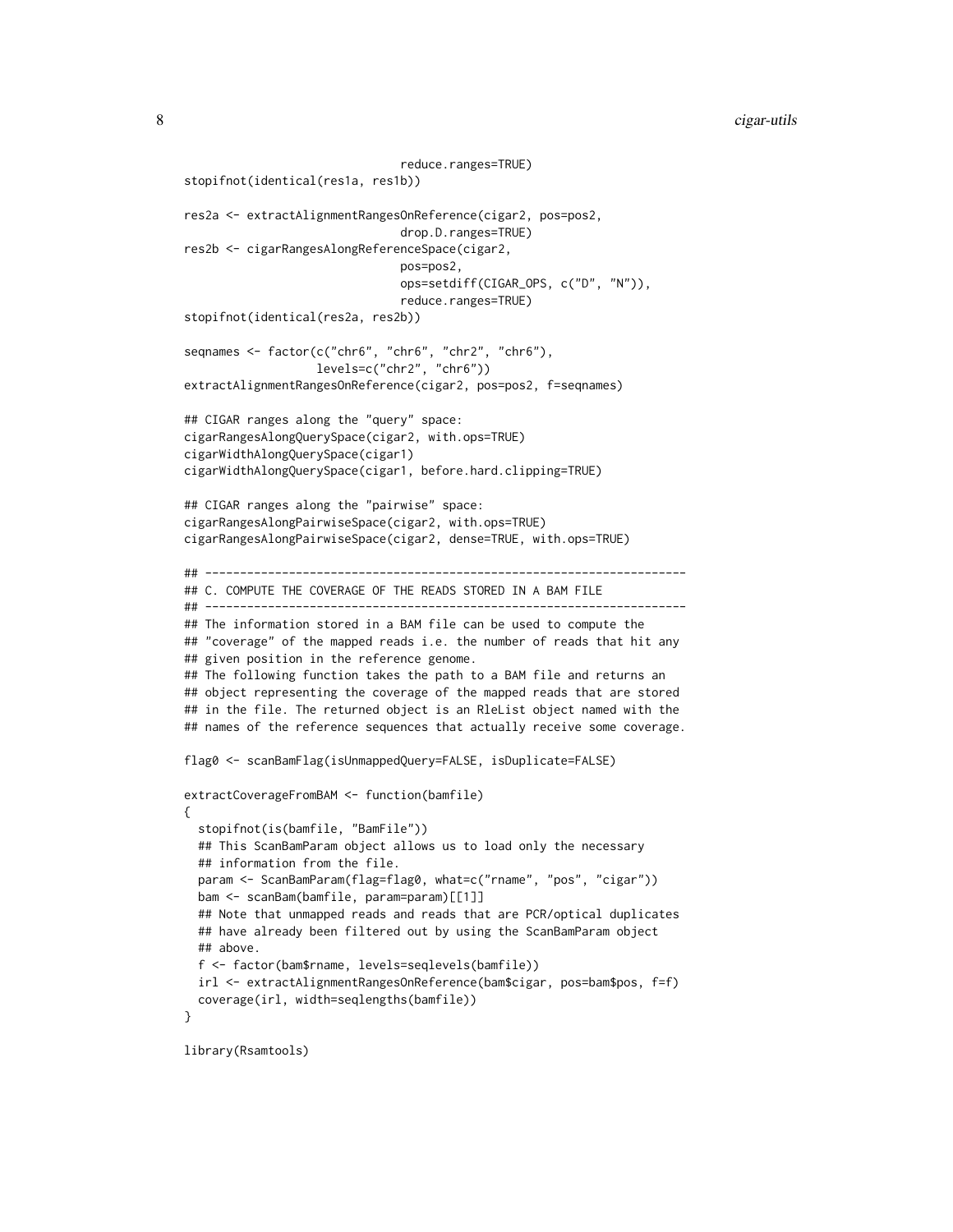#### cigar-utils 9

```
f1 <- system.file("extdata", "ex1.bam", package="Rsamtools")
cvg <- extractCoverageFromBAM(BamFile(f1))
## extractCoverageFromBAM() is equivalent but slightly more efficient
## than loading a GAlignments object and computing its coverage:
cvg2 <- coverage(readGAlignments(f1, param=ScanBamParam(flag=flag0)))
stopifnot(identical(cvg, cvg2))
## ---------------------------------------------------------------------
## D. cigarNarrow() and cigarQNarrow()
## ---------------------------------------------------------------------
## cigarNarrow():
cigarNarrow(cigar1) # only drops the soft/hard clipping
cigarNarrow(cigar1, start=10)
cigarNarrow(cigar1, start=15)
cigarNarrow(cigar1, start=15, width=57)
cigarNarrow(cigar1, start=16)
#cigarNarrow(cigar1, start=16, width=55) # ERROR! (empty cigar)
cigarNarrow(cigar1, start=71)
cigarNarrow(cigar1, start=72)
cigarNarrow(cigar1, start=75)
## cigarQNarrow():
cigarQNarrow(cigar1, start=4, end=-3)
cigarQNarrow(cigar1, start=10)
cigarQNarrow(cigar1, start=19)
cigarQNarrow(cigar1, start=24)
## ---------------------------------------------------------------------
## E. PERFORMANCE
## ---------------------------------------------------------------------
if (interactive()) {
  ## We simulate 20 millions aligned reads, all 40-mers. 95% of them
  ## align with no indels. 5% align with a big deletion in the
  ## reference. In the context of an RNAseq experiment, those 5% would
  ## be suspected to be "junction reads".
  set.seed(123)
  nreads <- 20000000L
  njunctionreads <- nreads * 5L / 100L
  cigar3 <- character(nreads)
  cigar3[] <- "40M"
  junctioncigars <- paste(
      paste(10:30, "M", sep=""),
      paste(sample(80:8000, njunctionreads, replace=TRUE), "N", sep=""),
      paste(30:10, "M", sep=""), sep="")
  cigar3[sample(nreads, njunctionreads)] <- junctioncigars
  some_fake_rnames <- paste("chr", c(1:6, "X"), sep="")
  rname <- factor(sample(some_fake_rnames, nreads, replace=TRUE),
                  levels=some_fake_rnames)
  pos <- sample(80000000L, nreads, replace=TRUE)
```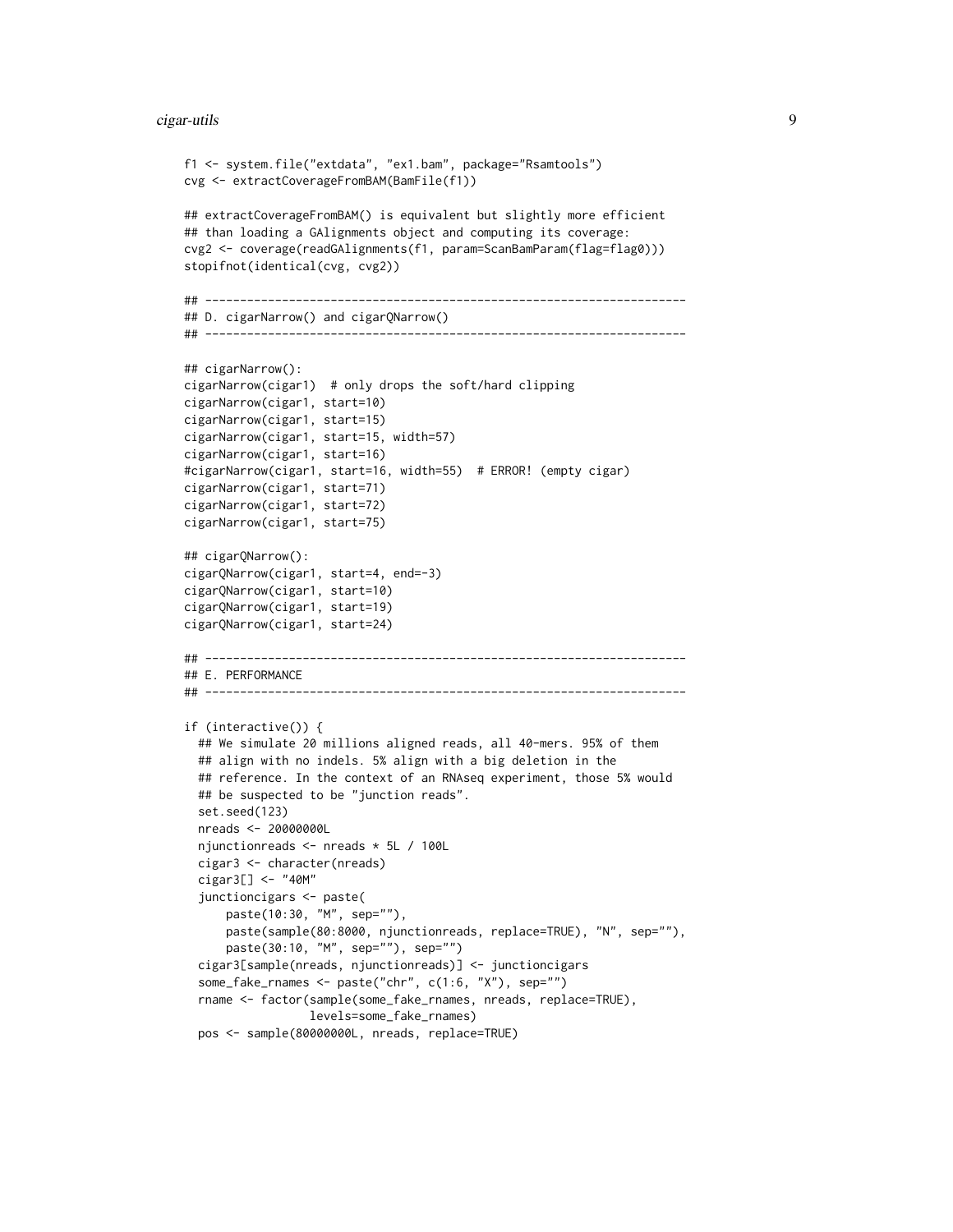```
## The following takes < 3 sec. to complete:
 system.time(irl1 <- extractAlignmentRangesOnReference(cigar3, pos=pos))
 ## The following takes < 4 sec. to complete:
 system.time(irl2 <- extractAlignmentRangesOnReference(cigar3, pos=pos,
                                                        f=rname))
 ## The sizes of the resulting objects are about 240M and 160M,
 ## respectively:
 object.size(irl1)
 object.size(irl2)
}
```
<span id="page-9-2"></span>coverage-methods *Coverage of a GAlignments, GAlignmentPairs, or GAlignmentsList object*

## <span id="page-9-1"></span>**Description**

[coverage](#page-9-1) methods for [GAlignments,](#page-31-1) [GAlignmentPairs,](#page-26-1) [GAlignmentsList,](#page-36-1) and [BamFile](#page-0-0) objects.

NOTE: The [coverage](#page-9-1) generic function and methods for [IntegerRanges](#page-0-0) and [IntegerRangesList](#page-0-0) objects are defined and documented in the IRanges package. Methods for [GRanges](#page-0-0) and [GRangesList](#page-0-0) objects are defined and documented in the GenomicRanges package.

#### Usage

```
## S4 method for signature 'GAlignments'
coverage(x, shift=0L, width=NULL, weight=1L,
        method=c("auto", "sort", "hash", "naive"), drop.D.ranges=FALSE)
## S4 method for signature 'GAlignmentPairs'
coverage(x, shift=0L, width=NULL, weight=1L,
        method=c("auto", "sort", "hash", "naive"), drop.D.ranges=FALSE)
## S4 method for signature 'GAlignmentsList'
coverage(x, shift=0L, width=NULL, weight=1L, ...)
## S4 method for signature 'BamFile'
coverage(x, shift=0L, width=NULL, weight=1L, ...,
         param=ScanBamParam())
## S4 method for signature 'character'
coverage(x, shift=0L, width=NULL, weight=1L, ...,
         yieldSize=2500000L)
```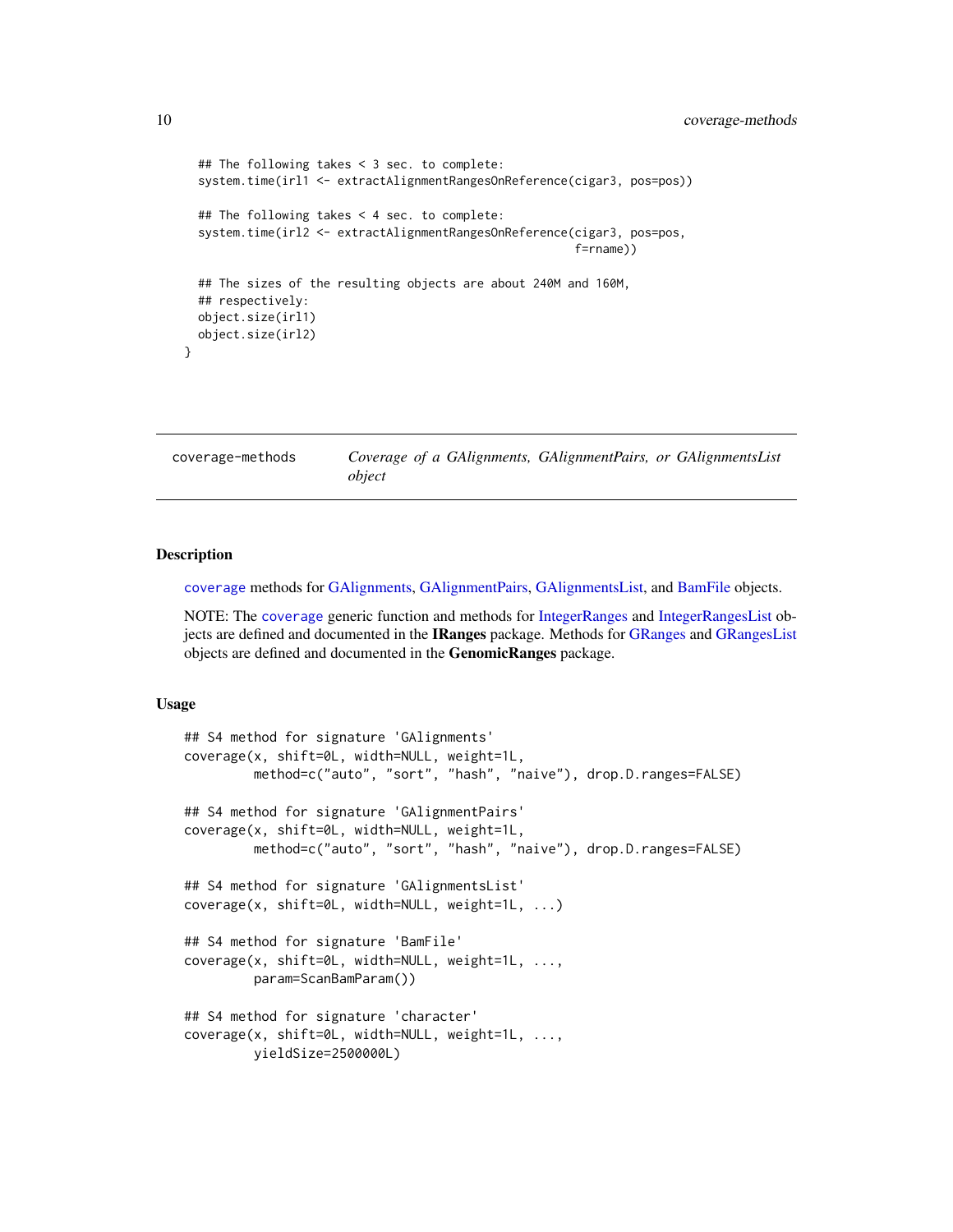## Arguments

| $\mathsf{x}$         | A GAlignments, GAlignmentPairs, GAlignmentsList, or BamFile object, or the<br>path to a BAM file.               |
|----------------------|-----------------------------------------------------------------------------------------------------------------|
| shift, width, weight |                                                                                                                 |
|                      | See coverage method for GRanges objects in the <b>GenomicRanges</b> package.                                    |
| method               | See ?coverage in the IRanges package for a description of this argument.                                        |
| drop.D.ranges        | Whether the coverage calculation should ignore ranges corresponding to $D$ (dele-<br>tion) in the CIGAR string. |
| .                    | Additional arguments passed to the coverage method for GAlignments objects.                                     |
| param                | An optional ScanBamParam object passed to readGAlignments.                                                      |
| vieldSize            | An optional argument controlling how many records are input when iterating<br>through a BamFile.                |

## Details

The methods for [GAlignments](#page-31-1) and [GAlignmentPairs](#page-26-1) objects do:

```
coverage(grglist(x, drop.D.ranges=drop.D.ranges), ...)
```
The method for [GAlignmentsList](#page-36-1) objects does:

coverage(unlist(x), ...)

The method for [BamFile](#page-0-0) objects iterates through a BAM file, reading yieldSize(x) records (or all records, if is.na(yieldSize(x))) and calculating:

```
gal <- readGAlignments(x, param=param)
coverage(gal, shift=shift, width=width, weight=weight, ...)
```
The method for character vectors of length 1 creates a [BamFile](#page-0-0) object from x and performs the calculation for coverage,BamFile-method.

## Value

A named [RleList](#page-0-0) object with one coverage vector per seqlevel in x.

## See Also

- [coverage](#page-9-1) in the IRanges package.
- [coverage-methods](#page-9-2) in the GenomicRanges package.
- [RleList](#page-0-0) objects in the IRanges package.
- [GAlignments](#page-31-1) and [GAlignmentPairs](#page-26-1) objects.
- [readGAlignments](#page-63-1).
- [BamFile](#page-0-0) objects in the Rsamtools package.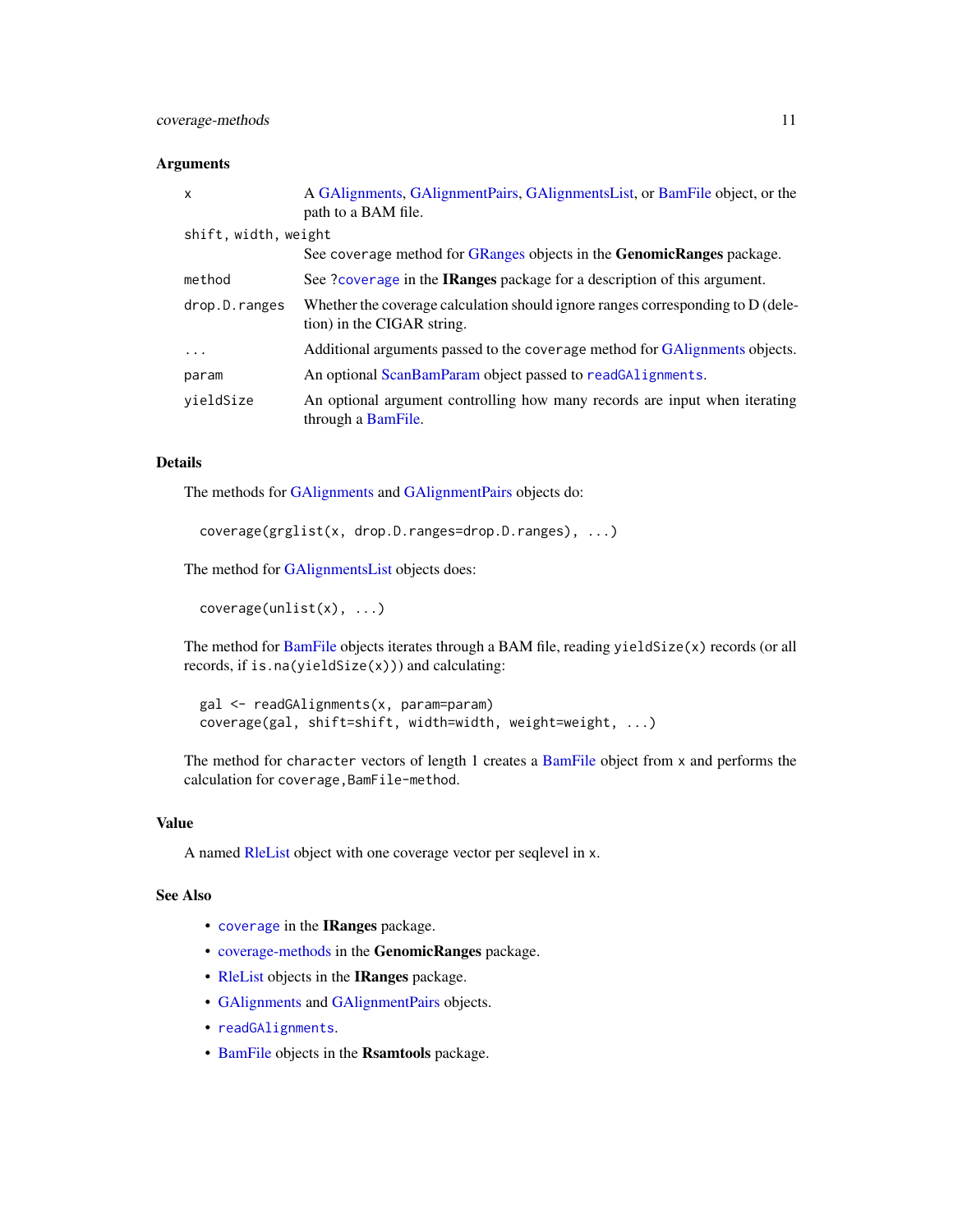## Examples

```
## ---------------------------------------------------------------------
## A. EXAMPLE WITH TOY DATA
## ---------------------------------------------------------------------
ex1_file <- system.file("extdata", "ex1.bam", package="Rsamtools")
## Coverage of a GAlignments object:
gal <- readGAlignments(ex1_file)
cvg1 <- coverage(gal)
cvg1
## Coverage of a GAlignmentPairs object:
galp <- readGAlignmentPairs(ex1_file)
cvg2 <- coverage(galp)
cvg2
## Coverage of a GAlignmentsList object:
galist <- readGAlignmentsList(ex1_file)
cvg3 <- coverage(galist)
cvg3
table(mcols(galist)$mate_status)
mated_idx <- which(mcols(galist)$mate_status == "mated")
mated_galist <- galist[mated_idx]
mated_cvg3 <- coverage(mated_galist)
mated_cvg3
## Sanity checks:
stopifnot(identical(cvg1, cvg3))
stopifnot(identical( cvg2, mated_cvg3))
## ---------------------------------------------------------------------
## B. EXAMPLE WITH REAL DATA
## ---------------------------------------------------------------------
library(pasillaBamSubset)
## See '?pasillaBamSubset' for more information about the 2 BAM files
## included in this package.
reads <- readGAlignments(untreated3_chr4())
table(njunc(reads)) # data contains junction reads
## Junctions do NOT contribute to the coverage:
read1 <- reads[which(njunc(reads) != 0L)[1]] # 1st read with a junction
read1 # cigar shows a "skipped region" of length 15306
grglist(read1)[[1]] # the junction is between pos 4500 and 19807
coverage(read1)$chr4 # junction is not covered
## Sanity checks:
cvg <- coverage(reads)
read_chunks <- unlist(grglist(reads), use.names=FALSE)
read_chunks_per_chrom <- split(read_chunks, seqnames(read_chunks))
```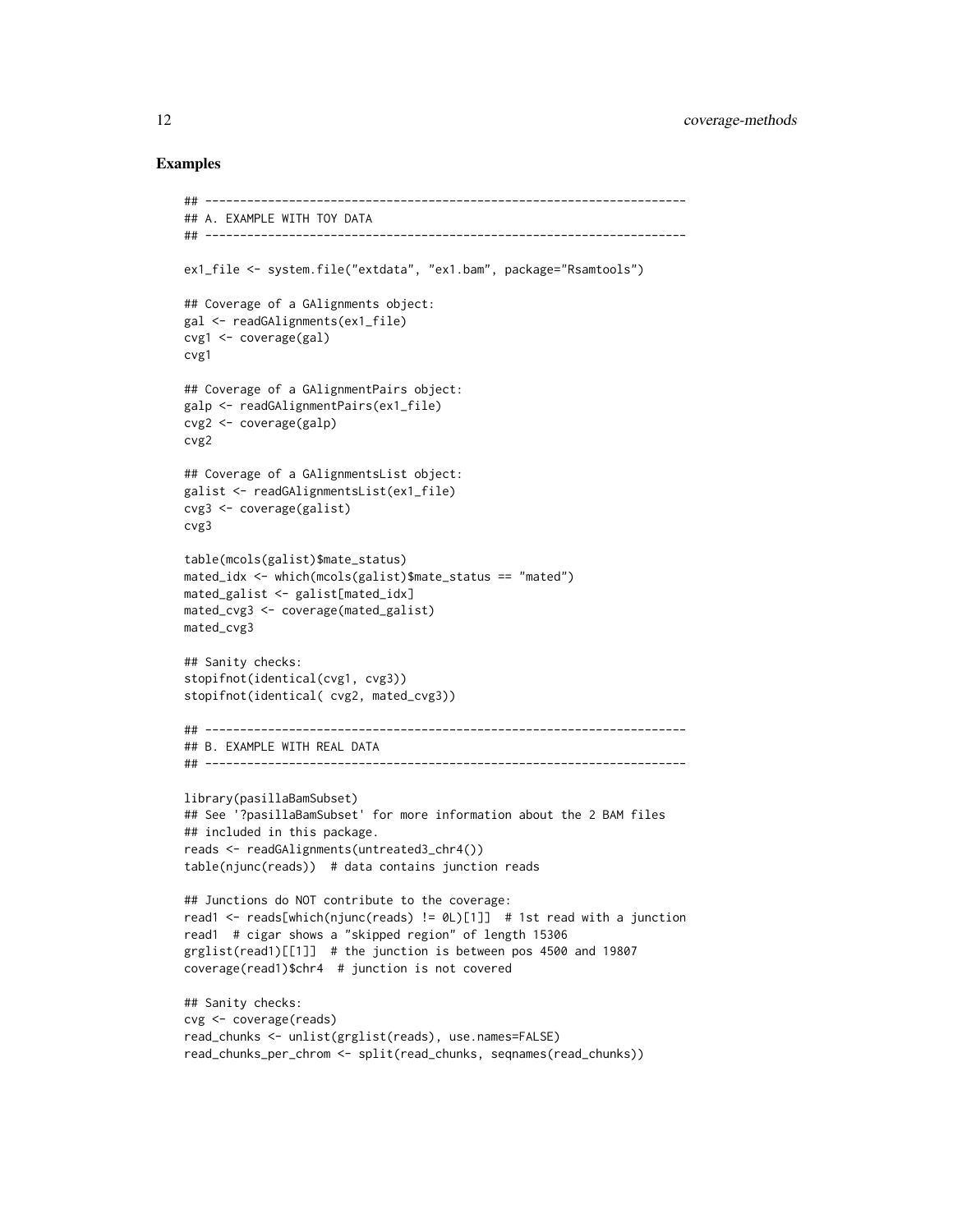```
stopifnot(identical(sum(cvg), sum(width(read_chunks_per_chrom))))
```

```
galist <- readGAlignmentsList(untreated3_chr4())
stopifnot(identical(cvg, coverage(galist)))
```
encodeOverlaps-methods

```
Encode the overlaps between RNA-seq reads and the transcripts of a
gene model
```
## <span id="page-12-1"></span>**Description**

In the context of an RNA-seq experiment, encoding the overlaps between the aligned reads and the transcripts of a given gene model can be used for detecting those overlaps that are *compatible* with the splicing of the transcript.

The central tool for this is the encodeOverlaps method for [GRangesList](#page-0-0) objects, which computes the "overlap encodings" between a query and a subject, both list-like objects with list elements containing multiple ranges.

Other related utilities are also documented in this man page.

## Usage

```
encodeOverlaps(query, subject, hits=NULL, ...)
## S4 method for signature 'GRangesList,GRangesList'
encodeOverlaps(query, subject, hits=NULL,
               flip.query.if.wrong.strand=FALSE)
## Related utilities:
flipQuery(x, i)
selectEncodingWithCompatibleStrand(ovencA, ovencB,
                                   query.strand, subject.strand, hits=NULL)
isCompatibleWithSkippedExons(x, max.skipped.exons=NA)
extractSteppedExonRanks(x, for.query.right.end=FALSE)
extractSpannedExonRanks(x, for.query.right.end=FALSE)
extractSkippedExonRanks(x, for.query.right.end=FALSE)
extractQueryStartInTranscript(query, subject, hits=NULL, ovenc=NULL,
                              flip.query.if.wrong.strand=FALSE,
                              for.query.right.end=FALSE)
```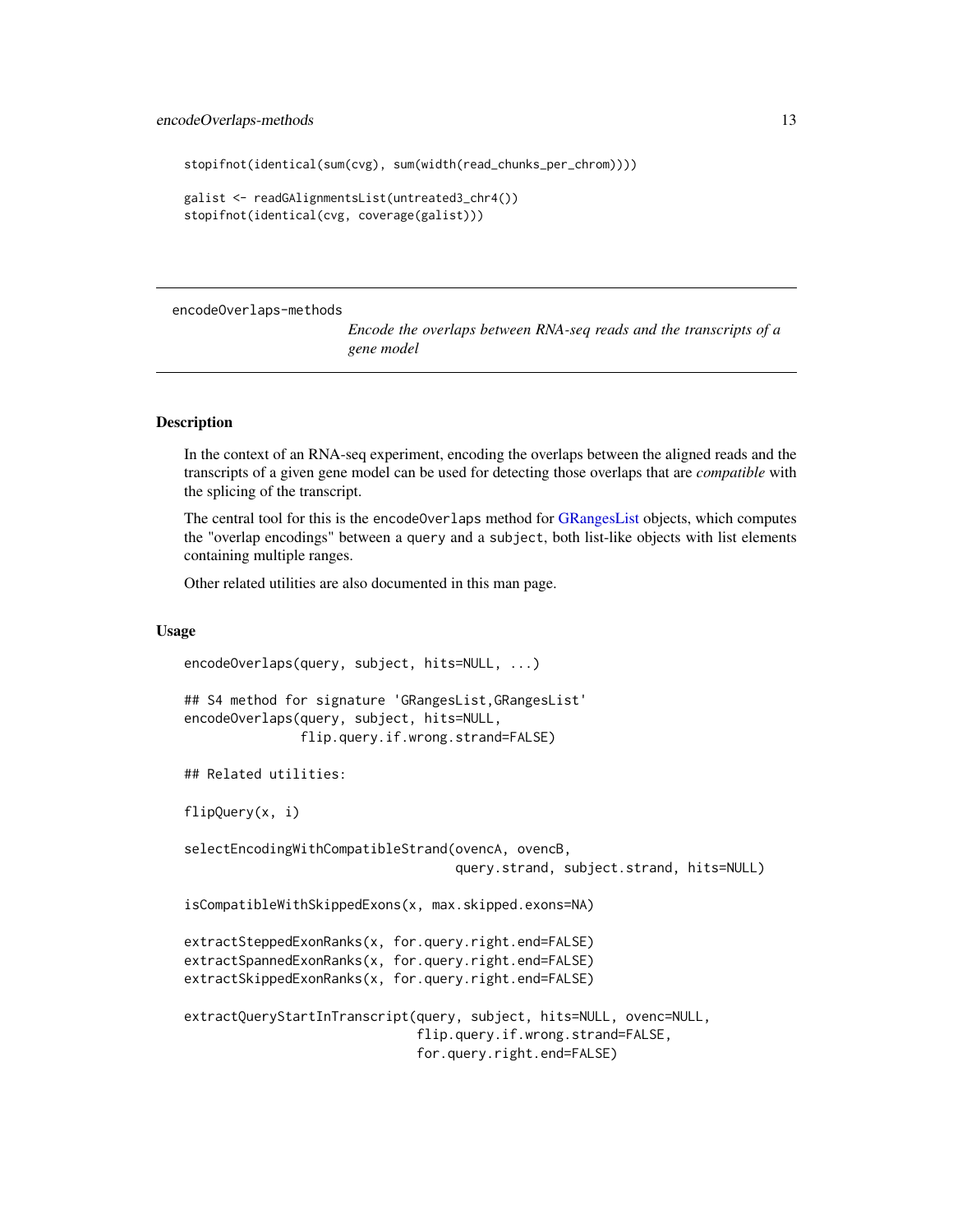## Arguments

| query, subject               | Typically GRangesList objects representing the the aligned reads and the tran-<br>scripts of a given gene model, respectively. If the 2 objects don't have the same<br>length, and if the hits argument is not supplied, then the shortest is recycled to<br>the length of the longest (the standard recycling rules apply).                                                               |
|------------------------------|--------------------------------------------------------------------------------------------------------------------------------------------------------------------------------------------------------------------------------------------------------------------------------------------------------------------------------------------------------------------------------------------|
|                              | More generally speaking, query and subject must be list-like objects with list<br>elements containing multiple ranges e.g. IntegerRangesList or GRangesList ob-<br>jects.                                                                                                                                                                                                                  |
| hits                         | An optional Hits object typically obtained from a previous call to findOverlaps (query,<br>subject).                                                                                                                                                                                                                                                                                       |
|                              | Strictly speaking, hits only needs to be compatible with query and subject,<br>that is, queryLength(hits) and subjectLength(hits) must be equal to length(query)<br>and length(subject), respectively.                                                                                                                                                                                     |
|                              | Supplying hits is a convenient way to do encodeOverlaps(query[queryHits(hits)],<br>subject[subjectHits(hits)]), that is, calling encodeOverlaps(query, subject,<br>hits) is equivalent to the above, but is much more efficient, especially when<br>query and/or subject are big. Of course, when hits is supplied, query and<br>subject are not expected to have the same length anymore. |
|                              | Additional arguments for methods.                                                                                                                                                                                                                                                                                                                                                          |
| flip.query.if.wrong.strand   |                                                                                                                                                                                                                                                                                                                                                                                            |
|                              | See the "OverlapEncodings" vignette located in this package (GenomicAlign-<br>ments).                                                                                                                                                                                                                                                                                                      |
| х                            | For flipQuery: a GRangesList object.                                                                                                                                                                                                                                                                                                                                                       |
|                              | For isCompatibleWithSkippedExons, extractSteppedExonRanks, extractSpannedExonRanks,<br>and extractSkippedExonRanks: an OverlapEncodings object, a factor, or a<br>character vector.                                                                                                                                                                                                        |
| i                            | Subscript specifying the elements in $x$ to flip. If missing, all the elements are<br>flipped.                                                                                                                                                                                                                                                                                             |
| ovencA, ovencB, ovenc        |                                                                                                                                                                                                                                                                                                                                                                                            |
|                              | OverlapEncodings objects.                                                                                                                                                                                                                                                                                                                                                                  |
| query.strand, subject.strand |                                                                                                                                                                                                                                                                                                                                                                                            |
|                              | Vector-like objects containing the strand of the query and subject, respectively.                                                                                                                                                                                                                                                                                                          |
| max.skipped.exons            |                                                                                                                                                                                                                                                                                                                                                                                            |
|                              | Not supported yet. If NA (the default), the number of skipped exons must be 1 or<br>more (there is no max).                                                                                                                                                                                                                                                                                |
| for.query.right.end          |                                                                                                                                                                                                                                                                                                                                                                                            |
|                              | If TRUE, then the information reported in the output is for the right ends of the<br>paired-end reads. Using for.query.right.end=TRUE with single-end reads is<br>an error.                                                                                                                                                                                                                |
|                              |                                                                                                                                                                                                                                                                                                                                                                                            |

## Details

See ?OverlapEncodings for a short introduction to "overlap encodings".

The topic of working with overlap encodings is covered in details in the "OverlapEncodings" vignette located this package (GenomicAlignments) and accessible with vignette("OverlapEncodings").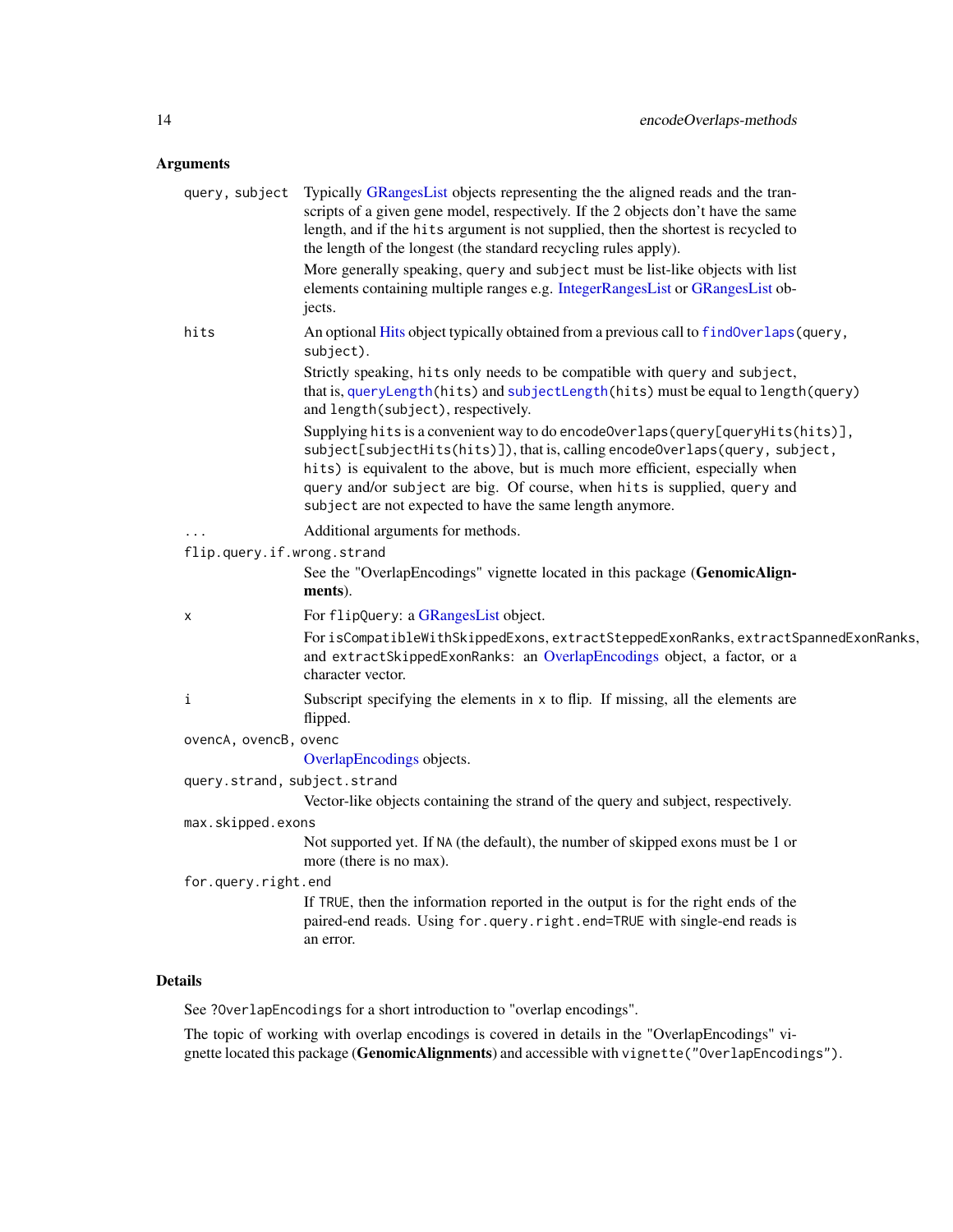## Value

For encodeOverlaps: An [OverlapEncodings](#page-56-1) object. If hits is not supplied, this object is *parallel* to the longest of query and subject, that is, it has the length of the longest and the i-th encoding in it corresponds to the i-th element in the longest. If hits is supplied, then the returned object is *parallel* to it, that is, it has one encoding per hit.

For flipQuery: TODO

For selectEncodingWithCompatibleStrand: TODO

For isCompatibleWithSkippedExons: A logical vector *parallel* to x.

For extractSteppedExonRanks, extractSpannedExonRanks, and extractSkippedExonRanks: TODO

For extractQueryStartInTranscript: TODO

## Author(s)

Hervé Pagès

## See Also

- The [OverlapEncodings](#page-56-1) class for a brief introduction to "overlap encodings".
- The [Hits](#page-0-0) class defined and documented in the S4Vectors package.
- The "OverlapEncodings" vignette in this package.
- [findCompatibleOverlaps](#page-15-1) for a specialized version of [findOverlaps](#page-21-1) that uses encodeOverlaps internally to keep only the hits where the junctions in the aligned read are *compatible* with the splicing of the annotated transcript.
- The [GRangesList](#page-0-0) class defined and documented in the GenomicRanges package.
- The [findOverlaps](#page-21-1) generic function defined in the IRanges package.

## Examples

```
## ---------------------------------------------------------------------
## A. BETWEEN 2 IntegerRangesList OBJECTS
## ---------------------------------------------------------------------
## In the context of an RNA-seq experiment, encoding the overlaps
## between 2 GRangesList objects, one containing the reads (the query),
## and one containing the transcripts (the subject), can be used for
## detecting hits between reads and transcripts that are "compatible"
## with the splicing of the transcript. Here we illustrate this with 2
## IntegerRangesList objects, in order to keep things simple:
## 4 aligned reads in the query:
read1 <- IRanges(c(7, 15, 22), c(9, 19, 23)) # 2 junctions
read2 <- IRanges(c(5, 15), c(9, 17)) # 1 junction
read3 <- IRanges(c(16, 22), c(19, 24)) # 1 junction
read4 <- IRanges(c(16, 23), c(19, 24)) # 1 junction
query <- IRangesList(read1, read2, read3, read4)
## 1 transcript in the subject:
```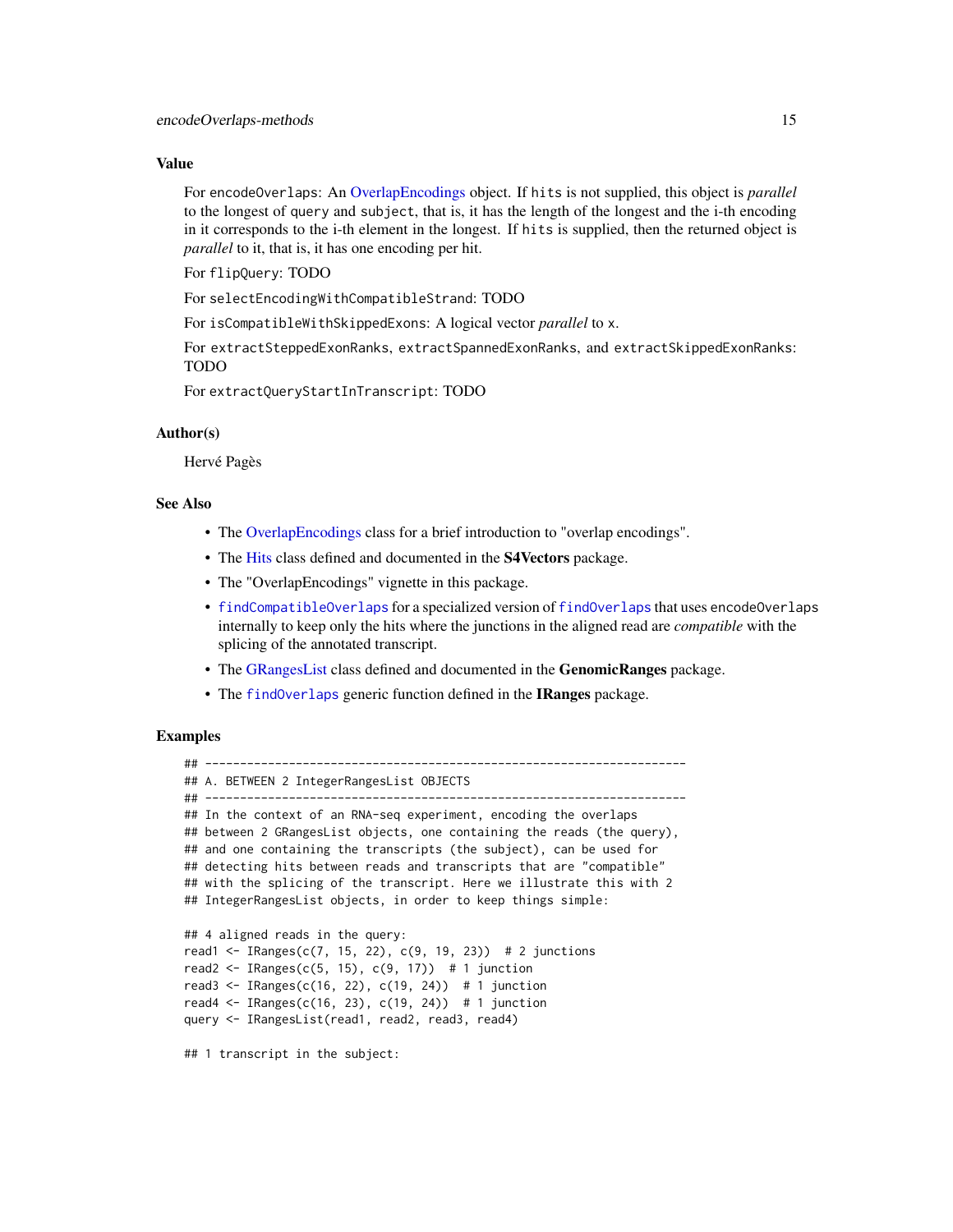```
tx \leq IRanges(c(1, 4, 15, 22, 38), c(2, 9, 19, 25, 47)) # 5 exons
subject <- IRangesList(tx)
## Encode the overlaps:
ovenc <- encodeOverlaps(query, subject)
ovenc
encoding(ovenc)
## ---------------------------------------------------------------------
## B. BETWEEN 2 GRangesList OBJECTS
## ---------------------------------------------------------------------
## With real RNA-seq data, the reads and transcripts will typically be
## stored in GRangesList objects. Please refer to the "OverlapEncodings"
## vignette in this package for realistic examples.
```

```
findCompatibleOverlaps-methods
```
*Finding hits between reads and transcripts that are* compatible *with the splicing of the transcript*

#### <span id="page-15-1"></span>**Description**

In the context of an RNA-seq experiment, findCompatibleOverlaps (or countCompatibleOverlaps) can be used for finding (or counting) hits between reads and transcripts that are *compatible* with the splicing of the transcript.

#### Usage

```
findCompatibleOverlaps(query, subject)
countCompatibleOverlaps(query, subject)
```
## Arguments

| query   | A GAlignments or GAlignment Pairs object representing the aligned reads. |
|---------|--------------------------------------------------------------------------|
| subject | A GRangesList object representing the transcripts.                       |

#### Details

findCompatibleOverlaps is a specialized version of [findOverlaps](#page-21-1) that uses [encodeOverlaps](#page-12-1) internally to keep only the hits where the junctions in the aligned read are *compatible* with the splicing of the annotated transcript.

The topic of working with overlap encodings is covered in details in the "OverlapEncodings" vignette located this package (GenomicAlignments) and accessible with vignette ("OverlapEncodings").

## Value

A [Hits](#page-0-0) object for findCompatibleOverlaps.

An integer vector *parallel* to (i.e. same length as) query for countCompatibleOverlaps.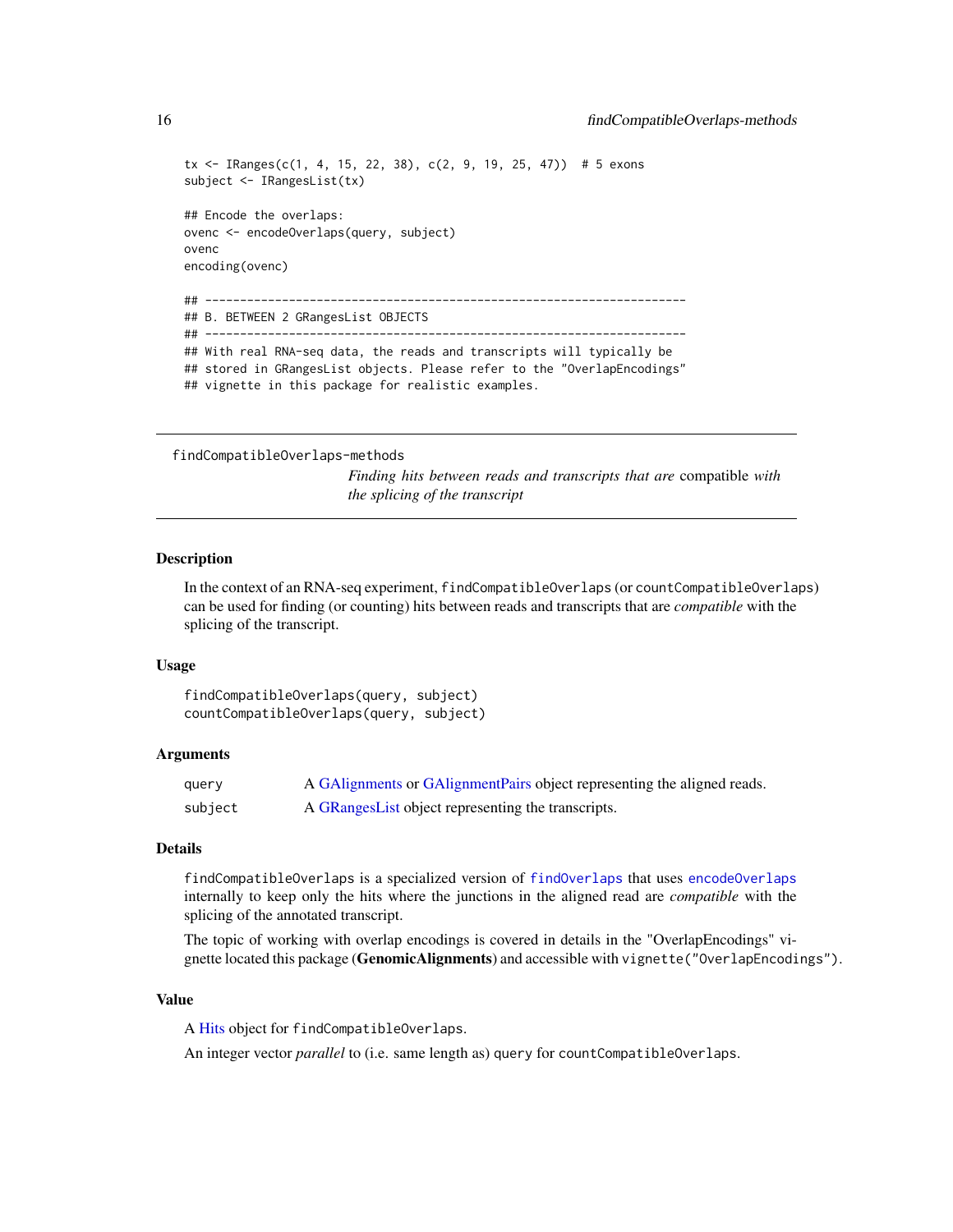## Author(s)

Hervé Pagès

## See Also

- The [findOverlaps](#page-21-1) generic function defined in the IRanges package.
- The [encodeOverlaps](#page-12-1) generic function and [OverlapEncodings](#page-56-1) class.
- The "OverlapEncodings" vignette in this package.
- [GAlignments](#page-31-1) and [GAlignmentPairs](#page-26-1) objects.
- [GRangesList](#page-0-0) objects in the GenomicRanges package.

## Examples

```
## Here we only show a simple example illustrating the use of
## countCompatibleOverlaps() on a very small data set. Please
## refer to the "OverlapEncodings" vignette in the GenomicAlignments
## package for a comprehensive presentation of "overlap
## encodings" and related tools/concepts (e.g. "compatible"
## overlaps, "almost compatible" overlaps etc...), and for more
## examples.
## sm_treated1.bam contains a small subset of treated1.bam, a BAM
## file containing single-end reads from the "Pasilla" experiment
## (RNA-seq, Fly, see the pasilla data package for the details)
## and aligned to reference genome BDGP Release 5 (aka dm3 genome on
## the UCSC Genome Browser):
sm_treated1 <- system.file("extdata", "sm_treated1.bam",
                           package="GenomicAlignments", mustWork=TRUE)
## Load the alignments:
flag0 <- scanBamFlag(isDuplicate=FALSE, isNotPassingQualityControls=FALSE)
param0 <- ScanBamParam(flag=flag0)
gal <- readGAlignments(sm_treated1, use.names=TRUE, param=param0)
## Load the transcripts (IMPORTANT: Like always, the reference genome
## of the transcripts must be *exactly* the same as the reference
## genome used to align the reads):
library(TxDb.Dmelanogaster.UCSC.dm3.ensGene)
txdb <- TxDb.Dmelanogaster.UCSC.dm3.ensGene
exbytx <- exonsBy(txdb, by="tx", use.names=TRUE)
## Number of "compatible" transcripts per alignment in 'gal':
gal_ncomptx <- countCompatibleOverlaps(gal, exbytx)
mcols(gal)$ncomptx <- gal_ncomptx
table(gal_ncomptx)
mean(gal_ncomptx \geq 1)## --> 33% of the alignments in 'gal' are "compatible" with at least
## 1 transcript in 'exbytx'.
## Keep only alignments compatible with at least 1 transcript in
```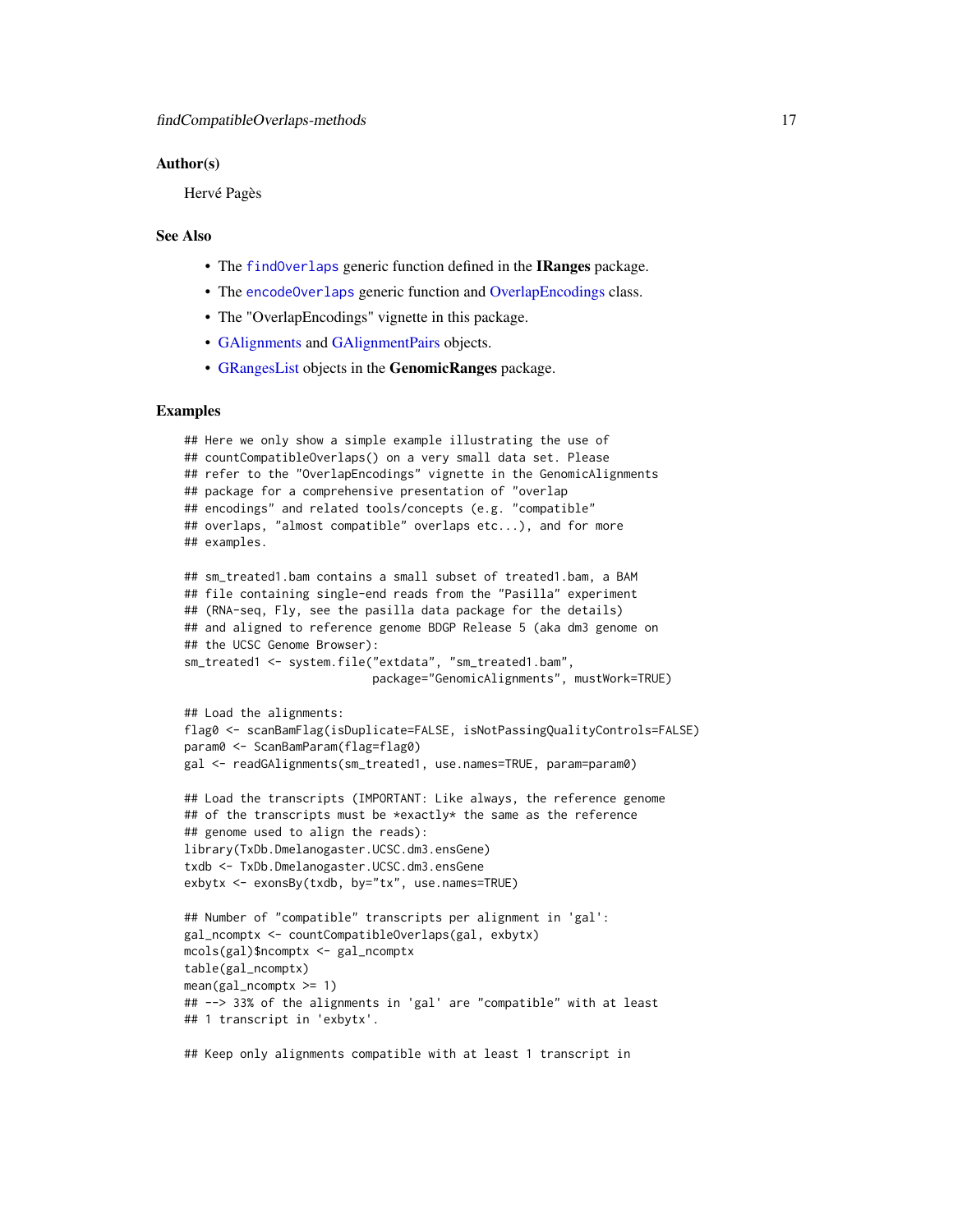```
## 'exbytx':
compgal <- gal[gal_ncomptx >= 1]
head(compgal)
```
findMateAlignment *Pairing the elements of a GAlignments object*

## <span id="page-17-1"></span>Description

Utilities for pairing the elements of a [GAlignments](#page-31-1) object.

NOTE: Until BioC 2.13, findMateAlignment was the power horse used by [readGAlignmentPairs](#page-63-2) for pairing the records loaded from a BAM file containing aligned paired-end reads. Starting with BioC 2.14, [readGAlignmentPairs](#page-63-2) relies on [scanBam\(](#page-0-0)BamFile(asMates=TRUE), ...) for the pairing.

## Usage

```
findMateAlignment(x)
makeGAlignmentPairs(x, use.names=FALSE, use.mcols=FALSE, strandMode=1)
```

```
## Related low-level utilities:
getDumpedAlignments()
countDumpedAlignments()
flushDumpedAlignments()
```
## Arguments

| $\mathsf{x}$ | A named GAIignments object with metadata columns flag, mrnm, and mpos.<br>Typically obtained by loading aligned paired-end reads from a BAM file with: |
|--------------|--------------------------------------------------------------------------------------------------------------------------------------------------------|
|              | param <- ScanBamParam(what=c("flag", "mrnm", "mpos"))<br>$x \le$ readGAlignments(, use.names=TRUE, param=param)                                        |
| use.names    | Whether the names on the input object should be propagated to the returned<br>object or not.                                                           |
| use.mcols    | Names of the metadata columns to propagate to the returned GAlignmentPairs<br>object.                                                                  |
| strandMode   | Strand mode to set on the returned GAlignmentPairs object. See ?strandMode<br>for more information.                                                    |

## Details

Pairing algorithm used by findMateAlignment: findMateAlignment is the power horse used by makeGAlignmentPairs for pairing the records loaded from a BAM file containing aligned paired-end reads.

It implements the following pairing algorithm:

<span id="page-17-0"></span>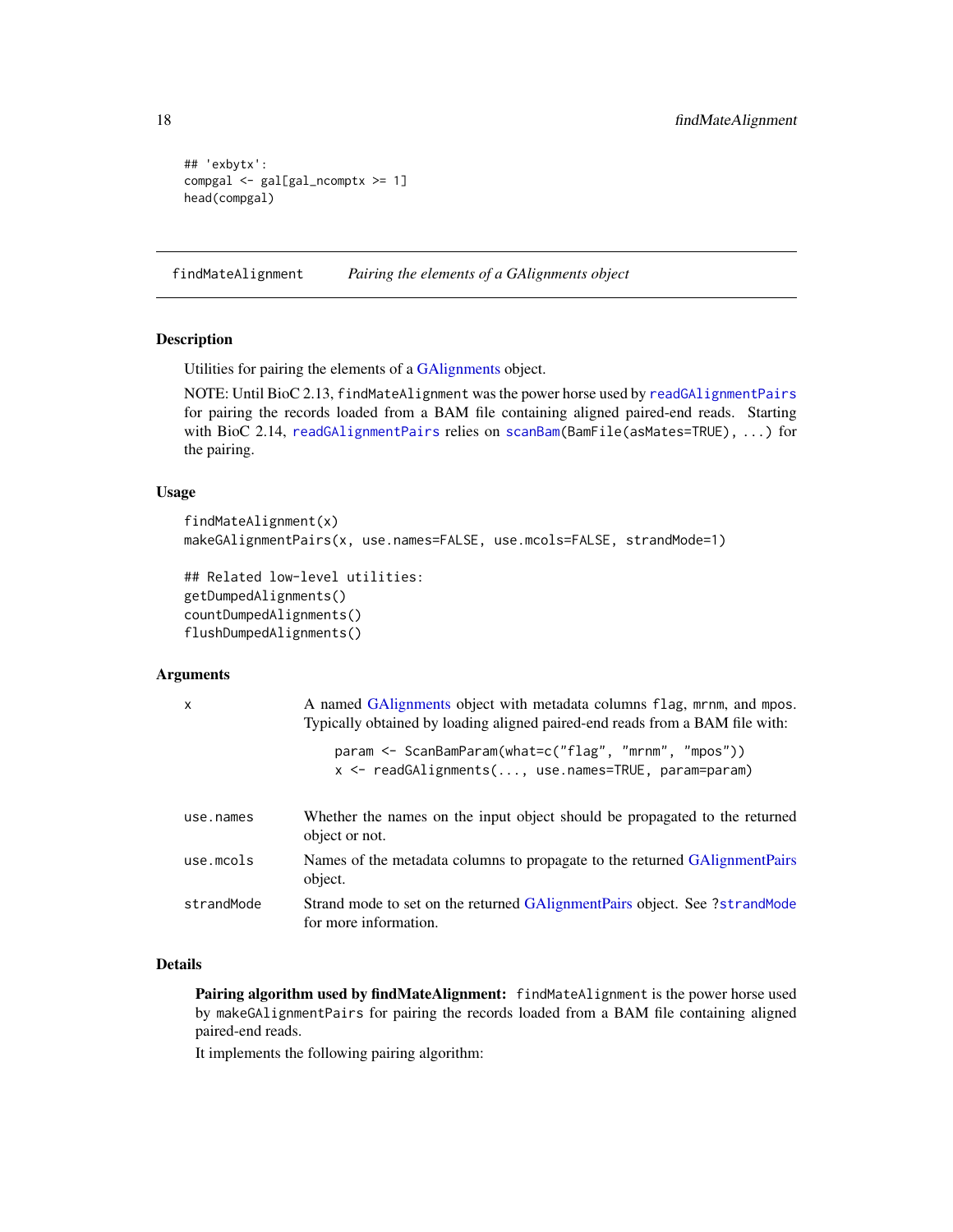- First, only records with flag bit 0x1 (multiple segments) set to 1, flag bit 0x4 (segment unmapped) set to 0, and flag bit 0x8 (next segment in the template unmapped) set to 0, are candidates for pairing (see the SAM Spec for a description of flag bits and fields). findMateAlignment will ignore any other record. That is, records that correspond to singleend reads, or records that correspond to paired-end reads where one or both ends are unmapped, are discarded.
- Then the algorithm looks at the following fields and flag bits:
	- (A) QNAME
	- (B) RNAME, RNEXT
	- (C) POS, PNEXT
	- (D) Flag bits Ox10 (segment aligned to minus strand) and 0x20 (next segment aligned to minus strand)
	- (E) Flag bits 0x40 (first segment in template) and 0x80 (last segment in template)
	- (F) Flag bit 0x2 (proper pair)
	- (G) Flag bit 0x100 (secondary alignment)
	- 2 records rec1 and rec2 are considered mates iff all the following conditions are satisfied:
		- $-$  (A) QNAME(rec1) = QNAME(rec2)
		- $-$  (B) RNEXT(rec1) = RNAME(rec2) and RNEXT(rec2) = RNAME(rec1)
	- $-$  (C) PNEXT(rec1) = POS(rec2) and PNEXT(rec2) = POS(rec1)
	- (D) Flag bit 0x20 of rec1 == Flag bit 0x10 of rec2 and Flag bit 0x20 of rec2 == Flag bit  $0x10$  of rec1
	- (E) rec1 corresponds to the first segment in the template and rec2 corresponds to the last segment in the template, OR, rec2 corresponds to the first segment in the template and rec1 corresponds to the last segment in the template
	- $-$  (F) rec1 and rec2 have same flag bit 0x2
	- $-$  (G) rec1 and rec2 have same flag bit  $0x100$

Timing and memory requirement of the pairing algorithm: The estimated timings and memory requirements on a modern Linux system are (those numbers may vary depending on your hardware and OS):

| nb of alignments |                            | time   required memory |
|------------------|----------------------------|------------------------|
|                  |                            |                        |
| 8 millions       | $28 \text{ sec}$           | 1.4 GB                 |
| 16 millions      | 58 sec                     | 2.8 GB                 |
| 32 millions      | $2$ min $\overline{1}$     | 5.6 GB                 |
|                  | 64 millions   4 min 30 sec | $11.2 \, \text{GB}$    |

This is for a [GAlignments](#page-31-1) object coming from a file with an "average nb of records per unique QNAME" of 2.04. A value of 2 (which means the file contains only primary reads) is optimal for the pairing algorithm. A greater value, say  $> 3$ , will significantly degrade its performance. An easy way to avoid this degradation is to load only primary alignments by setting the isSecondaryAlignment flag to FALSE in ScanBamParam(). See examples in [?readGAlignmentPairs](#page-63-2) for how to do this.

Ambiguous pairing: The above algorithm will find almost all pairs unambiguously, even when the same pair of reads maps to several places in the genome. Note that, when a given pair maps to a single place in the genome, looking at (A) is enough to pair the 2 corresponding records. The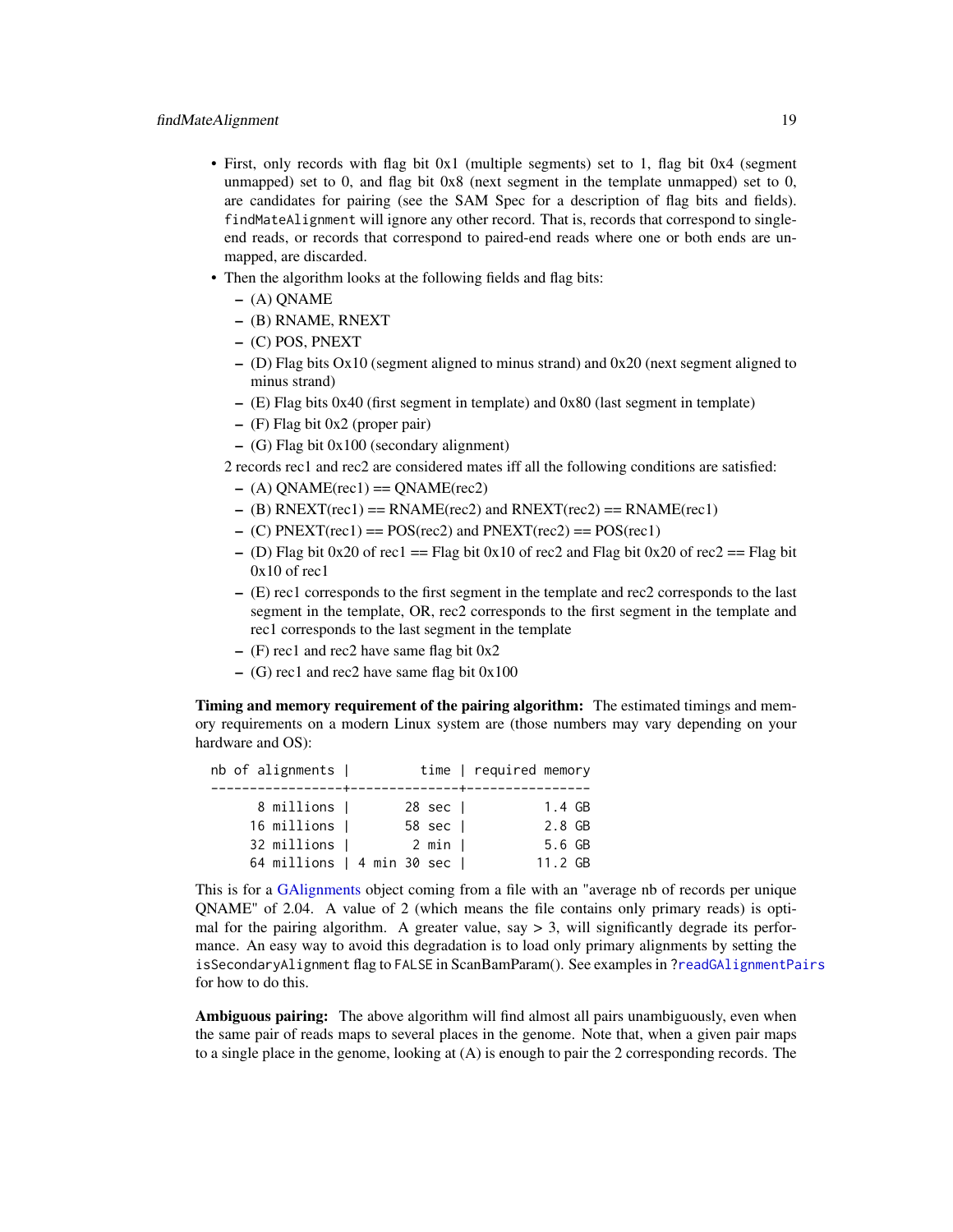additional conditions  $(B)$ ,  $(C)$ ,  $(D)$ ,  $(E)$ ,  $(F)$ , and  $(G)$ , are only here to help in the situation where more than 2 records share the same QNAME. And that works most of the times. Unfortunately there are still situations where this is not enough to solve the pairing problem unambiguously. For example, here are 4 records (loaded in a GAlignments object) that cannot be paired with the above algorithm:

Showing the 4 records as a GAlignments object of length 4:

GAlignments with 4 alignments and 2 metadata columns:

|                   | segnames strand                                                                 |     |                | cigar         |         | qwidth  | start                                                                                           | end             |
|-------------------|---------------------------------------------------------------------------------|-----|----------------|---------------|---------|---------|-------------------------------------------------------------------------------------------------|-----------------|
|                   | <rle></rle>                                                                     |     |                |               |         |         | <rle> <character> <integer> <integer> <integer></integer></integer></integer></character></rle> |                 |
| SRR031714.2658602 | chr2R                                                                           | $+$ |                | 21M384N16M    |         | 37      |                                                                                                 | 6983850 6984270 |
| SRR031714.2658602 | chr2R                                                                           |     |                | + 21M384N16M  |         | 37      | 6983850 6984270                                                                                 |                 |
| SRR031714.2658602 | chr2R                                                                           |     |                | $-13M372N24M$ |         | 37      | 6983858 6984266                                                                                 |                 |
| SRR031714.2658602 | chr2R                                                                           |     |                | $-13M378N24M$ |         | 37      |                                                                                                 | 6983858 6984272 |
|                   | width                                                                           |     | njunc          |               | $m$ rnm |         | mpos                                                                                            |                 |
|                   | <integer> <integer>   <factor> <integer></integer></factor></integer></integer> |     |                |               |         |         |                                                                                                 |                 |
| SRR031714.2658602 | 421                                                                             |     |                |               | chr2R   | 6983858 |                                                                                                 |                 |
| SRR031714.2658602 | 421                                                                             |     | 1 <sup>1</sup> |               | chr2R   | 6983858 |                                                                                                 |                 |
| SRR031714.2658602 | 409                                                                             |     | $1 \mid$       |               | chr2R   | 6983850 |                                                                                                 |                 |
| SRR031714.2658602 | 415                                                                             |     |                |               | chr2R   | 6983850 |                                                                                                 |                 |
|                   |                                                                                 |     |                |               |         |         |                                                                                                 |                 |

Note that the BAM fields show up in the following columns:

- QNAME: the names of the GAlignments object (unnamed col)
- RNAME: the seqnames col
- POS: the start col
- RNEXT: the mrnm col
- PNEXT: the mpos col

As you can see, the aligner has aligned the same pair to the same location twice! The only difference between the 2 aligned pairs is in the CIGAR i.e. one end of the pair is aligned twice to the same location with exactly the same CIGAR while the other end of the pair is aligned twice to the same location but with slightly different CIGARs.

Now showing the corresponding flag bits:

|                    |                                         |  | isPaired isProperPair isUnmappedQuery hasUnmappedMate isMinusStrand |                                                                         |
|--------------------|-----------------------------------------|--|---------------------------------------------------------------------|-------------------------------------------------------------------------|
| [1,]               |                                         |  |                                                                     |                                                                         |
| [2,1]              |                                         |  |                                                                     |                                                                         |
| $\left[3, \right]$ |                                         |  |                                                                     |                                                                         |
| $[4,$ ]            |                                         |  |                                                                     |                                                                         |
|                    |                                         |  |                                                                     | isMateMinusStrand isFirstMateRead isSecondMateRead isSecondaryAlignment |
| [1,]               |                                         |  |                                                                     |                                                                         |
| [2,1]              |                                         |  |                                                                     |                                                                         |
| $\left[3, \right]$ |                                         |  |                                                                     |                                                                         |
| $[4,$ ]            |                                         |  |                                                                     |                                                                         |
|                    | isNotPassingQualityControls isDuplicate |  |                                                                     |                                                                         |
| [1,]               |                                         |  |                                                                     |                                                                         |
| [2,1]              |                                         |  |                                                                     |                                                                         |
| $\left[3, \right]$ |                                         |  |                                                                     |                                                                         |
| $[4,$ ]            |                                         |  |                                                                     |                                                                         |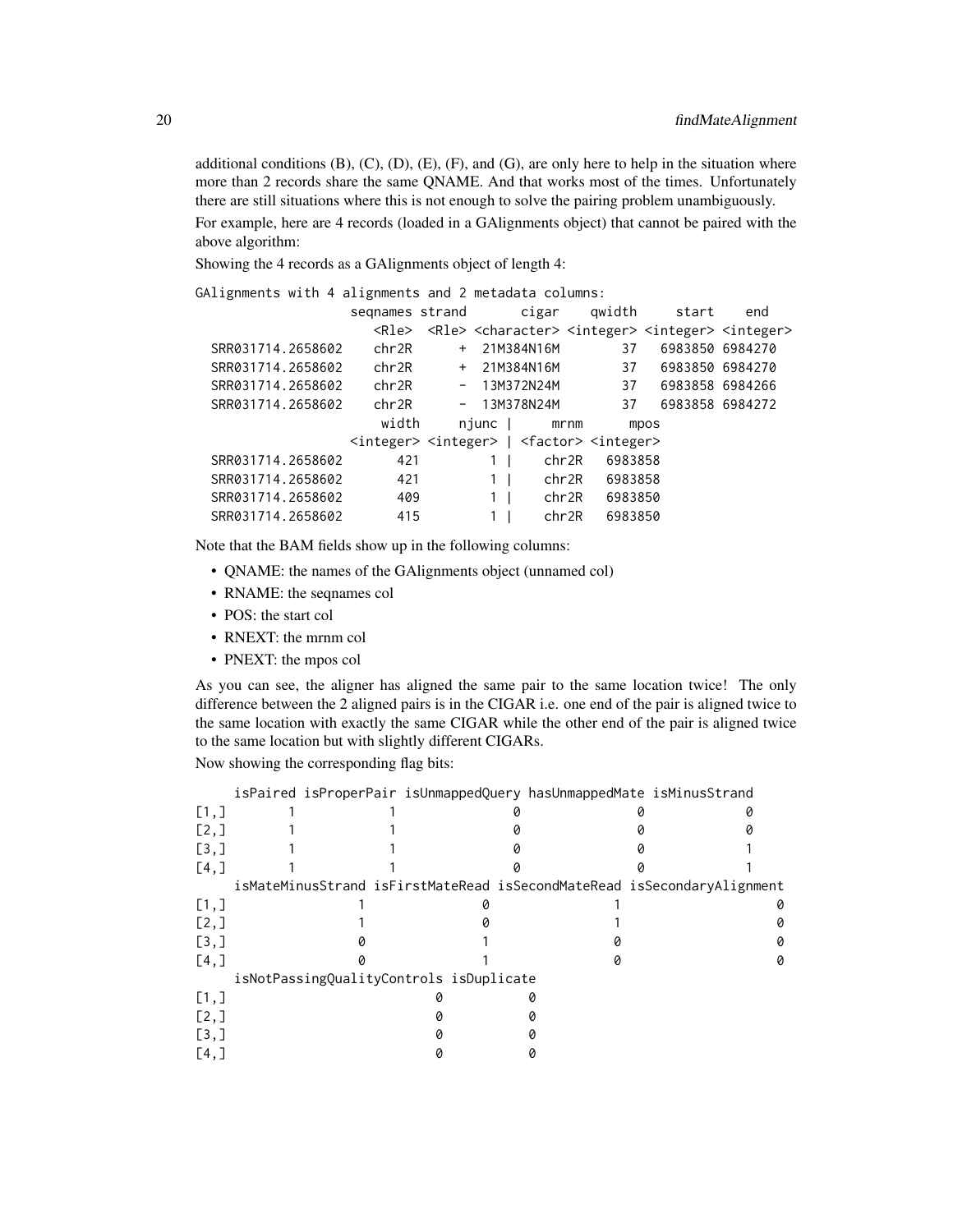As you can see,  $rec(1)$  and  $rec(2)$  are second mates,  $rec(3)$  and  $rec(4)$  are both first mates. But looking at  $(A)$ ,  $(B)$ ,  $(C)$ ,  $(D)$ ,  $(E)$ ,  $(F)$ , and  $(G)$ , the pairs could be rec $(1) \leq r \leq C(3)$  and rec $(2) \leq r$ rec(4), or they could be rec(1) <-> rec(4) and rec(2) <-> rec(3). There is no way to disambiguate! So findMateAlignment is just ignoring (with a warning) those alignments with ambiguous pairing, and dumping them in a place from which they can be retrieved later (i.e. after findMateAlignment has returned) for further examination (see "Dumped alignments" subsection below for the details). In other words, alignments that cannot be paired unambiguously are not paired at all. Concretely, this means that [readGAlignmentPairs](#page-63-2) is guaranteed to return a [GAlignmentPairs](#page-26-1) object where every pair was formed in an non-ambiguous way. Note that, in practice, this approach doesn't seem to leave aside a lot of records because ambiguous pairing events seem pretty rare.

Dumped alignments: Alignments with ambiguous pairing are dumped in a place ("the dump environment") from which they can be retrieved with getDumpedAlignments() after findMateAlignment has returned.

Two additional utilities are provided for manipulation of the dumped alignments: countDumpedAlignments for counting them (a fast equivalent to length(getDumpedAlignments())), and flushDumpedAlignments to flush "the dump environment". Note that "the dump environment" is automatically flushed at the beginning of a call to findMateAlignment.

## Value

For findMateAlignment: An integer vector of the same length as x, containing only positive or NA values, where the i-th element is interpreted as follow:

- An NA value means that no mate or more than 1 mate was found for x[i].
- A non-NA value j gives the index in x of x[i]'s mate.

For makeGAlignmentPairs: A [GAlignmentPairs](#page-26-1) object where the pairs are formed internally by calling findMateAlignment on x.

For getDumpedAlignments: NULL or a [GAlignments](#page-31-1) object containing the dumped alignments. See "Dumped alignments" subsection in the "Details" section above for the details.

For countDumpedAlignments: The number of dumped alignments.

Nothing for flushDumpedAlignments.

#### Author(s)

Hervé Pagès

## See Also

- [GAlignments](#page-31-1) and [GAlignmentPairs](#page-26-1) objects.
- [readGAlignments](#page-63-1) and [readGAlignmentPairs](#page-63-2).

### Examples

```
bamfile <- system.file("extdata", "ex1.bam", package="Rsamtools",
                      mustWork=TRUE)
param <- ScanBamParam(what=c("flag", "mrnm", "mpos"))
x <- readGAlignments(bamfile, use.names=TRUE, param=param)
```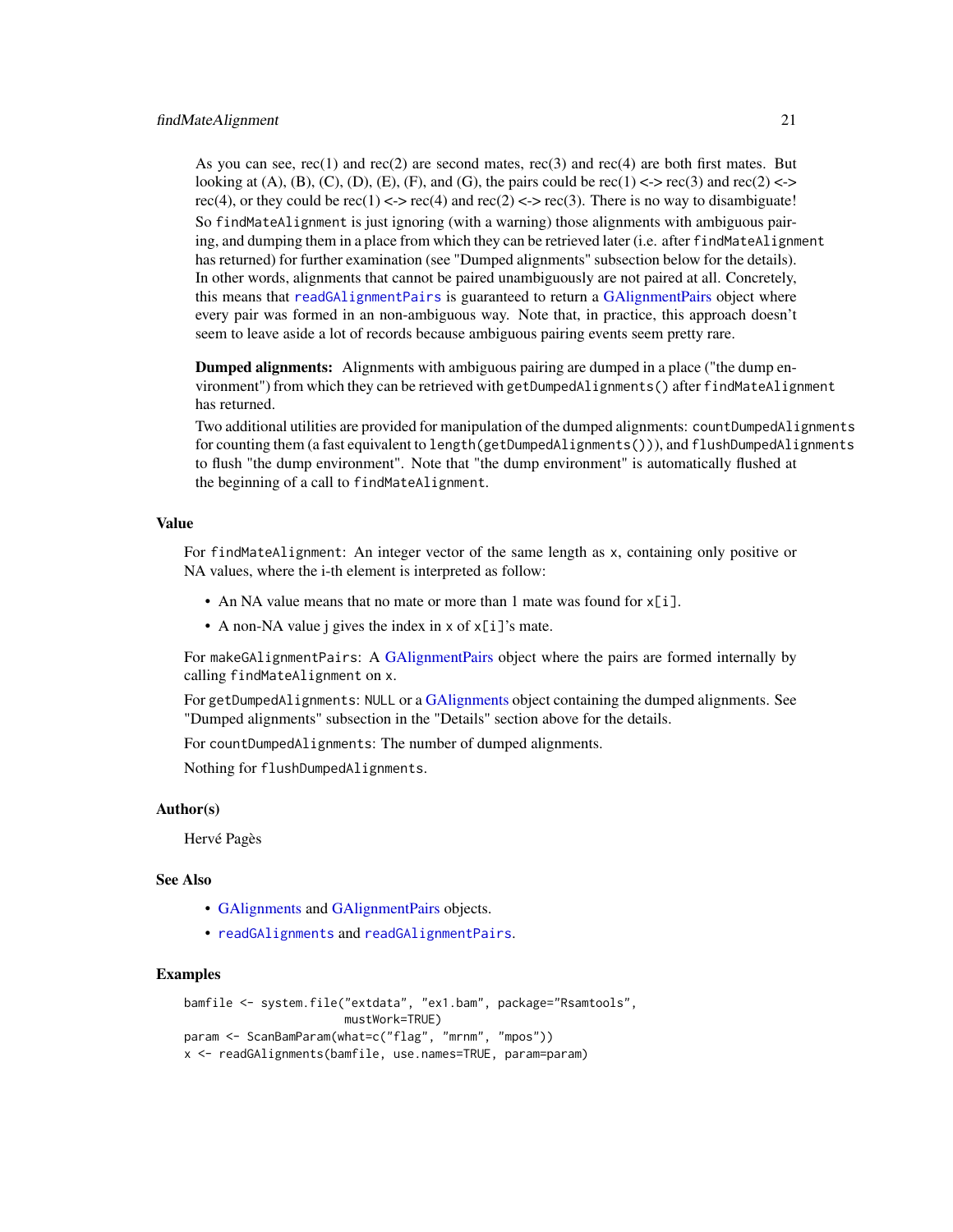```
mate <- findMateAlignment(x)
head(mate)
table(is.na(mate))
galp0 <- makeGAlignmentPairs(x)
galp <- makeGAlignmentPairs(x, use.name=TRUE, use.mcols="flag")
galp
colnames(mcols(galp))
colnames(mcols(first(galp)))
colnames(mcols(last(galp)))
```
<span id="page-21-2"></span>findOverlaps-methods *Finding overlapping genomic alignments*

## <span id="page-21-1"></span>Description

Finds range overlaps between a [GAlignments,](#page-31-1) [GAlignmentPairs,](#page-26-1) or [GAlignmentsList](#page-36-1) object, and another range-based object.

NOTE: The [findOverlaps](#page-21-1) generic function and methods for [IntegerRanges](#page-0-0) and [IntegerRanges-](#page-0-0)[List](#page-0-0) objects are defined and documented in the IRanges package. The methods for [GRanges](#page-0-0) and [GRangesList](#page-0-0) objects are defined and documented in the GenomicRanges package.

[GAlignments,](#page-31-1) [GAlignmentPairs,](#page-26-1) and [GAlignmentsList](#page-36-1) objects also support countOverlaps, overlapsAny, and subsetByOverlaps thanks to the default methods defined in the **IRanges** package and to the findOverlaps method defined in this package and documented below.

## Usage

```
## S4 method for signature 'GAlignments,GAlignments'
findOverlaps(query, subject,
    maxgap=-1L, minoverlap=0L,
    type=c("any", "start", "end", "within"),
    select=c("all", "first", "last", "arbitrary"),
    ignore.strand=FALSE)
```
## Arguments

|               | query, subject A GAlignments, GAlignmentPairs, or GAlignmentsList object for either query<br>or subject. A vector-like object containing ranges for the other one. |
|---------------|--------------------------------------------------------------------------------------------------------------------------------------------------------------------|
|               | maxgap, minoverlap, type, select<br>See ?findoverlaps in the IRanges package for a description of these argu-                                                      |
|               | ments.                                                                                                                                                             |
| ignore.strand | When set to TRUE, the strand information is ignored in the overlap calculations.                                                                                   |

<span id="page-21-0"></span>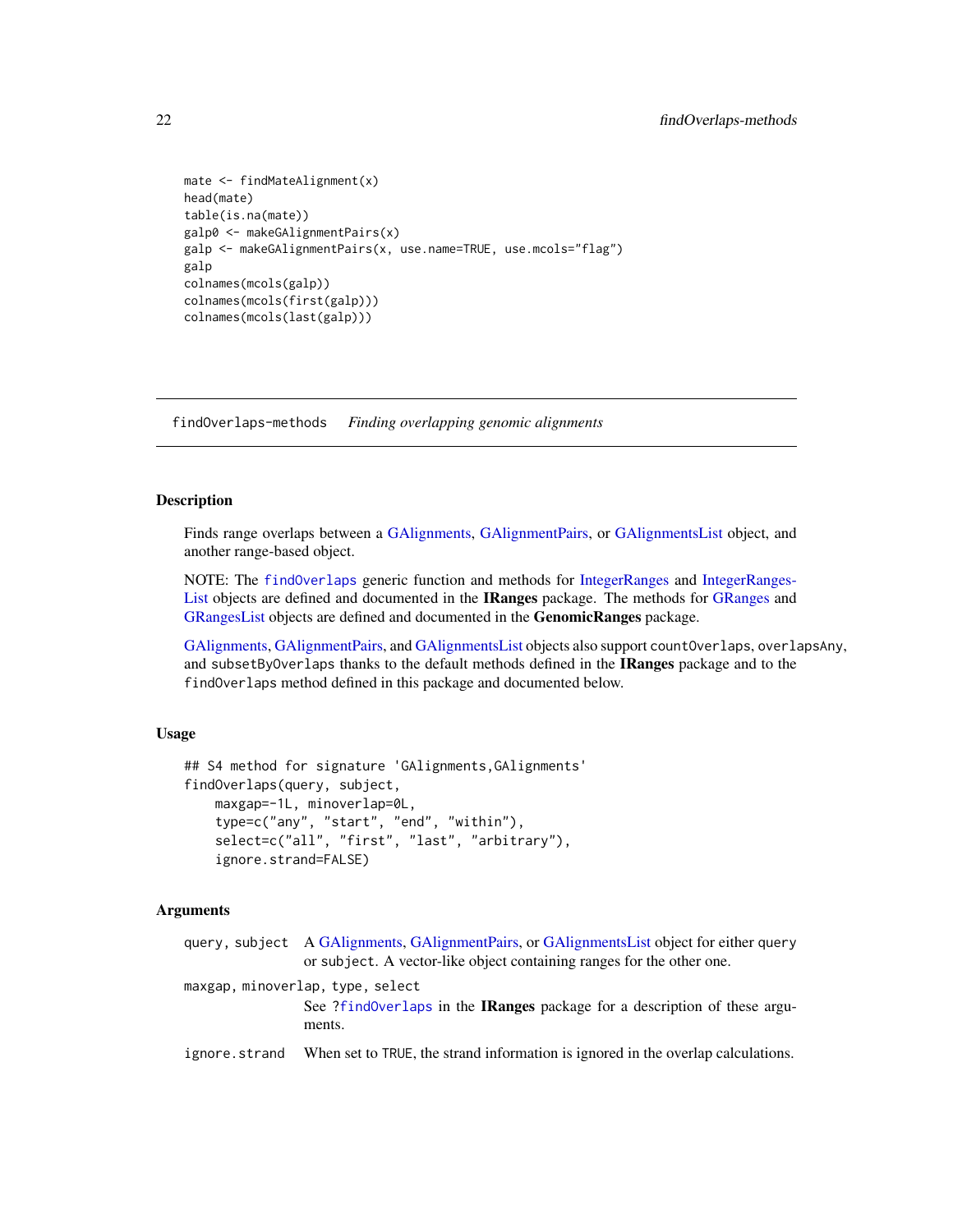## Details

When the query or the subject (or both) is a GAIignments object, it is first turned into a [GRanges-](#page-0-0)[List](#page-0-0) object (with as (, "GRangesList")) and then the rules described previously apply. [GAlign](#page-36-1)[mentsList](#page-36-1) objects are coerced to [GAlignments](#page-31-1) then to a [GRangesList.](#page-0-0) Feature indices are mapped back to the original [GAlignmentsList](#page-36-1) list elements.

When the query is a [GAlignmentPairs](#page-26-1) object, it is first turned into a [GRangesList](#page-0-0) object (with as ( , "GRangesList")) and then the rules described previously apply.

## Value

A [Hits](#page-0-0) object when select="all" or an integer vector otherwise.

## See Also

- [findOverlaps](#page-21-1).
- [Hits-class.](#page-0-0)
- [GRanges-class.](#page-0-0)
- [GRangesList-class.](#page-0-0)
- [GAlignments-class.](#page-31-2)
- [GAlignmentPairs-class.](#page-26-2)
- [GAlignmentsList-class.](#page-36-2)

## Examples

```
ex1_file <- system.file("extdata", "ex1.bam", package="Rsamtools")
galn <- readGAlignments(ex1_file)
subject <- granges(galn)[1]
## Note the absence of query no. 9 (i.e. 'galn[9]') in this result:
as.matrix(findOverlaps(galn, subject))
## This is because, by default, findOverlaps()/countOverlaps() are
## strand specific:
galn[8:10]
countOverlaps(galn[8:10], subject)
countOverlaps(galn[8:10], subject, ignore.strand=TRUE)
## Count alignments in 'galn' that DO overlap with 'subject' vs those
## that do NOT:
table(overlapsAny(galn, subject))
## Extract those that DO:
subsetByOverlaps(galn, subject)
## GAlignmentsList
galist <- GAlignmentsList(galn[8:10], galn[3000:3002])
gr <- GRanges(c("seq1", "seq1", "seq2"),
             IRanges(c(15, 18, 1233), width=1),
             strand=c("-", "+", "+")
```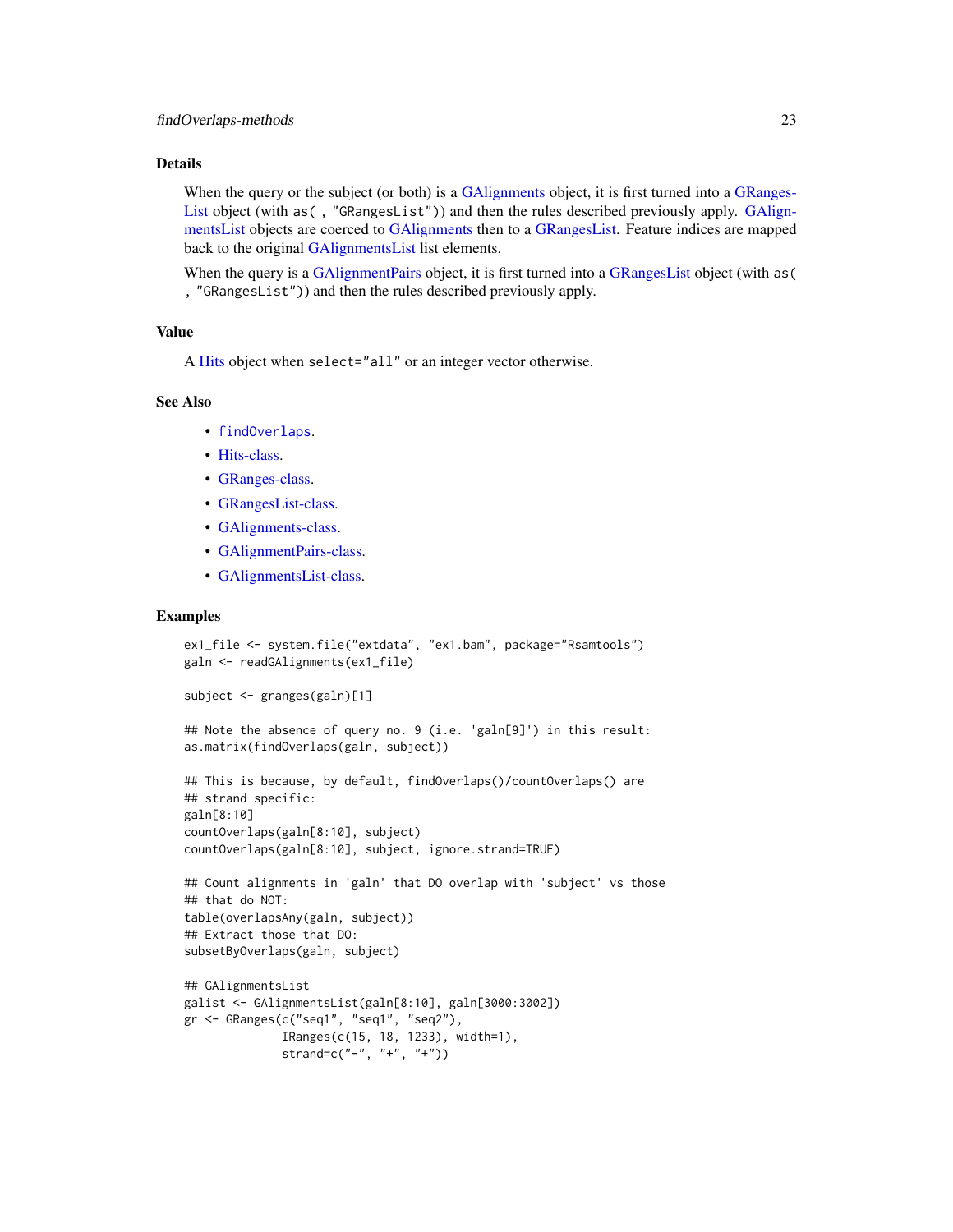```
countOverlaps(galist, gr)
countOverlaps(galist, gr, ignore.strand=TRUE)
findOverlaps(galist, gr)
findOverlaps(galist, gr, ignore.strand=TRUE)
```
findSpliceOverlaps-methods

*Classify ranges (reads) as compatible with existing genomic annotations or as having novel splice events*

## Description

The findSpliceOverlaps function identifies ranges (reads) that are compatible with a specific transcript isoform. The non-compatible ranges are analyzed for the presence of novel splice events.

#### Usage

```
findSpliceOverlaps(query, subject, ignore.strand=FALSE, ...)
## S4 method for signature 'GRangesList,GRangesList'
findSpliceOverlaps(query, subject, ignore.strand=FALSE, ..., cds=NULL)
## S4 method for signature 'GAlignments,GRangesList'
findSpliceOverlaps(query, subject, ignore.strand=FALSE, ..., cds=NULL)
## S4 method for signature 'GAlignmentPairs,GRangesList'
findSpliceOverlaps(query, subject, ignore.strand=FALSE, ..., cds=NULL)
## S4 method for signature 'BamFile,ANY'
findSpliceOverlaps(query, subject, ignore.strand=FALSE, ...,
                   param=ScanBamParam(), singleEnd=TRUE)
```
#### Arguments

| query         | A GRangesList, GAlignments, GAlignmentPairs, or BamFile object containing<br>the reads. Can also be a single string containing the path to a BAM file.                                                                                                |
|---------------|-------------------------------------------------------------------------------------------------------------------------------------------------------------------------------------------------------------------------------------------------------|
|               | Single or paired-end reads are specified with the single End argument (default<br>FALSE). Paired-end reads can be supplied in a BAM file or GAlignmentPairs<br>object. Single-end are expected to be in a BAM file, GAlignments or GRanges<br>object. |
| subject       | A GRanges List containing the annotations. This list is expected to contain exons<br>grouped by transcripts.                                                                                                                                          |
| ignore.strand | When set to TRUE, strand information is ignored in the overlap calculations.                                                                                                                                                                          |
| $\ddotsc$     | Additional arguments such as param and singleEnd used in the method for<br>BamFile objects. See below.                                                                                                                                                |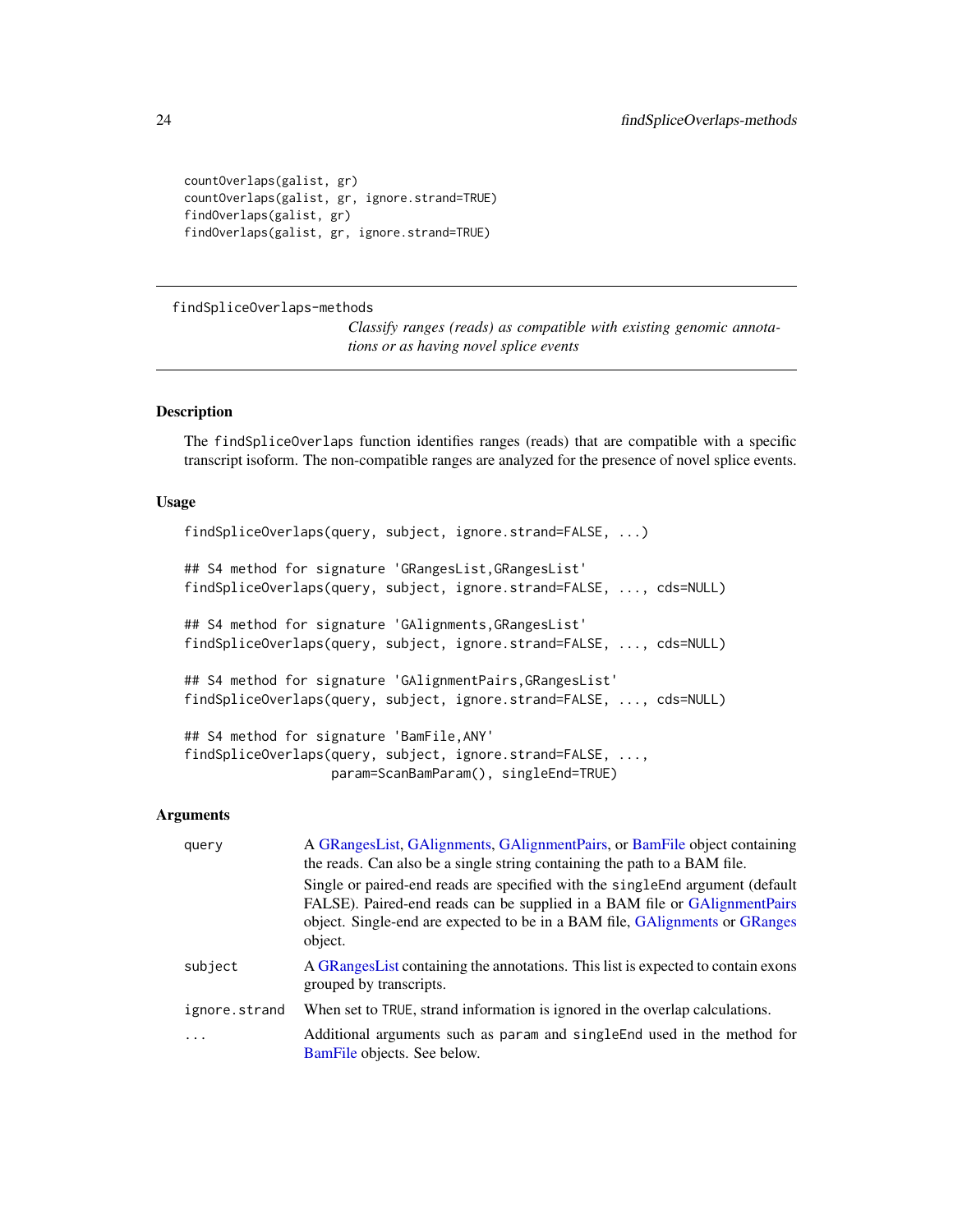| cds       | Optional GRanges List of coding regions for each transcript in the subject. If<br>provided, the "coding" output column will be a logical vector indicating if the<br>read falls in a coding region. When not provided, the "coding" output is NA. |
|-----------|---------------------------------------------------------------------------------------------------------------------------------------------------------------------------------------------------------------------------------------------------|
| param     | An optional ScanBamParam instance to further influence scanning, counting, or<br>filtering.                                                                                                                                                       |
| singleEnd | A logical value indicating if reads are single or paired-end. See summarize0verlaps<br>for more information.                                                                                                                                      |

## Details

When a read maps compatibly and uniquely to a transcript isoform we can quantify the expression and look for shifts in the balance of isoform expression. If a read does not map in compatible way, novel splice events such as splice junctions, novel exons or retentions can be quantified and compared across samples.

findSpliceOverlaps detects which reads (query) match to transcripts (subject) in a compatible fashion. Compatibility is based on both the transcript bounds and splicing pattern. Assessing the splicing pattern involves comparision of the read splices (i.e., the N operations in the CIGAR) with the transcript introns. For paired-end reads, the inter-read gap is not considered a splice junction. The analysis of non-compatible reads for novel splice events is under construction.

## Value

The output is a [Hits](#page-0-0) object with the metadata columns defined below. Each column is a logical indicating if the read (query) met the criteria.

- compatible: Every splice (N) in a read alignment matches an intron in an annotated transcript. The read does not extend into an intron or outside the transcript bounds.
- unique: The read is compatible with only one annotated transcript.
- strandSpecific: The query (read) was stranded.

#### Note

WARNING: The current implementation of findSpliceOverlaps doesn't work properly on pairedend reads where the 2 ends overlap!

## Author(s)

Michael Lawrence and Valerie Obenchain

## See Also

- [GRangesList](#page-0-0) objects in the GenomicRanges package.
- [GAlignments](#page-31-1) and [GAlignmentPairs](#page-26-1) objects.
- [BamFile](#page-0-0) objects in the Rsamtools package.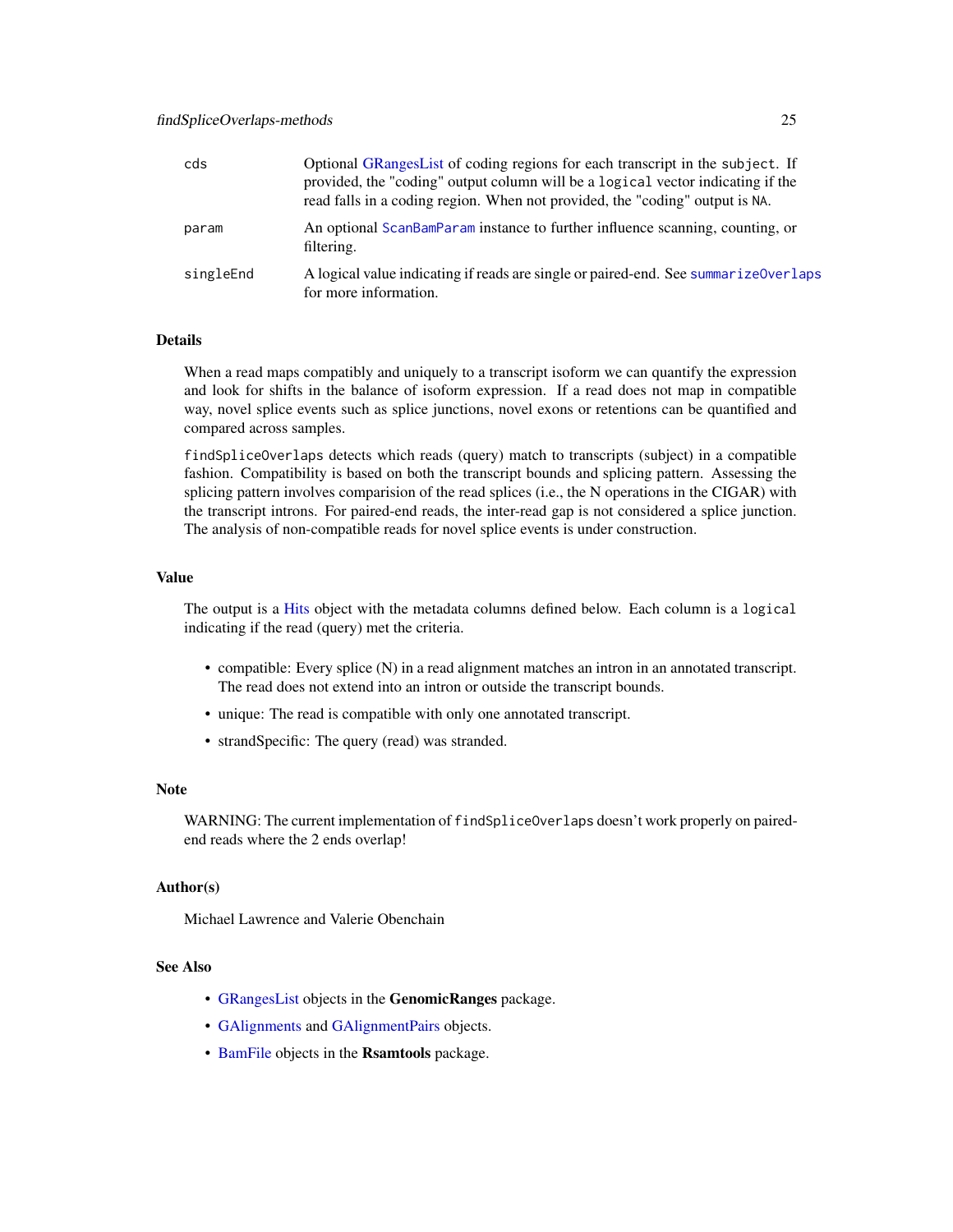## Examples

```
## -----------------------------------------------------------------------
## Isoform expression :
## -----------------------------------------------------------------------
## findSpliceOverlaps() can assist in quantifying isoform expression
## by identifying reads that map compatibly and uniquely to a
## transcript isoform.
library(TxDb.Dmelanogaster.UCSC.dm3.ensGene)
library(pasillaBamSubset)
se <- untreated1_chr4() ## single-end reads
txdb <- TxDb.Dmelanogaster.UCSC.dm3.ensGene
exbytx <- exonsBy(txdb, "tx")
cdsbytx <- cdsBy(txdb, "tx")
param <- ScanBamParam(which=GRanges("chr4", IRanges(1e5,3e5)))
sehits <- findSpliceOverlaps(se, exbytx, cds=cdsbytx, param=param)
## Tally the reads by category to get an idea of read distribution.
lst <- lapply(mcols(sehits), table)
nms <- names(lst)
tbl <- do.call(rbind, lst[nms])
tbl
## Reads compatible with one or more transcript isoforms.
rnms <- rownames(tbl)
tbl[rnms == "compatible","TRUE"]/sum(tbl[rnms == "compatible",])
## Reads compatible with a single isoform.
tbl[rnms == "unique","TRUE"]/sum(tbl[rnms == "unique",])
## All reads fall in a coding region as defined by
## the txdb annotation.
lst[["coding"]]
## Check : Total number of reads should be the same across categories.
lapply(lst, sum)
## -----------------------------------------------------------------------
## Paired-end reads :
## -----------------------------------------------------------------------
## 'singleEnd' is set to FALSE for a BAM file with paired-end reads.
pe <- untreated3_chr4()
hits2 <- findSpliceOverlaps(pe, exbytx, singleEnd=FALSE, param=param)
## In addition to BAM files, paired-end reads can be supplied in a
## GAlignmentPairs object.
genes <- GRangesList(
    GRanges("chr1", IRanges(c(5, 20), c(10, 25)), "+"),
    GRanges("chr1", IRanges(c(5, 22), c(15, 25)), "+"))
galp <- GAlignmentPairs(
    GAlignments("chr1", 5L, "11M4N6M", strand("+")),
    GAlignments("chr1", 50L, "6M", strand("-")))
findSpliceOverlaps(galp, genes)
```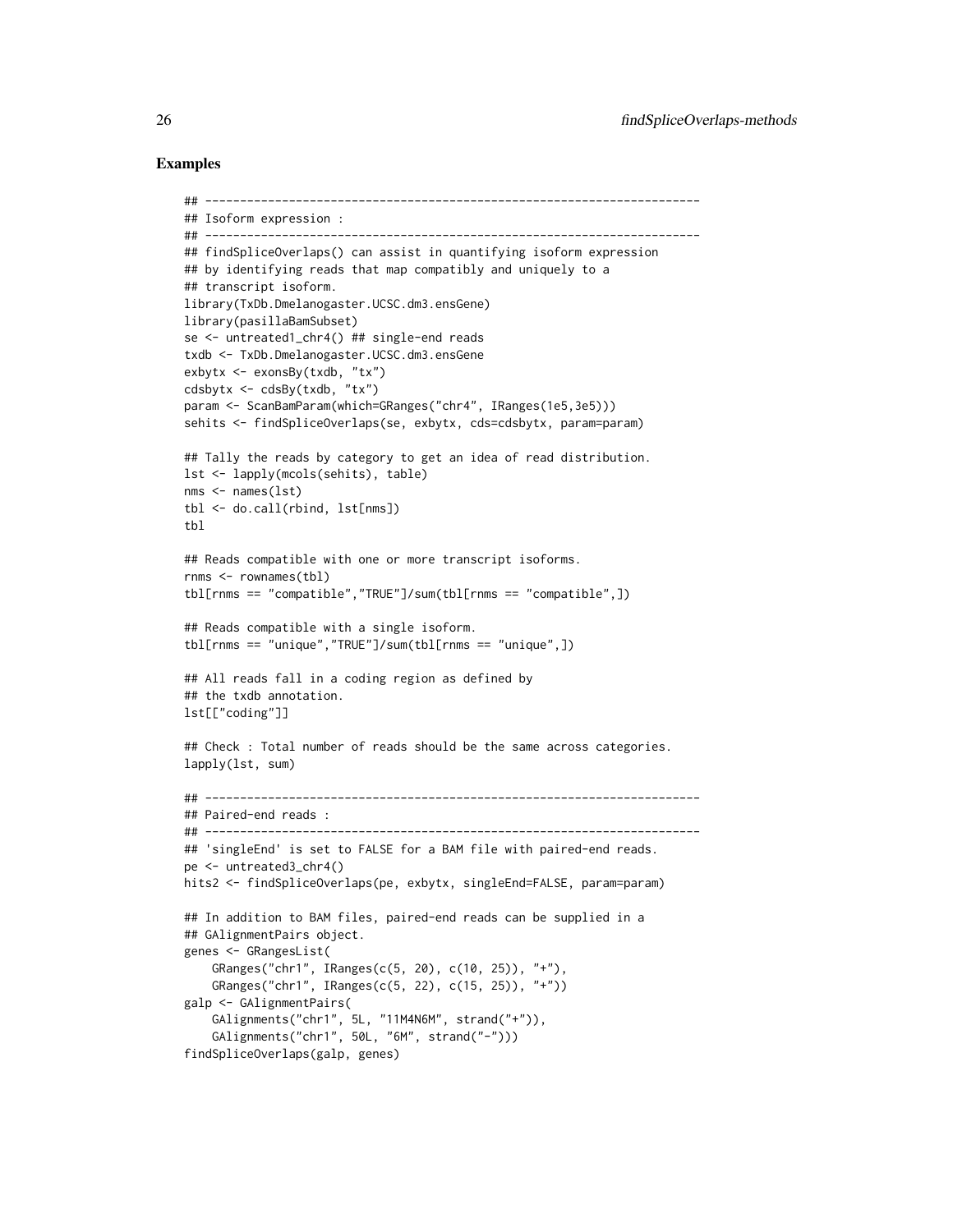<span id="page-26-2"></span><span id="page-26-0"></span>GAlignmentPairs-class *GAlignmentPairs objects*

## <span id="page-26-1"></span>Description

The GAlignmentPairs class is a container for storing *pairs of genomic alignments*. These pairs are typically obtained by aligning paired-end reads to a reference genome or transcriptome.

#### Details

A GAlignmentPairs object is a list-like object where each list element represents a pair of genomic alignment.

An *alignment pair* is made of a "first" and a "last"/"second" alignment, and is formally represented by a [GAlignments](#page-31-1) object of length 2. In most applications, an *alignment pair* will represent an aligned paired-end read. In that case, the "first" member of the pair represents the alignment of the first end of the read (aka "first segment in the template", using SAM Spec terminology), and the "last" member of the pair represents the alignment of the second end of the read (aka "last segment in the template", using SAM Spec terminology).

In general, a GAlignmentPairs object will be created by loading records from a BAM (or SAM) file containing aligned paired-end reads, using the readGAlignmentPairs function (see below). Each element in the returned object will be obtained by pairing 2 records.

## **Constructor**

GAlignmentPairs(first, last, strandMode=1, isProperPair=TRUE, names=NULL): Low-level GAlignmentPairs constructor. Generally not used directly.

## **Accessors**

In the code snippets below, x is a GAlignmentPairs object.

- strandMode(x), strandMode(x) <- value: The *strand mode* is a per-object switch on GAlignmentPairs objects that controls the behavior of the strand getter. More precisely, it indicates how the strand of a pair should be inferred from the strand of the first and last alignments in the pair:
	- 0: strand of the pair is always \*.
	- 1: strand of the pair is strand of its first alignment. This mode should be used when the paired-end data was generated using one of the following stranded protocols: Directional Illumina (Ligation), Standard SOLiD.
	- 2: strand of the pair is strand of its last alignment. This mode should be used when the paired-end data was generated using one of the following stranded protocols: dUTP, NSR, NNSR, Illumina stranded TruSeq PE protocol.

These modes are equivalent to strandSpecific equal 0, 1, and 2, respectively, for the featureCounts function defined in the Rsubread package.

Note that, by default, the [readGAlignmentPairs](#page-63-2) function sets the *strand mode* to 1 on the returned GAlignmentPairs object. The function has a strandMode argument to let the user set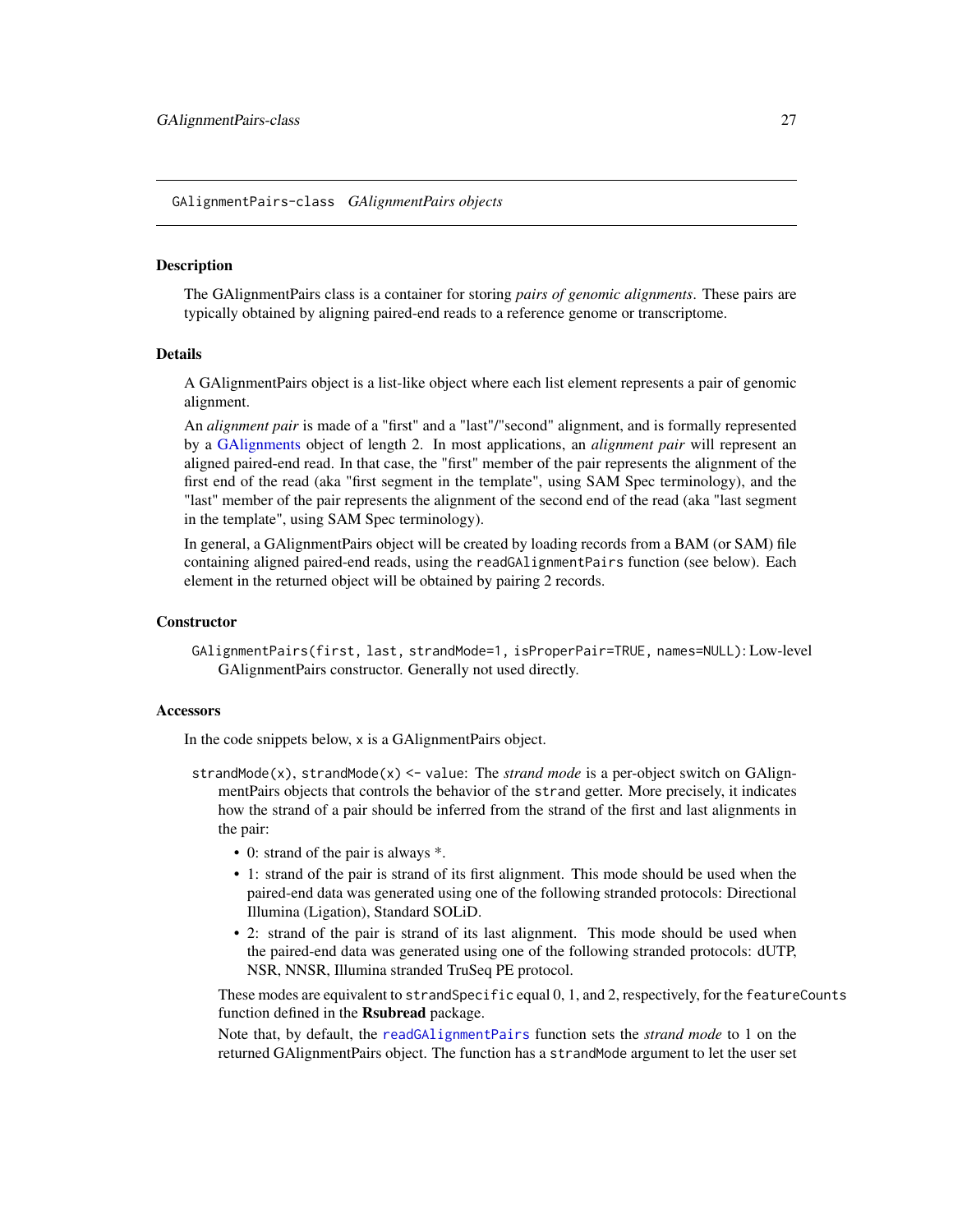a different *strand mode*. The *strand mode* can also be changed any time with the strandMode setter or with invertStrand.

Also note that 3rd party programs TopHat2 and Cufflinks have a --library-type option to let the user specify which protocol was used. Please refer to the documentation of these programs for more information.

- length(x): Return the number of alignment pairs in x.
- names(x), names(x)  $\le$  value: Get or set the names on x. See [readGAlignmentPairs](#page-63-2) for how to automatically extract and set the names when reading the alignments from a file.
- first(x, real.strand=FALSE), last(x, real.strand=FALSE), second(x, real.strand=FALSE): Get the "first" or "last"/"second" alignment for each alignment pair in x. The result is a [GAlignments](#page-31-1) object of the same length as x.

If real.strand=TRUE, then the strand is inverted on-the-fly according to the *strand mode* currently set on the object (see strandMode(x) above). More precisely, if strandMode(x) is 0, then the strand is set to \* for the [GAlignments](#page-31-1) object returned by both, first() and last(). If strandMode(x) is 1, then the strand of the object returned by last() is inverted. If strandMode(x) is 2, then the strand of the object returned by  $first()$  is inverted.

sequences (x): Get the sequence names of the pairs in x i.e. the name of the reference sequence for each alignment pair in x. The sequence name of a pair is the sequence name of the 2 alignments in the pair if they are the same (*concordant seqnames*), or NA if they differ (*discordant seqnames*).

The sequence names are returned in a factor[-Rle](#page-0-0) object that is *parallel* to x, i.e. the i-th element in the returned object is the sequence name of the i-th pair in x.

- strand(x): Get the strand for each alignment pair in x. Obey strandMode(x) above to infer the strand of a pair. Return  $*$  for pairs with *discordant strand*, or for all pairs if strandMode(x) is 0.
- $njunc(x)$ : Equivalent to  $njunc(first(x)) + njunc(last(x))$ .
- isProperPair $(x)$ : Get the "isProperPair" flag bit (bit 0x2 in SAM Spec) set by the aligner for each alignment pair in x.
- seqinfo(x), seqinfo(x)  $\le$  value: Get or set the information about the underlying sequences. value must be a [Seqinfo](#page-0-0) object.
- $seqlevels(x)$ ,  $seqlevels(x) \leq value: Get or set the sequence levels. seqlevels(x) is equiv$ alent to seqlevels(seqinfo(x)) or to levels(seqnames(x)), those 2 expressions being guaranteed to return identical character vectors on a GAlignmentPairs object. value must be a character vector with no NAs. See [?seqlevels](#page-0-0) for more information.
- seqlengths(x), seqlengths(x)  $\le$  value: Get or set the sequence lengths. seqlengths(x) is equivalent to seqlengths(seqinfo(x)). value can be a named non-negative integer or numeric vector eventually with NAs.
- isCircular(x), isCircular(x)  $\le$  value: Get or set the circularity flags. isCircular(x) is equivalent to isCircular(seqinfo(x)). value must be a named logical vector eventually with NAs.
- genome $(x)$ , genome $(x)$  <- value: Get or set the genome identifier or assembly name for each sequence. genome $(x)$  is equivalent to genome(seqinfo $(x)$ ). value must be a named character vector eventually with NAs.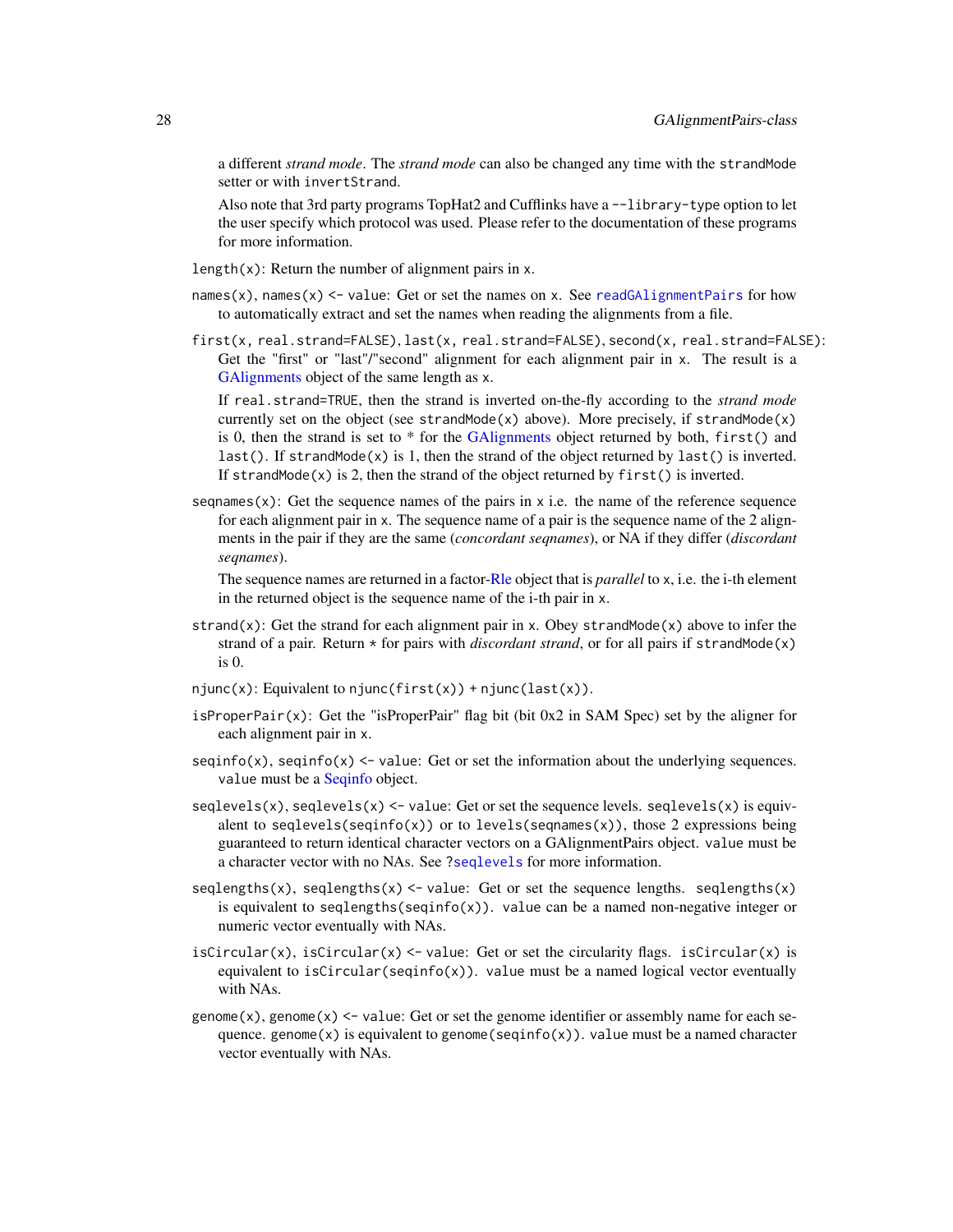seqnameStyle $(x)$ : Get or set the seqname style for x. Note that this information is not stored in x but inferred by looking up seqnames(x) against a seqname style database stored in the seqnames.db metadata package (required). seqnameStyle(x) is equivalent to seqnameStyle(seqinfo(x)) and can return more than 1 seqname style (with a warning) in case the style cannot be determined unambiguously.

## Vector methods

In the code snippets below, x is a GAlignmentPairs object.

x[i]: Return a new GAlignmentPairs object made of the selected alignment pairs.

#### List methods

In the code snippets below, x is a GAlignmentPairs object.

- $x[[i]]$ : Extract the i-th alignment pair as a [GAlignments](#page-31-1) object of length 2. As expected  $x[[i]][1]$ and x[[i]][2] are respectively the "first" and "last" alignments in the pair.
- unlist(x, use.names=TRUE): Return the [GAlignments](#page-31-1) object conceptually defined by  $c(x[[1]]$ ,  $x[[2]]$ , ...,  $x[[length(x)]]$ ). use.names determines whether x names should be propagated to the result or not.

## Coercion

In the code snippets below, x is a GAlignmentPairs object.

granges(x, use.names=TRUE, use.mcols=FALSE, on.discordant.seqnames=c("error", "drop", "split")), ranges(x, use.names=TRUE, use.mcols=FALSE, on.discordant.seqnames=c("error", "drop", "split")):

Return a [GRanges](#page-0-0) object (for granges()) or [IRanges\)](#page-0-0) object (for ranges()).

If x contains no pairs with *discordant seqnames*, the operation is guaranteed to be successful and to return an object *parallel* to x, that is, an object where the i-th element is the range of the genomic region spanned by the i-th alignment in  $x$  (all gaps in the region are ignored).

If x contains pairs with discordant seqnames, then an error is raised, unless the on. discordant. seqnames argument is set to "drop" or "split", in which case the pairs with discordant seqnames are either dropped or represented with 2 genomic ranges (or 2 ranges for ranges()) in the returned object. In that case, the returned object is NOT *parallel* to x.

If use.names is TRUE, then the names on x (if any) are propagated to the returned object. If use. mcols is TRUE, then the metadata columns on  $x$  (if any) are propagated to the returned object.

grglist(x, use.mcols=FALSE, drop.D.ranges=FALSE):

Return a [GRangesList](#page-0-0) object of length length(x) where the i-th element represents the ranges (with respect to the reference) of the i-th alignment pair in x. The strand of the returned ranges obeys the *strand mode* currently set on the object (see strandMode(x) above). More precisely, if grl1 and grl2 are grglist(first(x, real.strand=TRUE), order.as.in.query=TRUE)

and grglist(last(x, real.strand=TRUE), order.as.in.query=TRUE), respectively, then the i-th element in the returned [GRangesList](#page-0-0) object is  $c(gr11[[i]], gr12[[i]])$  if strandMode $(x)$ is 0 or 1, or  $c(gr12[[1]], gr11[[1]])$  if strandMode(x) is 2.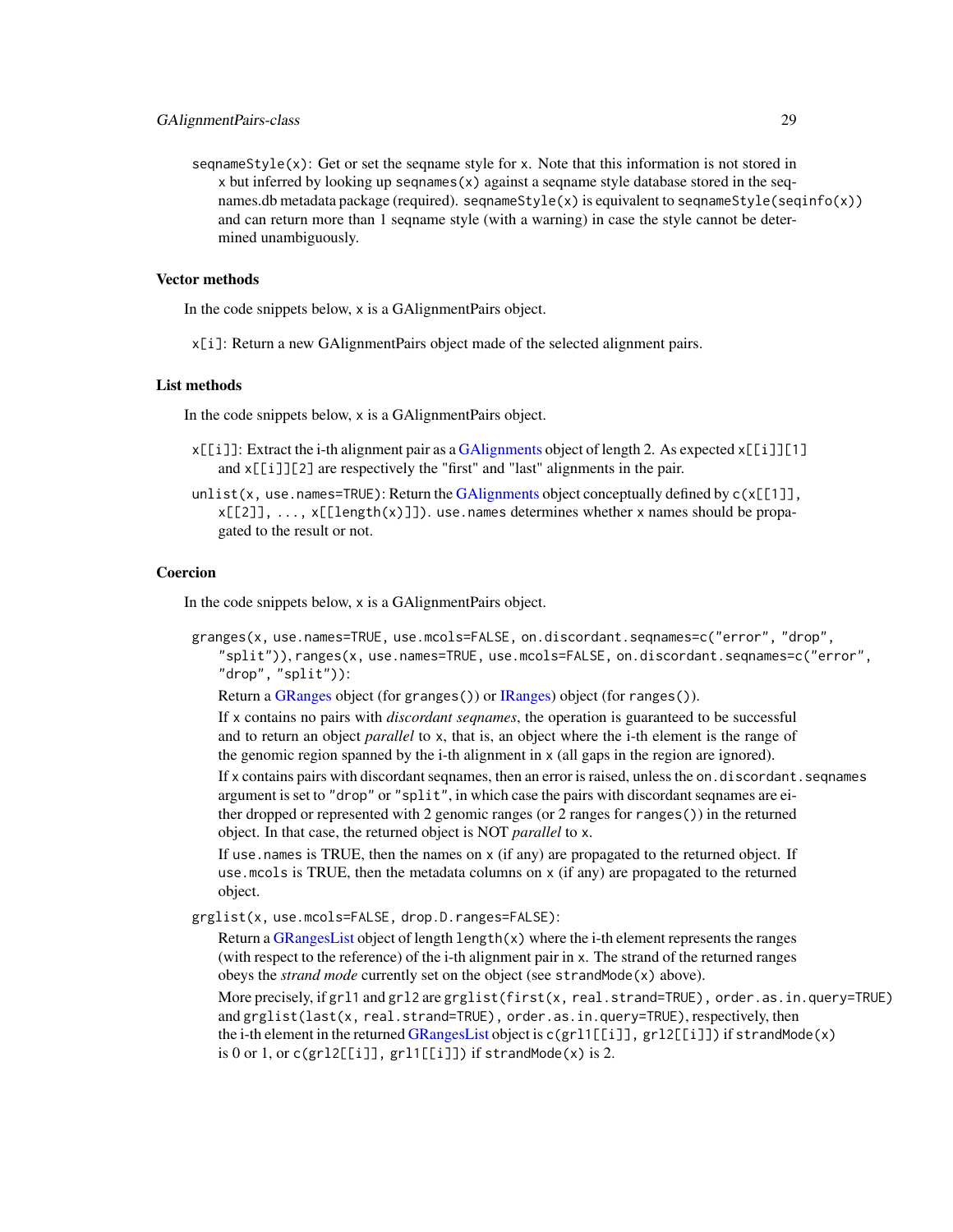Note that, if strandMode $(x)$  is 1 or 2, this results in the ranges being in consistent order with the original "query template", that is, being in the order defined by walking the "query template" from the beginning to the end.

If use . names is TRUE, then the names on  $x$  (if any) are propagated to the returned object. If use.mcols is TRUE, then the metadata columns on x (if any) are propagated to the returned object.

If drop.D.ranges is TRUE, then deletions (Ds in the CIGAR) are treated like junctions (Ns in the CIGAR), that is, the ranges corresponding to deletions are dropped.

- as(x, "GRanges"), as(x, "IntegerRanges"), as(x, "GRangesList"): Alternate ways of doing granges(x, use.names=TRUE, use.mcols=TRUE), ranges(x, use.names=TRUE, use.mcols=TRUE), and grglist(x, use.names=TRUE, use.mcols=TRUE), respectively.
- as(x, "GAlignments"): Equivalent of unlist(x, use.names=TRUE).

## Other methods

In the code snippets below, x is a GAlignmentPairs object.

show(x): By default the show method displays 5 head and 5 tail elements. This can be changed by setting the global options showHeadLines and showTailLines. If the object length is less than (or equal to) the sum of these 2 options plus 1, then the full object is displayed. Note that these options also affect the display of [GRanges](#page-0-0) and [GAlignments](#page-31-1) objects, as well as other [Vector](#page-0-0) derivatives defined in the IRanges and Biostrings packages (e.g. [IRanges](#page-0-0) and [XStringSet](#page-0-0) objects).

## Author(s)

Hervé Pagès

## See Also

- [readGAlignmentPairs](#page-63-2) for reading aligned paired-end reads from a file (typically a BAM file) into a GAlignmentPairs object.
- [GAlignments](#page-31-1) objects for handling aligned single-end reads.
- [makeGAlignmentPairs](#page-17-1) for pairing the elements of a [GAlignments](#page-31-1) object into a GAlignment-Pairs object.
- [junctions-methods](#page-44-1) for extracting and summarizing junctions from a GAlignmentPairs object.
- [coverage-methods](#page-9-2) for computing the coverage of a GAlignmentPairs object.
- [findOverlaps-methods](#page-21-2) for finding range overlaps between a GAlignmentPairs object and another range-based object.
- [seqinfo](#page-0-0) in the GenomeInfoDb package for getting/setting/modifying the sequence information stored in an object.
- The [GRanges](#page-0-0) and [GRangesList](#page-0-0) classes defined and documented in the GenomicRanges package.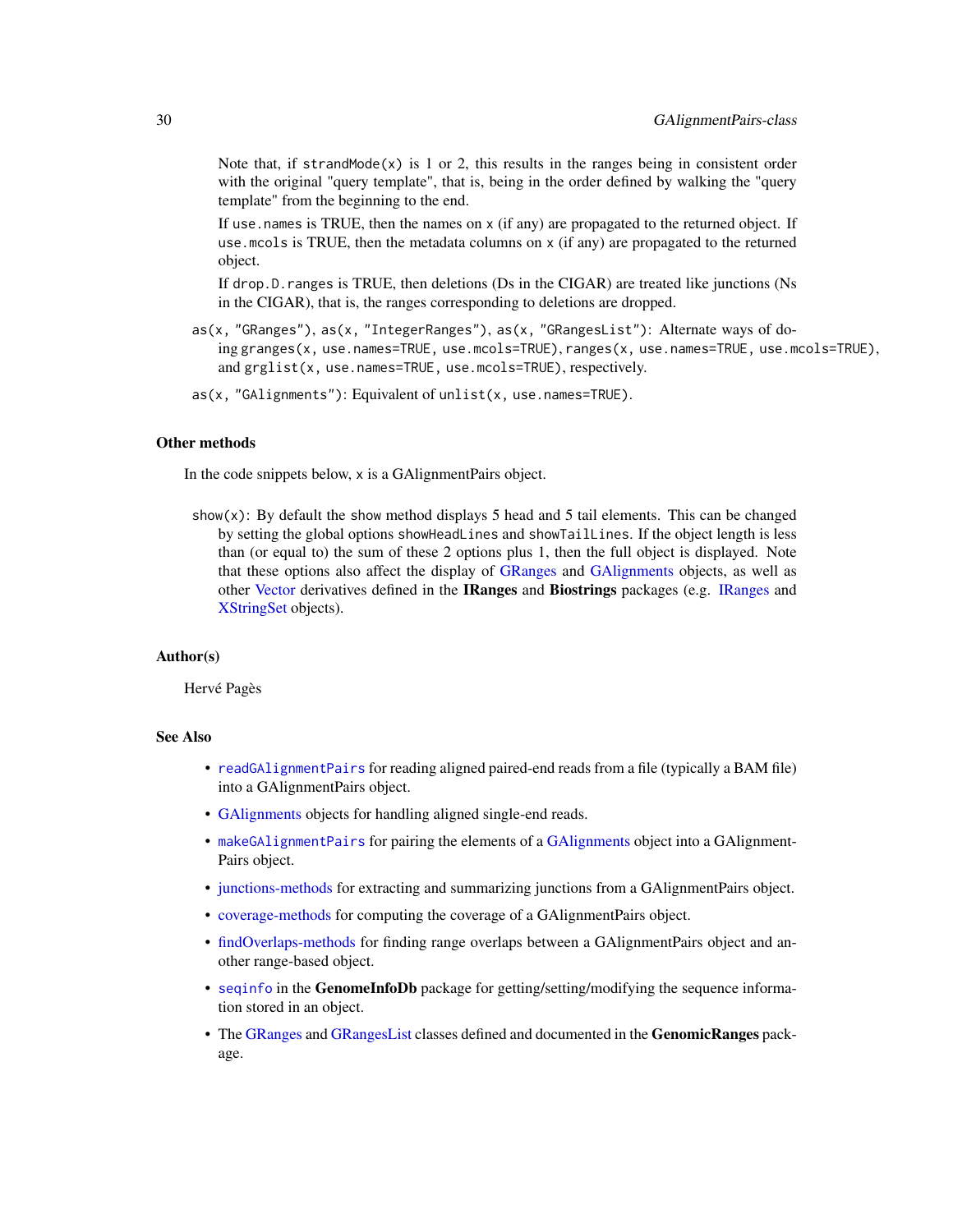## GAlignmentPairs-class 31

## Examples

```
library(Rsamtools) # for the ex1.bam file
ex1_file <- system.file("extdata", "ex1.bam", package="Rsamtools")
galp <- readGAlignmentPairs(ex1_file, use.names=TRUE, strandMode=1)
galp
length(galp)
head(galp)
head(names(galp))
first(galp)
last(galp)
# or
second(galp)
strandMode(galp)
first(galp, real.strand=TRUE)
last(galp, real.strand=TRUE)
strand(galp)
strandMode(galp) <- 2
first(galp, real.strand=TRUE)
last(galp, real.strand=TRUE)
strand(galp)
seqnames(galp)
head(njunc(galp))
table(isProperPair(galp))
seqlevels(galp)
## Rename the reference sequences:
seqlevels(galp) <- sub("seq", "chr", seqlevels(galp))
seqlevels(galp)
galp[[1]]
unlist(galp)
grglist(galp) # a GRangesList object
strandMode(galp) <- 1
grglist(galp)
## Alternatively the strand mode can be changed with invertStrand():
invertStrand(galp)
stopifnot(identical(unname(elementNROWS(grglist(galp))), njunc(galp) + 2L))
```
granges(galp) # a GRanges object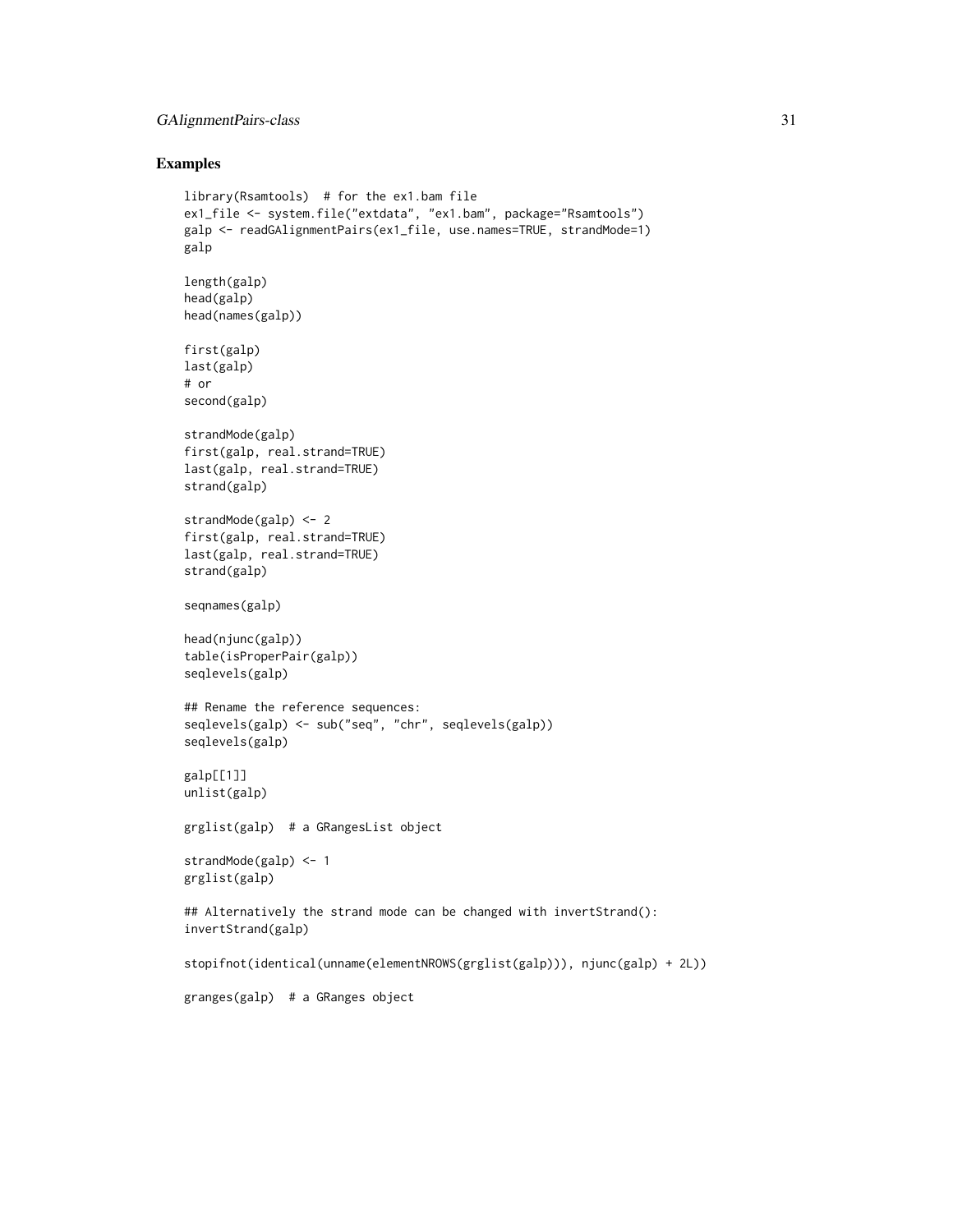<span id="page-31-2"></span><span id="page-31-0"></span>GAlignments-class *GAlignments objects*

#### <span id="page-31-1"></span>Description

The GAlignments class is a simple container which purpose is to store a set of genomic alignments that will hold just enough information for supporting the operations described below.

#### Details

A GAlignments object is a vector-like object where each element describes a genomic alignment i.e. how a given sequence (called "query" or "read", typically short) aligns to a reference sequence (typically long).

Typically, a GAlignments object will be created by loading records from a BAM (or SAM) file and each element in the resulting object will correspond to a record. BAM/SAM records generally contain a lot of information but only part of that information is loaded in the GAlignments object. In particular, we discard the query sequences (SEQ field), the query qualities (QUAL), the mapping qualities (MAPQ) and any other information that is not needed in order to support the operations or methods described below.

This means that multi-reads (i.e. reads with multiple hits in the reference) won't receive any special treatment i.e. the various SAM/BAM records corresponding to a multi-read will show up in the GAlignments object as if they were coming from different/unrelated queries. Also paired-end reads will be treated as single-end reads and the pairing information will be lost (see [?GAlignmentPairs](#page-26-1) for how to handle aligned paired-end reads).

Each element of a GAlignments object consists of:

- The name of the reference sequence. (This is the RNAME field in a SAM/BAM record.)
- The strand in the reference sequence to which the query is aligned. (This information is stored in the FLAG field in a SAM/BAM record.)
- The CIGAR string in the "Extended CIGAR format" (see the SAM Format Specifications for the details).
- The 1-based leftmost position/coordinate of the clipped query relative to the reference sequence. We will refer to it as the "start" of the query. (This is the POS field in a SAM/BAM record.)
- The 1-based rightmost position/coordinate of the clipped query relative to the reference sequence. We will refer to it as the "end" of the query. (This is NOT explicitly stored in a SAM/BAM record but can be inferred from the POS and CIGAR fields.) Note that all positions/coordinates are always relative to the first base at the 5' end of the plus strand of the reference sequence, even when the query is aligned to the minus strand.
- The genomic intervals between the "start" and "end" of the query that are "covered" by the alignment. Saying that the full [start,end] interval is covered is the same as saying that the alignment contains no junction (no  $N$  in the CIGAR). It is then considered to be a simple alignment. Note that a simple alignment can have mismatches or deletions (in the reference). In other words, a deletion (encoded with a D in the CIGAR) is NOT considered to introduce a gap in the coverage, but a junction is.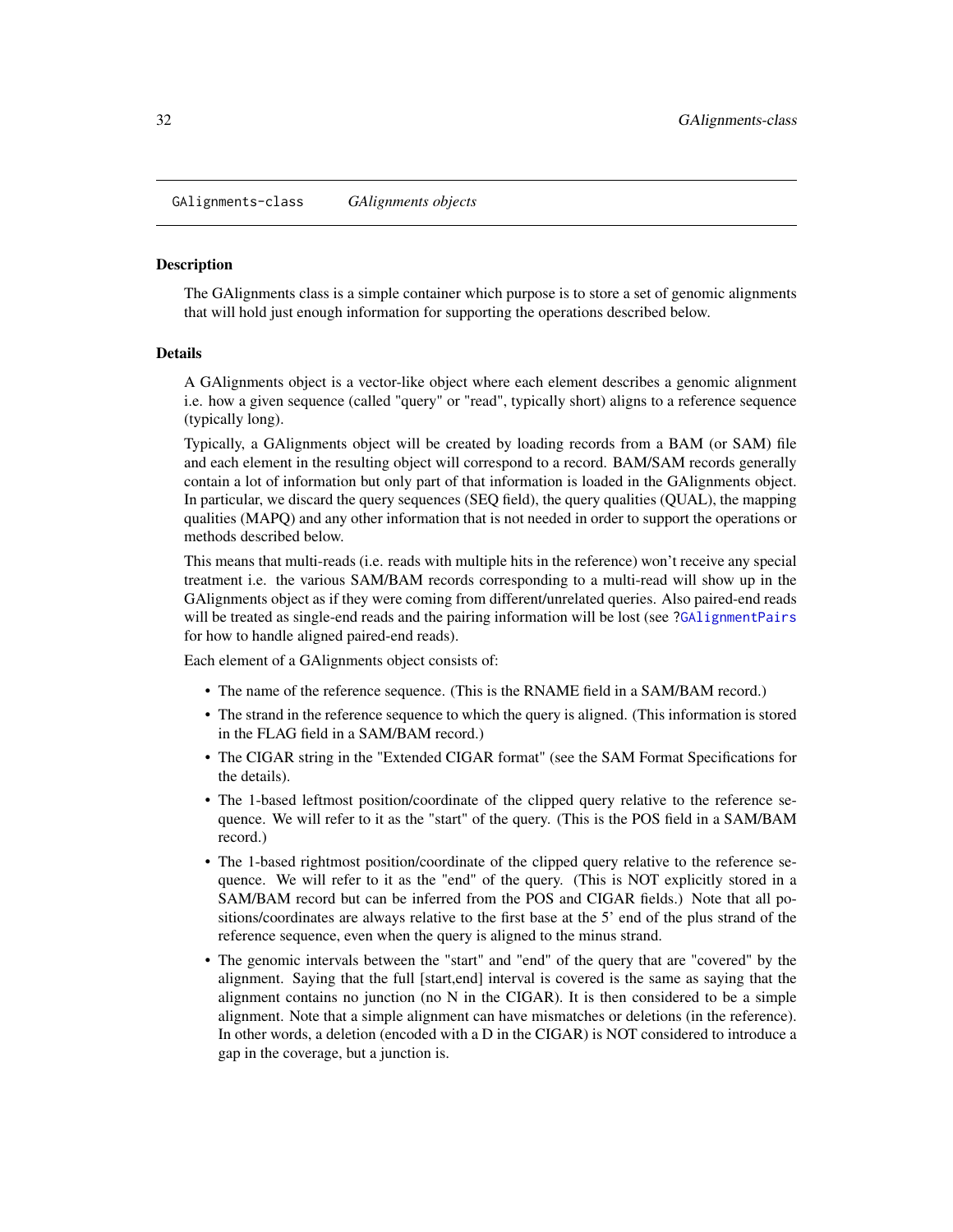## GAIignments-class 33

Note that the last 2 items are not expicitly stored in the GAlignments object: they are inferred on-the-fly from the CIGAR and the "start".

Optionally, a GAlignments object can have names (accessed thru the [names](#page-0-0) generic function) which will be coming from the QNAME field of the SAM/BAM records.

The rest of this man page will focus on describing how to:

- Access the information stored in a GAlignments object in a way that is independent from how the data are actually stored internally.
- How to create and manipulate a GAlignments object.

## **Constructor**

GAlignments(seqnames=Rle(factor()), pos=integer(0), cigar=character(0), strand=NULL, names=NULL, seqlengths=NULL, ...): Low-level GAlignments constructor. Generally not used directly. Named arguments in ... are used as metadata columns.

## **Accessors**

In the code snippets below, x is a GAlignments object.

length $(x)$ : Return the number of alignments in x.

- names(x), names(x)  $\le$  value: Get or set the names on x. See [readGAlignments](#page-63-1) for how to automatically extract and set the names when reading the alignments from a file.
- sequal sequences (x), sequal sequences (x)  $\leq$  value: Get or set the name of the reference sequence for each alignment in x (see Details section above for more information about the RNAME field of a SAM/BAM file). value can be a factor, or a 'factor' [Rle,](#page-0-0) or a character vector.
- rname(x), rname(x)  $\le$  value: Same as seqnames(x) and seqnames(x)  $\le$  value.
- strand(x), strand(x)  $\le$  value: Get or set the strand for each alignment in x (see Details section above for more information about the strand of an alignment). value can be a factor (with levels +, - and \*), or a 'factor' [Rle,](#page-0-0) or a character vector.
- cigar(x): Returns a character vector of length length(x) containing the CIGAR string for each alignment.
- $qwidth(x)$ : Returns an integer vector of length length(x) containing the length of the query \*after\* hard clipping (i.e. the length of the query sequence that is stored in the corresponding SAM/BAM record).
- start(x), end(x): Returns an integer vector of length length(x) containing the "start" and "end" (respectively) of the query for each alignment. See Details section above for the exact definitions of the "start" and "end" of a query. Note that  $start(x)$  and end $(x)$  are equivalent to start( $granges(x)$ ) and end( $granges(x)$ ), respectively (or, alternatively, to  $min(rglist(x))$  and  $max(rglist(x))$ , respectively).
- width(x): Equivalent to width(granges(x)) (or, alternatively, to end(x) start(x) + 1L). Note that this is generally different from  $qwidth(x)$  except for alignments with a trivial CIGAR string (i.e. a string of the form " $\langle n \rangle$ " where  $\langle n \rangle$  is a number).
- njunc $(x)$ : Returns an integer vector of the same length as x containing the number of junctions  $(i.e. N$  operations in the CIGAR) in each alignment. Equivalent to unname (elementNROWS( $rglist(x))$ )  $-1L.$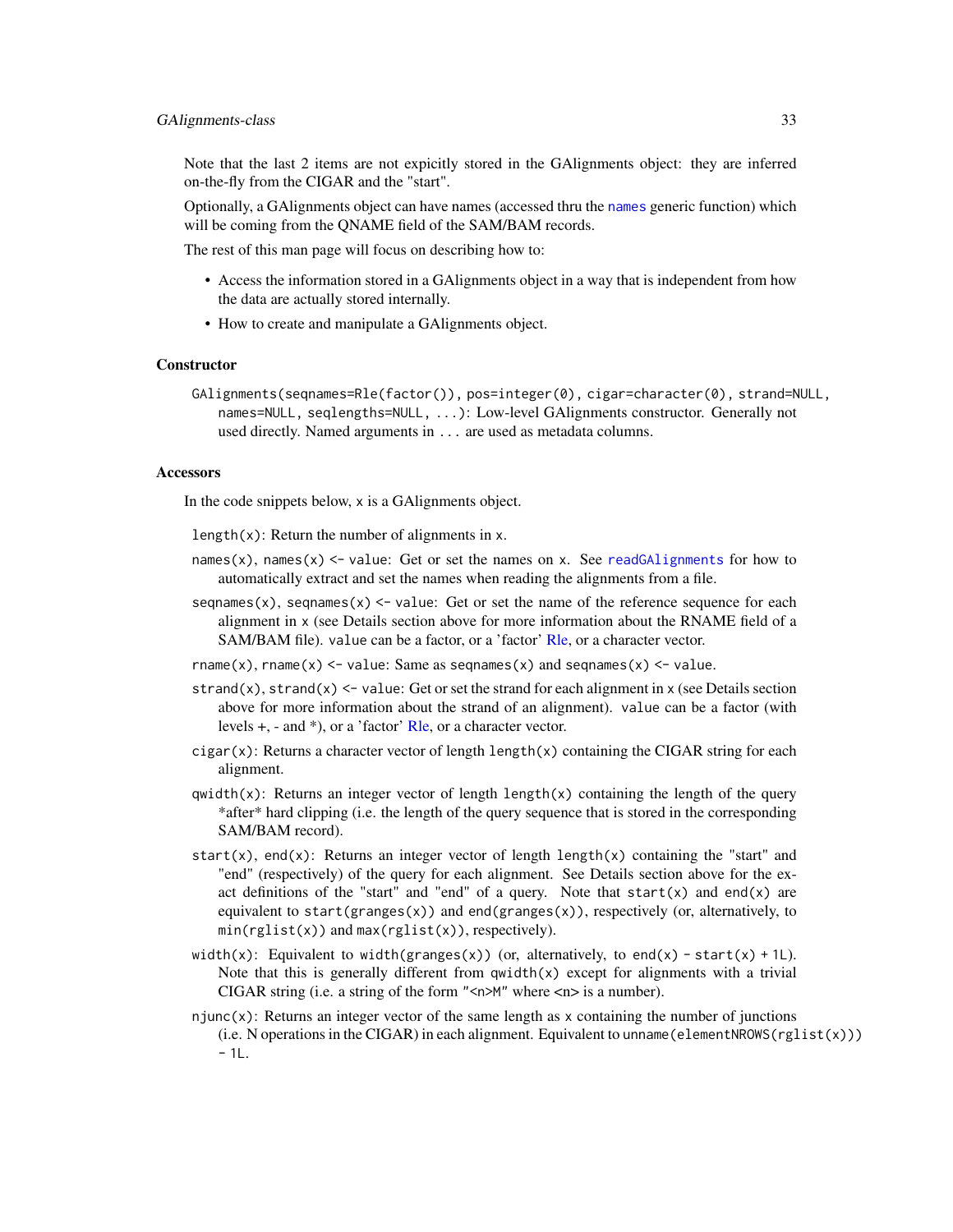- seqinfo(x), seqinfo(x)  $\le$  value: Get or set the information about the underlying sequences. value must be a [Seqinfo](#page-0-0) object.
- $seqlevels(x)$ ,  $seqlevels(x) \leq value$ : Get or set the sequence levels.  $seqlevels(x)$  is equivalent to seqlevels(seqinfo(x)) or to levels(seqnames(x)), those 2 expressions being guaranteed to return identical character vectors on a GAlignments object. value must be a character vector with no NAs. See [?seqlevels](#page-0-0) for more information.
- seqlengths(x), seqlengths(x)  $\le$  value: Get or set the sequence lengths. seqlengths(x) is equivalent to seqlengths(seqinfo(x)). value can be a named non-negative integer or numeric vector eventually with NAs.
- isCircular(x), isCircular(x)  $\le$  value: Get or set the circularity flags. isCircular(x) is equivalent to isCircular(seqinfo(x)). value must be a named logical vector eventually with NAs.
- genome(x), genome(x)  $\le$  value: Get or set the genome identifier or assembly name for each sequence. genome(x) is equivalent to genome(seqinfo(x)). value must be a named character vector eventually with NAs.
- seqnameStyle(x): Get or set the seqname style for x. Note that this information is not stored in x but inferred by looking up seqnames(x) against a seqname style database stored in the seq**names.db** metadata package (required). seqnameStyle(x) is equivalent to seqnameStyle(seqinfo(x)) and can return more than 1 seqname style (with a warning) in case the style cannot be determined unambiguously.

## Coercion

In the code snippets below, x is a GAlignments object.

granges(x, use.names=TRUE, use.mcols=FALSE), ranges(x, use.names=TRUE, use.mcols=FALSE):

Return a [GRanges](#page-0-0) object (for granges()) or [IRanges\)](#page-0-0) object (for ranges()) *parallel* to x where the i-th element is the range of the genomic region spanned by the i-th alignment in x. All gaps in the region are ignored.

If use names is TRUE, then the names on  $x$  (if any) are propagated to the returned object. If use. mcols is TRUE, then the metadata columns on  $x$  (if any) are propagated to the returned object.

grglist(x, use.names=TRUE, use.mcols=FALSE, order.as.in.query=FALSE, drop.D.ranges=FALSE), rglist(x, use.names=TRUE, use.mcols=FALSE, order.as.in.query=FALSE, drop.D.ranges=FALSE): Return either a [GRangesList](#page-0-0) or a [IntegerRangesList](#page-0-0) object of length length(x) where the i-th element represents the ranges (with respect to the reference) of the i-th alignment in x.

More precisely, the [IntegerRangesList](#page-0-0) object returned by  $rglist(x)$  is a [CompressedIRanges-](#page-0-0)[List](#page-0-0) object.

If use.names is TRUE, then the names on x (if any) are propagated to the returned object. If use.mcols is TRUE, then the metadata columns on x (if any) are propagated to the returned object.

The order.as.in.query toggle affects the order of the ranges *within* each top-level element of the returned object.

If FALSE (the default), then the ranges are ordered from 5' to 3' in elements associated with the plus strand (i.e. corresponding to alignments located on the plus strand), and from 3' to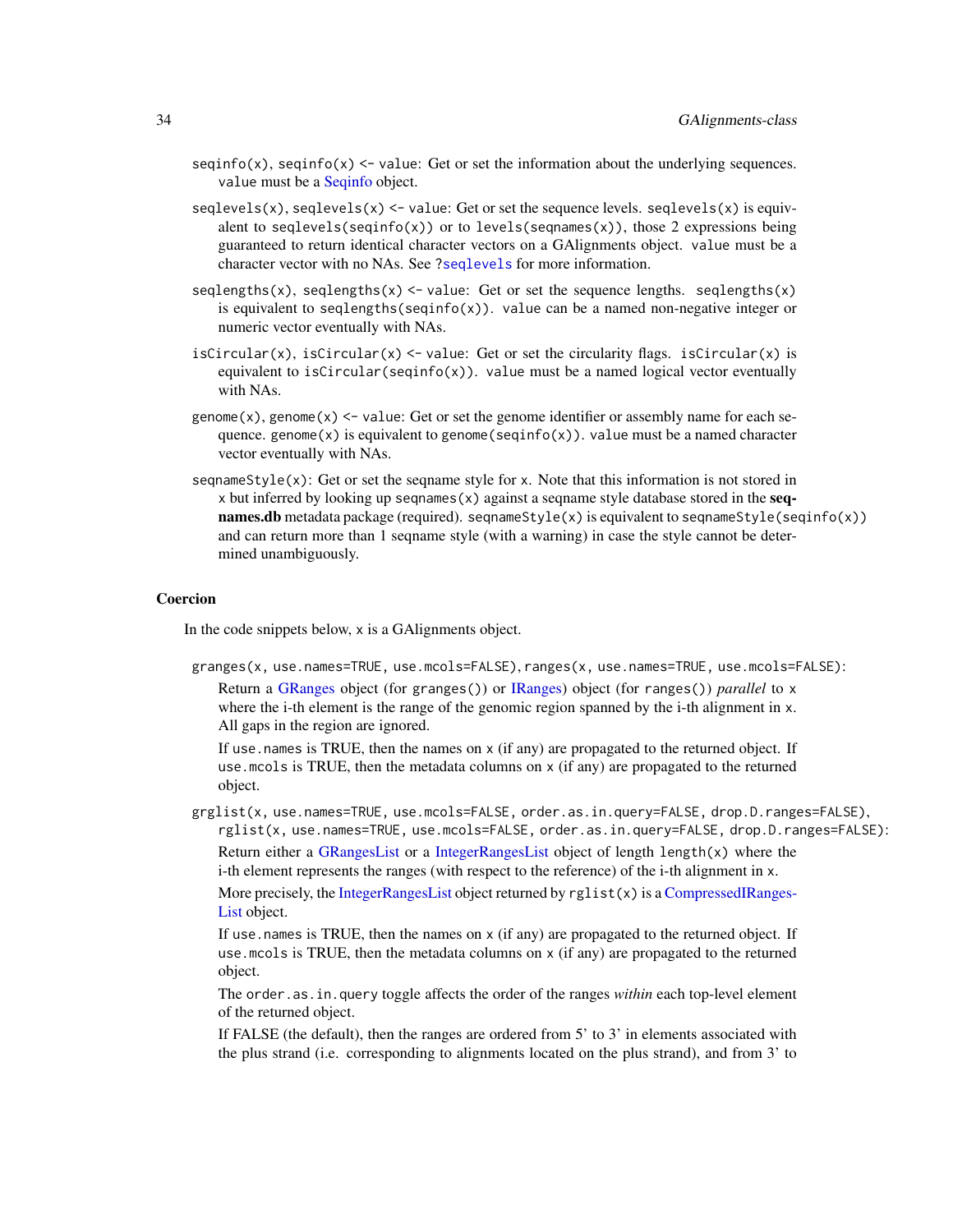## GAIignments-class 35

5' in elements associated with the minus strand. So, whatever the strand is, the ranges are in ascending order (i.e. left-to-right).

If TRUE, then the order of the ranges in elements associated with the *minus* strand is reversed. So they end up being ordered from 5' to 3' too, which means that they are now in decending order (i.e. right-to-left). It also means that, when order.as.in.query=TRUE is used, the ranges are *always* ordered consistently with the original "query template", that is, in the order defined by walking the "query template" from the beginning to the end.

If drop. D. ranges is TRUE, then deletions (D operations in the CIGAR) are treated like junctions (N operations in the CIGAR), that is, the ranges corresponding to deletions are dropped. See Details section above for more information.

as(x, "GRanges"), as(x, "IntegerRanges"), as(x, "GRangesList"), as(x, "IntegerRangesList"): Alternate ways of doing granges(x, use.names=TRUE, use.mcols=TRUE), ranges(x, use.names=TRUE, use.mcols=TRUE), grglist(x, use.names=TRUE, use.mcols=TRUE), and rglist(x, use.names=TRUE, use.mcols=TRUE), respectively.

In the code snippet below, x is a [GRanges](#page-0-0) object.

as(from, "GAlignments"): Creates a GAlignments object from a [GRanges](#page-0-0) object. The metadata columns are propagated. cigar values are created from the sequence width unless a "cigar" metadata column already exists in from.

## Subsetting and related operations

In the code snippets below, x is a GAlignments object.

x[i]: Return a new GAlignments object made of the selected alignments. i can be a numeric or logical vector.

## Concatenation

c(x, ..., ignore.mcols=FALSE): Concatenate GAlignments object x and the GAlignments ob-jects in ... together. See [?c](#page-0-0) in the **S4Vectors** package for more information about concatenating Vector derivatives.

#### Other methods

show(x): By default the show method displays 5 head and 5 tail elements. This can be changed by setting the global options showHeadLines and showTailLines. If the object length is less than (or equal to) the sum of these 2 options plus 1, then the full object is displayed. Note that these options also affect the display of [GRanges](#page-0-0) and [GAlignmentPairs](#page-26-1) objects, as well as other objects defined in the IRanges and Biostrings packages (e.g. [IntegerRanges](#page-0-0) and [DNAStringSet](#page-0-0) objects).

## Author(s)

Hervé Pagès and P. Aboyoun

## References

<http://samtools.sourceforge.net/>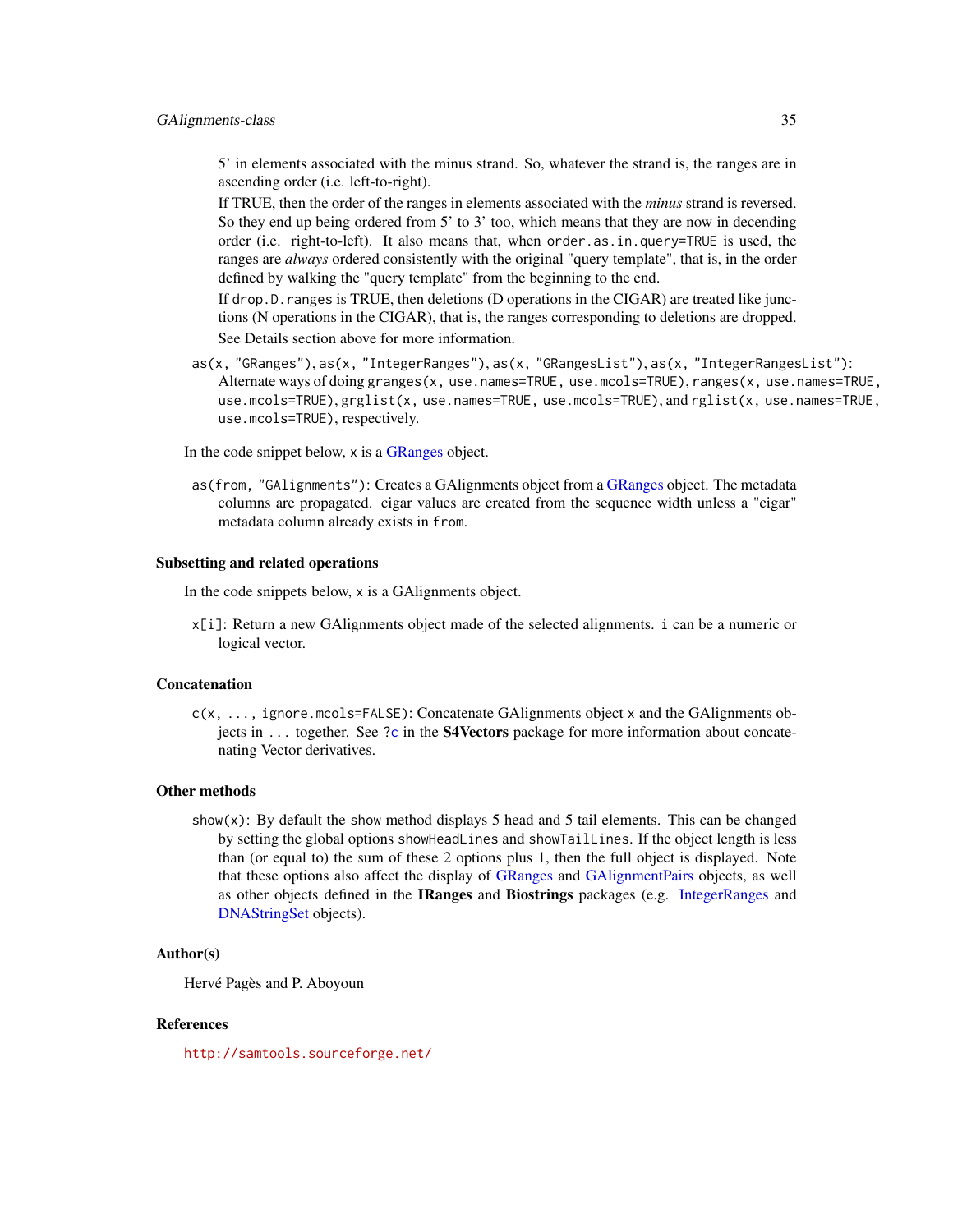## See Also

- [readGAlignments](#page-63-1) for reading genomic alignments from a file (typically a BAM file) into a GAlignments object.
- [GAlignmentPairs](#page-26-1) objects for handling aligned paired-end reads.
- [junctions-methods](#page-44-1) for extracting and summarizing junctions from a GAlignments object.
- [coverage-methods](#page-9-2) for computing the coverage of a GAlignments object.
- [findOverlaps-methods](#page-21-2) for finding overlapping genomic alignments.
- [seqinfo](#page-0-0) in the GenomeInfoDb package for getting/setting/modifying the sequence information stored in an object.
- The [GRanges](#page-0-0) and [GRangesList](#page-0-0) classes defined and documented in the GenomicRanges package.
- The [CompressedIRangesList](#page-0-0) class defined and documented in the IRanges package.

## Examples

```
library(Rsamtools) # for the ex1.bam file
ex1_file <- system.file("extdata", "ex1.bam", package="Rsamtools")
gal <- readGAlignments(ex1_file, param=ScanBamParam(what="flag"))
gal
## ---------------------------------------------------------------------
## A. BASIC MANIPULATION
## ---------------------------------------------------------------------
length(gal)
head(gal)
names(gal) # no names by default
seqnames(gal)
strand(gal)
head(cigar(gal))
head(qwidth(gal))
table(qwidth(gal))
head(start(gal))
head(end(gal))
head(width(gal))
head(njunc(gal))
seqlevels(gal)
## Invert the strand:
invertStrand(gal)
## Rename the reference sequences:
seqlevels(gal) <- sub("seq", "chr", seqlevels(gal))
seqlevels(gal)
grglist(gal) # a GRangesList object
stopifnot(identical(unname(elementNROWS(grglist(gal))), njunc(gal) + 1L))
granges(gal) # a GRanges object
rglist(gal) # a CompressedIRangesList object
stopifnot(identical(unname(elementNROWS(rglist(gal))), njunc(gal) + 1L))
```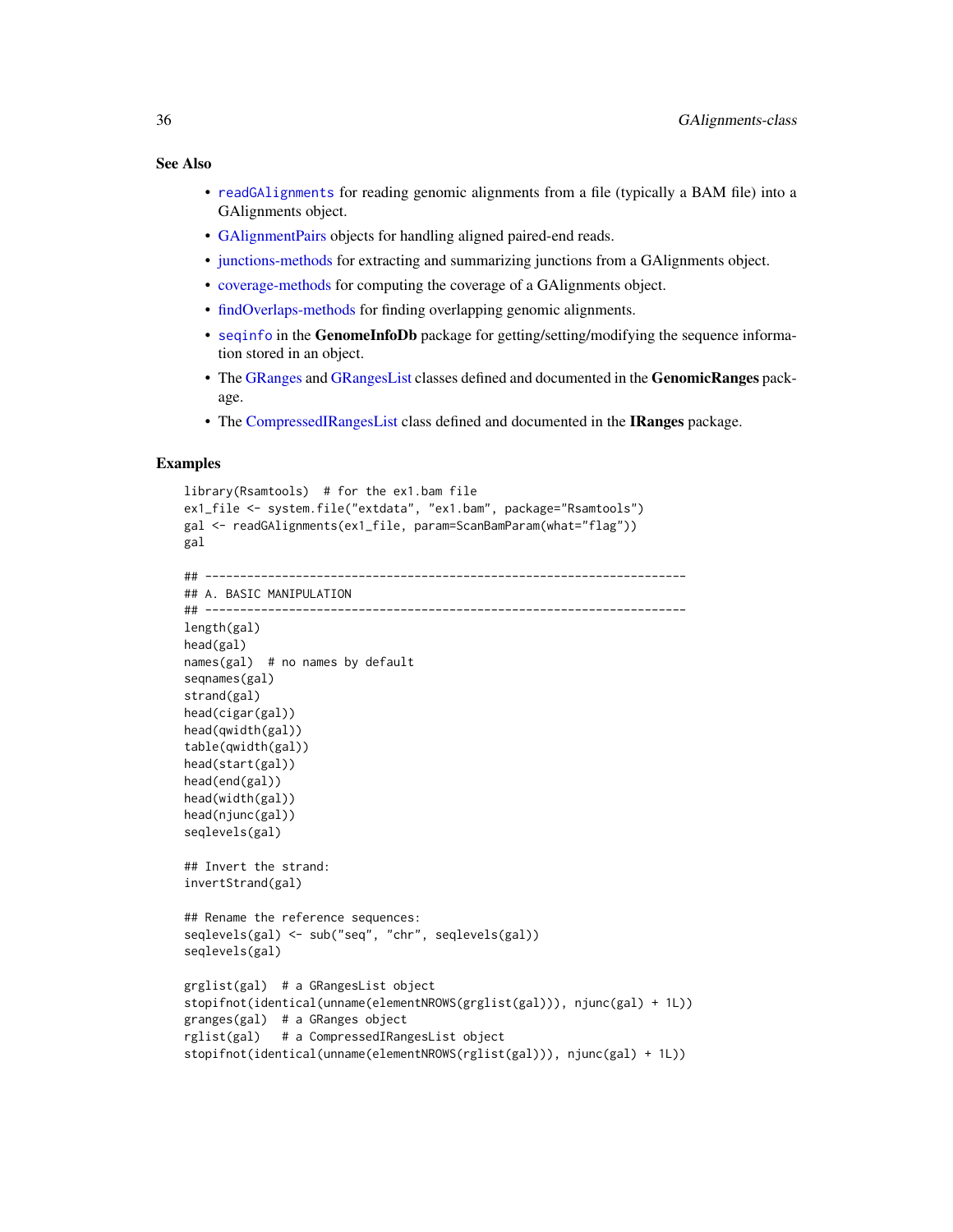```
ranges(gal) # an IRanges object
## Modify the number of lines in 'show'
options(showHeadLines=3)
options(showTailLines=2)
gal
## Revert to default
options(showHeadLines=NULL)
options(showTailLines=NULL)
## ---------------------------------------------------------------------
## B. SUBSETTING
## ---------------------------------------------------------------------
gal[strand(gal) == "-'']gal[grep("I", cigar(gal), fixed=TRUE)]
gal[grep("N", cigar(gal), fixed=TRUE)] # no junctions
## A confirmation that none of the alignments contains junctions (in
## other words, each alignment can be represented by a single genomic
## range on the reference):
stopifnot(all(njunc(gal) == 0))
## Different ways to subset:
gal[6] # a GAlignments object of length 1
grglist(gal)[[6]] # a GRanges object of length 1
rglist(gal)[[6]] # a NormalIRanges object of length 1
## Unlike N operations, D operations don't introduce gaps:
ii <- grep("D", cigar(gal), fixed=TRUE)
gal[ii]
njunc(gal[ii])
grglist(gal[ii])
## qwidth() vs width():
gal[qwidth(gal) != width(gal)]
## This MUST return an empty object:
gal[cigar(gal) == "35M" & qwidth(gal) != 35]## but this doesn't have too:
gal[cigar(gal) != "35M" & qwidth(gal) == 35]
```
GAlignmentsList-class *GAlignmentsList objects*

### <span id="page-36-0"></span>**Description**

The GAlignmentsList class is a container for storing a collection of [GAlignments](#page-31-0) objects.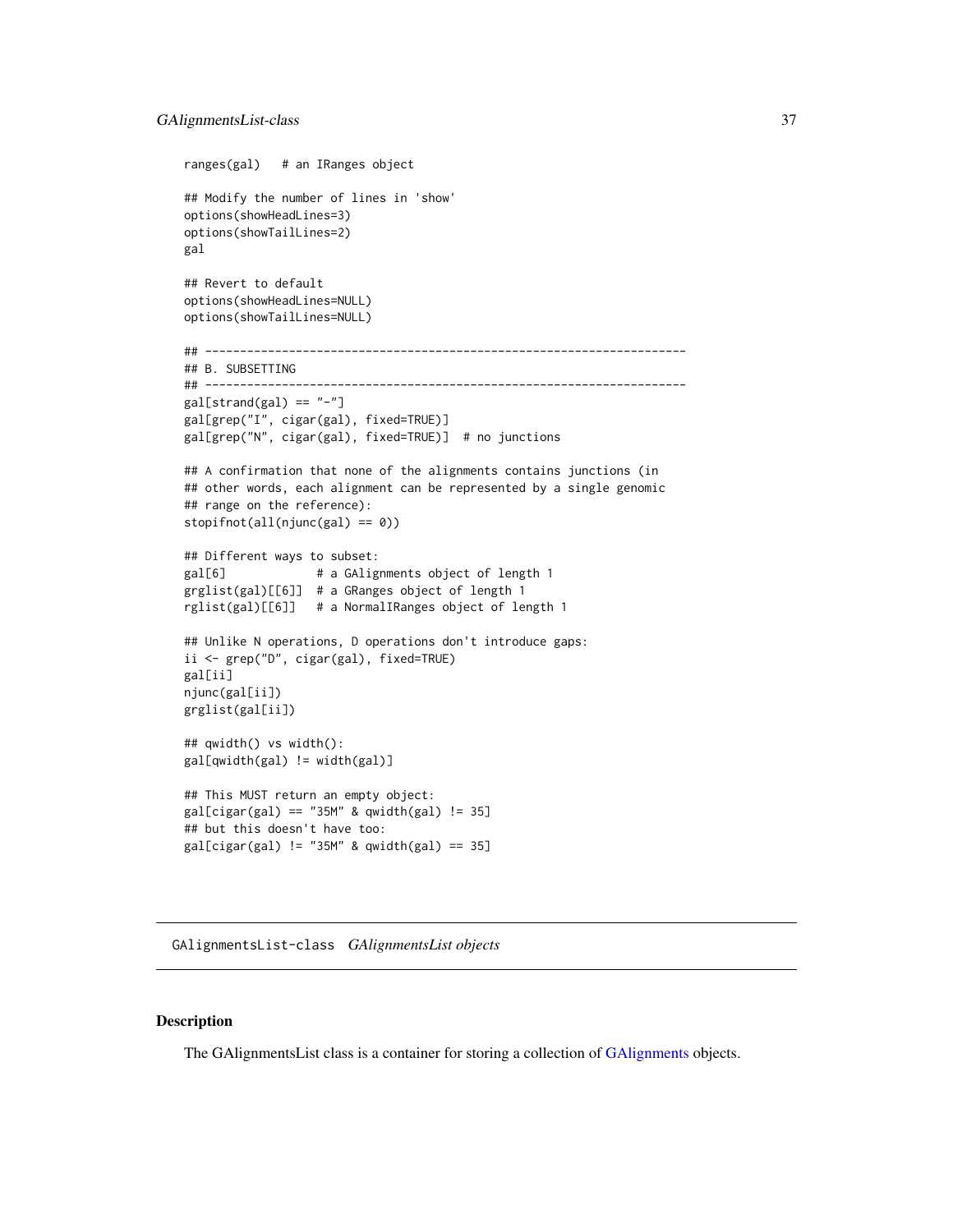#### Details

A GAlignmentsList object contains a list of [GAlignments](#page-31-0) objects. The majority of operations on this page are described in more detail on the GAlignments man page, see ?GAlignments.

#### **Constructor**

GAlignmentsList(...): Creates a GAlignmentsList from a list of [GAlignments](#page-31-0) objects.

### **Accessors**

In the code snippets below, x is a GAlignmentsList object.

length $(x)$ : Return the number of elements in x.

names(x), names(x)  $\le$  value: Get or set the names of the elements of x.

seqnames(x), seqnames(x)  $\le$  value: Get or set the name of the reference sequences of the alignments in each element of x.

rname(x), rname(x)  $\le$  value: Same as segnames(x) and segnames(x)  $\le$  value.

- strand(x), strand(x)  $\le$  value: Get or set the strand of the alignments in each element of x.
- cigar(x): Returns a character list of length length(x) containing the CIGAR string for the alignments in each element of x.
- $qwidth(x)$ : Returns an integer list of length length(x) containing the length of the alignments in each element of x \*after\* hard clipping (i.e. the length of the query sequence that is stored in the corresponding SAM/BAM record).
- start(x), end(x): Returns an integer list of length length(x) containing the "start" and "end" (respectively) of the alignments in each element of x.
- width(x): Returns an integer list of length length(x) containing the "width" of the alignments in each element of x.
- njunc(x): Returns an integer list of length x containing the number of junctions (i.e. N operations in the CIGAR) for the alignments in each element of x.
- $seqinfo(x)$ ,  $seqinfo(x) \leq value$ : Get or set the information about the underlying sequences. value must be a [Seqinfo](#page-0-0) object.
- seqlevels(x), seqlevels(x)  $\le$  value: Get or set the sequence levels of the alignments in each element of x.
- seqlengths(x), seqlengths(x)  $\le$  value: Get or set the sequence lengths for each element of x. seqlengths(x) is equivalent to seqlengths(seqinfo(x)). value can be a named nonnegative integer or numeric vector eventually with NAs.
- isCircular(x), isCircular(x) <- value: Get or set the circularity flags for the alignments in each element in x. value must be a named logical list eventually with NAs.
- genome(x), genome(x)  $\le$  value: Get or set the genome identifier or assembly name for the alignments in each element of x. value must be a named character list eventually with NAs.

seqnameStyle(x): Get or set the seqname style for alignments in each element of x.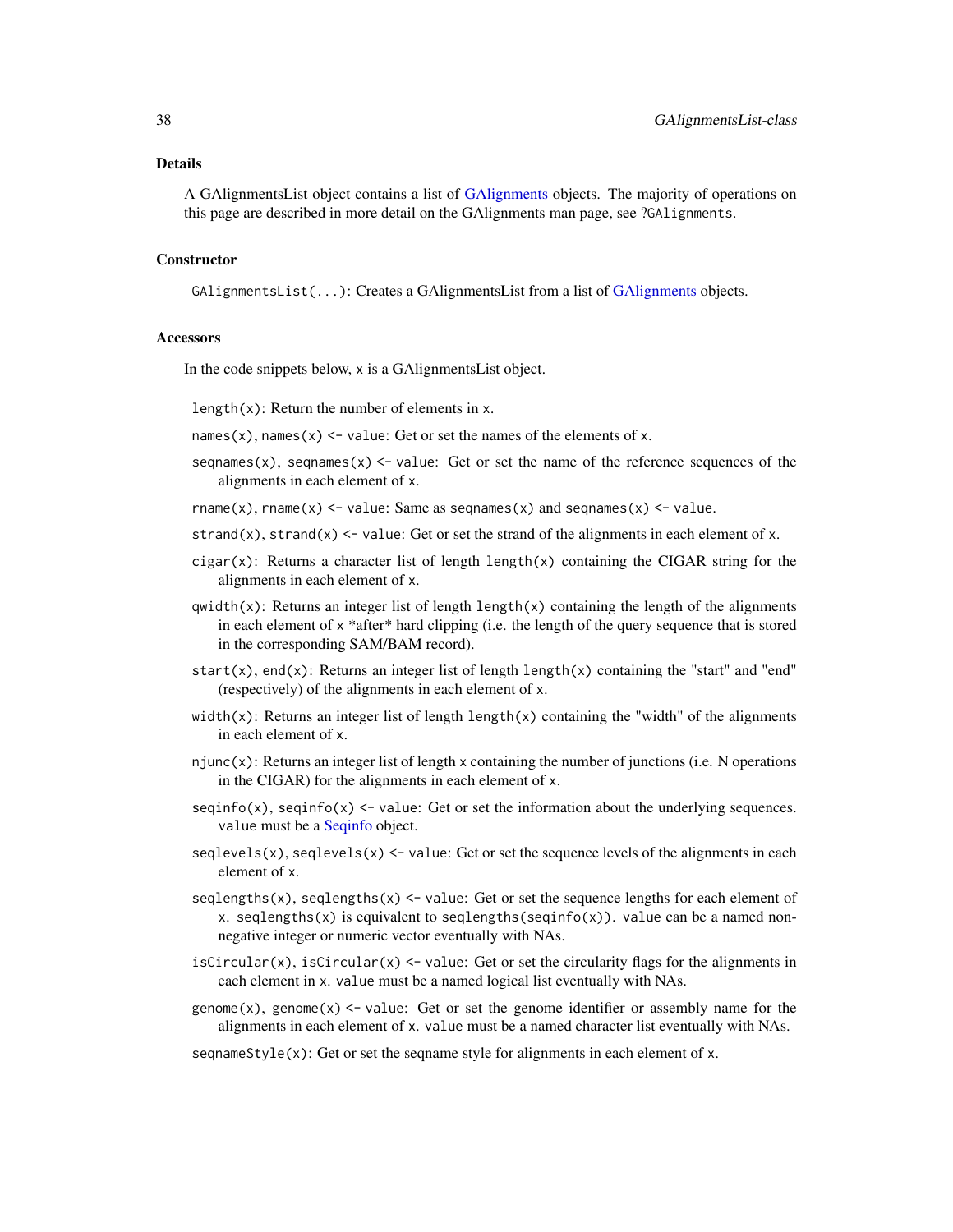#### Coercion

In the code snippets below, x is a GAlignmentsList object.

granges(x, use.names=TRUE, use.mcols=FALSE, ignore.strand=FALSE), ranges(x, use.names=TRUE, use.mcols=FALSE):

Return either a [GRanges](#page-0-0) or a [IRanges](#page-0-0) object of length length $(x)$ . Note this coercion IG-NORES the cigar information. The resulting ranges span the entire range, including any junctions or spaces between paired-end reads.

If use.names is TRUE, then the names on x (if any) are propagated to the returned object. If use. mcols is TRUE, then the metadata columns on  $x$  (if any) are propagated to the returned object.

granges coercion supports ignore.strand to allow ranges of opposite strand to be combined (see examples). All ranges in the resulting GRanges will have strand '\*'.

grglist(x, use.names=TRUE, use.mcols=FALSE, ignore.strand=FALSE), rglist(x, use.names=TRUE, use.mcols=FALSE):

Return either a [GRangesList](#page-0-0) or an [IRangesList](#page-0-0) object of length length $(x)$ . This coercion RESPECTS the cigar information. The resulting ranges are fragments of the original ranges that do not include junctions or spaces between paired-end reads.

If use.names is TRUE, then the names on x (if any) are propagated to the returned object. If use.mcols is TRUE, then the metadata columns on x (if any) are propagated to the returned object.

grglist coercion supports ignore.strand to allow ranges of opposite strand to be combined (see examples). When ignore.strand is TRUE all ranges in the resulting GRangesList have strand '\*'.

- as(x, "GRanges"), as(x, "IntegerRanges"), as(x, "GRangesList"), as(x, "IntegerRangesList"): Alternate ways of doing granges(x, use.names=TRUE, use.mcols=TRUE), ranges(x, use.names=TRUE, use.mcols=TRUE), grglist(x, use.names=TRUE, use.mcols=TRUE), and rglist(x, use.names=TRUE, use.mcols=TRUE), respectively.
- as.data.frame(x, row.names = NULL, optional = FALSE, ..., value.name = "value", use.outer.mcols = FALSE, group\_name.as.factor = FALSE): Coerces x to a data.frame. See as.data.frame on the List man page for details (?List).
- as(x, "GALignmentsList"): Here x is a [GAlignmentPairs](#page-26-0) object. Return a GAlignmentsList object of length length $(x)$  where the i-th list element represents the ranges of the i-th alignment pair in x.

#### Subsetting and related operations

In the code snippets below, x is a GAlignmentsList object.

- x[i], x[i] <- value: Get or set list elements i. i can be a numeric or logical vector. value must be a GAlignments.
- $x[[i]], x[[i]] \leftarrow$  value: Same as  $x[i], x[i] \leftarrow$  value.
- $x[i, j], x[i, j] \le$  value: Get or set list elements i with optional metadata columns j. i can be a numeric, logical or missing. value must be a GAlignments.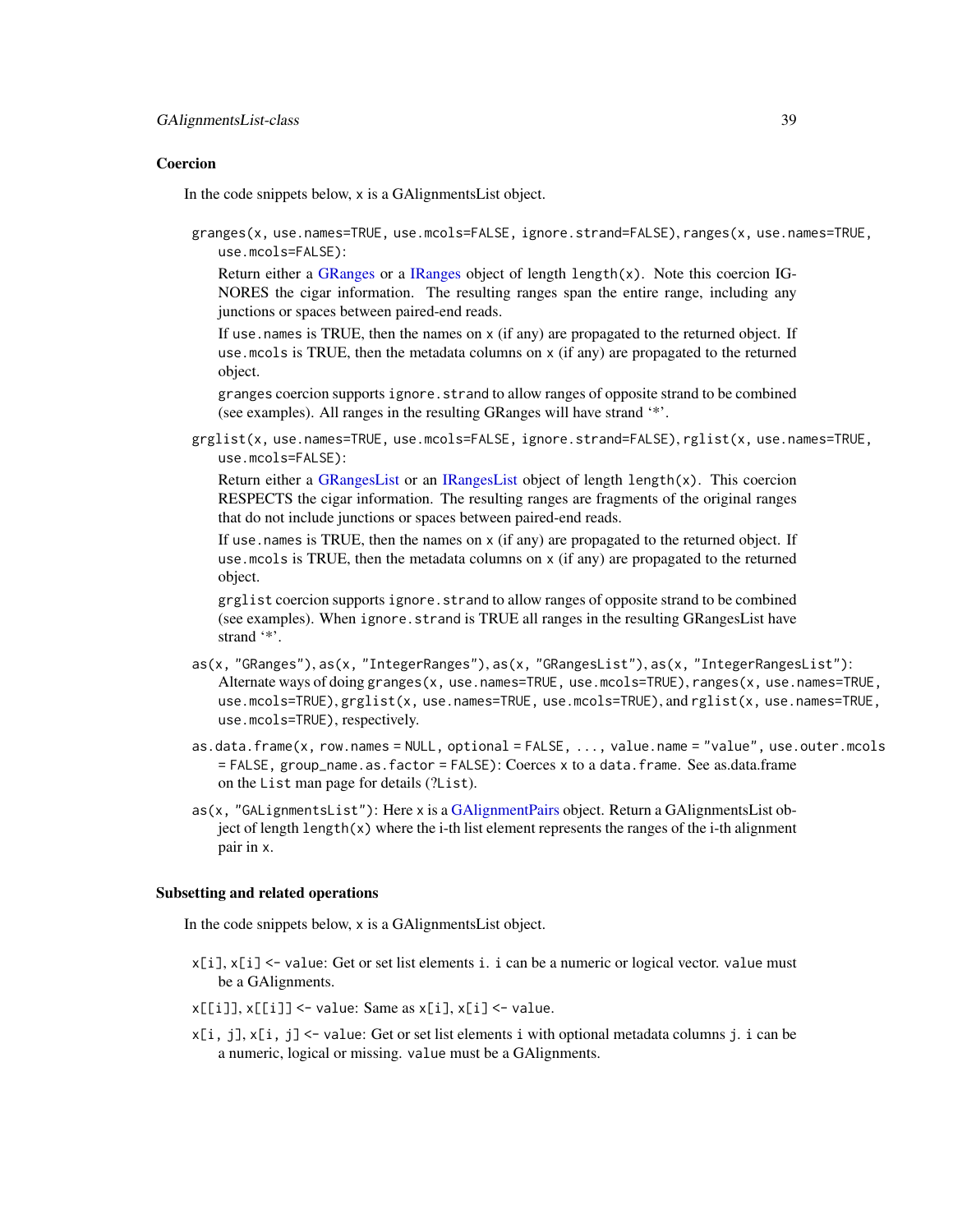#### Concatenation

c(x, ..., ignore.mcols=FALSE): Concatenate GAlignmentsList object x and the GAlignmentsList objects in  $\dots$  together. See [?c](#page-0-0) in the **S4Vectors** package for more information about concatenating Vector derivatives.

## Author(s)

Valerie Obenchain

# References

<http://samtools.sourceforge.net/>

## See Also

- [readGAlignmentsList](#page-63-0) for reading genomic alignments from a file (typically a BAM file) into a GAlignmentsList object.
- [GAlignments](#page-31-0) and [GAlignmentPairs](#page-26-0) objects for handling aligned single- and paired-end reads, respectively.
- [junctions-methods](#page-44-0) for extracting and summarizing junctions from a GAlignmentsList object.
- [findOverlaps-methods](#page-21-0) for finding range overlaps between a GAlignmentsList object and another range-based object.
- [seqinfo](#page-0-0) in the GenomeInfoDb package for getting/setting/modifying the sequence information stored in an object.
- The [GRanges](#page-0-0) and [GRangesList](#page-0-0) classes defined and documented in the GenomicRanges package.

## Examples

```
gal1 <- GAlignments(
    seqnames=Rle(factor(c("chr1", "chr2", "chr1", "chr3")),
        c(1, 3, 2, 4),
   pos=1:10, cigar=paste0(10:1, "M"),
    strand=Rle(strand(c("-", "+", "*", "+", "-")), c(1, 2, 2, 3, 2)),
   names=head(letters, 10), score=1:10)
gal2 <- GAlignments(
    seqnames=Rle(factor(c("chr2", "chr4")), c(3, 4)), pos=1:7,
    cigar=c("5M", "3M2N3M2N3M", "5M", "10M", "5M1N4M", "8M2N1M", "5M"),
    strand=Rle(strand(c("-", "+")), c(4, 3)),
   names=tail(letters, 7), score=1:7)
galist <- GAlignmentsList(noGaps=gal1, Gaps=gal2)
## ---------------------------------------------------------------------
## A. BASIC MANIPULATION
## ---------------------------------------------------------------------
```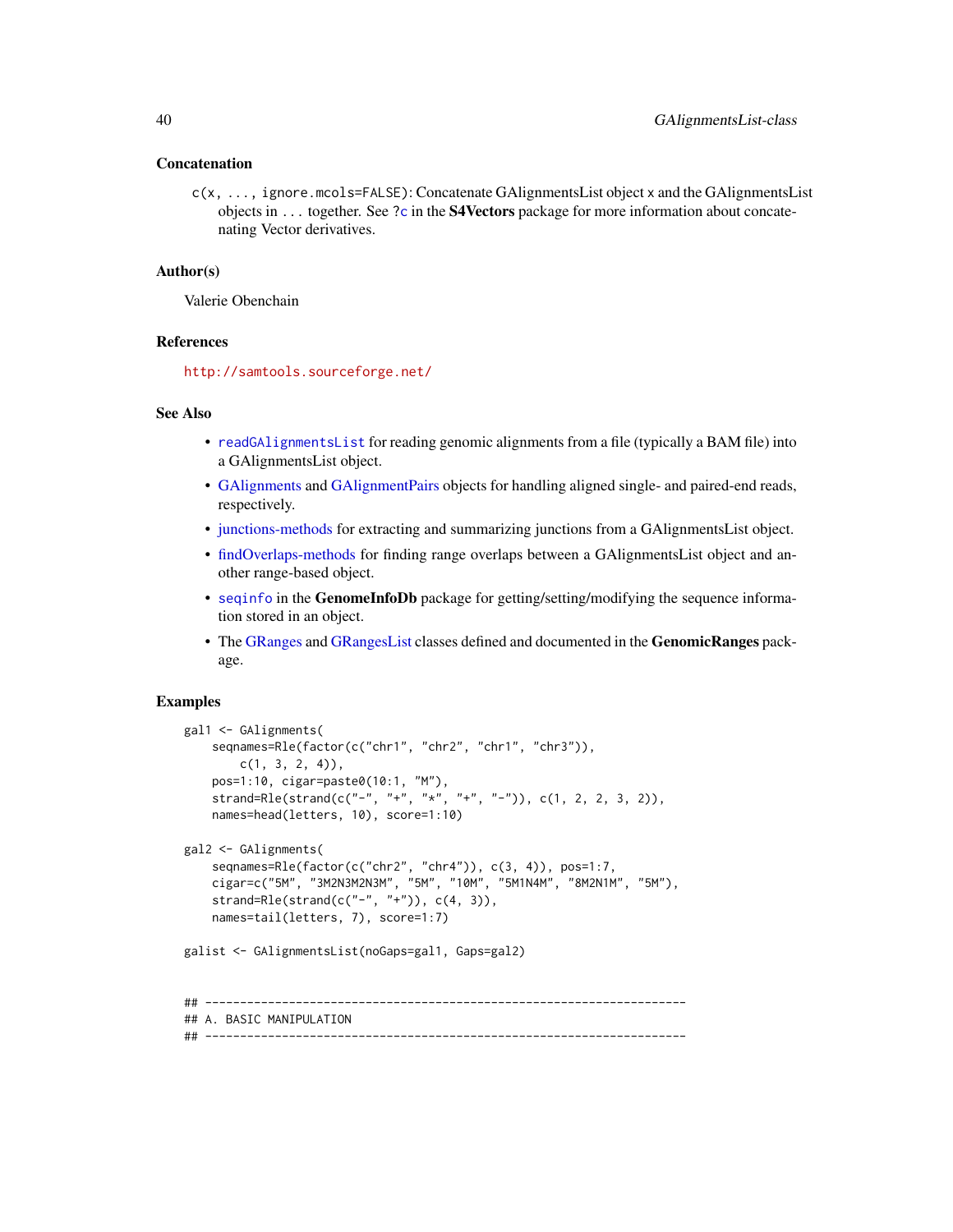```
length(galist)
names(galist)
seqnames(galist)
strand(galist)
head(cigar(galist))
head(qwidth(galist))
head(start(galist))
head(end(galist))
head(width(galist))
head(njunc(galist))
seqlevels(galist)
## Rename the reference sequences:
seqlevels(galist) <- sub("chr", "seq", seqlevels(galist))
seqlevels(galist)
grglist(galist) # a GRangesList object
rglist(galist) # an IRangesList object
## ---------------------------------------------------------------------
## B. SUBSETTING
## ---------------------------------------------------------------------
galist[strand(galist) == "-"]
has_junctions <- sapply(galist,
                        function(x) any(grepl("N", cigar(x), fixed=TRUE)))
galist[has_junctions]
## Different ways to subset:
galist[2] \qquad # a GAlignments object of length 1
galist[[2]] \qquad \qquad # a GAlignments object of length 1
grglist(galist[2]) # a GRangesList object of length 1
rglist(galist[2]) # a NormalIRangesList object of length 1
## ---------------------------------------------------------------------
## C. mcols()/elementMetadata()
## ---------------------------------------------------------------------
## Metadata can be defined on the individual GAlignment elements
## and the overall GAlignmentsList object. By default, 'level=between'
## extracts the GALignmentsList metadata. Using 'level=within'
## will extract the metadata on the individual GAlignments objects.
mcols(galist) ## no metadata on the GAlignmentsList object
mcols(galist, level="within")
## ---------------------------------------------------------------------
## D. readGAlignmentsList()
## ---------------------------------------------------------------------
```
library(pasillaBamSubset)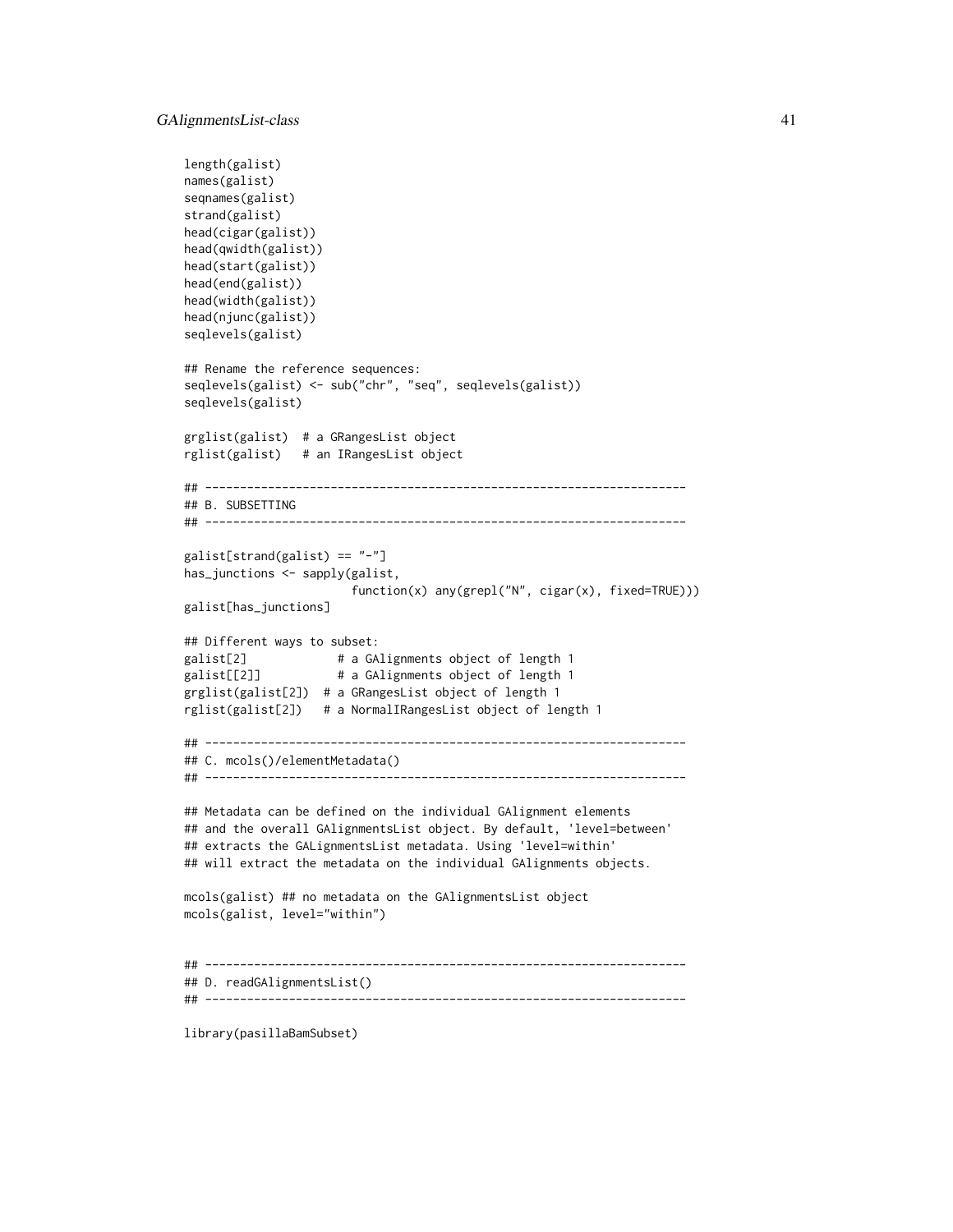```
## 'file' as character.
fl <- untreated3_chr4()
galist1 <- readGAlignmentsList(fl)
galist1[1:3]
length(galist1)
table(elementNROWS(galist1))
## When 'file' is a BamFile, 'asMates' must be TRUE. If FALSE,
## the data are treated as single-end and each list element of the
## GAlignmentsList will be of length 1. For single-end data
## use readGAlignments() instead of readGAlignmentsList().
bf <- BamFile(fl, yieldSize=3, asMates=TRUE)
readGAlignmentsList(bf)
## Use a 'param' to fine tune the results.
param <- ScanBamParam(flag=scanBamFlag(isProperPair=TRUE))
galist2 <- readGAlignmentsList(fl, param=param)
length(galist2)
## ---------------------------------------------------------------------
## E. COERCION
## ---------------------------------------------------------------------
## The granges() and grlist() coercions support 'ignore.strand' to
## allow ranges from different strands to be combined. In this example
## paired-end reads aligned to opposite strands were read into a
## GAlignmentsList. If the desired operation is to combine these ranges,
## regardless of junctions or the space between pairs, 'ignore.strand'
## must be TRUE.
granges(galist[1])
granges(galist[1], ignore.strand=TRUE)
## grglist()
galist <- GAlignmentsList(noGaps=gal1, Gaps=gal2)
grglist(galist)
grglist(galist, ignore.strand=TRUE)
```
GappedReads-class *(Legacy) GappedReads objects*

## <span id="page-41-0"></span>Description

The GappedReads class extends the [GAlignments](#page-31-0) class.

A GappedReads object contains all the information contained in a [GAlignments](#page-31-0) object plus the sequences of the queries. Those sequences can be accessed via the qseq accessor.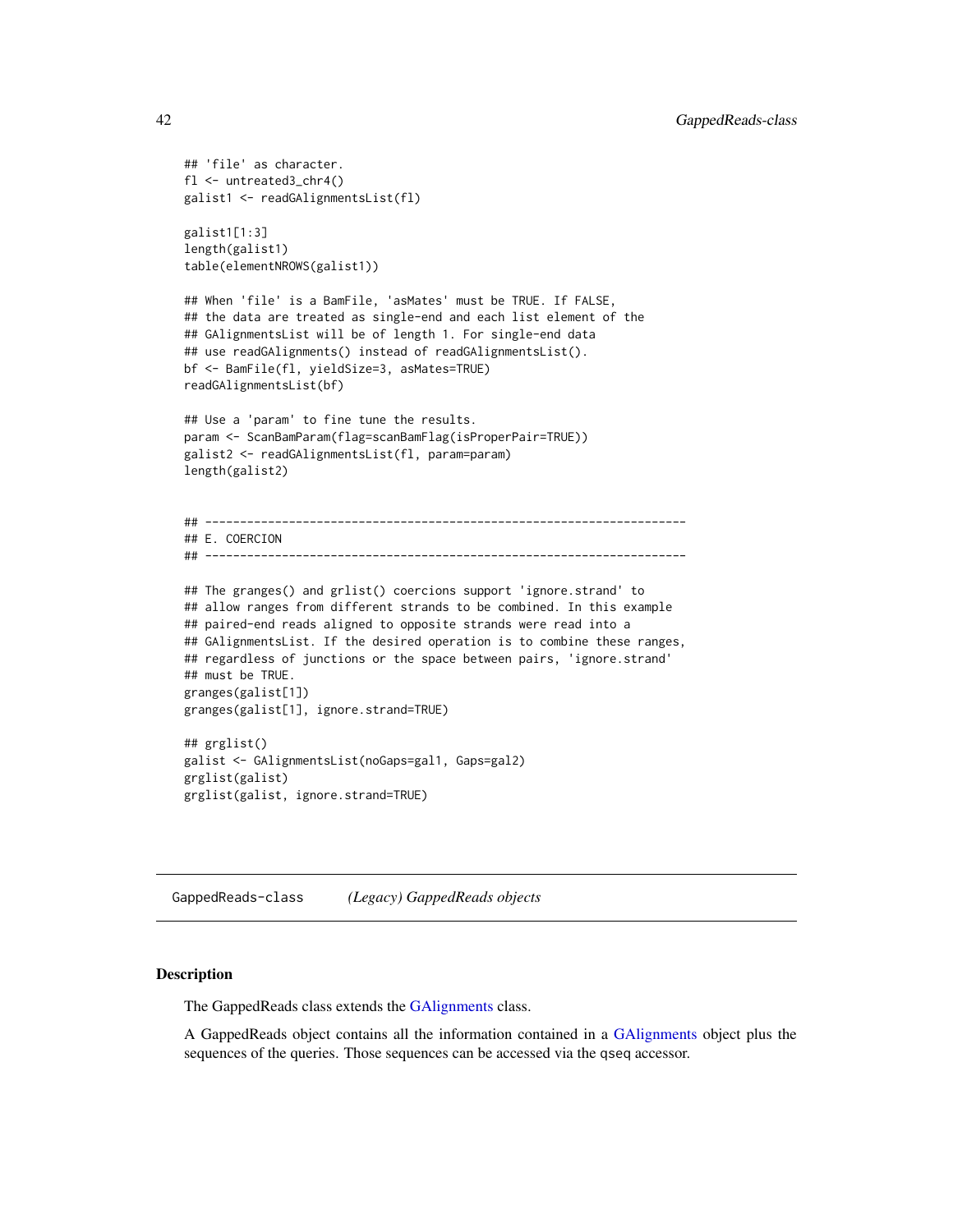#### **Constructor**

GappedReads objects are typically created when reading a file containing aligned reads with the [readGappedReads](#page-63-0) function.

### **Accessors**

In the code snippets below, x is a GappedReads object.

qseq(x): Extracts the sequences of the queries as a [DNAStringSet](#page-0-0) object.

### Author(s)

Hervé Pagès

# References

<http://samtools.sourceforge.net/>

## See Also

- [GAlignments](#page-31-0) objects.
- [readGappedReads](#page-63-0).

## Examples

```
greads_file <- system.file("extdata", "ex1.bam", package="Rsamtools")
greads <- readGappedReads(greads_file)
greads
qseq(greads)
```
<span id="page-42-0"></span>intra-range-methods *Intra range transformations of a GAlignments or GAlignmentsList object*

#### Description

This man page documents intra range transformations of a [GAlignments](#page-31-0) or [GAlignmentsList](#page-36-0) object.

r**iption**<br>This man page documents intra range transformations of a GAlignments or GAlignmentsList object.<br>See ?`[intra-range-methods](#page-42-0)` and ?`[inter-range-methods](#page-0-0)` in the **IRanges** package for a quick introduction to intra range and inter range transformations.

Intra range methods for [GRanges](#page-0-0) and [GRangesList](#page-0-0) objects are defined and documented in the GenomicRanges package.

#### Usage

```
## S4 method for signature 'GAlignments'
qnarrow(x, start=NA, end=NA, width=NA)
## S4 method for signature 'GAlignmentsList'
qnarrow(x, start=NA, end=NA, width=NA)
```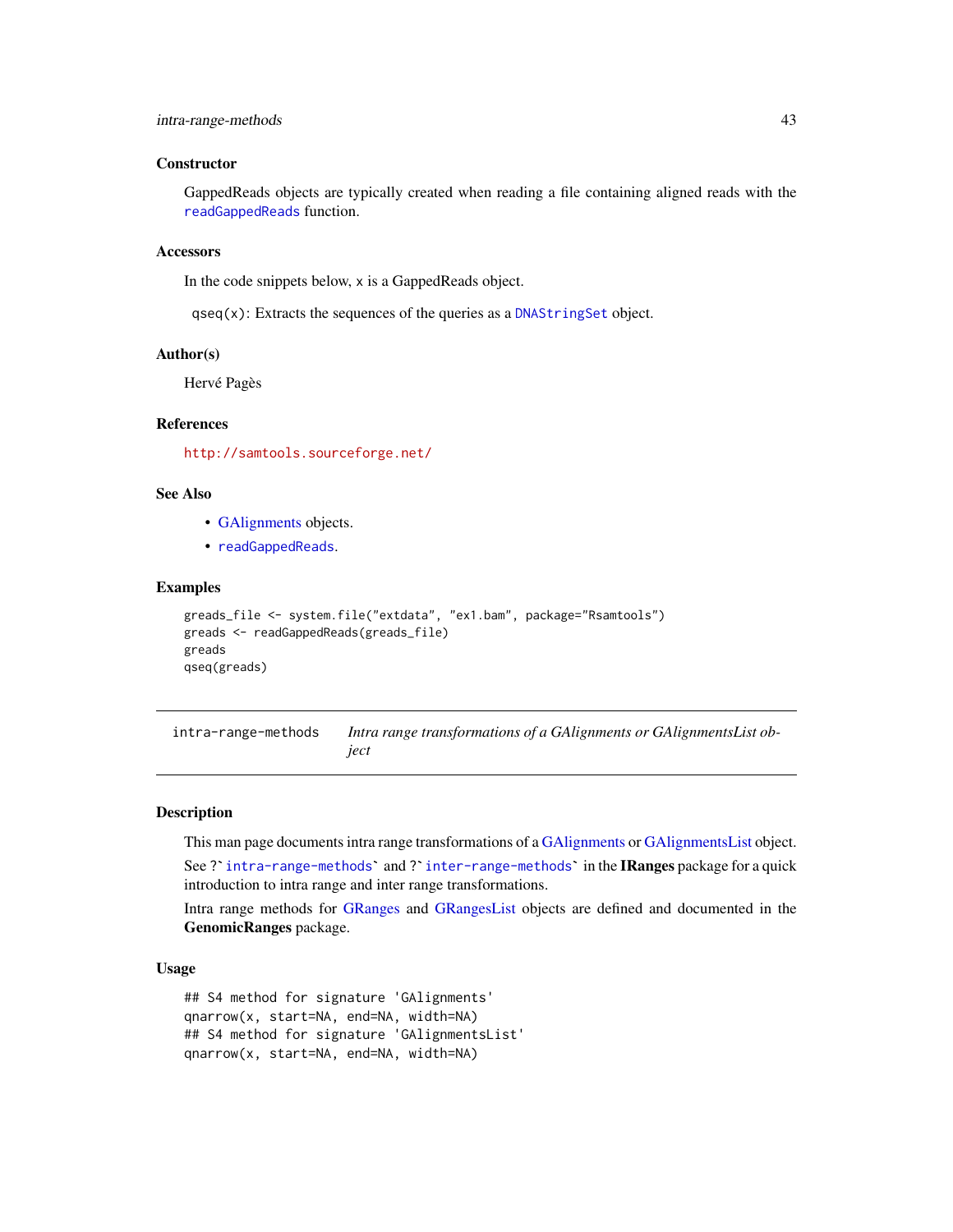### Arguments

x A [GAlignments](#page-31-0) or [GAlignmentsList](#page-36-0) object.

start, end, width

Vectors of integers. NAs and negative values are accepted and "solved" according to the rules of the SEW (Start/End/Width) interface (see [?solveUserSEW](#page-0-0) for more information about the SEW interface).

See ? [intra-range-methods](#page-42-0)' for more information about the start, end, and width arguments.

# Details

• () qnarrow on a [GAlignments](#page-31-0) object behaves like narrow except that the start/end/width arguments here specify the narrowing with respect to the query sequences instead of the reference sequences.

qnarrow on a [GAlignmentsList](#page-36-0) object returns a [GAlignmentsList](#page-36-0) object.

#### Value

An object of the same class as – and *parallel* to (i.e. same length and names as) – the original object x.

# Note

There is no difference between narrow and qnarrow when all the alignments have a simple CIGAR (i.e. no indels or junctions).

## Author(s)

Hervé Pagès and Valerie Obenchain

### See Also

- [GAlignments](#page-31-0) and [GAlignmentsList](#page-36-0) objects.
- The [intra-range-methods](#page-42-0) man page in the IRanges package.
- The [intra-range-methods](#page-42-0) man page in the GenomicRanges package.

# Examples

```
## ---------------------------------------------------------------------
## A. ON A GAlignments OBJECT
## ---------------------------------------------------------------------
ex1_file <- system.file("extdata", "ex1.bam", package="Rsamtools")
param <- ScanBamParam(what=c("seq", "qual"))
gal <- readGAlignments(ex1_file, param=param)
gal
## This trims 3 nucleotides on the left and 5 nucleotides on the right
## of each alignment:
gal2 <- qnarrow(gal, start=4, end=-6)
```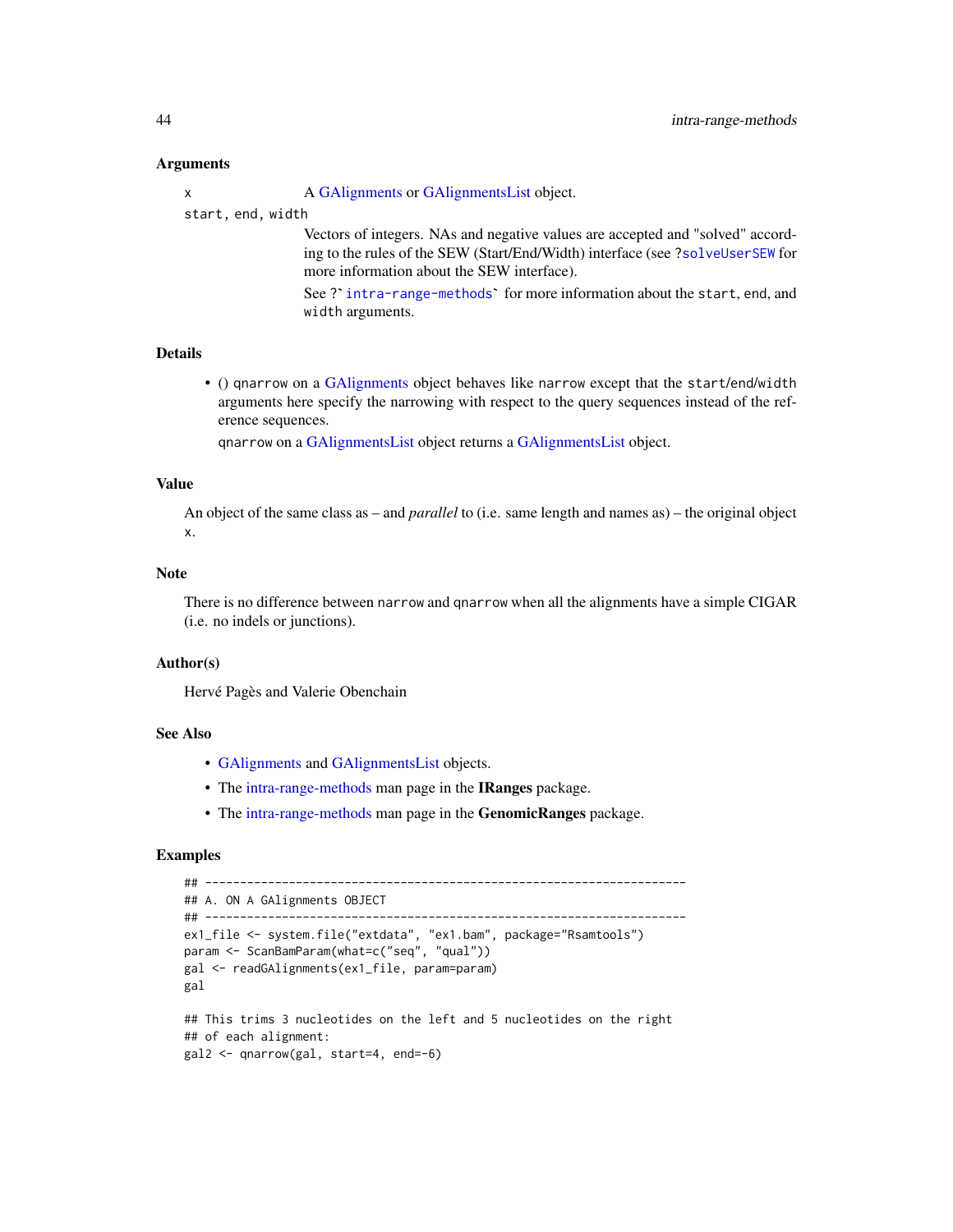#### gal2

```
## Note that the 'start' and 'end' values are relative to the query
## sequences and specify the query substring that must be kept for each
## alignment. Negative values are relative to the right end of the query
## sequence.
## Also note that the metadata columns on 'gal' are propagated as-is so
## the "seq" and "qual" matadata columns must be adjusted "by hand" with
## narrow();
mcols(gal2)$seq <- narrow(mcols(gal)$seq, start=4, end=-6)
mcols(gal2)$qual <- narrow(mcols(gal)$qual, start=4, end=-6)
gal2
## Sanity checks:
stopifnot(identical(qwidth(gal2), width(mcols(gal2)$seq)))
stopifnot(identical(qwidth(gal2), width(mcols(gal2)$qual)))
## ---------------------------------------------------------------------
## B. ON A GAlignmentsList OBJECT
## ---------------------------------------------------------------------
gal1 <- GAlignments(
    seqnames=Rle(factor(c("chr1", "chr2", "chr1", "chr3")),
       c(1, 3, 2, 4),
   pos=1:10, cigar=paste0(10:1, "M"),
    strand=Rle(strand(c("-", "+", "*", "+", "-")), c(1, 2, 2, 3, 2)),
    names=head(letters, 10), score=1:10)
gal2 <- GAlignments(
    seqnames=Rle(factor(c("chr2", "chr4")), c(3, 4)), pos=1:7,
    cigar=c("5M", "3M2N3M2N3M", "5M", "10M", "5M1N4M", "8M2N1M", "5M"),
   strand=Rle(strand(c("-", "+")), c(4, 3)),
   names=tail(letters, 7), score=1:7)
galist <- GAlignmentsList(noGaps=gal1, Gaps=gal2)
galist
qnarrow(galist)
```
<span id="page-44-0"></span>junctions-methods *Extract junctions from genomic alignments*

#### **Description**

Given an object x containing genomic alignments (e.g. a [GAlignments,](#page-31-0) [GAlignmentPairs,](#page-26-0) or  $G$ AlignmentsList object), junctions $(x)$  extracts the junctions from it and summarizeJunctions $(x)$ extracts and summarizes them.

readTopHatJunctions and readSTARJunctions are utilities for importing the junction file generated by the TopHat and STAR aligners, respectively.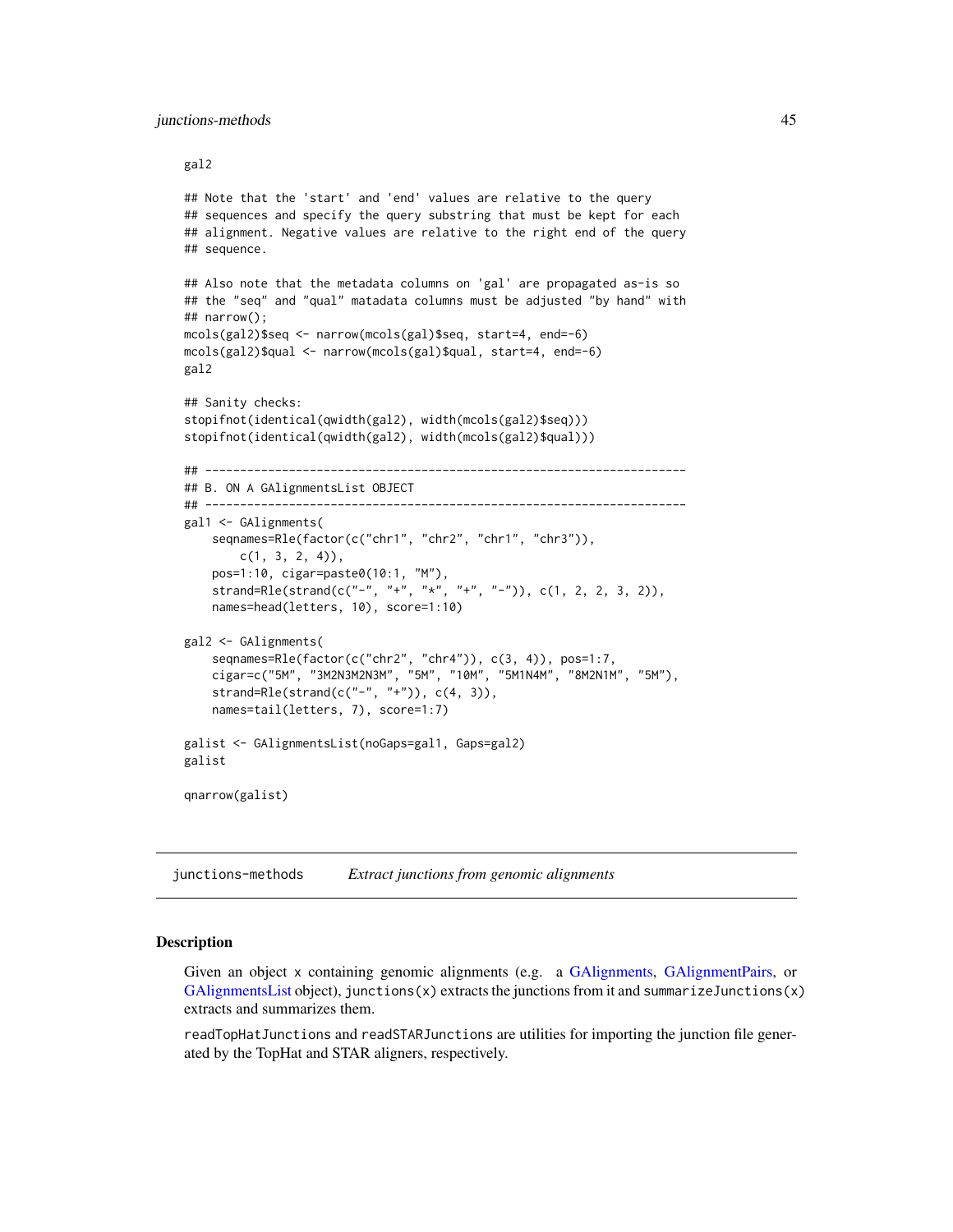# Usage

```
## junctions() generic and methods
## -------------------------------
junctions(x, use.mcols=FALSE, ...)
## S4 method for signature 'GAlignments'
junctions(x, use.mcols=FALSE)
## S4 method for signature 'GAlignmentPairs'
junctions(x, use.mcols=FALSE)
## S4 method for signature 'GAlignmentsList'
junctions(x, use.mcols=FALSE, ignore.strand=FALSE)
## summarizeJunctions() and NATURAL_INTRON_MOTIFS
## ----------------------------------------------
summarizeJunctions(x, with.revmap=FALSE, genome=NULL)
NATURAL_INTRON_MOTIFS
## Utilities for importing the junction file generated by some aligners
## --------------------------------------------------------------------
```
readTopHatJunctions(file, file.is.raw.juncs=FALSE)

```
readSTARJunctions(file)
```
# Arguments

| x             | A GAlignments, GAlignmentPairs, or GAlignmentsList object.                                                                                                                                                                                                                                                                                                                                                                                         |
|---------------|----------------------------------------------------------------------------------------------------------------------------------------------------------------------------------------------------------------------------------------------------------------------------------------------------------------------------------------------------------------------------------------------------------------------------------------------------|
| use.mcols     | TRUE or FALSE (the default). Whether the metadata columns on x (accessible<br>with $\text{mcols}(x)$ should be propagated to the returned object or not.                                                                                                                                                                                                                                                                                           |
| .             | Additional arguments, for use in specific methods.                                                                                                                                                                                                                                                                                                                                                                                                 |
| ignore.strand | TRUE or FALSE (the default). If set to TRUE, then the strand of x is set to " $*$ " prior<br>to any computation.                                                                                                                                                                                                                                                                                                                                   |
| with.revmap   | TRUE or FALSE (the default). If set to TRUE, then a revmap metadata column<br>is added to the output of summarize Junctions. This metadata column is an<br>IntegerList object representing the mapping from each element in the ouput (i.e.<br>each junction) to the corresponding elements in the input x.                                                                                                                                        |
| genome        | NULL (the default), or a BS genome object containing the sequences of the ref-<br>erence genome that was used to align the reads, or the name of this reference<br>genome specified in a way that is accepted by the getBSgenome function defined<br>in the BSgenome software package. In that case the corresponding BSgenome<br>data package needs to be already installed (see ?getBSgenome in the <b>BSgenome</b><br>package for the details). |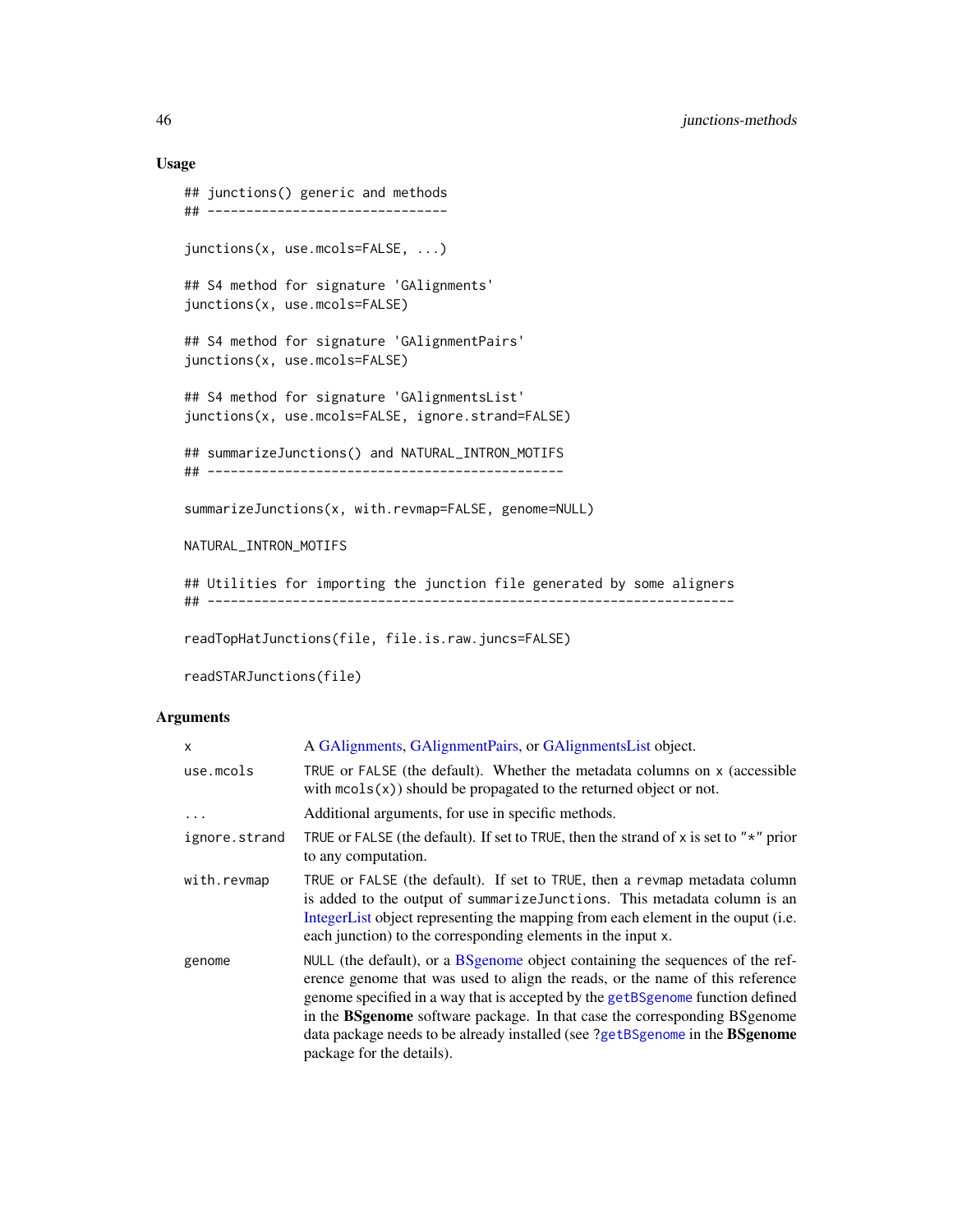|                   | If genome is supplied, then the intron_motif and intron_strand metadata<br>columns are computed (based on the dinucleotides found at the intron bound-<br>aries) and added to the output of summarize Junctions. See the Value section<br>below for a description of these metadata columns.                                                                                                          |
|-------------------|-------------------------------------------------------------------------------------------------------------------------------------------------------------------------------------------------------------------------------------------------------------------------------------------------------------------------------------------------------------------------------------------------------|
| file              | The path (or a connection) to the junction file generated by the aligner. This file<br>should be the junctions.bed or new_list.juncs file for readTopHatJunctions,<br>and the <i>S.I. out tab</i> file for readSTAR Junctions.                                                                                                                                                                        |
| file.is.raw.juncs |                                                                                                                                                                                                                                                                                                                                                                                                       |
|                   | TRUE or FALSE (the default). If set to TRUE, then the input file is assumed to<br>be a TopHat <i>juncs</i> file instead of the <i>junctions bed</i> file generated by TopHat.<br>A TopHat <i>juncs</i> file can be obtained by passing the <i>junctions bed</i> file thru<br>TopHat's bed to juncs script. See the TopHat manual at http://tophat.cbcb.<br>umd.edu/manual.shtml for more information. |
|                   |                                                                                                                                                                                                                                                                                                                                                                                                       |

# Details

An N operation in the CIGAR of a genomic alignment is interpreted as a junction. junctions $(x)$ will return the genomic ranges of all junctions found in x.

More precisely, on a [GAlignments](#page-31-0) object  $x$ , junctions $(x)$  is equivalent to:

psetdiff(granges(x), grglist(x, order.as.in.query=TRUE))

On a [GAlignmentPairs](#page-26-0) object x, it's equivalent to (but faster than):

mendoapply(c, junctions(first(x, real.strand=TRUE)), junctions(last(x, real.strand=TRUE)))

Note that starting with BioC 3.2, the behavior of junctions on a [GAlignmentPairs](#page-26-0) object has been slightly modified so that the returned ranges now have the *real strand* set on them. See the documentation of the real.strand argument in the man page of [GAlignmentPairs](#page-26-0) objects for more information.

NATURAL\_INTRON\_MOTIFS is a predefined character vector containing the 5 natural intron motifs described at <http://www.ncbi.nlm.nih.gov/pmc/articles/PMC84117/>.

#### Value

junctions(x) returns the genomic ranges of the junctions in a [GRangesList](#page-0-0) object *parallel* to x  $(i.e.$  with 1 list element per element in x). If x has names on it, they're propagated to the returned object. If use . mcols is TRUE and x has metadata columns on it (accessible with mcols(x)), they're propagated to the returned object.

summarizeJunctions returns the genomic ranges of the unique junctions in  $x$  in an unstranded [GRanges](#page-0-0) object with the following metadata columns:

- score: The total number of alignments crossing each junction, i.e. that have the junction encoded in their CIGAR.
- plus\_score and minus\_score: The strand-specific number of alignments crossing each junction.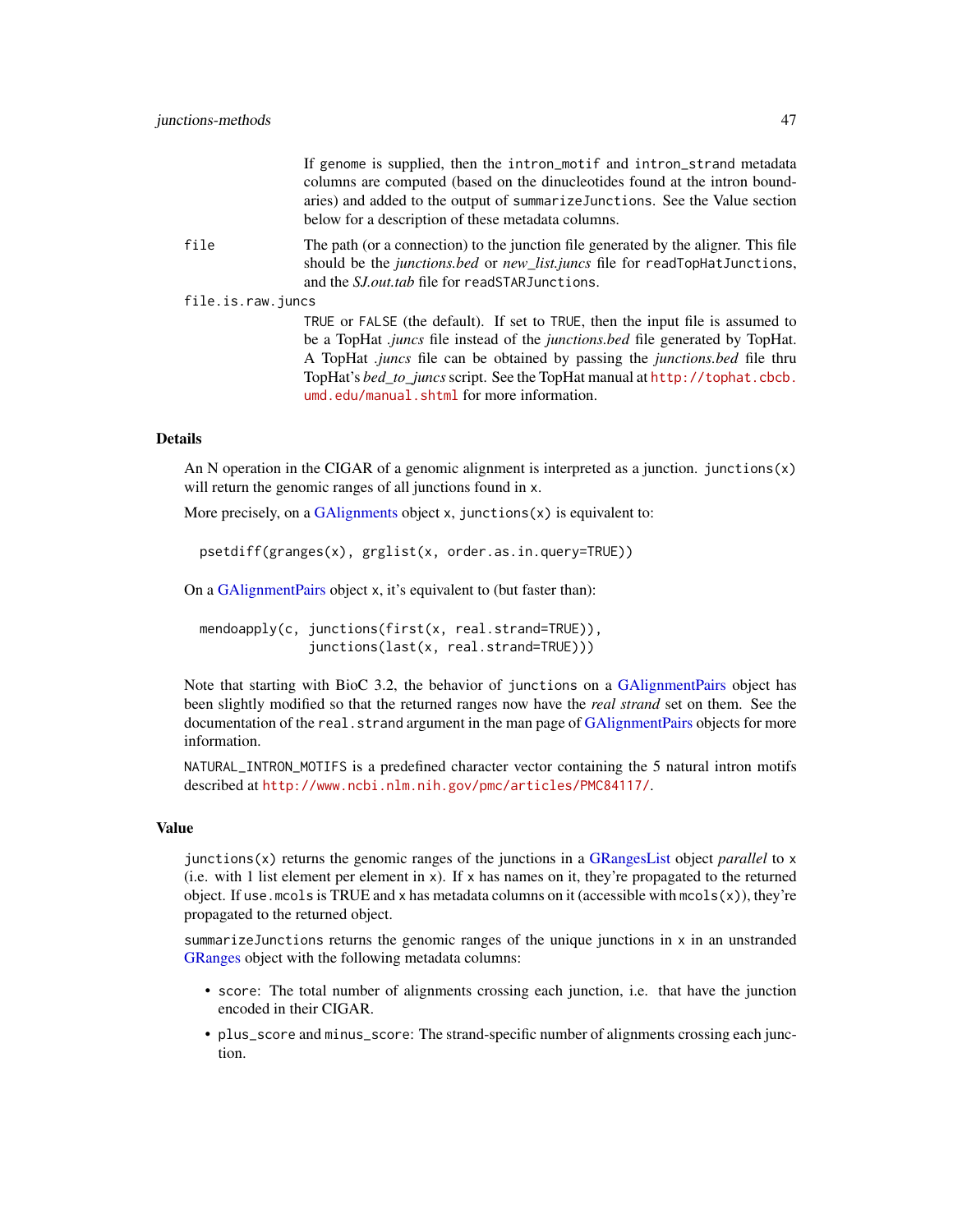- revmap: [Only if with.revmap was set to TRUE.] An [IntegerList](#page-0-0) object representing the mapping from each element in the ouput (i.e. each junction) to the corresponding elements in input x.
- intron\_motif and intron\_strand: [Only if genome was supplied.] The intron motif and strand for each junction, based on the dinucleotides found in the genome sequences at the intron boundaries. The intron\_motif metadata column is a factor whose levels are the 5 natural intron motifs stored in predefined character vector NATURAL\_INTRON\_MOTIFS. If the dinucleotides found at the intron boundaries don't match any of these natural intron motifs, then intron\_motif and intron\_strand are set to NA and \*, respectively.

readTopHatJunctions and readSTARJunctions return the junctions reported in the input file in a stranded [GRanges](#page-0-0) object. With the following metadata columns for readTopHatJunctions (when reading in the *junctions.bed* file):

- name: An id assigned by TopHat to each junction. This id is of the form JUNC00000017 and is unique within the *junctions.bed* file.
- score: The total number of alignments crossing each junction.

With the following metadata columns for readSTARJunctions:

- intron\_motif and intron\_strand: The intron motif and strand for each junction, based on the code found in the input file (0: non-canonical, 1: GT/AG, 2: CT/AC, 3: GC/AG, 4: CT/GC, 5: AT/AC, 6: GT/AT). Note that of the 5 natural intron motifs stored in predefined character vector NATURAL\_INTRON\_MOTIFS, only the first 3 are assigned codes by the STAR software (2 codes per motif, one if the intron is on the plus strand and one if it's on the minus strand). Thus the intron\_motif metadata column is a factor with only 3 levels. If code is 0, then intron\_motif and intron\_strand are set to NA and \*, respectively.
- um\_reads: The number of uniquely mapping reads crossing the junction (a pair where the 2 alignments cross the same junction is counted only once).
- mm\_reads: The number of multi-mapping reads crossing the junction (a pair where the 2 alignments cross the same junction is counted only once).

See STAR manual at <https://code.google.com/p/rna-star/> for more information.

#### Author(s)

Hervé Pagès

## References

<http://www.ncbi.nlm.nih.gov/pmc/articles/PMC84117/> for the 5 natural intron motifs stored in predefined character vector NATURAL\_INTRON\_MOTIFS.

TopHat2: accurate alignment of transcriptomes in the presence of insertions, deletions and gene fusions

- TopHat2 paper: <http://genomebiology.com/2013/14/4/r36>
- TopHat2 software and manual: <http://tophat.cbcb.umd.edu/>

STAR: ultrafast universal RNA-seq aligner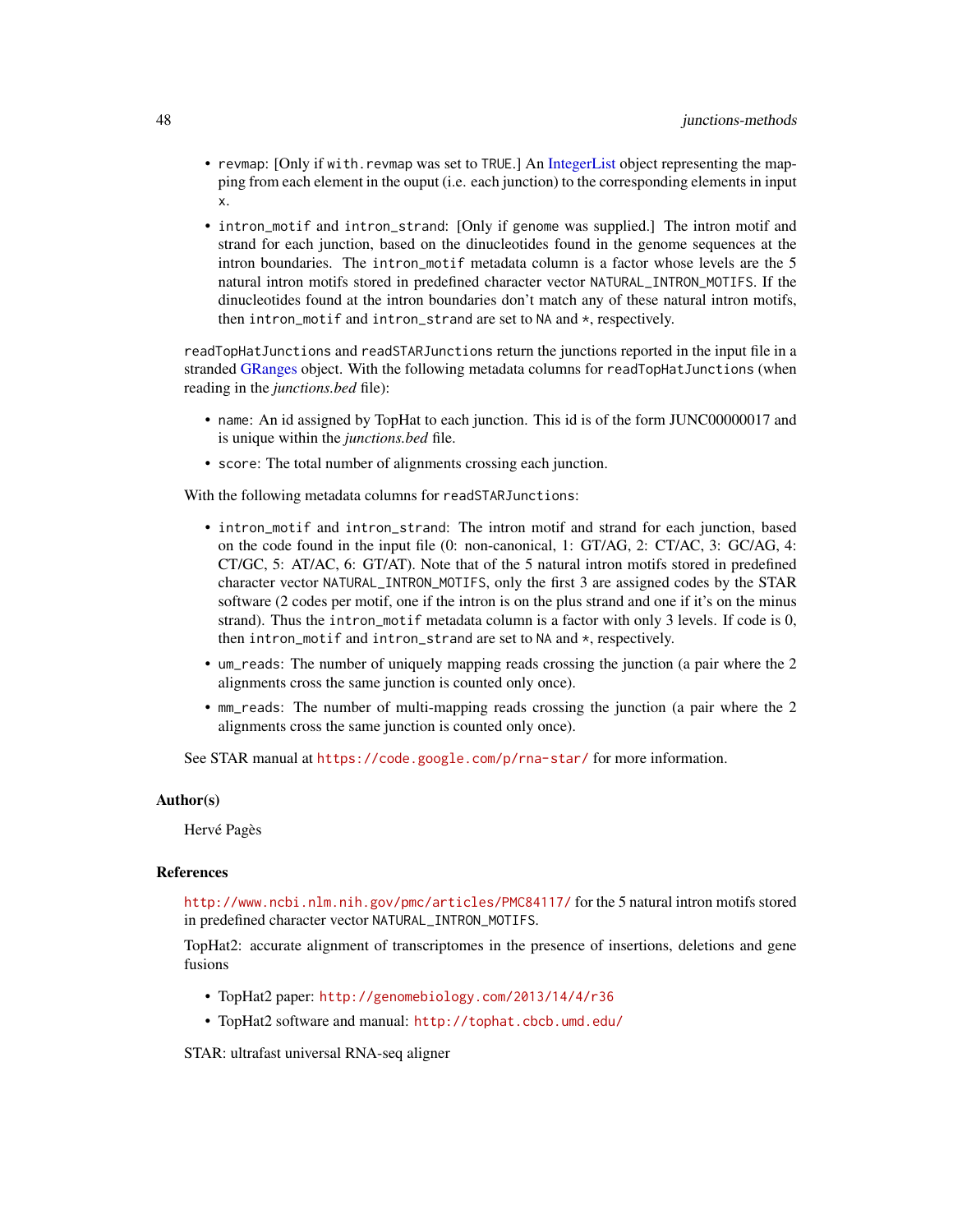# junctions-methods 49

- STAR paper: [http://bioinformatics.oxfordjournals.org/content/early/2012/10/](http://bioinformatics.oxfordjournals.org/content/early/2012/10/25/bioinformatics.bts635) [25/bioinformatics.bts635](http://bioinformatics.oxfordjournals.org/content/early/2012/10/25/bioinformatics.bts635)
- STAR software and manual: <https://code.google.com/p/rna-star/>

# See Also

- The [readGAlignments](#page-63-1) and [readGAlignmentPairs](#page-63-0) functions for reading genomic alignments from a BAM file.
- [GAlignments,](#page-31-0) [GAlignmentPairs,](#page-26-0) and [GAlignmentsList](#page-36-0) objects.
- [GRanges](#page-0-0) and [GRangesList](#page-0-0) objects implemented and documented in the GenomicRanges package.
- [IntegerList](#page-0-0) objects implemented and documented in the IRanges package.
- The [getBSgenome](#page-0-0) function in the BSgenome package, for searching the installed BSgenome data packages for the specified genome and returning it as a [BSgenome](#page-0-0) object.
- The [extractList](#page-0-0) function in the **IRanges** package, for extracting groups of elements from a vector-like object and returning them into a [List](#page-0-0) object.

#### Examples

```
library(RNAseqData.HNRNPC.bam.chr14)
bamfile <- RNAseqData.HNRNPC.bam.chr14_BAMFILES[1]
## ---------------------------------------------------------------------
## A. junctions()
## ---------------------------------------------------------------------
gal <- readGAlignments(bamfile)
table(njunc(gal)) # some alignments have 3 junctions!
juncs <- junctions(gal)
juncs
stopifnot(identical(unname(elementNROWS(juncs)), njunc(gal)))
galp <- readGAlignmentPairs(bamfile)
juncs <- junctions(galp)
juncs
stopifnot(identical(unname(elementNROWS(juncs)), njunc(galp)))
## ---------------------------------------------------------------------
## B. summarizeJunctions()
## ---------------------------------------------------------------------
## By default, only the "score", "plus_score", and "minus_score"
## metadata columns are returned:
junc_summary <- summarizeJunctions(gal)
junc_summary
## The "score" metadata column reports the total number of alignments
## crossing each junction, i.e., that have the junction encoded in their
```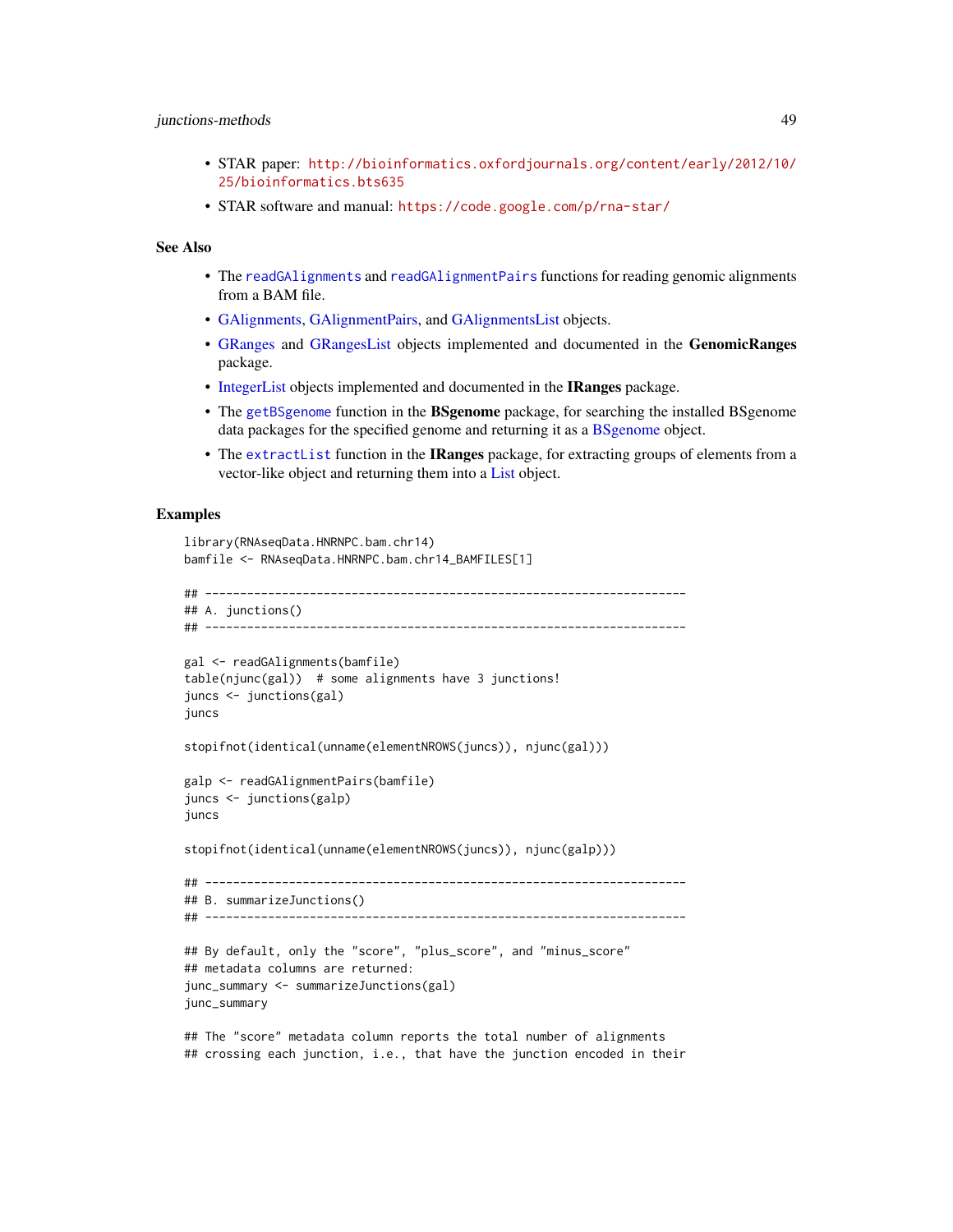```
## CIGAR:
median(mcols(junc_summary)$score)
## The "plus_score" and "minus_score" metadata columns report the
## strand-specific number of alignments crossing each junction:
stopifnot(identical(mcols(junc_summary)$score,
                   mcols(junc_summary)$plus_score +
                   mcols(junc_summary)$minus_score))
## If 'with.revmap' is TRUE, the "revmap" metadata column is added to
## the output. This metadata column is an IntegerList object represen-
## ting the mapping from each element in the ouput (i.e. a junction) to
## the corresponding elements in the input 'x'. Here we're going to use
## this to compute a 'score2' for each junction. We obtain this score
## by summing the mapping qualities of the alignments crossing the
## junction:
gal <- readGAlignments(bamfile, param=ScanBamParam(what="mapq"))
junc_summary <- summarizeJunctions(gal, with.revmap=TRUE)
junc_score2 <- sum(extractList(mcols(gal)$mapq,
                               mcols(junc_summary)$revmap))
mcols(junc_summary)$score2 <- junc_score2
## If the name of the reference genome is specified thru the 'genome'
## argument (in which case the corresponding BSgenome data package needs
## to be installed), then summarizeJunctions() returns the intron motif
## and strand for each junction.
## Since the reads in RNAseqData.HNRNPC.bam.chr14 were aligned to
## the hg19 genome, the following requires that you have
## BSgenome.Hsapiens.UCSC.hg19 installed:
junc_summary <- summarizeJunctions(gal, with.revmap=TRUE, genome="hg19")
mcols(junc_summary)$score2 <- junc_score2 # putting 'score2' back
## The "intron_motif" metadata column is a factor whose levels are the
## 5 natural intron motifs stored in predefined character vector
## 'NATURAL_INTRON_MOTIFS':
table(mcols(junc_summary)$intron_motif)
## ---------------------------------------------------------------------
## C. STRANDED RNA-seq PROTOCOL
## ---------------------------------------------------------------------
## Here is a simple test for checking whether the RNA-seq protocol was
## stranded or not:
strandedTest <- function(plus_score, minus_score)
    (sum(plus_score ^ 2) + sum(minus_score ^ 2)) /
        sum((plus_score + minus_score) ^ 2)
## The result of this test is guaranteed to be >= 0.5 and <= 1.
## If, for each junction, the strand of the crossing alignments looks
## random (i.e. "plus_score" and "minus_score" are close), then
## strandedTest() will return a value close to 0.5. If it doesn't look
```
## random (i.e. for each junction, one of "plus\_score" and "minus\_score" ## is much bigger than the other), then strandedTest() will return a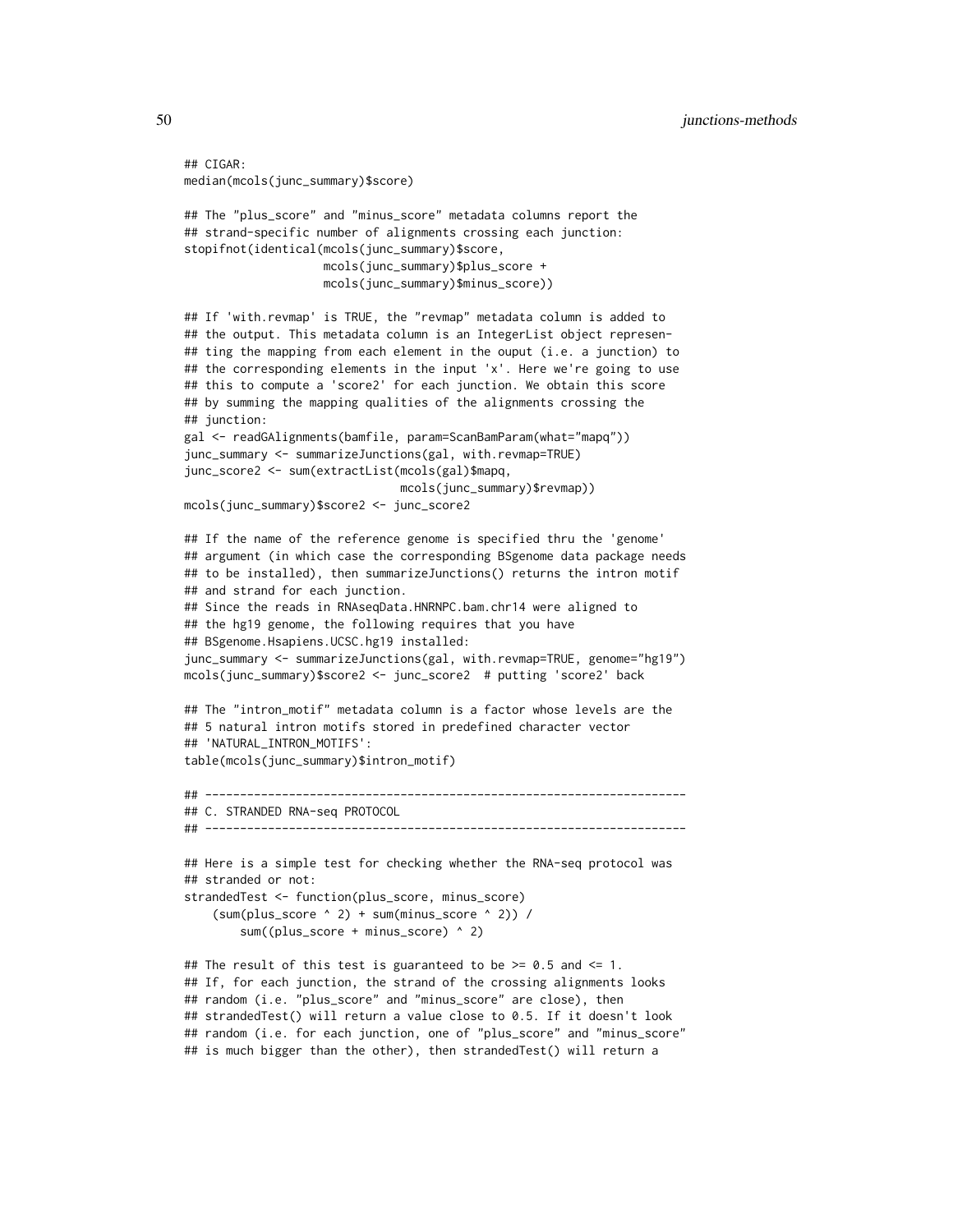#### junctions-methods 51

```
## value close to 1.
## If the reads are single-end, the test is meaningful when applied
## directly on 'junc_summary'. However, for the test to be meaningful
## on paired-end reads, it needs to be applied on the first and last
## alignments separately:
junc_summary1 <- summarizeJunctions(first(galp))
junc_summary2 <- summarizeJunctions(last(galp))
strandedTest(mcols(junc_summary1)$plus_score,
             mcols(junc_summary1)$minus_score)
strandedTest(mcols(junc_summary2)$plus_score,
             mcols(junc_summary2)$minus_score)
## Both values are close to 0.5 which suggests that the RNA-seq protocol
## used for this experiment was not stranded.
## ---------------------------------------------------------------------
## D. UTILITIES FOR IMPORTING THE JUNCTION FILE GENERATED BY SOME
## ALIGNERS
## ---------------------------------------------------------------------
## The TopHat aligner generates a junctions.bed file where it reports
## all the junctions satisfying some "quality" criteria (see the TopHat
## manual at http://tophat.cbcb.umd.edu/manual.shtml for more
## information). This file can be loaded with readTopHatJunctions():
runname <- names(RNAseqData.HNRNPC.bam.chr14_BAMFILES)[1]
junctions_file <- system.file("extdata", "tophat2_out", runname,
                              "junctions.bed",
                              package="RNAseqData.HNRNPC.bam.chr14")
th_junctions <- readTopHatJunctions(junctions_file)
## Comparing the "TopHat junctions" with the result of
## summarizeJunctions():
th_junctions14 <- th_junctions
seqlevels(th_junctions14, pruning.mode="coarse") <- "chr14"
mcols(th_junctions14)$intron_strand <- strand(th_junctions14)
strand(th_junctions14) <- "*"
## All the "TopHat junctions" are in 'junc_summary':
stopifnot(all(th_junctions14 %in% junc_summary))
## But not all the junctions in 'junc_summary' are reported by TopHat
## (that's because TopHat reports only junctions that satisfy some
## "quality" criteria):
is_in_th_junctions14 <- junc_summary %in% th_junctions14
table(is_in_th_junctions14) # 32 junctions are not in TopHat's
                             # junctions.bed file
junc_summary2 <- junc_summary[is_in_th_junctions14]
## 'junc_summary2' and 'th_junctions14' contain the same junctions in
## the same order:
stopifnot(all(junc_summary2 == th_junctions14))
## Let's merge their metadata columns. We use our own version of
```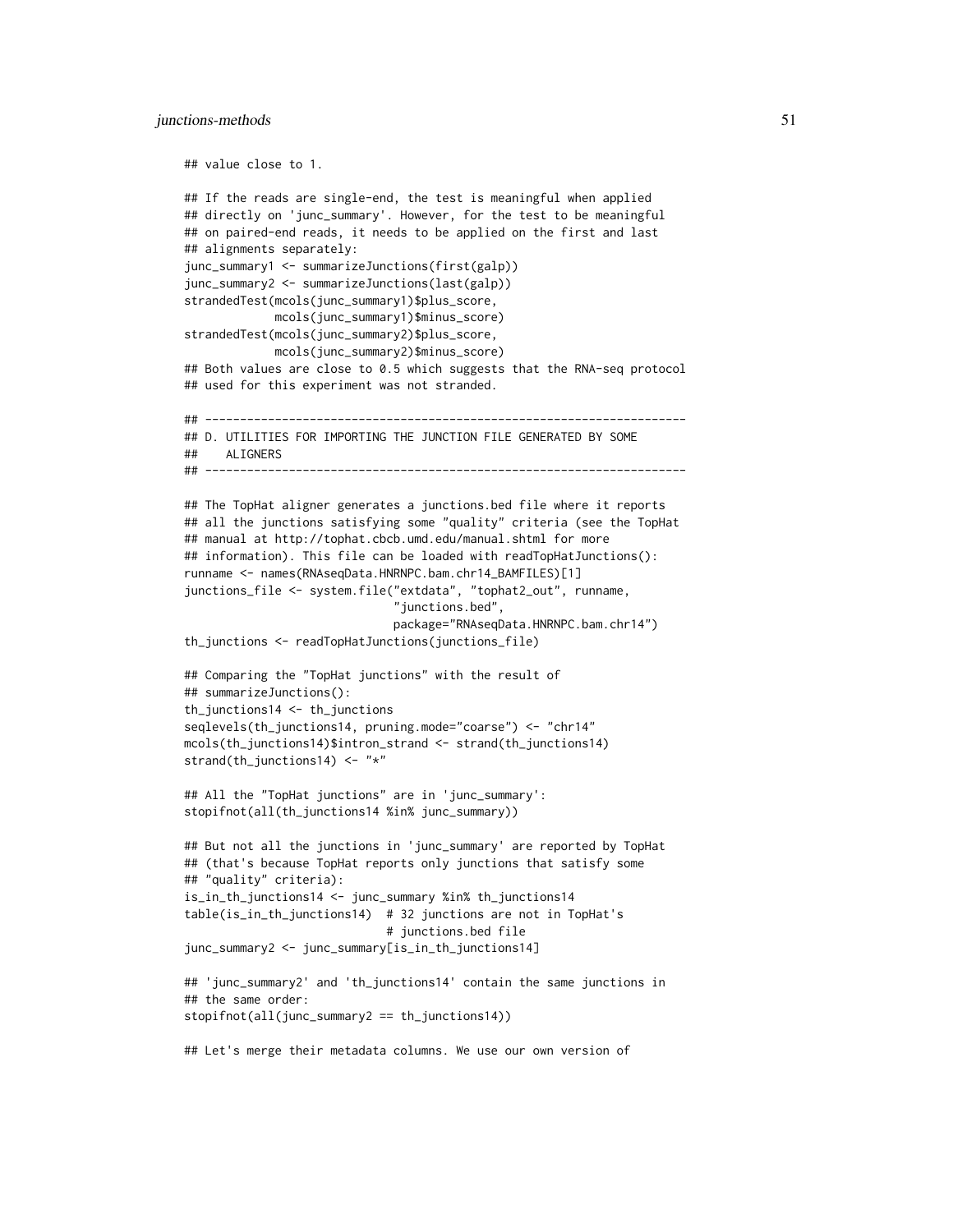```
## merge() for this, which is stricter (it checks that the common
## columns are the same in the 2 data frames to merge) and also
## simpler:
merge2 <- function(df1, df2)
{
    common_colnames <- intersect(colnames(df1), colnames(df2))
    lapply(common_colnames,
           function(colname)
             stopifnot(all(df1[ , colname] == df2[ , colname])))
    extra_mcolnames <- setdiff(colnames(df2), colnames(df1))
    cbind(df1, df2[ , extra_mcolnames, drop=FALSE])
}
mcols(th_junctions14) <- merge2(mcols(th_junctions14),
                                mcols(junc_summary2))
## Here is a peculiar junction reported by TopHat:
idx0 <- which(mcols(th_junctions14)$score2 == 0L)
th_junctions14[idx0]
gal[mcols(th_junctions14)$revmap[[idx0]]]
## The junction is crossed by 5 alignments (score is 5), all of which
## have a mapping quality of 0!
```

| mapToAlignments |                  | Map range coordinates between reads and genome space using |  |  |  |
|-----------------|------------------|------------------------------------------------------------|--|--|--|
|                 | CIGAR alignments |                                                            |  |  |  |

# Description

Map range coordinates between reads (local) and genome (reference) space using the CIGAR in a GAlignments object.

See [?mapToTranscripts](#page-0-0) in the GenomicRanges package for mapping coordinates between features in the transcriptome and genome space.

# Usage

```
## S4 method for signature 'GenomicRanges, GAlignments'
mapToAlignments(x, alignments, ...)
## S4 method for signature 'GenomicRanges,GAlignments'
pmapToAlignments(x, alignments, ...)
## S4 method for signature 'GenomicRanges,GAlignments'
mapFromAlignments(x, alignments, ...)
## S4 method for signature 'GenomicRanges, GAlignments'
pmapFromAlignments(x, alignments, ...)
```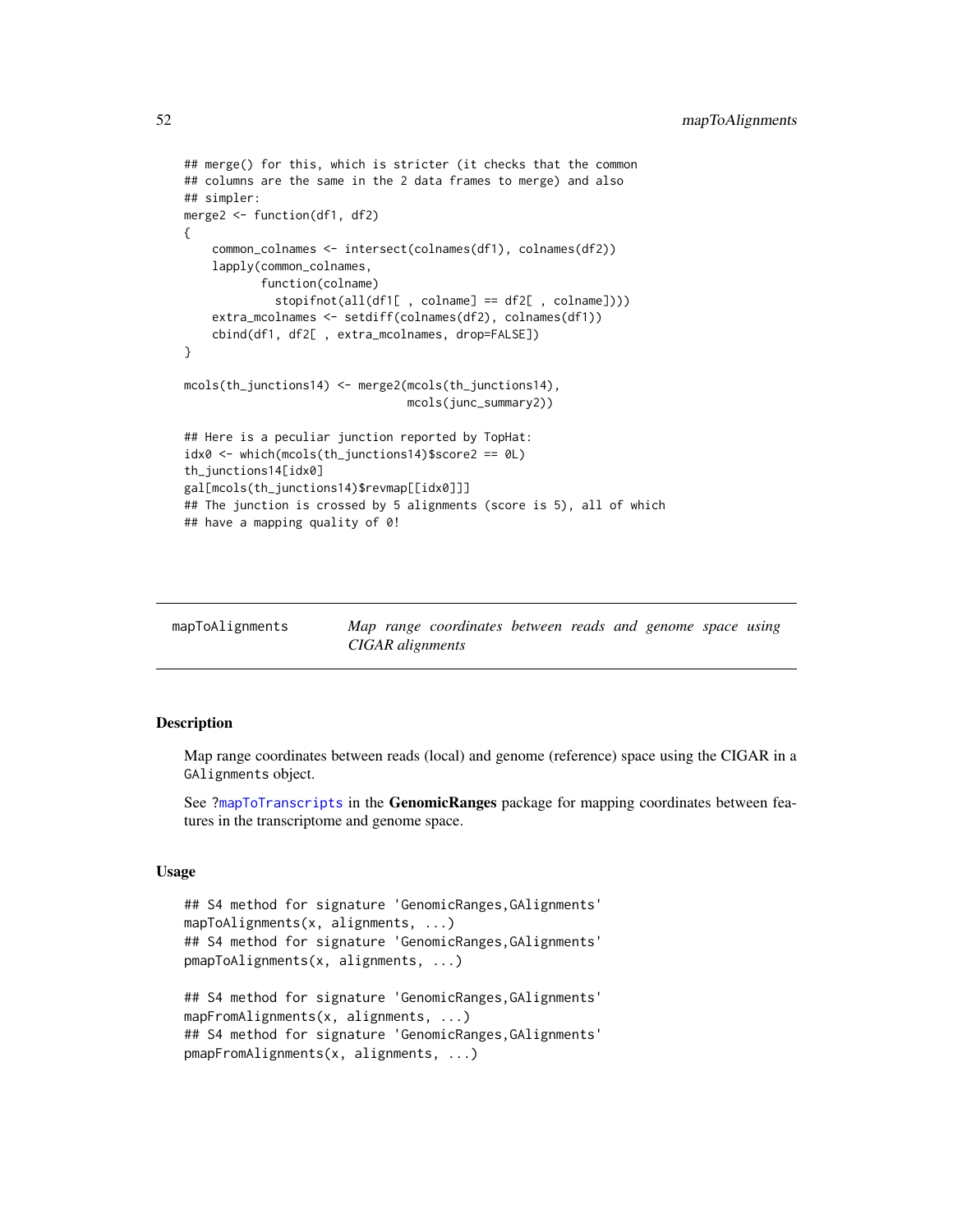#### **Arguments**

| $\mathsf{x}$ | GenomicRanges object of positions to be mapped. x must have names when<br>mapping to the genome.                                                                                                                                                                             |
|--------------|------------------------------------------------------------------------------------------------------------------------------------------------------------------------------------------------------------------------------------------------------------------------------|
| alignments   | A GAlignments object that represents the alignment of x to the genome. The<br>aligments object must have names. When mapping to the genome names are<br>used to determine mapping pairs and in the reverse direction they are used as the<br>sequelles of the output object. |
| $\cdots$     | Arguments passed to other methods.                                                                                                                                                                                                                                           |

### Details

These methods use a GAlignments object to represent the alignment between the ranges in x and the output. The following CIGAR operations in the "Extended CIGAR format" are used in the mapping algorithm:

- M,  $X =$  Sequence match or mismatch
- I Insertion to the reference
- D Deletion from the reference
- N Skipped region from the reference
- S Soft clip on the read
- H Hard clip on the read
- P Silent deletion from the padded reference
- mapToAlignments, pmapToAlignments The CIGAR is used to map the genomic (reference) position x to local coordinates. The mapped position starts at

 $start(x) - start(aligmments) + 1$ 

and is incremented or decremented as the algorithm walks the length of the CIGAR. A successful mapping in this direction requires that x fall within alignments.

The seqlevels of the return object are taken from the alignments object and will be a name descriptive of the read or aligned region. In this direction, mapping is attempted between all elements of x and all elements of alignments.

• mapFromAlignments, pmapFromAlignments The CIGAR is used to map the local position x to genomic (reference) coordinates. The mapped position starts at

 $start(x) + start(alignments) - 1$ 

and is incremented or decremented as the algorithm walks the length of the CIGAR. A successful mapping in this direction requires that the width of alignments is <= the width of x.

When mapping to the genome, name matching is used to determine the mapping pairs (vs attempting to match all possible pairs). Ranges in x are only mapped to ranges in alignments with the same name. Name matching is motivated by use cases such as differentially expressed regions where the expressed regions in x would only be related to a subset of regions in alignments, which may contains gene or transcript ranges.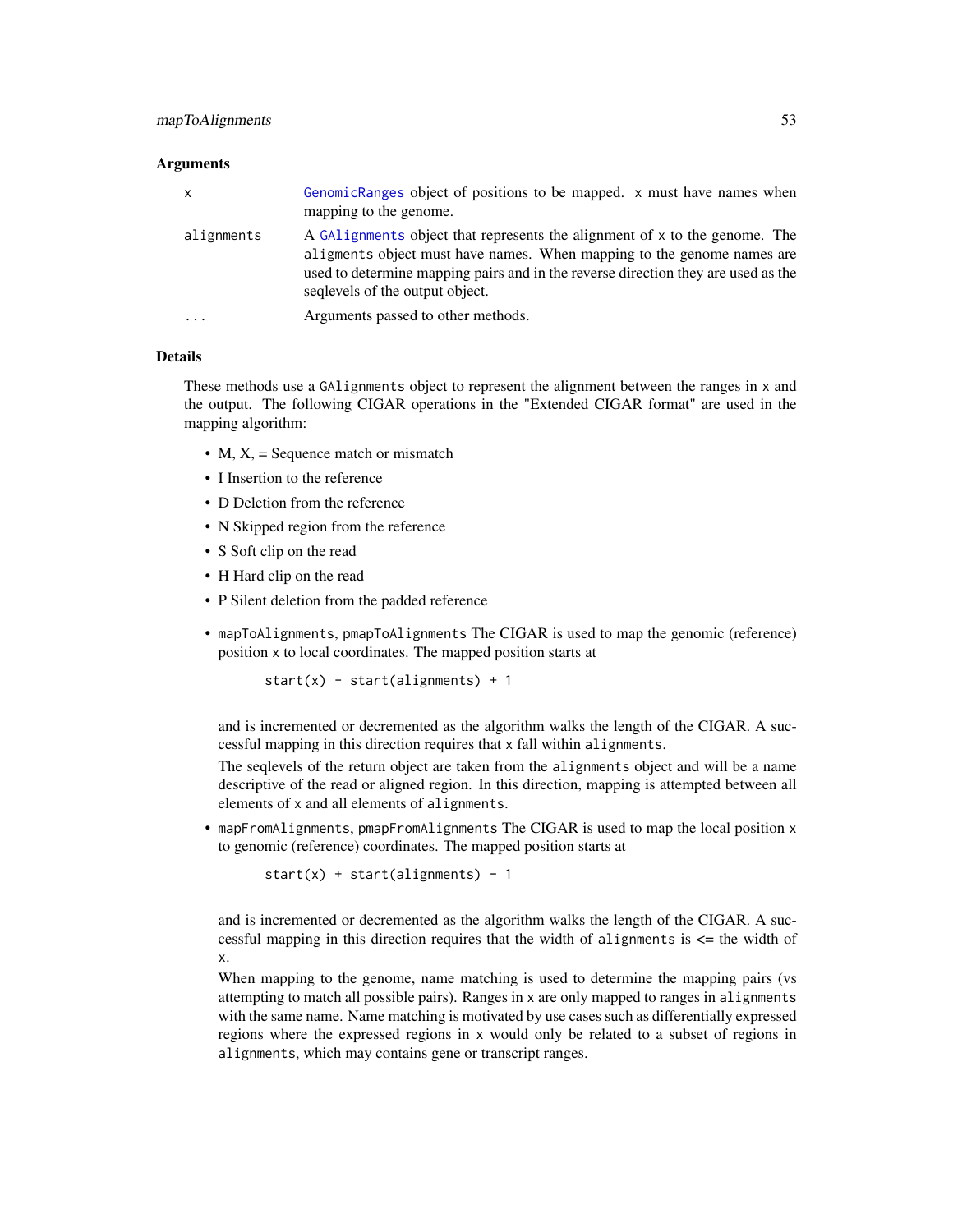• element-wise versions pmapToAlignments and pmapFromAlignments are element-wise (aka 'parallel') versions of mapToAlignments and mapFromAlignments. The i-th range in x is mapped to the i-th range in alignments; x and alignments must have the same length.

Ranges in x that do not map (out of bounds) are returned as zero-width ranges starting at 0. These ranges are given the special seqname of "UNMAPPED". Note the non-parallel methods do not return unmapped ranges so the "UNMAPPED" seqname is unique to pmapToAlignments and pmapFromAlignments.

• strand By SAM convention, the CIGAR string is reported for mapped reads on the forward genomic strand. There is no need to consider strand in these methods. The output of these methods will always be unstranded (i.e., "\*").

#### Value

An object the same class as x.

Parallel methods return an object the same shape as x. Ranges that cannot be mapped (out of bounds) are returned as zero-width ranges starting at 0 with a seqname of "UNMAPPED".

Non-parallel methods return an object that varies in length similar to a Hits object. The result only contains mapped records, out of bound ranges are not returned. xHits and alignmentsHits metadata columns indicate the elements of x and alignments used in the mapping.

When present, names from x are propagated to the output. When mapping locally, the seqlevels of the output are the names on the alignment object. When mapping globally, the output seqlevels are the seqlevels of alignment which are usually chromosome names.

#### Author(s)

V. Obenchain, M. Lawrence and H. Pagès

### See Also

- [?mapToTranscripts](#page-0-0) in the in the GenomicFeatures package for methods mapping between transcriptome and genome space.
- <http://samtools.sourceforge.net/> for a description of the Extended CIGAR format.

### Examples

```
## ---------------------------------------------------------------------
## A. Basic use
## ---------------------------------------------------------------------
## 1. Map to local space with mapToAlignments()
## ---------------------------------------------------------------------
## Mapping to local coordinates requires 'x' to be within 'alignments'.
## In this 'x', the second range is too long and can't be mapped.
alignments <- GAlignments("chr1", 10L, "11M", strand("*"), names="read_A")
x <- GRanges("chr1", IRanges(c(12, 12), width=c(6, 20)))
mapToAlignments(x, alignments)
## The element-wise version of the function returns unmapped ranges
```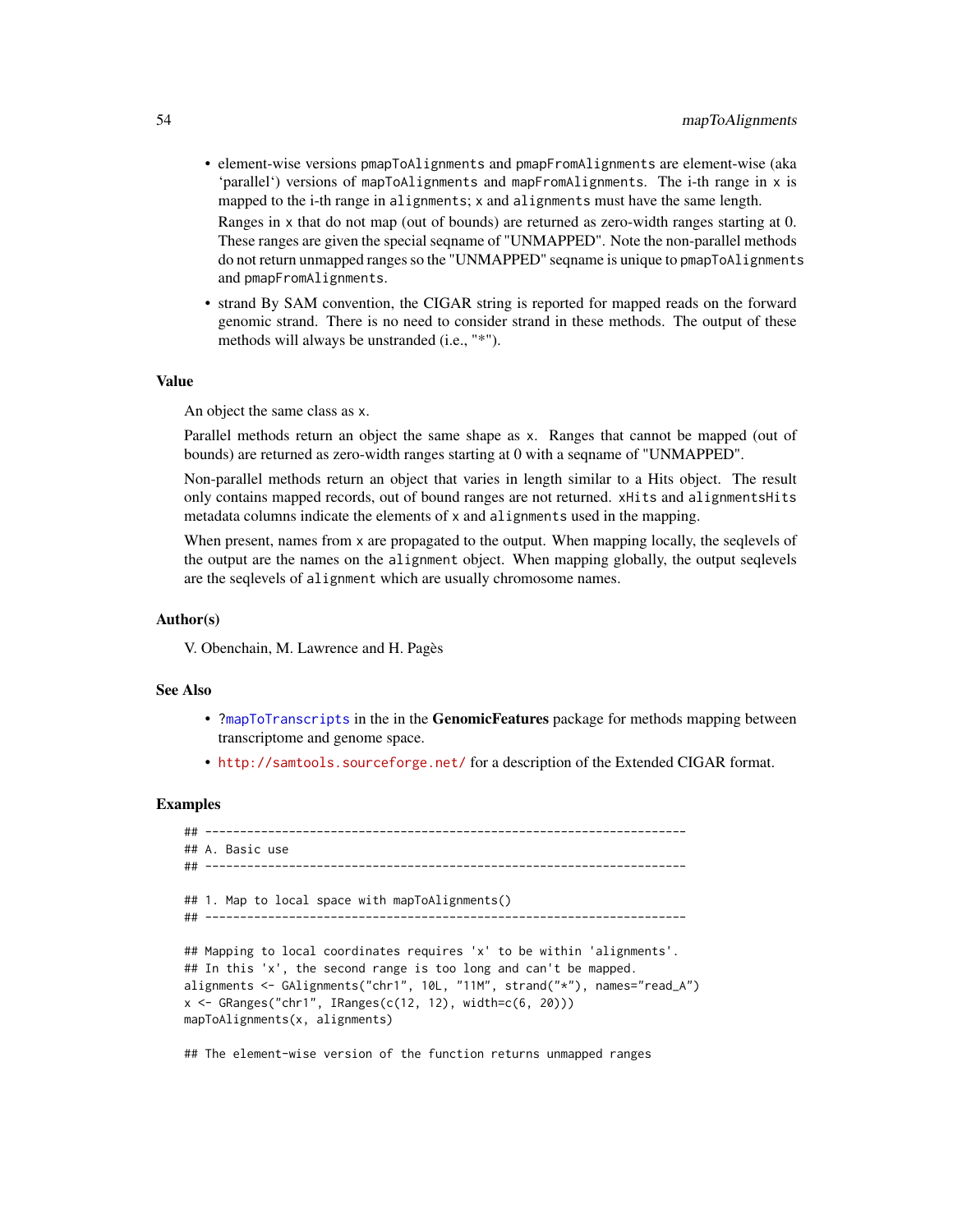```
## as zero-width ranges with a seqlevel of "UNMAPPED":
pmapToAlignments(x, c(alignments, alignments))
## Mapping the same range through different alignments demonstrates
## how the CIGAR operations affect the outcome.
ops <- c("no-op", "junction", "insertion", "deletion")
x <- GRanges(rep("chr1", 4), IRanges(rep(12, 4), width=rep(6, 4), names=ops))
alignments <- GAlignments(rep("chr1", 4), rep(10L, 4),
                          cigar = c("11M", "5M2N4M", "5M2I4M", "5M2D4M"),
                          strand = strand(rep("*", 4)),
                          names = paste0("region_", 1:4))
pmapToAlignments(x, alignments)
## 2. Map to genome space with mapFromAlignments()
## ---------------------------------------------------------------------
## One of the criteria when mapping to genomic coordinates is that the
## shifted 'x' range falls within 'alignments'. Here the first 'x'
## range has a shifted start value of 14 (5 + 10 - 1 = 14) with a width of
## 2 and so is successfully mapped. The second has a shifted start of 29
## (20 + 10 - 1 = 29) which is outside the range of 'alignments'.
x \leftarrow GRanges("chr1", IRanges(c(5, 20), width=2, names=rep("region_A", 2)))
alignments <- GAlignments("chr1", 10L, "11M", strand("*"), names="region_A")
mapFromAlignments(x, alignments)
## Another characteristic of mapping this direction is the name matching
## used to determine pairs. Mapping is only attempted between ranges in 'x'
## and 'alignments' with the same name. If we change the name of the first 'x'
## range, only the second will be mapped to 'alignment'. We know the second
## range fails to map so we get an empty result.
names(x) <- c("region_B", "region_A")
mapFromAlignments(x, alignments)
## CIGAR operations: insertions reduce the width of the output while
## junctions and deletions increase it.
ops <- c("no-op", "junction", "insertion", "deletion")
x <- GRanges(rep("chr1", 4), IRanges(rep(3, 4), width=rep(5, 4), names=ops))
alignments <- GAlignments(rep("chr1", 4), rep(10L, 4),
                         cigar = c("11M", "5M2N4M", "5M2I4M", "5M2D4M"),
                         strand = strand(rep("*", 4)))
pmapFromAlignments(x, alignments)
## ---------------------------------------------------------------------
## B. TATA box motif: mapping from read -> genome -> transcript
## ---------------------------------------------------------------------
## The TATA box motif is a conserved DNA sequence in the core promoter
## region. Many eukaryotic genes have a TATA box located approximately
## 25-35 base pairs upstream of the transcription start site. The motif is
## the binding site of general transcription factors or histones and
## plays a key role in transcription.
## In this example, the position of the TATA box motif (if present) is
```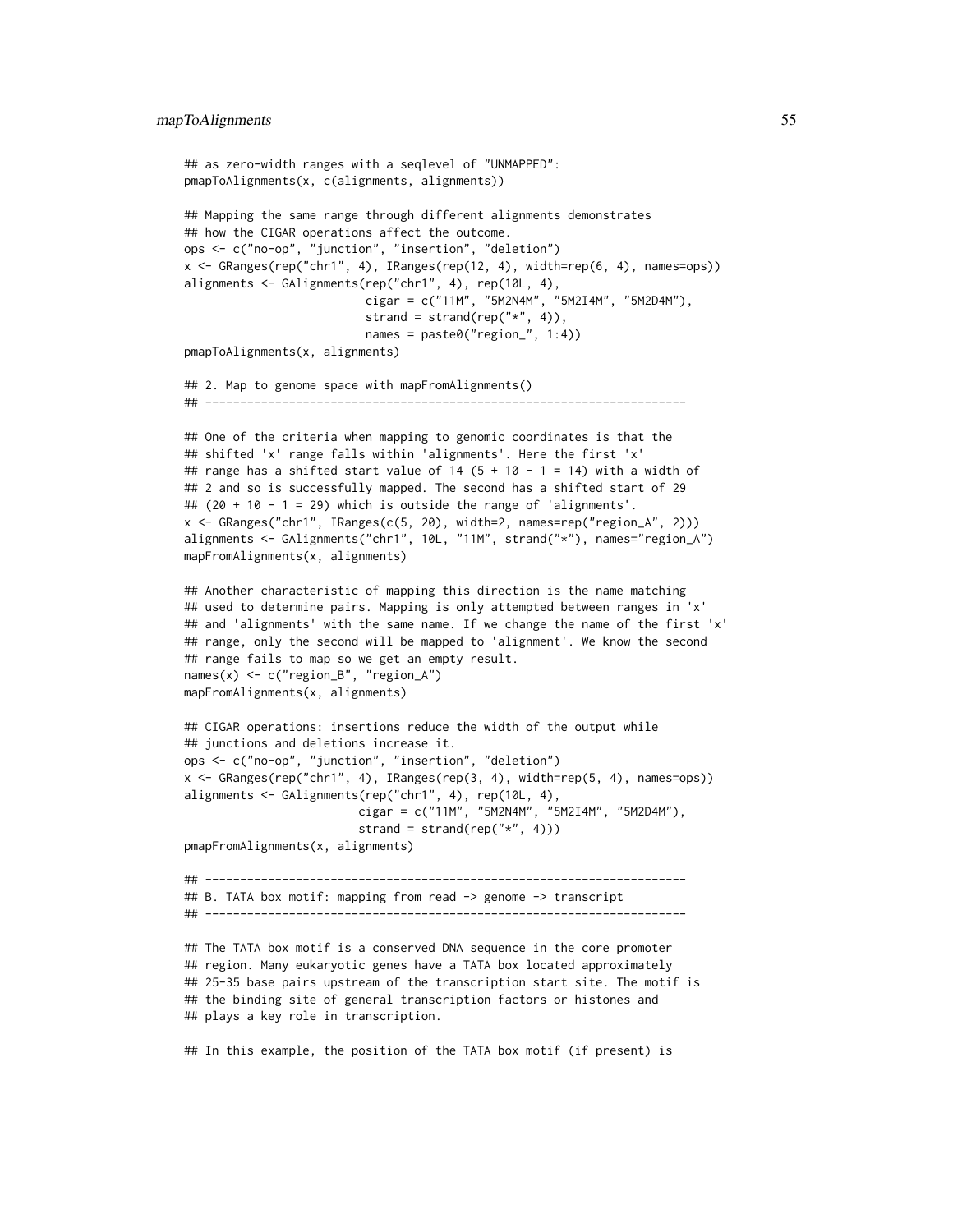## 56 mapToAlignments

```
## located in the DNA sequence corresponding to read ranges. The local
## motif positions are mapped to genome coordinates and then mapped
## to gene features such as promoters regions.
## Load reads from chromosome 4 of D. melanogaster (dm3):
library(pasillaBamSubset)
fl <- untreated1_chr4()
gal <- readGAlignments(fl)
## Extract DNA sequences corresponding to the read ranges:
library(GenomicFeatures)
library(BSgenome.Dmelanogaster.UCSC.dm3)
dna <- extractTranscriptSeqs(BSgenome.Dmelanogaster.UCSC.dm3, grglist(gal))
## Search for the consensus motif TATAAA in the sequences:
box <- vmatchPattern("TATAAA", dna)
## Some sequences had more than one match:
table(elementNROWS(box))
## The element-wise function we'll use for mapping to genome coordinates
## requires the two input argument to have the same length. We need to
## replicate the read ranges to match the number of motifs found.
## Expand the read ranges to match motifs found:
motif <- elementNROWS(box) != 0
alignments <- rep(gal[motif], elementNROWS(box)[motif])
## We make the IRanges into a GRanges object so the seqlevels can
## propagate to the output. Seqlevels are needed in the last mapping step.
readCoords <- GRanges(seqnames(alignments), unlist(box, use.names=FALSE))
## Map the local position of the motif to genome coordinates:
genomeCoords <- pmapFromAlignments(readCoords, alignments)
genomeCoords
## We are interested in the location of the TATA box motifs in the
## promoter regions. To perform the mapping we need the promoter ranges
## as a GRanges or GRangesList.
## Extract promoter regions 50 bp upstream from the transcription start site:
library(TxDb.Dmelanogaster.UCSC.dm3.ensGene)
txdb <- TxDb.Dmelanogaster.UCSC.dm3.ensGene
promoters <- promoters(txdb, upstream=50, downstream=0)
## Map the genome coordinates to the promoters:
names(promoters) <- mcols(promoters)$tx_name ## must be named
```
mapToTranscripts(genomeCoords, promoters)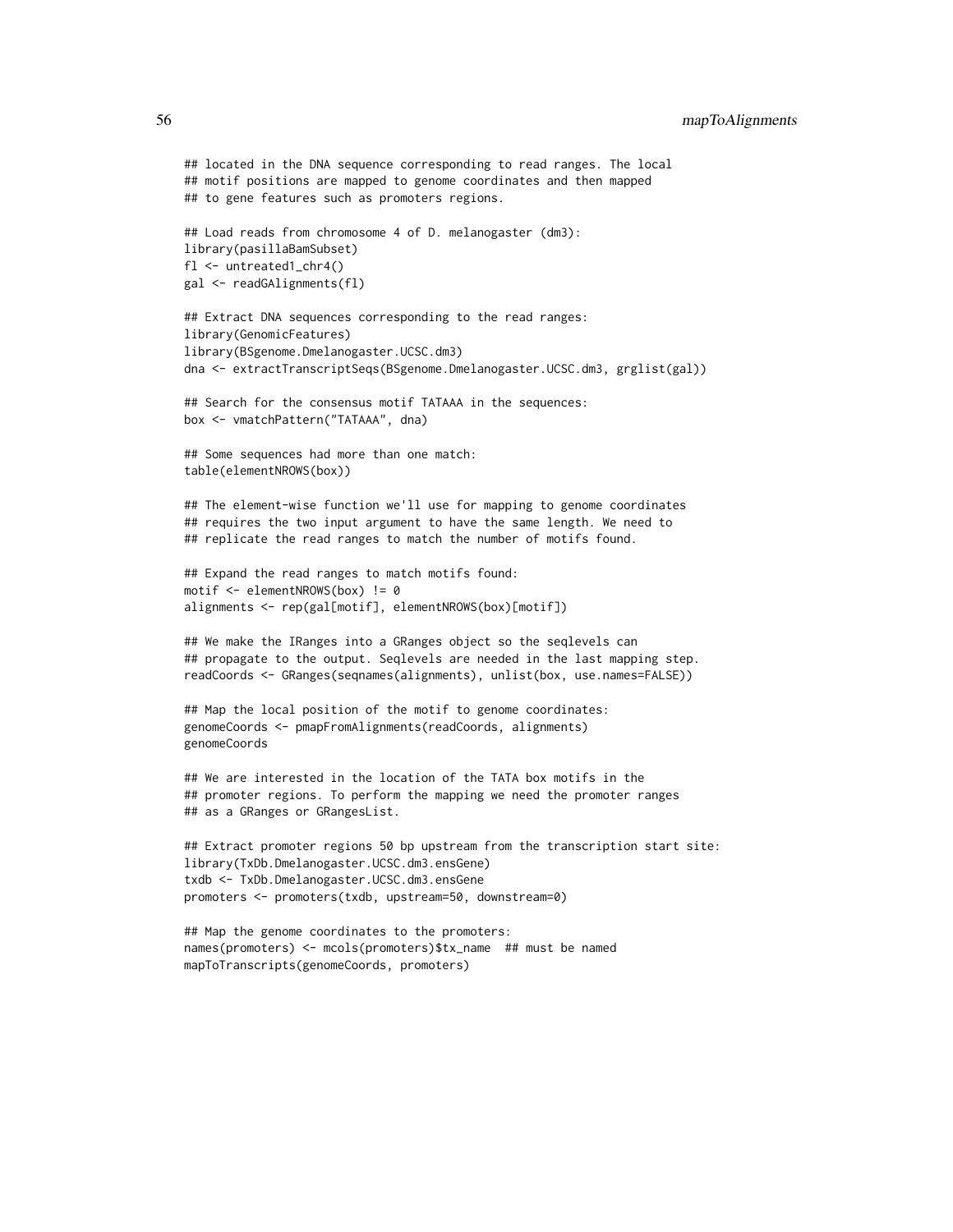OverlapEncodings-class

*OverlapEncodings objects*

# Description

The OverlapEncodings class is a container for storing the "overlap encodings" returned by the [encodeOverlaps](#page-12-0) function.

# Usage

```
## -=-= OverlapEncodings getters =-=-
```

```
## S4 method for signature 'OverlapEncodings'
Loffset(x)
## S4 method for signature 'OverlapEncodings'
Roffset(x)
## S4 method for signature 'OverlapEncodings'
encoding(x)
## S4 method for signature 'OverlapEncodings'
levels(x)
## S4 method for signature 'OverlapEncodings'
flippedQuery(x)
## -=-= Coercing an OverlapEncodings object =-=-
## S4 method for signature 'OverlapEncodings'
as.data.frame(x, row.names=NULL, optional=FALSE, ...)
## -=-= Low-level encoding utilities =-=-
encodingHalves(x, single.end.on.left=FALSE, single.end.on.right=FALSE,
                  as.factors=FALSE)
Lencoding(x, ...)
Rencoding(x, ...)
## S4 method for signature 'ANY'
niunc(x)Lnjunc(x, single.end.on.left=FALSE)
Rnjunc(x, single.end.on.right=FALSE)
isCompatibleWithSplicing(x)
```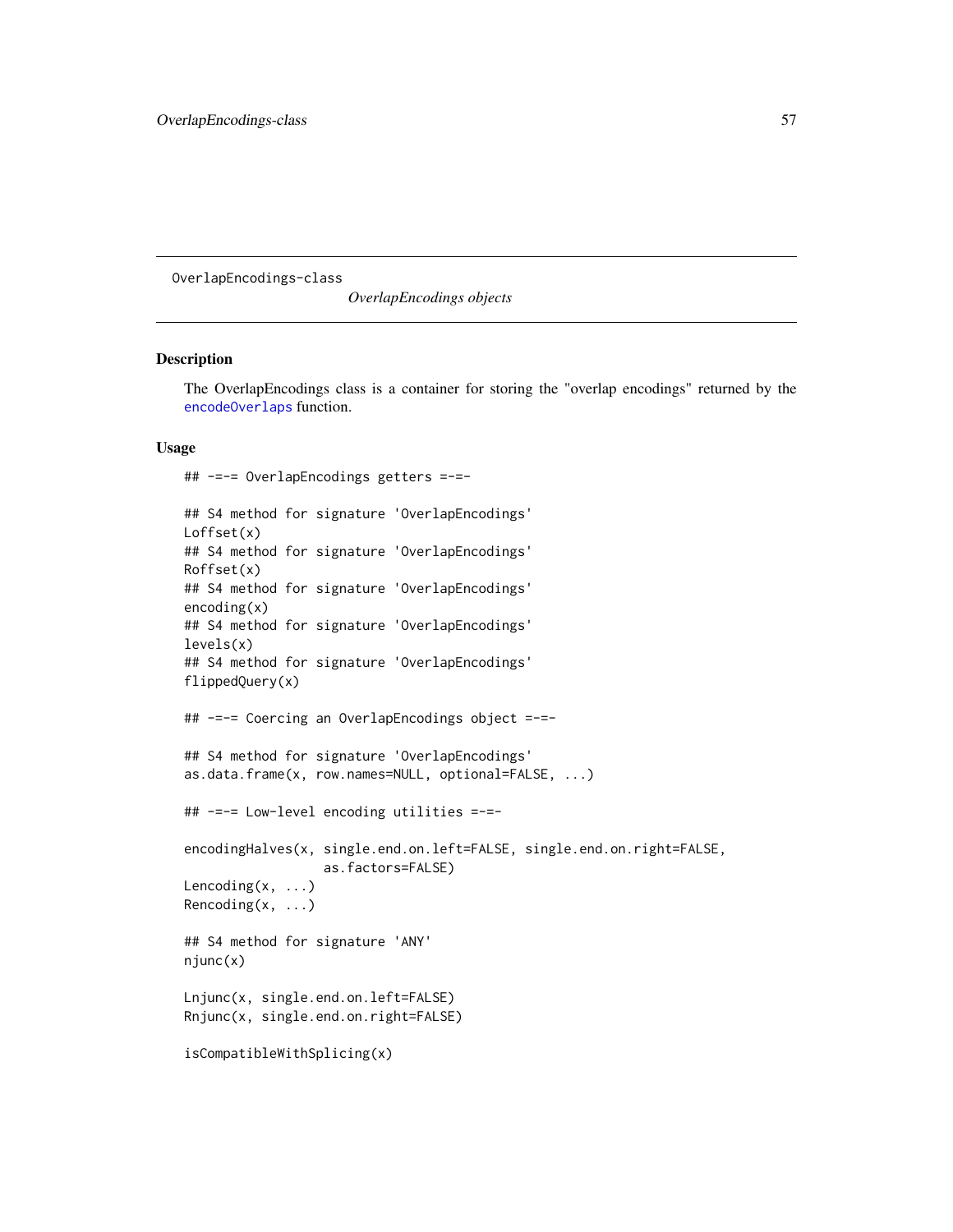## **Arguments**

| $\times$                                | An Overlap Encodings object. For the low-level encoding utilities, x can also be<br>a character vector or factor containing encodings.                                                                            |  |
|-----------------------------------------|-------------------------------------------------------------------------------------------------------------------------------------------------------------------------------------------------------------------|--|
| row.names                               | NULL or a character vector.                                                                                                                                                                                       |  |
| optional                                | Ignored.                                                                                                                                                                                                          |  |
| $\ddots$                                | Extra arguments passed to the as data. frame method for OverlapEncodings<br>objects are ignored.                                                                                                                  |  |
|                                         | Extra arguments passed to Lencoding or Rencoding are passed down to encoding Halves.                                                                                                                              |  |
| single.end.on.left, single.end.on.right |                                                                                                                                                                                                                   |  |
|                                         | By default the 2 halves of a single-end encoding are considered to be NAs.                                                                                                                                        |  |
|                                         | If single.end.on.left (resp. single.end.on.right) is TRUE, then the left                                                                                                                                          |  |
|                                         | (resp. right) half of a single-end encoding is considered to be the unmodified<br>encoding.                                                                                                                       |  |
| as.factors                              | By default encoding Halves returns the 2 encoding halves as a list of 2 character<br>vectors parallel to the input. If as, factors is TRUE, then it returns them as a list<br>of 2 factors parallel to the input. |  |

# **Details**

Given a query and a subject of the same length, both list-like objects with top-level elements typically containing multiple ranges (e.g. [IntegerRangesList](#page-0-0) objects), the "overlap encoding" of the i-th element in query and i-th element in subject is a character string describing how the ranges in query[[i]] are *qualitatively* positioned relatively to the ranges in subject[[i]].

The [encodeOverlaps](#page-12-0) function computes those overlap encodings and returns them in an OverlapEncodings object of the same length as query and subject.

The topic of working with overlap encodings is covered in details in the "OverlapEncodings" vignette located this package (GenomicAlignments) and accessible with vignette ("OverlapEncodings").

#### OverlapEncodings getters

In the following code snippets, x is an OverlapEncodings object typically obtained by a call to [encodeOverlaps\(](#page-12-0)query, subject).

- length $(x)$ : Get the number of elements (i.e. encodings) in x. This is equal to length(query) and length(subject).
- Loffset(x), Roffset(x): Get the "left offsets" and "right offsets" of the encodings, respectively. Both are integer vectors of the same length as x.

Let's denote  $Qi = query[[i]], Si = subject[[i]], and [q1,q2]$  the range covered by  $Qi$ i.e.  $q1 = min(start(0i))$  and  $q2 = max(end(0i))$ , then  $Loffset(x)[i]$  is the number L of ranges at the *head* of Si that are strictly to the left of all the ranges in Qi i.e. L is the greatest value such that  $end(Si)[k] < q1 - 1$  for all k in seq\_len(L). Similarly, Roffset(x)[i] is the number R of ranges at the *tail* of Si that are strictly to the right of all the ranges in Qi i.e. R is the greatest value such that start(Si)[length(Si) + 1 - k] > q2 + 1 for all k in seq\_len(L).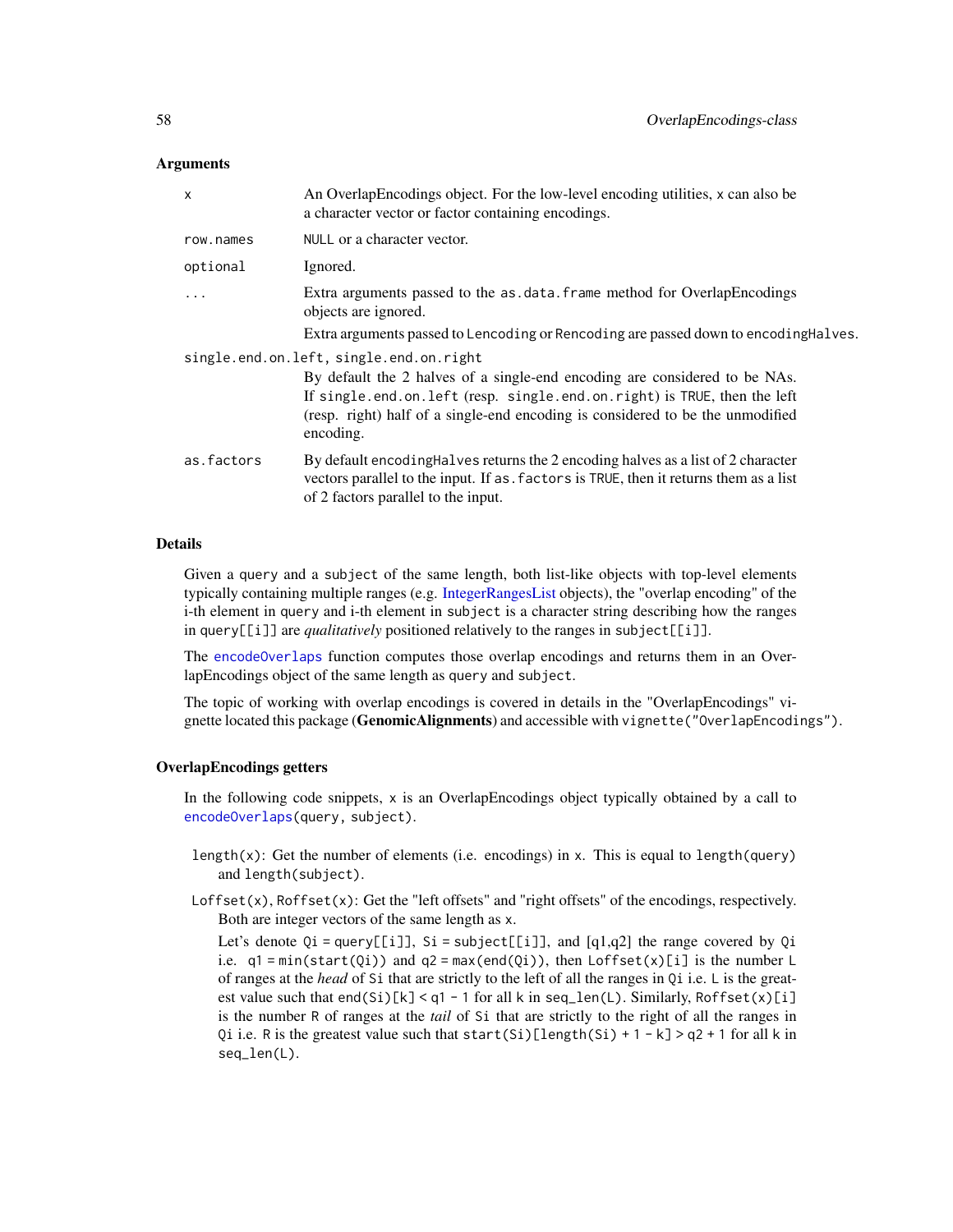- encoding $(x)$ : Factor of the same length as x where the *i*-th element is the encoding obtained by comparing each range in Qi with all the ranges in tSi = Si[(1+L):(length(Si)-R)] (tSi stands for "trimmed Si"). More precisely, here is how this encoding is obtained:
	- 1. All the ranges in Q<sub>i</sub> are compared with  $tSi[1]$ , then with  $tSi[2]$ , etc... At each step (one step per range in tSi), comparing all the ranges in  $Qi$  with tSi $[k]$  is done with rangeComparisonCodeToLetter(compare(Qi, tSi[k])). So at each step, we end up with a vector of M single letters (where M is length(Qi)).
	- 2. Each vector obtained previously (1 vector per range in tSi, all of them of length M) is turned into a single string (called "encoding block") by pasting its individual letters together.
	- 3. All the encoding blocks (1 per range in tSi) are pasted together into a single long string and separated by colons (":"). An additional colon is prepended to the long string and another one appended to it.
	- 4. Finally, a special block containing the value of M is prepended to the long string. The final string is the encoding.

levels(x): Equivalent to levels(encoding(x)).

 $flippedQuery(x)$ : Whether or not the top-level element in query used for computing the encoding was "flipped" before the encoding was computed. Note that this flipping generally affects the "left offset", "right offset", in addition to the encoding itself.

### Coercing an OverlapEncodings object

In the following code snippets, x is an OverlapEncodings object.

as.data.frame(x): Return x as a data frame with columns "Loffset", "Roffset" and "encoding".

# Low-level encoding utilities

In the following code snippets, x can be an OverlapEncodings object, or a character vector or factor containing encodings.

encodingHalves(x, single.end.on.left=FALSE, single.end.on.right=FALSE, as.factors=FALSE): Extract the 2 halves of paired-end encodings and return them as a list of 2 character vectors (or 2 factors) parallel to the input.

Paired-end encodings are obtained by encoding paired-end overlaps i.e. overlaps between paired-end reads and transcripts (typically). The difference between a single-end encoding and a paired-end encoding is that all the blocks in the latter contain a  $"--"$  separator to mark the separation between the "left encoding" and the "right encoding".

See examples below and the "Overlap encodings" vignette located in this package for examples of paired-end encodings.

Lencoding(x, ...), Rencoding(x, ...): Extract the "left encodings" and "right encodings" of paired-end encodings.

Equivalent to encoding Halves(x, ...) [[1]] and encoding Halves(x, ...) [[2]], respectively.

njunc(x), Lnjunc(x, single.end.on.left=FALSE), Rnjunc(x, single.end.on.right=FALSE): Extract the number of junctions in each encoding by looking at their first block (aka special block). If an element xi in x is a paired-end encoding, then  $Lnjunc(xi)$ , Rnjunc(xi),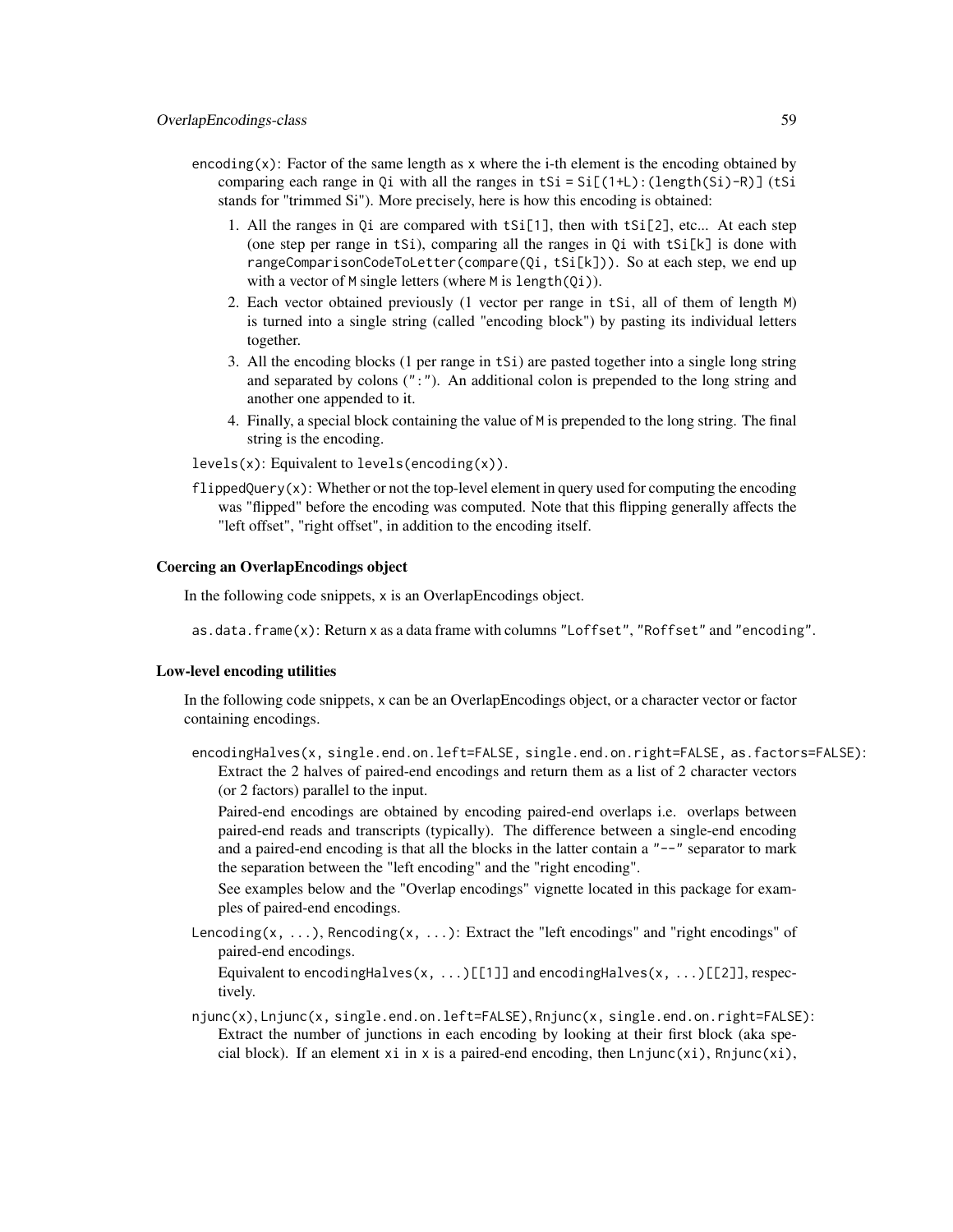and njunc(xi), return njunc(Lencoding(xi)), njunc(Rencoding(xi)), and Lnjunc(xi) + Rnjunc(xi), respectively.

isCompatibleWithSplicing(x): Returns a logical vector *parallel* to x indicating whether the corresponding encoding describes a *splice compatible* overlap i.e. an overlap that is compatible with the splicing of the transcript.

WARNING: For paired-end encodings, isCompatibleWithSplicing considers that the encoding is *splice compatible* if its 2 halves are *splice compatible*. This can produce false positives if for example the right end of the alignment is located upstream of the left end in transcript space. The paired-end read could not come from this transcript. To eliminate these false positives, one would need to have access and look at the position of the left and right ends in transcript space. This can be done with [extractQueryStartInTranscript](#page-12-0).

#### Author(s)

Hervé Pagès

# See Also

- The "OverlapEncodings" vignette in this package.
- The [encodeOverlaps](#page-12-0) function for computing "overlap encodings".
- The [pcompare](#page-0-0) function in the **IRanges** package for the interpretation of the strings returned by encoding.
- The [GRangesList](#page-0-0) class defined and documented in the GenomicRanges package.

# Examples

```
## ---------------------------------------------------------------------
## A. BASIC MANIPULATION OF AN OverlapEncodings OBJECT
## ---------------------------------------------------------------------
example(encodeOverlaps) # to generate the 'ovenc' object
length(ovenc)
Loffset(ovenc)
Roffset(ovenc)
encoding(ovenc)
levels(ovenc)
nlevels(ovenc)
flippedQuery(ovenc)
njunc(ovenc)
as.data.frame(ovenc)
njunc(levels(ovenc))
## ---------------------------------------------------------------------
## B. WORKING WITH PAIRED-END ENCODINGS (POSSIBLY MIXED WITH SINGLE-END
## ENCODINGS)
## ---------------------------------------------------------------------
encodings <- c("4:jmmm:agmm:aagm:aaaf:", "3--1:jmm--b:agm--i:")
```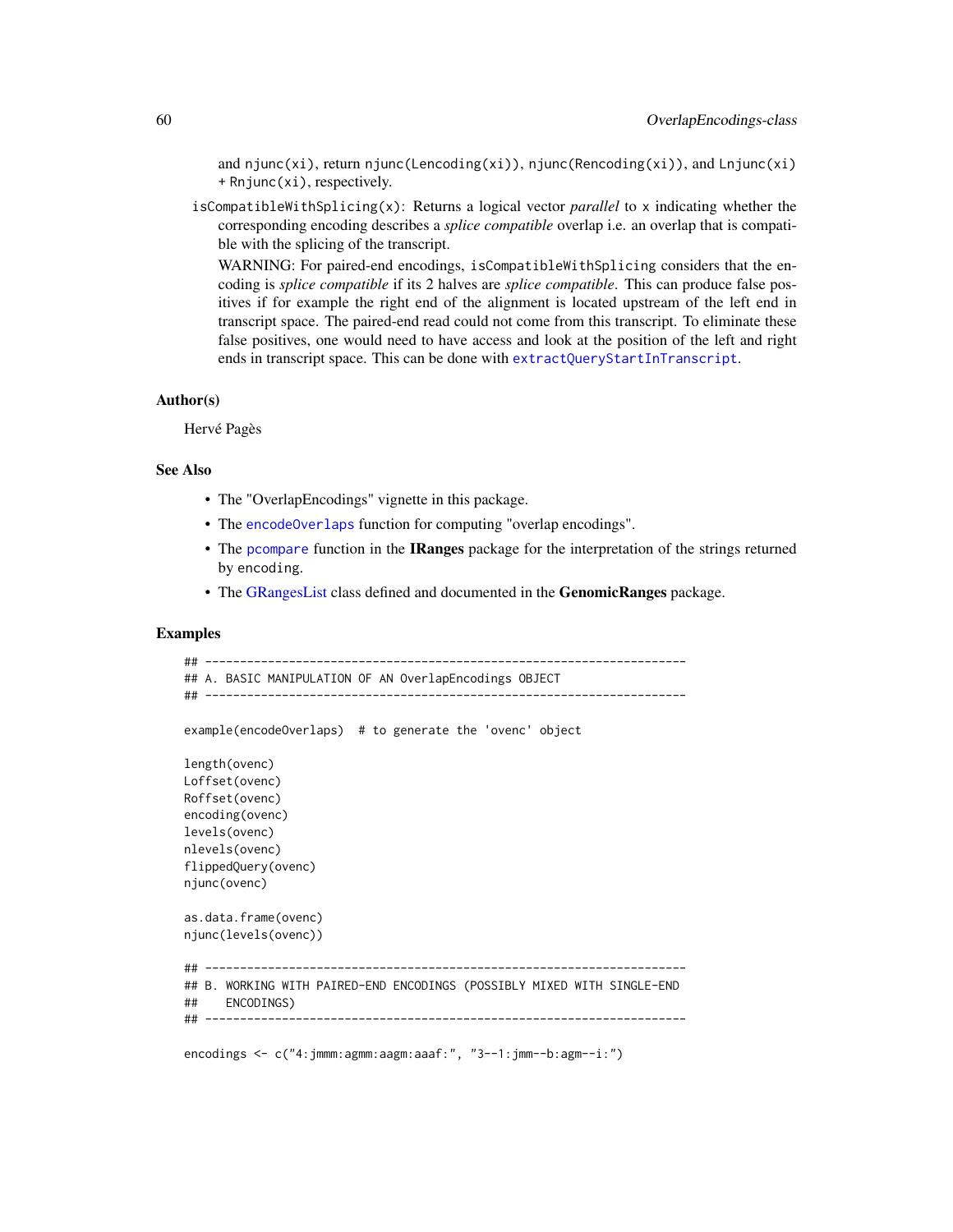```
encodingHalves(encodings)
encodingHalves(encodings, single.end.on.left=TRUE)
encodingHalves(encodings, single.end.on.right=TRUE)
encodingHalves(encodings, single.end.on.left=TRUE,
                          single.end.on.right=TRUE)
Lencoding(encodings)
Lencoding(encodings, single.end.on.left=TRUE)
Rencoding(encodings)
Rencoding(encodings, single.end.on.right=TRUE)
njunc(encodings)
Lnjunc(encodings)
Lnjunc(encodings, single.end.on.left=TRUE)
Rnjunc(encodings)
Rnjunc(encodings, single.end.on.right=TRUE)
## ---------------------------------------------------------------------
## C. DETECTION OF "SPLICE COMPATIBLE" OVERLAPS
## ---------------------------------------------------------------------
## Reads that are compatible with the splicing of the transcript can
## be detected with a regular expression (the regular expression below
## assumes that reads have at most 2 junctions):
regex0 <- "(:[fgij]:|:[jg].:.[gf]:|:[jg]..:.g.:..[gf]:)"
grepl(regex0, encoding(ovenc)) # read4 is NOT "compatible"
## This was for illustration purpose only. In practise you don't need
## (and should not) use this regular expression, but use instead the
## isCompatibleWithSplicing() utility function:
isCompatibleWithSplicing(ovenc)
```
pileLettersAt *Pile the letters of a set of aligned reads on top of a set of genomic positions*

# Description

pileLettersAt extracts the letters/nucleotides of a set of reads that align to a set of genomic positions of interest. The extracted letters are returned as "piles of letters" (one per genomic position of interest) stored in an [XStringSet](#page-0-0) (typically [DNAStringSet\)](#page-0-0) object.

### Usage

pileLettersAt(x, seqnames, pos, cigar, at)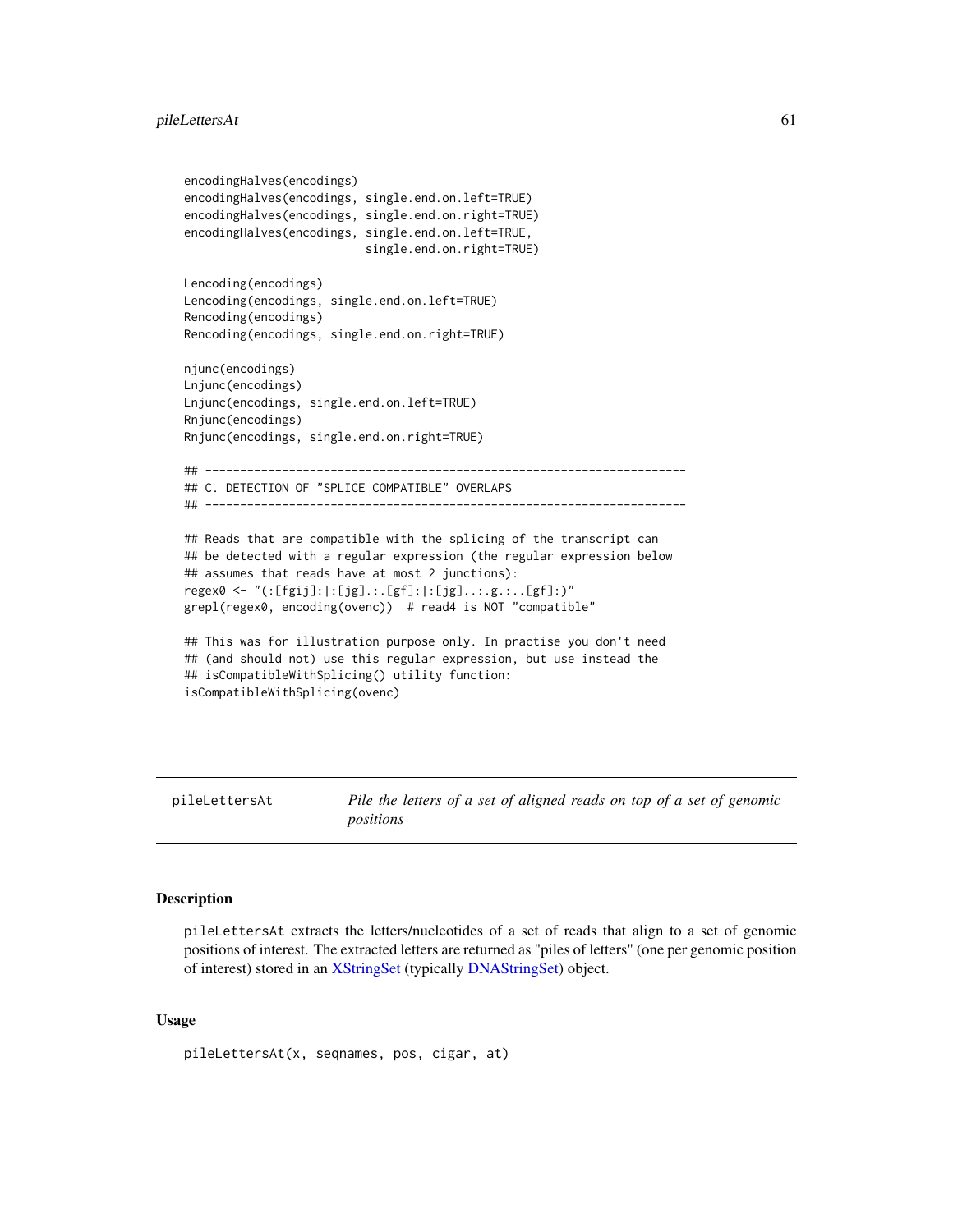# Arguments

| $\mathsf{x}$ | An XStringSet (typically DNAStringSet) object containing N <i>unaligned</i> read<br>sequences (a.k.a. the query sequences) reported with respect to the $+$ strand.                                                                                                                                                                                                                          |
|--------------|----------------------------------------------------------------------------------------------------------------------------------------------------------------------------------------------------------------------------------------------------------------------------------------------------------------------------------------------------------------------------------------------|
| segnames     | A factor-Rle parallel to x. For each i, sequames[i] must be the name of the<br>reference sequence of the i-th alignment.                                                                                                                                                                                                                                                                     |
| pos          | An integer vector <i>parallel</i> to x. For each i, $pos[i]$ must be the 1-based position<br>on the reference sequence of the first aligned letter in $x[[i]]$ .                                                                                                                                                                                                                             |
| cigar        | A character vector <i>parallel</i> to x. Contains the extended CIGAR strings of the<br>alignments.                                                                                                                                                                                                                                                                                           |
| at           | A GPos object containing the genomic positions of interest. seqlevels(at)<br>must be identical to levels (sequames).                                                                                                                                                                                                                                                                         |
|              | If at is not a GPos object, pileLettersAt will first try to turn it into one by call-<br>ing the GPos() constructor function on it. So for example at can be a GRanges<br>object (or any other GenomicRanges derivative), and, in that case, each range in<br>it will be interpreted as a run of adjacent genomic positions. See ?GPos in the<br>GenomicRanges package for more information. |
|              |                                                                                                                                                                                                                                                                                                                                                                                              |

# Details

x, seqnames, pos, cigar must be 4 *parallel* vectors describing N aligned reads.

### Value

An [XStringSet](#page-0-0) (typically [DNAStringSet\)](#page-0-0) object *parallel* to at (i.e. with 1 string per genomic position).

# Author(s)

Hervé Pagès

## See Also

- The pileup and applyPileups functions defined in the Rsamtools package, as well as the SAMtools mpileup command (available at <http://samtools.sourceforge.net/> as part of the SAMtools project), for more powerful flexible alternatives.
- The [stackStringsFromGAlignments](#page-77-0) function for stacking the read sequences (or their quality strings) stored in a [GAlignments](#page-31-0) object or a BAM file.
- [DNAStringSet](#page-0-0) objects in the Biostrings package.
- [GPos](#page-0-0) objects in the GenomicRanges package.
- [GAlignments](#page-31-0) objects.
- [cigar-utils](#page-2-0) for the CIGAR utility functions used internally by pileLettersAt.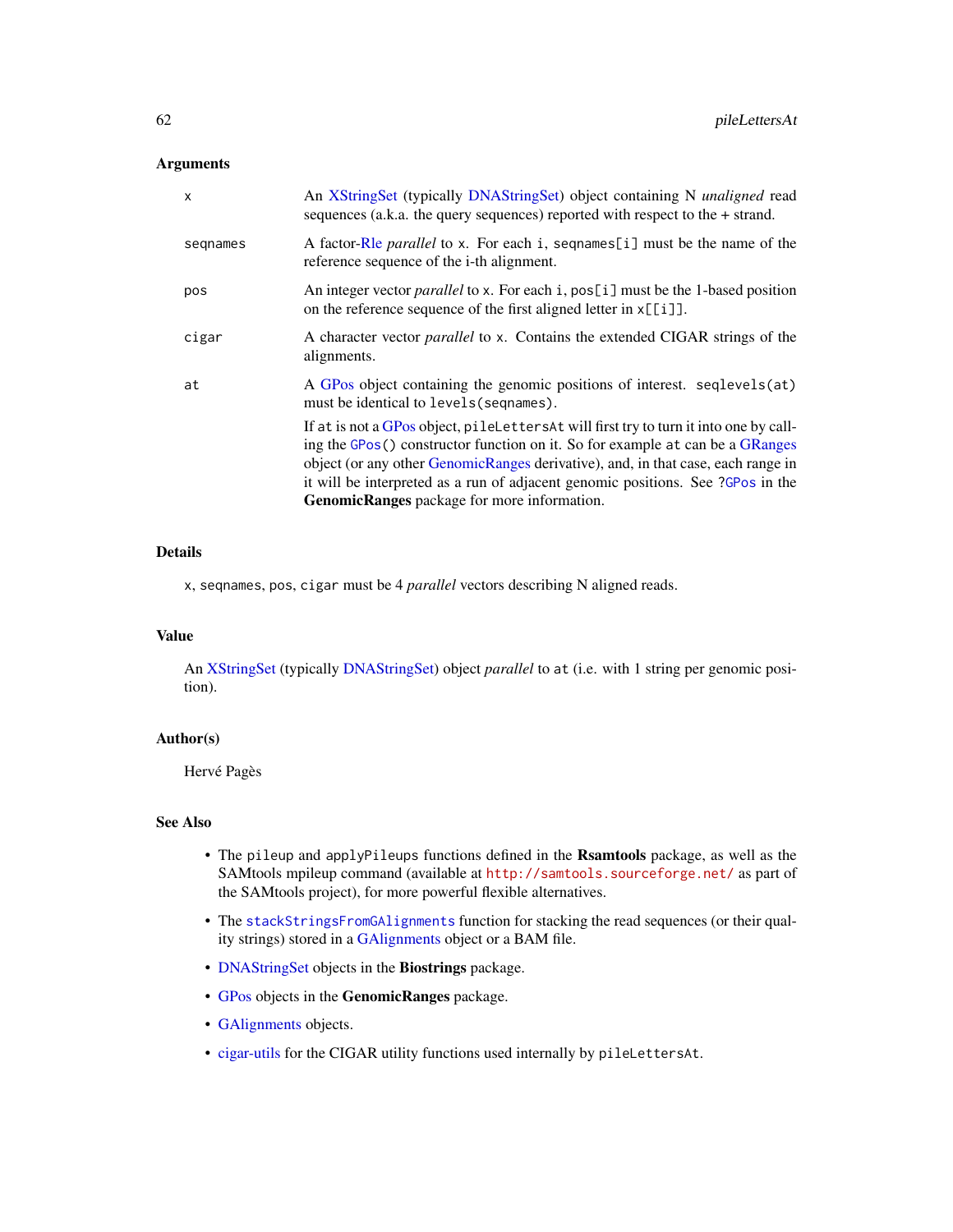### pileLettersAt 63

## Examples

## Input

```
## - A BAM file:
bamfile <- BamFile(system.file("extdata", "ex1.bam", package="Rsamtools"))
seqinfo(bamfile) # to see the seqlevels and seqlengths
stackStringsFromBam(bamfile, param="seq1:1-21") # a quick look at
                                                 # the reads
## - A GPos object containing Genomic Positions Of Interest:
my_GPOI <- GPos(c("seq1:1-5", "seq1:21-21", "seq1:1575-1575",
                  "seq2:1513-1514"))
## Some preliminary massage on 'my_GPOI'
seqinfo(my_GPOI) <- merge(seqinfo(my_GPOI), seqinfo(bamfile))
seqlevels(my_GPOI) <- seqlevelsInUse(my_GPOI)
## Load the BAM file in a GAlignments object. Note that we load only
## the reads aligned to the sequences in 'seqlevels(my_GPOI)'. Also,
## in order to be consistent with applyPileups() and SAMtools (m)pileup,
## we filter out the following BAM records:
## - secondary alignments (flag bit 0x100);
## - reads not passing quality controls (flag bit 0x200);
## - PCR or optical duplicates (flag bit 0x400).
## See ?ScanBamParam and the SAM Spec for more information.
which <- as(seqinfo(my_GPOI), "GRanges")
flag <- scanBamFlag(isSecondaryAlignment=FALSE,
                    isNotPassingQualityControls=FALSE,
                    isDuplicate=FALSE)
what \leq c("seq", "qual")
param <- ScanBamParam(flag=flag, what=c("seq", "qual"), which=which)
gal <- readGAlignments(bamfile, param=param)
seqlevels(gal) <- seqlevels(my_GPOI)
## Extract the read sequences (a.k.a. query sequences) and quality
## strings. Both are reported with respect to the + strand.
qseq <- mcols(gal)$seq
qual <- mcols(gal)$qual
nucl_piles <- pileLettersAt(qseq, seqnames(gal), start(gal), cigar(gal),
                            my_GPOI)
qual_piles <- pileLettersAt(qual, seqnames(gal), start(gal), cigar(gal),
                            my_GPOI)
mcols(my_GPOI)$nucl_piles <- nucl_piles
mcols(my_GPOI)$qual_piles <- qual_piles
my_GPOI
## Finally, to summarize A/C/G/T frequencies at each position:
alphabetFrequency(nucl_piles, baseOnly=TRUE)
```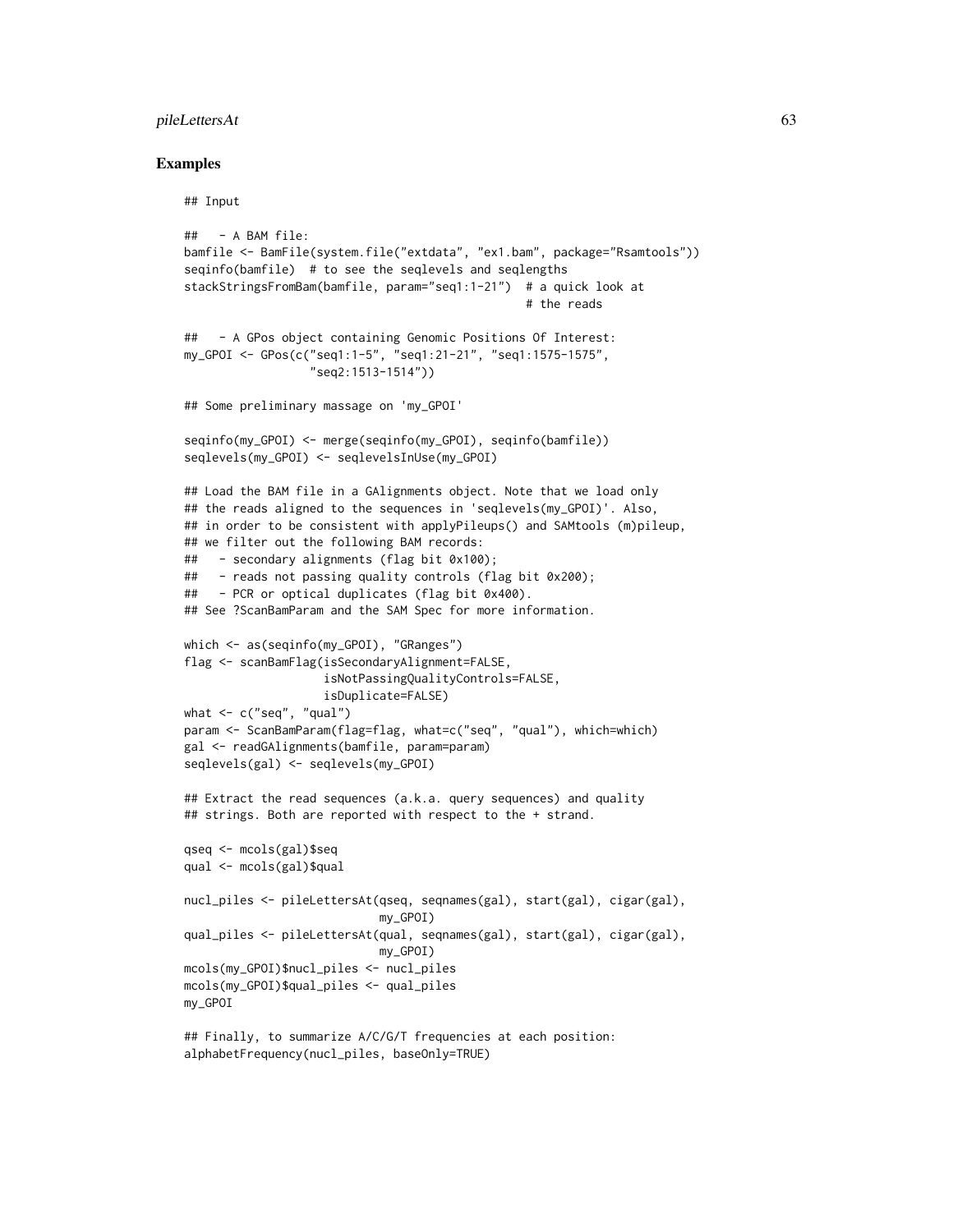```
## Note that the pileup() function defined in the Rsamtools package
## can be used to obtain a similar result:
scanbam_param <- ScanBamParam(flag=flag, which=my_GPOI)
pileup_param <- PileupParam(max_depth=5000,
                            min_base_quality=0,
                            distinguish_strands=FALSE)
pileup(bamfile, scanBamParam=scanbam_param, pileupParam=pileup_param)
```
<span id="page-63-1"></span>readGAlignments *Reading genomic alignments from a file*

### <span id="page-63-0"></span>Description

Read genomic alignments from a file (typically a BAM file) into a [GAlignments,](#page-31-0) [GAlignmentPairs,](#page-26-0) [GAlignmentsList,](#page-36-0) or [GappedReads](#page-41-0) object.

### Usage

```
readGAlignments(file, index=file, use.names=FALSE, param=NULL,
                      with.which_label=FALSE)
readGAlignmentPairs(file, index=file, use.names=FALSE, param=NULL,
                          with.which_label=FALSE, strandMode=1)
readGAlignmentsList(file, index=file, use.names=FALSE,
                          param=ScanBamParam(), with.which_label=FALSE)
readGappedReads(file, index=file, use.names=FALSE, param=NULL,
```

```
with.which_label=FALSE)
```
#### Arguments

| file      | The path to the file to read or a BamFile object. Can also be a BamViews object<br>for readGAlignments.                                                                                                                                                                                                                                                                |
|-----------|------------------------------------------------------------------------------------------------------------------------------------------------------------------------------------------------------------------------------------------------------------------------------------------------------------------------------------------------------------------------|
| index     | The path to the index file of the BAM file to read. Must be given <i>without</i> the<br>'.bai' extension. See scanBam in the Rsamtools packages for more information.                                                                                                                                                                                                  |
| use.names | TRUE or FALSE. By default (i.e. use names=FALSE), the resulting object has no<br>names. If use names is TRUE, then the names are constructed from the query<br>template names (QNAME field in a SAM/BAM file). Note that the 2 records<br>in a pair (when using readGAlignmentPairs or the records in a group (when<br>using readGAlignmentsList) have the same QNAME. |
| param     | NULL or a ScanBamParam object. Like for scanBam, this influences what fields<br>and which records are imported. However, note that the fields specified thru this<br>ScanBamParam object will be loaded in <i>addition</i> to any field required for gen-<br>erating the returned object (GAIignments, GAIignmentPairs, or GappedReads                                 |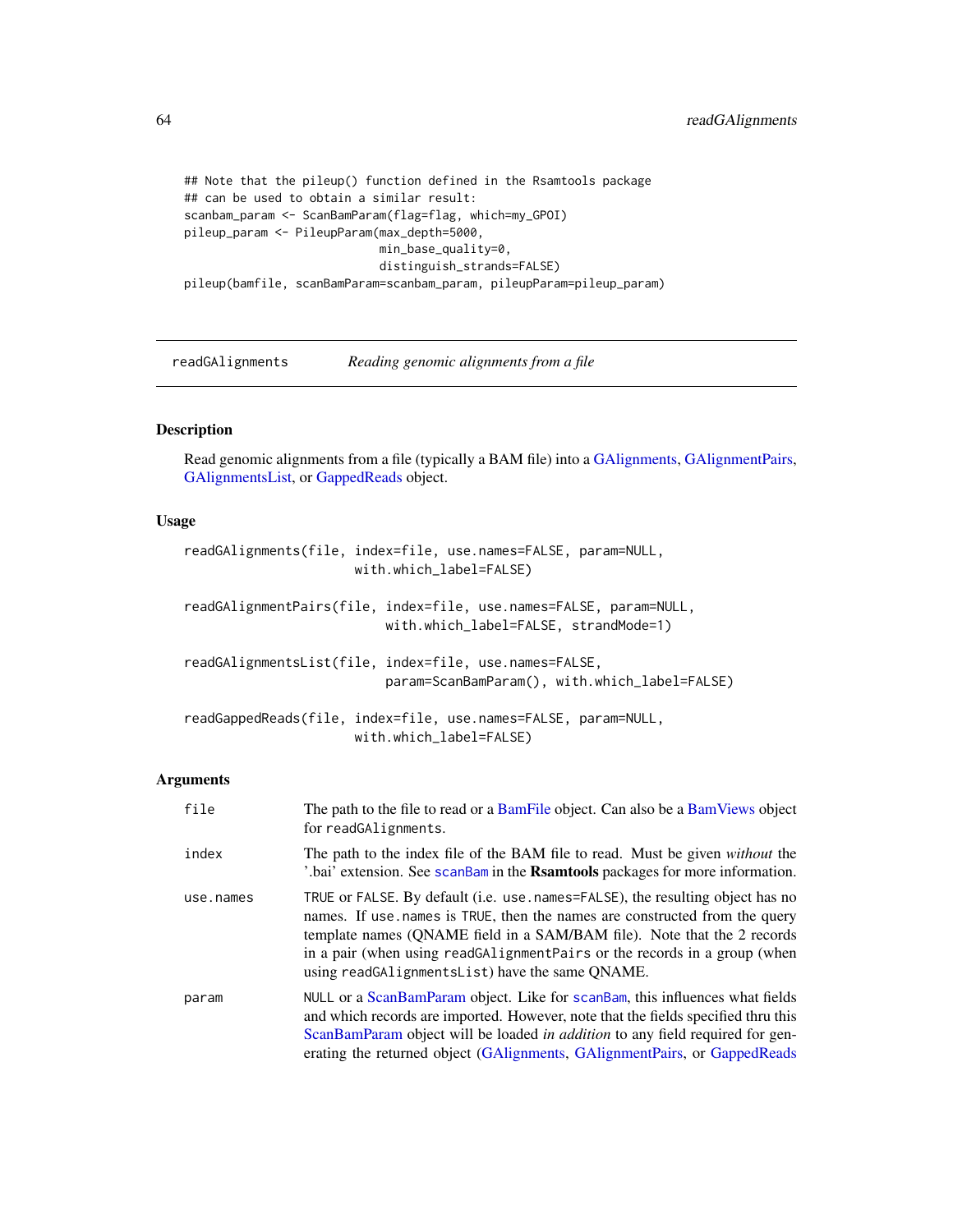object), but only the fields requested by the user will actually be kept as metadata columns of the object.

By default (i.e. param=NULL or param=ScanBamParam()), no additional field is loaded. The flag used is scanBamFlag(isUnmappedQuery=FALSE) for readGAlignments, readGAlignmentsList, and readGappedReads. (i.e. only records corresponding to mapped reads are loaded), and scanBamFlag(isUnmappedQuery=FALSE, isPaired=TRUE, hasUnmappedMate=FALSE) for readGAlignmentPairs (i.e. only records corresponding to paired-end reads with both ends mapped are loaded).

#### with.which\_label

TRUE or FALSE (the default). If TRUE and if param has a which component, a "which\_label" metadata column is added to the returned [GAlignments](#page-31-0) or [GappedReads](#page-41-0) object, or to the [first](#page-26-0) and [last](#page-26-0) components of the returned [GAlignmentPairs](#page-26-0) object. In the case of readGAlignmentsList, it's added as an *inner* metadata column, that is, the metadata column is placed on the [GAlign](#page-31-0)[ments](#page-31-0) object obtained by unlisting the returned [GAlignmentsList](#page-36-0) object.

The purpose of this metadata column is to unambiguously identify the range in which where each element in the returned object originates from. The labels used to identify the ranges are normally of the form "seq1:12250-246500", that is, they're the same as the names found on the outer list that [scanBam](#page-0-0) would return if called with the same param argument. If some ranges are duplicated, then the labels are made unique by appending a unique suffix to all of them. The "which\_label" metadata column is represented as a factor[-Rle.](#page-0-0)

strandMode Strand mode to set on the returned [GAlignmentPairs](#page-26-0) object. See [?strandMode](#page-26-0) for more information.

#### **Details**

• readGAlignments reads a file containing aligned reads as a [GAlignments](#page-31-0) object. See [?GAlignments](#page-31-0) for a description of [GAlignments](#page-31-0) objects.

When file is a [BamViews](#page-0-0) object, readGAlignments visits each path in bamPaths(file), returning the result of readGAlignments applied to the specified path. When index is missing, it is set equal to bamIndicies(file). Only reads in bamRanges(file) are returned (if param is supplied, bamRanges(file) takes precedence over bamWhich(param)). The return value is a [SimpleList](#page-0-0) object, with elements of the list corresponding to each path. bamSamples(file) is available as metadata columns (accessed with mcols) of the returned [SimpleList](#page-0-0) object.

- readGAlignmentPairs reads a file containing aligned paired-end reads as a [GAlignmentPairs](#page-26-0) object. See [?GAlignmentPairs](#page-26-0) for a description of [GAlignmentPairs](#page-26-0) objects.
- readGAlignmentsList reads a file containing aligned reads as a [GAlignmentsList](#page-36-0) object. See [?GAlignmentsList](#page-36-0) for a description of [GAlignmentsList](#page-36-0) objects. readGAlignmentsList pairs records into mates according to the pairing criteria described below. The 1st mate will always be 1st in the [GAlignmentsList](#page-36-0) list elements that have mate\_status set to "mated", and the 2nd mate will always be 2nd.

A GAlignmentsList is returned with a 'mate\_status' metadata column on the outer list elements. mate\_status is a factor with 3 levels indicating mate status, 'mated', 'ambiguous' or 'unmated':

- mated: primary or non-primary pairs
- ambiguous: multiple segments matching to the same location (indistinguishable)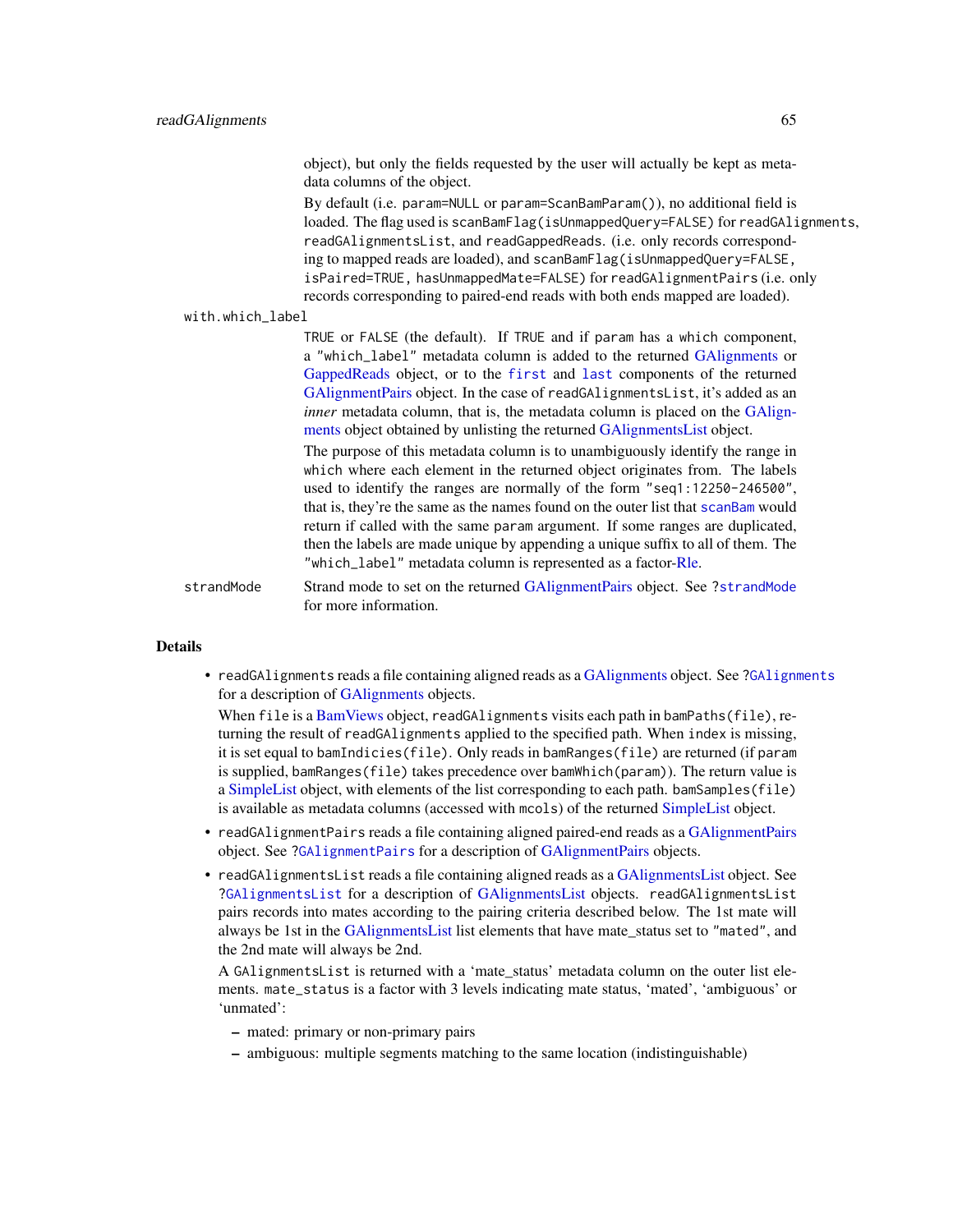– unmated: mate does not exist or is unmapped

When the 'file' argument is a BamFile, 'asMates=TRUE' must be set, otherwise the data are treated as single-end reads. See the 'asMates' section of [?BamFile](#page-0-0) in the Rsamtools package for details.

• readGappedReads reads a file containing aligned reads as a [GappedReads](#page-41-0) object. See [?GappedReads](#page-41-0) for a description of [GappedReads](#page-41-0) objects.

For all these functions, flags, tags and ranges may be specified in the supplied [ScanBamParam](#page-0-0) object for fine tuning of results.

#### Value

A [GAlignments](#page-31-0) object for readGAlignments.

A [GAlignmentPairs](#page-26-0) object for readGAlignmentPairs. Note that a BAM (or SAM) file can in theory contain a mix of single-end and paired-end reads, but in practise it seems that single-end and paired-end are not mixed. In other words, the value of flag bit 0x1 (isPaired) is the same for all the records in a file. So if readGAlignmentPairs returns a [GAlignmentPairs](#page-26-0) object of length zero, this almost always means that the BAM (or SAM) file contains alignments for single-end reads (although it could also mean that the user-supplied [ScanBamParam](#page-0-0) is filtering out everything, or that the file is empty, or that all the records in the file correspond to unmapped reads).

A [GAlignmentsList](#page-36-0) object for readGAlignmentsList. When the list contains paired-end reads a metadata data column of mate\_status is added to the object. See details in the 'Bam specific back-ends' section on this man page.

A [GappedReads](#page-41-0) object for readGappedReads.

## Pairing criteria

This section describes the pairing criteria used by readGAlignmentsList and readGAlignmentPairs.

- First, only records with flag bit 0x1 (multiple segments) set to 1, flag bit 0x4 (segment unmapped) set to 0, and flag bit 0x8 (next segment in the template unmapped) set to 0, are candidates for pairing (see the SAM Spec for a description of flag bits and fields). Records that correspond to single-end reads, or records that correspond to paired-end reads where one or both ends are unmapped, will remain unmated.
- Then the following fields and flag bits are considered:
	- (A) QNAME
	- (B) RNAME, RNEXT
	- (C) POS, PNEXT
	- (D) Flag bits Ox10 (segment aligned to minus strand) and 0x20 (next segment aligned to minus strand)
	- (E) Flag bits 0x40 (first segment in template) and 0x80 (last segment in template)
	- (F) Flag bit 0x2 (proper pair)
	- (G) Flag bit 0x100 (secondary alignment)
	- 2 records rec1 and rec2 are considered mates iff all the following conditions are satisfied:
		- $-$  (A) ONAME(rec1) = ONAME(rec2)
		- $-$  (B) RNEXT(rec1) = RNAME(rec2) and RNEXT(rec2) = RNAME(rec1)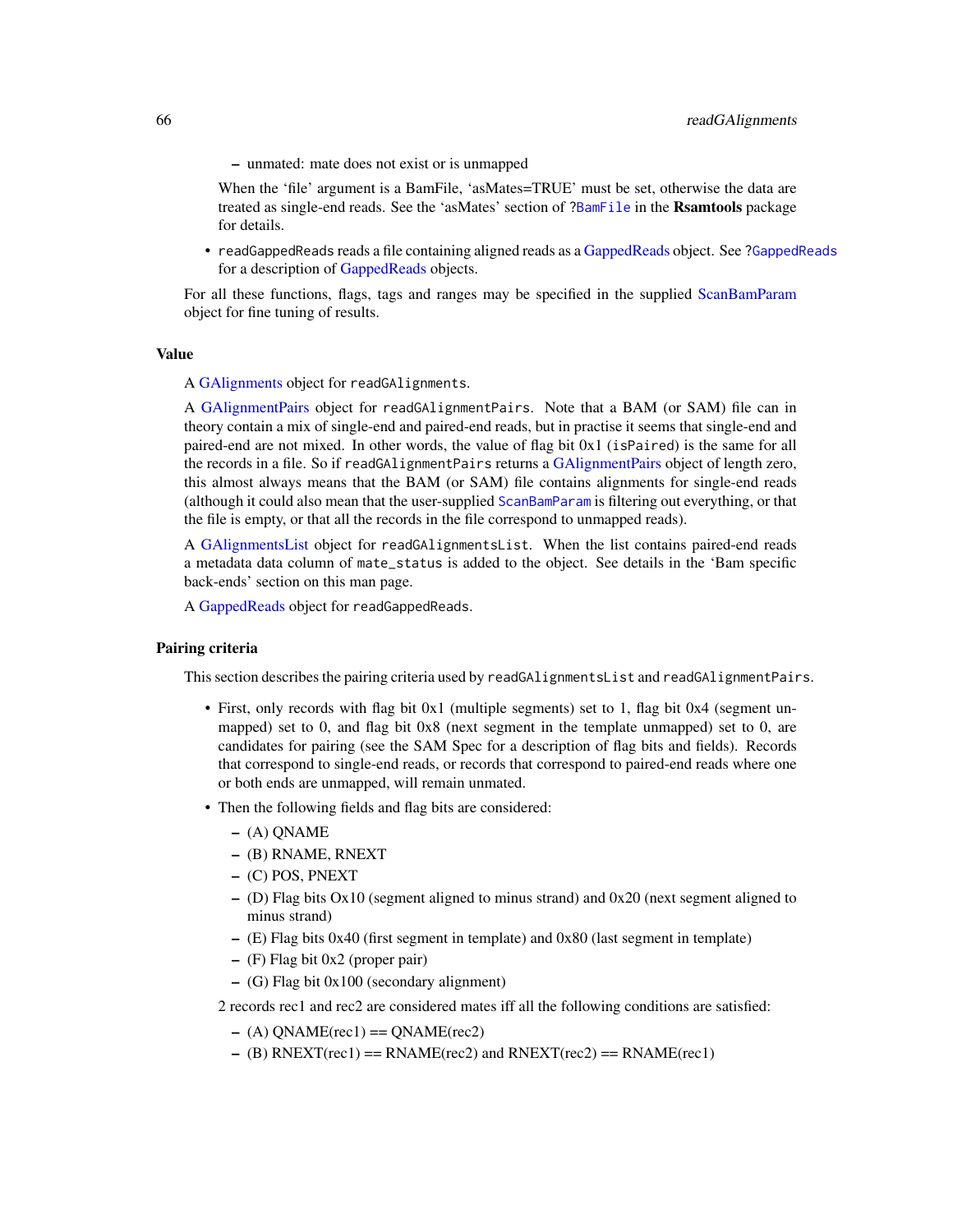- $-$  (C) PNEXT(rec1) = POS(rec2) and PNEXT(rec2) = POS(rec1)
- (D) Flag bit 0x20 of rec1 == Flag bit 0x10 of rec2 and Flag bit 0x20 of rec2 == Flag bit  $0x10$  of rec1
- (E) rec1 corresponds to the first segment in the template and rec2 corresponds to the last segment in the template, OR, rec2 corresponds to the first segment in the template and rec1 corresponds to the last segment in the template
- $-$  (F) rec1 and rec2 have same flag bit  $0x2$
- $-$  (G) rec1 and rec2 have same flag bit  $0x100$

Note that this is actually the pairing criteria used by [scanBam](#page-0-0) (when the [BamFile](#page-0-0) passed to it has the asMates toggle set to TRUE), which readGAlignmentsList and readGAlignmentPairs call behind the scene. It is also the pairing criteria used by [findMateAlignment](#page-17-0).

### Note

BAM records corresponding to unmapped reads are always ignored.

Starting with Rsamtools 1.7.1 (BioC 2.10), PCR or optical duplicates are loaded by default (use scanBamFlag(isDuplicate=FALSE) to drop them).

# Author(s)

Hervé Pagès and Valerie Obenchain

# See Also

- [scanBam](#page-0-0) and [ScanBamParam](#page-0-0) in the Rsamtools package.
- [GAlignments,](#page-31-0) [GAlignmentPairs,](#page-26-0) [GAlignmentsList,](#page-36-0) and [GappedReads](#page-41-0) objects.
- [IRangesList](#page-0-0) objects (used in the examples below to specify the which regions) in the IRanges package.

## Examples

```
## ---------------------------------------------------------------------
## A. readGAlignments()
## ---------------------------------------------------------------------
## Simple use:
bamfile <- system.file("extdata", "ex1.bam", package="Rsamtools",
                       mustWork=TRUE)
gal1 <- readGAlignments(bamfile)
gal1
names(gal1)
## Using the 'use.names' arg:
gal2 <- readGAlignments(bamfile, use.names=TRUE)
gal2
head(names(gal2))
## Using the 'param' arg to drop PCR or optical duplicates as well as
## secondary alignments, and to load additional BAM fields:
```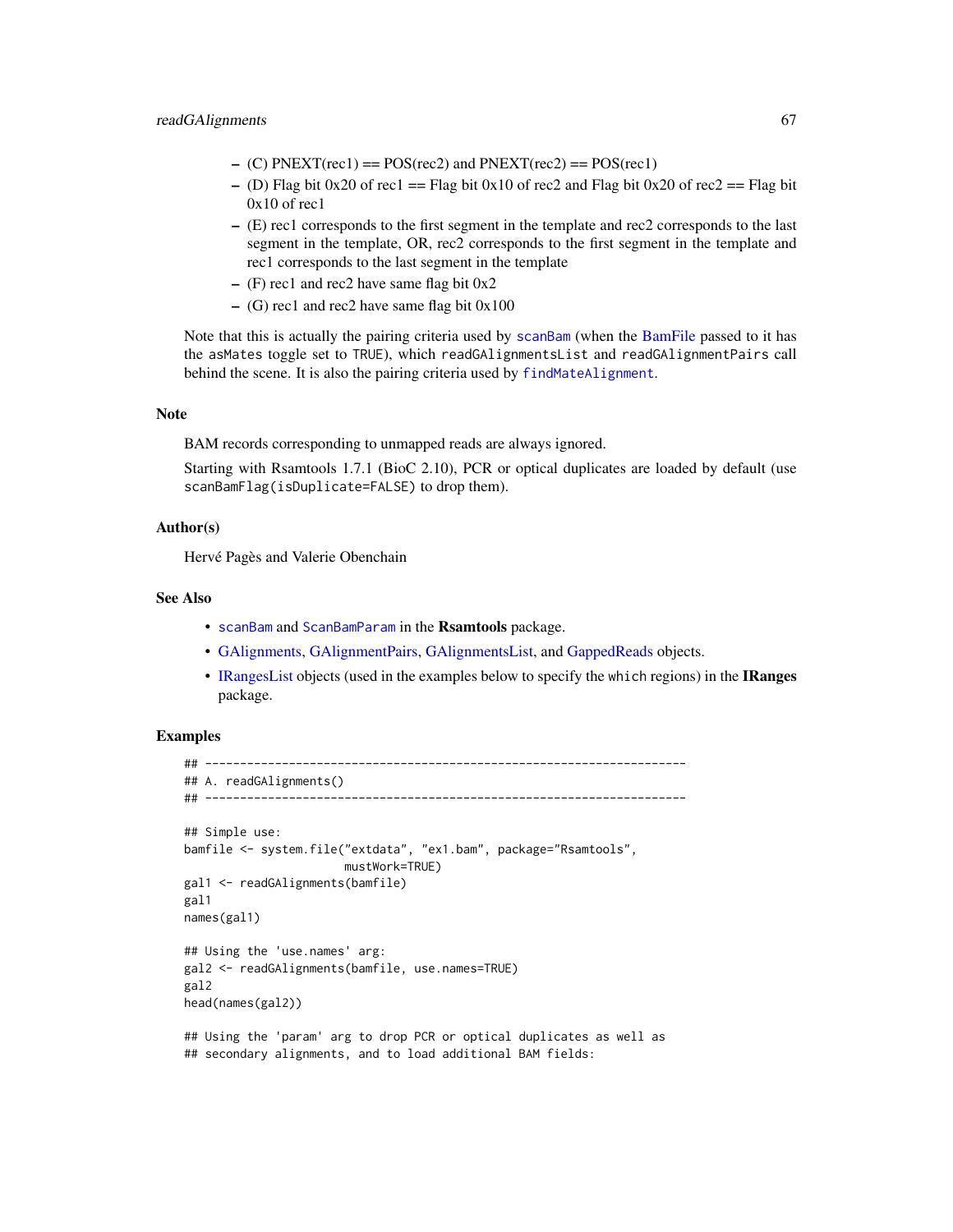68 readGAlignments

```
param <- ScanBamParam(flag=scanBamFlag(isDuplicate=FALSE,
                                       isSecondaryAlignment=FALSE),
                      what=c("qual", "flag"))
gal3 <- readGAlignments(bamfile, param=param)
gal3
mcols(gal3)
## Using the 'param' arg to load alignments from particular regions.
which <- IRangesList(seq1=IRanges(1000, 1100),
                     seq2=IRanges(c(1546, 1555, 1567), width=10))
param <- ScanBamParam(which=which)
gal4 <- readGAlignments(bamfile, use.names=TRUE, param=param)
gal4
## IMPORTANT NOTE: A given record is loaded one time for each region
## it overlaps with. We call this "duplicated record selection" (this
## is a scanBam() feature, readGAlignments() is based on scanBam()):
which <- IRangesList(seq2=IRanges(c(1555, 1567), width=10))
param <- ScanBamParam(which=which)
gal5 <- readGAlignments(bamfile, use.names=TRUE, param=param)
gal5 # record EAS114_26:7:37:79:581 was loaded twice
## This becomes clearer if we use 'with.which_label=TRUE' to identify
## the region in 'which' where each element in 'gal5' originates from.
gal5 <- readGAlignments(bamfile, use.names=TRUE, param=param,
                                 with.which_label=TRUE)
gal5
## Not surprisingly, we also get "duplicated record selection" when
## 'which' contains repeated or overlapping regions. Using the same
## regions as we did for 'gal4' above, except that now we're
## repeating the region on seq1:
which <- IRangesList(seq1=rep(IRanges(1000, 1100), 2),
                     seq2=IRanges(c(1546, 1555, 1567), width=10))
param <- ScanBamParam(which=which)
gal4b <- readGAlignments(bamfile, use.names=TRUE, param=param)
length(gal4b) # > length(gal4), because all the records overlapping
               # with bases 1000 to 1100 on seq1 are now duplicated
## The "duplicated record selection" will artificially increase the
## coverage or affect other downstream results. It can be mitigated
## (but not completely eliminated) by first "reducing" the set of
## regions:
which <- reduce(which)
which
param <- ScanBamParam(which=which)
gal4c <- readGAlignments(bamfile, use.names=TRUE, param=param)
length(gal4c) # < length(gal4), because the 2 first original regions
               # on seq2 were merged into a single one
## Note that reducing the set of regions didn't completely eliminate
```
## "duplicated record selection". Records that overlap the 2 reduced ## regions on seq2 (which\$seq2) are loaded twice (like for 'gal5'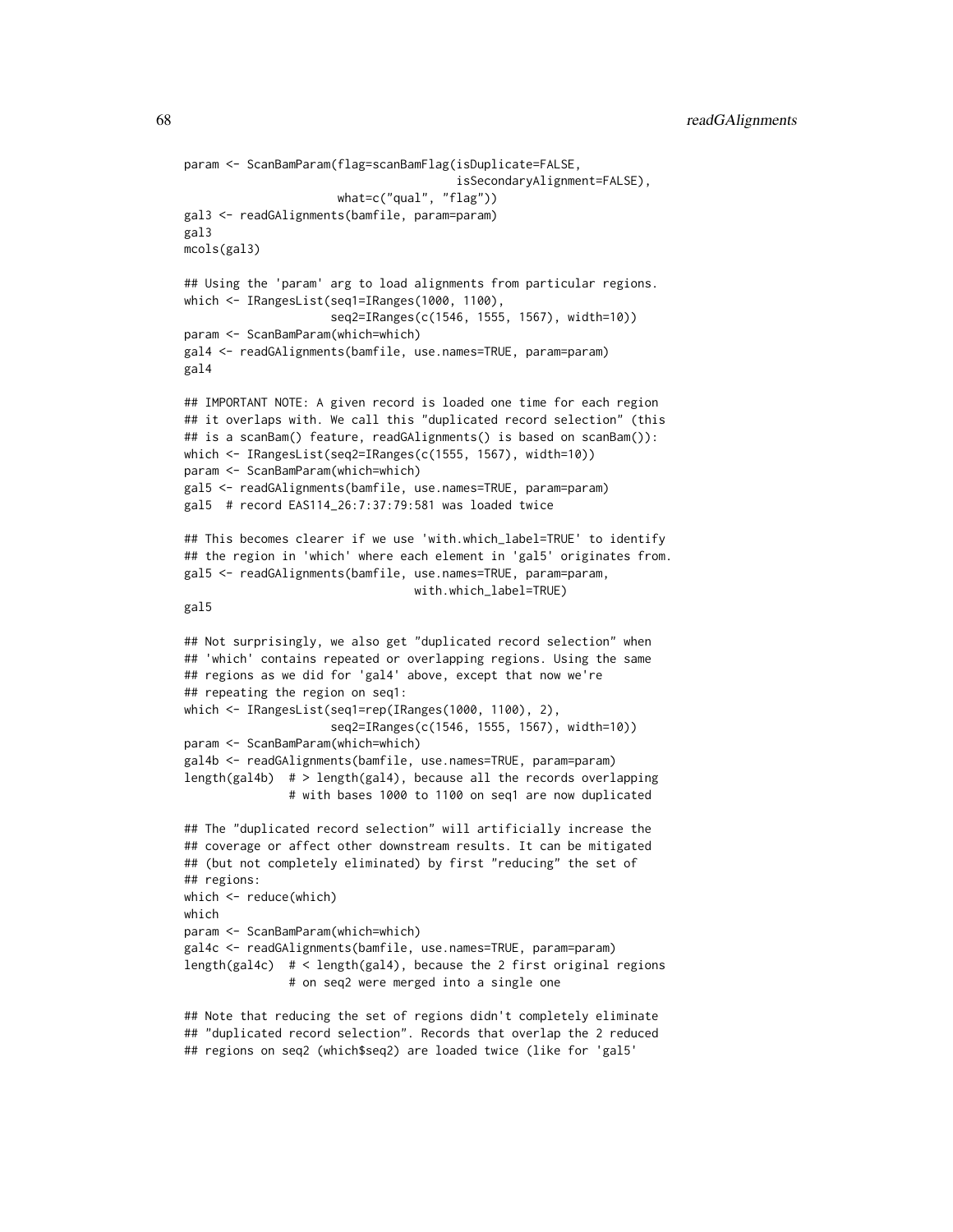```
## above). See example D. below for how to completely eliminate
## "duplicated record selection".
## Using the 'param' arg to load tags. Except for MF and Aq, the tags
## specified below are predefined tags (see the SAM Spec for the list
## of predefined tags and their meaning).
param <- ScanBamParam(tag=c("MF", "Aq", "NM", "UQ", "H0", "H1"),
                     what="isize")
gal6 <- readGAlignments(bamfile, param=param)
mcols(gal6) # "tag" cols always after "what" cols
## With a BamViews object:
fls <- system.file("extdata", "ex1.bam", package="Rsamtools",
                   mustWork=TRUE)
bv <- BamViews(fls,
               bamSamples=DataFrame(info="test", row.names="ex1"),
               auto.range=TRUE)
## Note that the "readGAlignments" method for BamViews objects
## requires the ShortRead package to be installed.
aln <- readGAlignments(bv)
aln
aln[[1]]
aln[colnames(bv)]
mcols(aln)
## ---------------------------------------------------------------------
## B. readGAlignmentPairs()
## ---------------------------------------------------------------------
galp1 <- readGAlignmentPairs(bamfile)
head(galp1)
names(galp1)
## Here we use the 'param' arg to filter by proper pair, drop PCR /
## optical duplicates, and drop secondary alignments. Filtering by
## proper pair and dropping secondary alignments can help make the
## pairing algorithm run significantly faster:
param <- ScanBamParam(flag=scanBamFlag(isProperPair=TRUE,
                                       isDuplicate=FALSE,
                                       isSecondaryAlignment=FALSE))
galp2 <- readGAlignmentPairs(bamfile, use.names=TRUE, param=param)
galp2
head(galp2)
head(names(galp2))
## ---------------------------------------------------------------------
## C. readGAlignmentsList()
## ---------------------------------------------------------------------
library(pasillaBamSubset)
## 'file' as character.
bam <- untreated3_chr4()
galist1 <- readGAlignmentsList(bam)
galist1[1:3]
```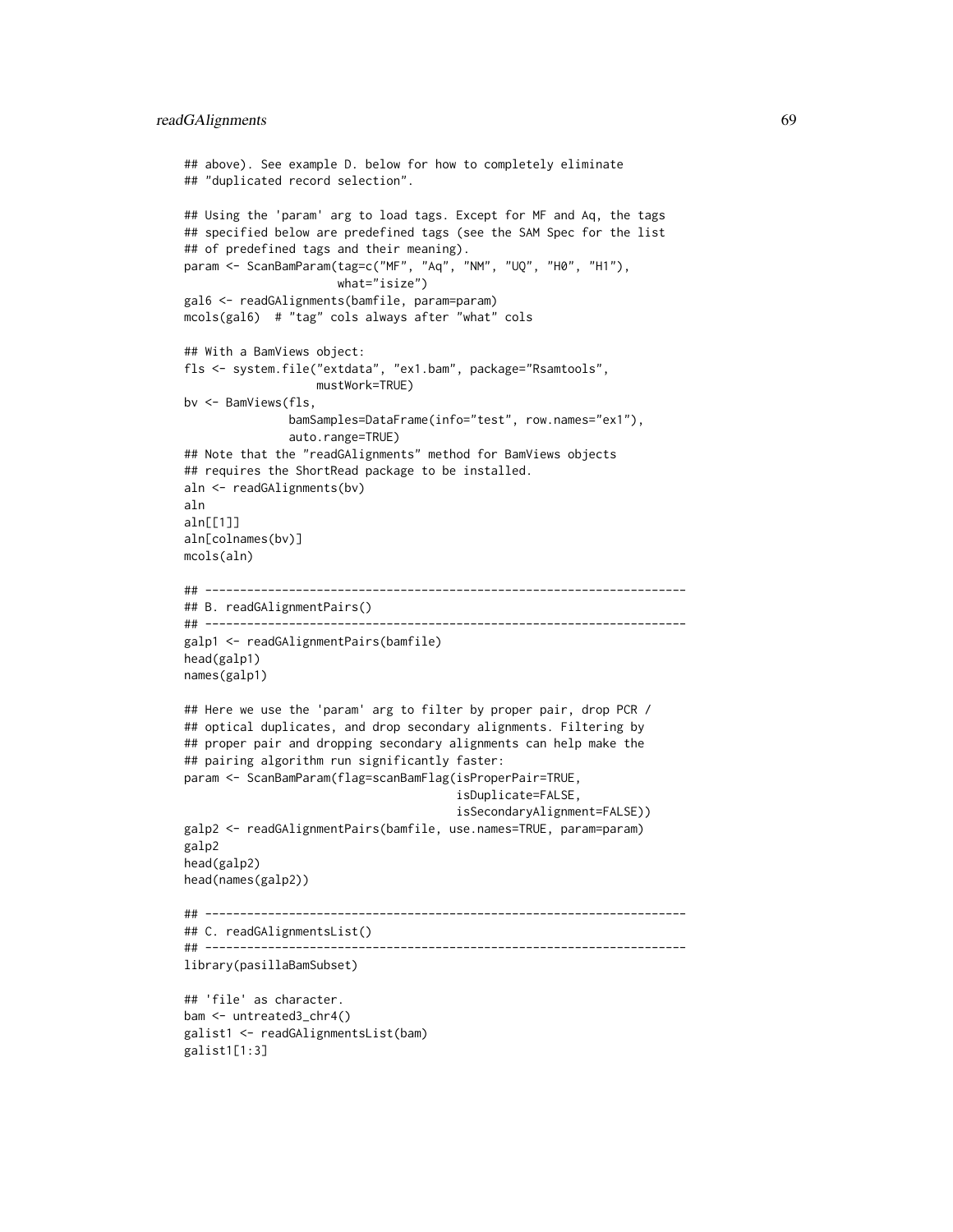```
length(galist1)
table(elementNROWS(galist1))
## When 'file' is a BamFile, 'asMates' must be TRUE. If FALSE,
## the data are treated as single-end and each list element of the
## GAlignmentsList will be of length 1. For single-end data
## use readGAlignments().
bamfile <- BamFile(bam, yieldSize=3, asMates=TRUE)
readGAlignmentsList(bamfile)
## Use a 'param' to fine tune the results.
param <- ScanBamParam(flag=scanBamFlag(isProperPair=TRUE))
galist2 <- readGAlignmentsList(bam, param=param)
length(galist2)
## ---------------------------------------------------------------------
## D. COMPARING 4 STRATEGIES FOR LOADING THE ALIGNMENTS THAT OVERLAP
## WITH THE EXONIC REGIONS ON FLY CHROMMOSOME 4
## ---------------------------------------------------------------------
library(pasillaBamSubset)
bam <- untreated1_chr4()
library(TxDb.Dmelanogaster.UCSC.dm3.ensGene)
txdb <- TxDb.Dmelanogaster.UCSC.dm3.ensGene
ex <- exons(txdb)
seqlevels(ex, pruning.mode="coarse") <- "chr4"
length(ex)
## Some of the exons overlap with each other:
isDisjoint(ex) # FALSE
exonic_regions <- reduce(ex)
isDisjoint(exonic_regions) # no more overlaps
length(exonic_regions)
## Strategy #1: slow and loads a lot of records more than once (see
## "duplicated record selection" in example A. above).
param1 <- ScanBamParam(which=ex)
gal1 <- readGAlignments(bam, param=param1)
length(gal1) # many "duplicated records"
## Strategy #2: faster and generates less duplicated records but
## doesn't eliminate them.
param2 <- ScanBamParam(which=exonic_regions)
gal2 <- readGAlignments(bam, param=param2)
length(gal2) # less "duplicated records"
## Strategy #3: fast and completely eliminates duplicated records.
gal0 <- readGAlignments(bam)
gal3 <- subsetByOverlaps(gal0, exonic_regions, ignore.strand=TRUE)
length(gal3) # no "duplicated records"
## Note that, in this case using 'exonic_regions' or 'ex' makes no
```
## difference: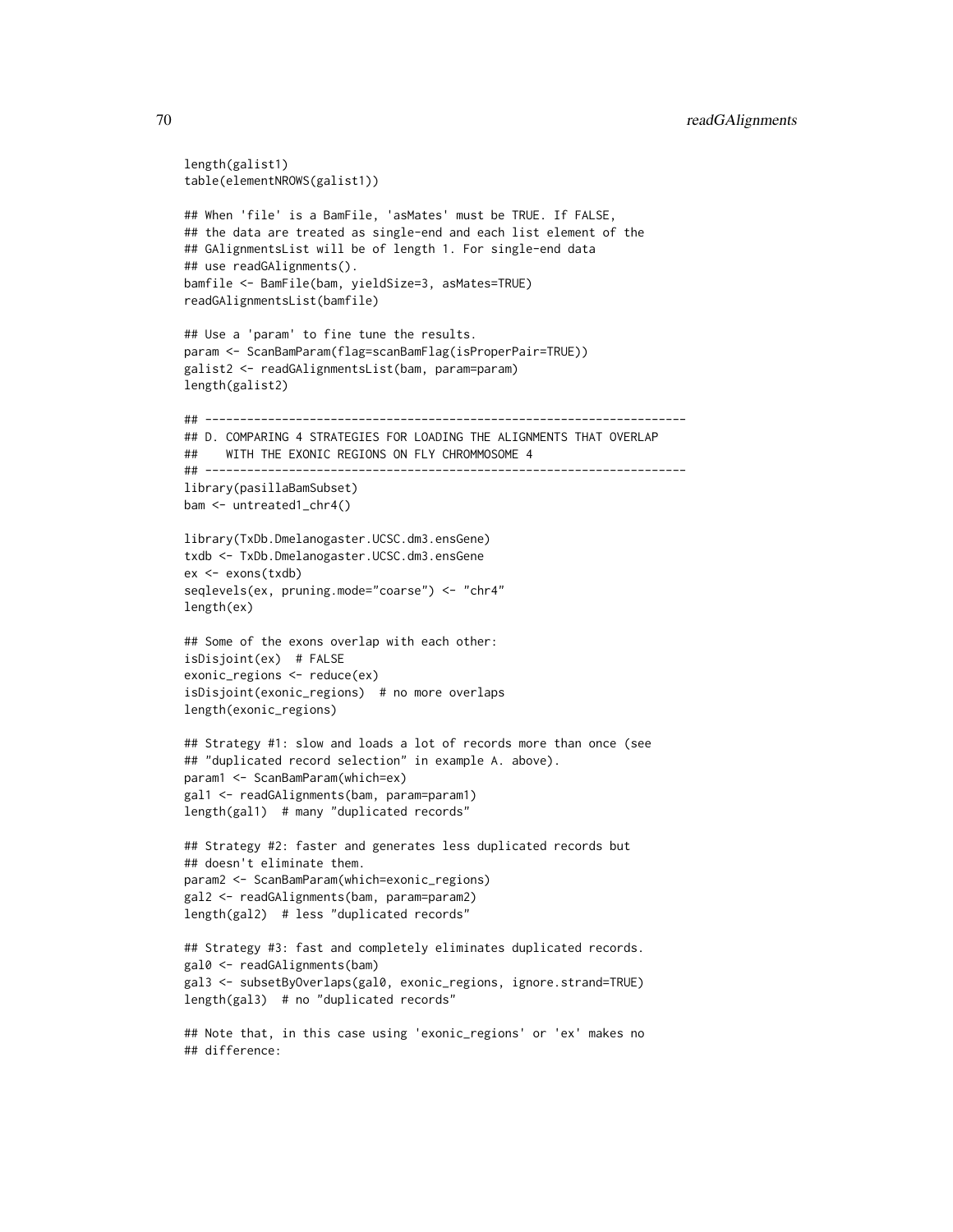# sequenceLayer 71

```
gal3b <- subsetByOverlaps(gal0, ex, ignore.strand=TRUE)
stopifnot(identical(gal3, gal3b))
## Strategy #4: strategy #3 however can require a lot of memory if the
## file is big because we load all the alignments into memory before we
## select those that overlap with the exonic regions. Strategy #4
## addresses this by loading the file by chunks.
bamfile <- BamFile(bam, yieldSize=50000)
open(bamfile)
while (length(chunk0 <- readGAlignments(bamfile))) {
    chunk <- subsetByOverlaps(chunk0, ex, ignore.strand=TRUE)
    cat("chunk0:", length(chunk0), "- chunk:", length(chunk), "\n")
    ## ... do something with 'chunk' ...
}
close(bamfile)
## ---------------------------------------------------------------------
## E. readGappedReads()
## ---------------------------------------------------------------------
greads1 <- readGappedReads(bamfile)
greads1
names(greads1)
qseq(greads1)
greads2 <- readGappedReads(bamfile, use.names=TRUE)
head(greads2)
head(names(greads2))
```
sequenceLayer *Lay read sequences alongside the reference space, using their CIGARs*

## **Description**

sequenceLayer can lay strings that belong to a given space (e.g. the "query" space) alongside another space (e.g. the "reference" space) by removing/injecting substrings from/into them, using the supplied CIGARs.

Its primary use case is to lay the read sequences stored in a BAM file (which are considered to belong to the "query" space) alongside the "reference" space. It can also be used to remove the parts of the read sequences that correspond to soft-clipping. More generally it can lay strings that belong to any supported space alongside any other supported space. See the Details section below for the list of supported spaces.

# Usage

```
sequenceLayer(x, cigar, from="query", to="reference",
             D.letter="-", N.letter=".",
             I.letter="-", S.letter="+", H.letter="+")
```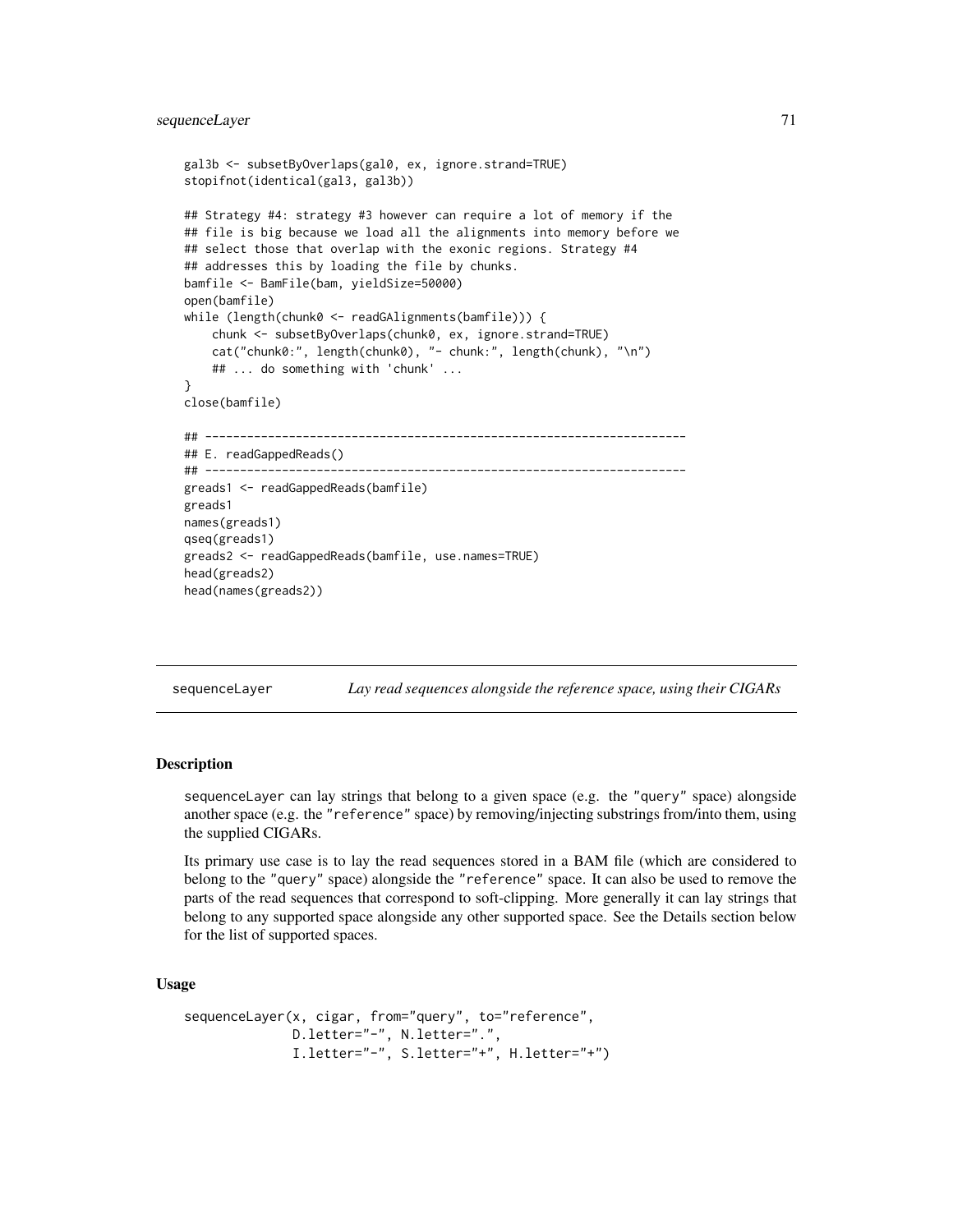#### Arguments

| x                                                | An XStringSet object containing strings that belong to a given space.                                                                                                                                                                      |  |
|--------------------------------------------------|--------------------------------------------------------------------------------------------------------------------------------------------------------------------------------------------------------------------------------------------|--|
| cigar                                            | A character vector or factor of the same length as x containing the extended<br>$CIGAR$ strings (one per element in x).                                                                                                                    |  |
| from, to                                         | A single string specifying one of the 8 supported spaces listed in the Details<br>section below. from must be the current space (i.e. the space the strings in x<br>belong to) and to is the space alonside which to lay the strings in x. |  |
| D.letter, N.letter, I.letter, S.letter, H.letter |                                                                                                                                                                                                                                            |  |
|                                                  | A single letter used as a filler for injections. More on this in the Details section<br>below.                                                                                                                                             |  |

# Details

The 8 supported spaces are: "reference", "reference-N-regions-removed", "query", "query-before-hard-clipping", "query-after-soft-clipping", "pairwise", "pairwise-N-regions-removed", and "pairwise-dense".

Each space can be characterized by the extended CIGAR operations that are *visible* in it. A CIGAR operation is said to be *visible* in a given space if it "runs along it", that is, if it's associated with a block of contiguous positions in that space (the size of the block being the length of the operation). For example, the M/=/X operations are *visible* in all spaces, the D/N operations are *visible* in the "reference" space but not in the "query" space, the S operation is *visible* in the "query" space but not in the "reference" or in the "query-after-soft-clipping" space, etc...

Here are the extended CIGAR operations that are *visible* in each space:

- 1. reference:  $M$ ,  $D$ ,  $N$ ,  $=$ ,  $X$
- 2. reference-N-regions-removed: M, D, =, X
- 3. query: M, I,  $S_2 = X$
- 4. query-before-hard-clipping: M, I, S, H,  $=$ , X
- 5. query-after-soft-clipping:  $M$ ,  $I$ ,  $=$ ,  $X$
- 6. pairwise: M, I, D, N,  $=$ , X
- 7. pairwise-N-regions-removed: M, I, D, =, X
- 8. pairwise-dense: M, =, X

sequenceLayer lays a string that belongs to one space alongside another by (1) removing the substrings associated with operations that are not *visible* anymore in the new space, and (2) injecting substrings associated with operations that become *visible* in the new space. Each injected substring has the length of the operation associated with it, and its content is controlled via the corresponding \*.letter argument.

For example, when going from the "query" space to the "reference" space (the default), the Iand S-substrings (i.e. the substrings associated with I/S operations) are removed, and substrings associated with D/N operations are injected. More precisely, the D-substrings are filled with the letter specified in D.letter, and the N-substrings with the letter specified in N.letter. The other \*.letter arguments are ignored in that case.

#### Value

An [XStringSet](#page-0-0) object of the same class and length as x.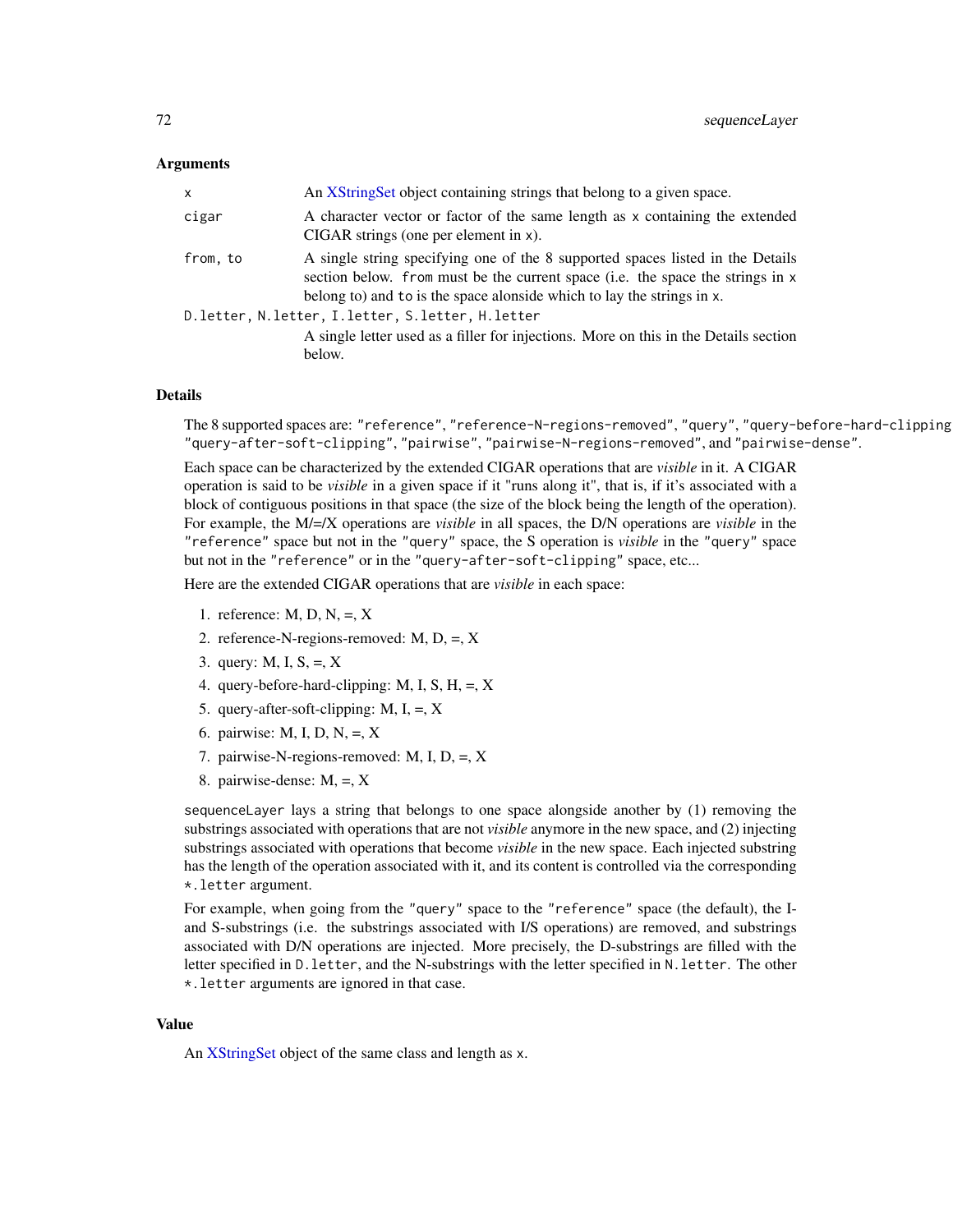# <span id="page-72-0"></span>sequenceLayer 73

#### Author(s)

Hervé Pagès

## See Also

- The [stackStringsFromBam](#page-77-0) function for stacking the read sequences (or their quality strings) stored in a BAM file on a region of interest.
- The [readGAlignments](#page-63-0) function for loading read sequences from a BAM file (via a [GAlign](#page-31-0)[ments](#page-31-0) object).
- The [extractAt](#page-0-0) and [replaceAt](#page-0-0) functions in the Biostrings package for extracting/replacing arbitrary substrings from/in a string or set of strings.
- [cigar-utils](#page-2-0) for the CIGAR utility functions used internally by sequenceLayer.

# Examples

```
## ---------------------------------------------------------------------
## A. FROM "query" TO "reference" SPACE
## ---------------------------------------------------------------------
## Load read sequences from a BAM file (they will be returned in a
## GAlignments object):
bamfile <- system.file("extdata", "ex1.bam", package="Rsamtools")
param <- ScanBamParam(what="seq")
gal <- readGAlignments(bamfile, param=param)
qseq <- mcols(gal)$seq # the read sequences (aka query sequences)
## Lay the query sequences alongside the reference space. This will
## remove the substrings associated with insertions to the reference
## (I operations) and soft clipping (S operations), and will inject new
## substrings (filled with "-") where deletions from the reference (D
## operations) and skipped regions from the reference (N operations)
## occurred during the alignment process:
qseq_on_ref <- sequenceLayer(qseq, cigar(gal))
## A typical use case for doing the above is to compute 1 consensus
## sequence per chromosome. The code below shows how this can be done
## in 2 extra steps.
## Step 1: Compute one consensus matrix per chromosome.
qseq_on_ref_by_chrom <- splitAsList(qseq_on_ref, seqnames(gal))
pos_by_chrom <- splitAsList(start(gal), seqnames(gal))
cm_by_chrom <- lapply(names(pos_by_chrom),
    function(seqname)
       consensusMatrix(qseq_on_ref_by_chrom[[seqname]],
                        as.prob=TRUE,
                        shift=pos_by_chrom[[seqname]]-1,
```
width=seqlengths(gal)[[seqname]]))

```
names(cm_by_chrom) <- names(pos_by_chrom)
```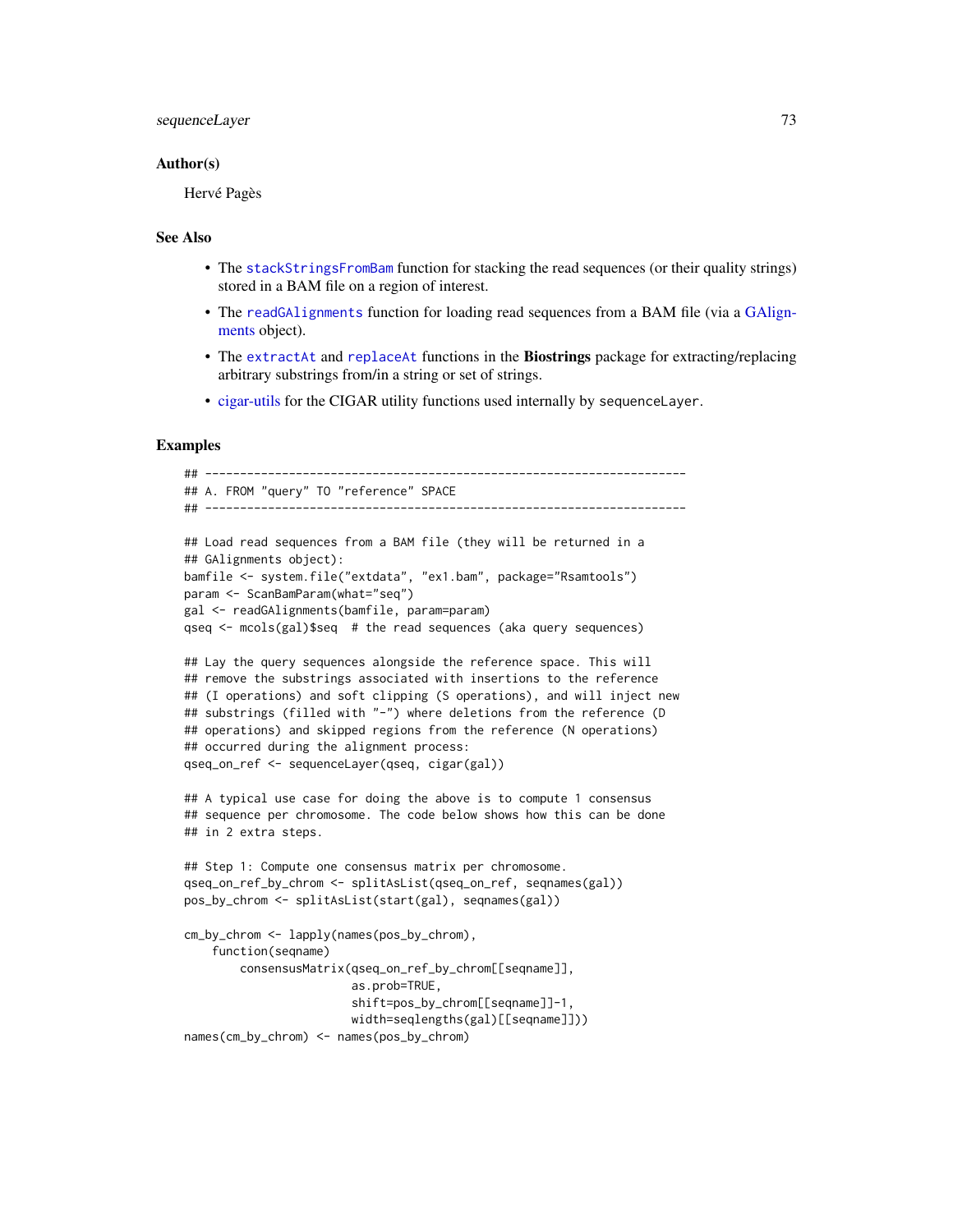```
## 'cm_by_chrom' is a list of consensus matrices. Each matrix has 17
## rows (1 per letter in the DNA alphabet) and 1 column per chromosome
## position.
## Step 2: Compute the consensus string from each consensus matrix.
## We'll put "+" in the strings wherever there is no coverage for that
## position, and "N" where there is coverage but no consensus.
cs_by_chrom <- lapply(cm_by_chrom,
    function(cm) {
        ## Because consensusString() doesn't like consensus matrices
        ## with columns that contain only zeroes (and you will have
       ## columns like that for chromosome positions that don't
       ## receive any coverage), we need to "fix" 'cm' first.
       idx \leq colSums(cm) == 0
       cm["+", idx] <- 1
       DNAString(consensusString(cm, ambiguityMap="N"))
    })
## consensusString() provides some flexibility to let you extract
## the consensus in different ways. See '?consensusString' in the
## Biostrings package for the details.
## Finally, note that the read quality strings can also be used as
## input for sequenceLayer():
param <- ScanBamParam(what="qual")
gal <- readGAlignments(bamfile, param=param)
qual <- mcols(gal)$qual # the read quality strings
qual_on_ref <- sequenceLayer(qual, cigar(gal))
## Note that since the "-" letter is a valid quality code, there is
## no way to distinguish it from the "-" letters inserted by
## sequenceLayer().
## ---------------------------------------------------------------------
## B. FROM "query" TO "query-after-soft-clipping" SPACE
## ---------------------------------------------------------------------
## Going from "query" to "query-after-soft-clipping" simply removes
## the substrings associated with soft clipping (S operations):
qseq <- DNAStringSet(c("AAAGTTCGAA", "TTACGATTAN", "GGATAATTTT"))
cigar <- c("3H10M", "2S7M1S2H", "2M1I1M3D2M4S")
clipped_qseq <- sequenceLayer(qseq, cigar,
                              from="query", to="query-after-soft-clipping")
sequenceLayer(clipped_qseq, cigar,
              from="query-after-soft-clipping", to="query")
sequenceLayer(clipped_qseq, cigar,
              from="query-after-soft-clipping", to="query",
              S.letter="-")
## ---------------------------------------------------------------------
## C. BRING QUERY AND REFERENCE SEQUENCES TO THE "pairwise" or
## "pairwise-dense" SPACE
```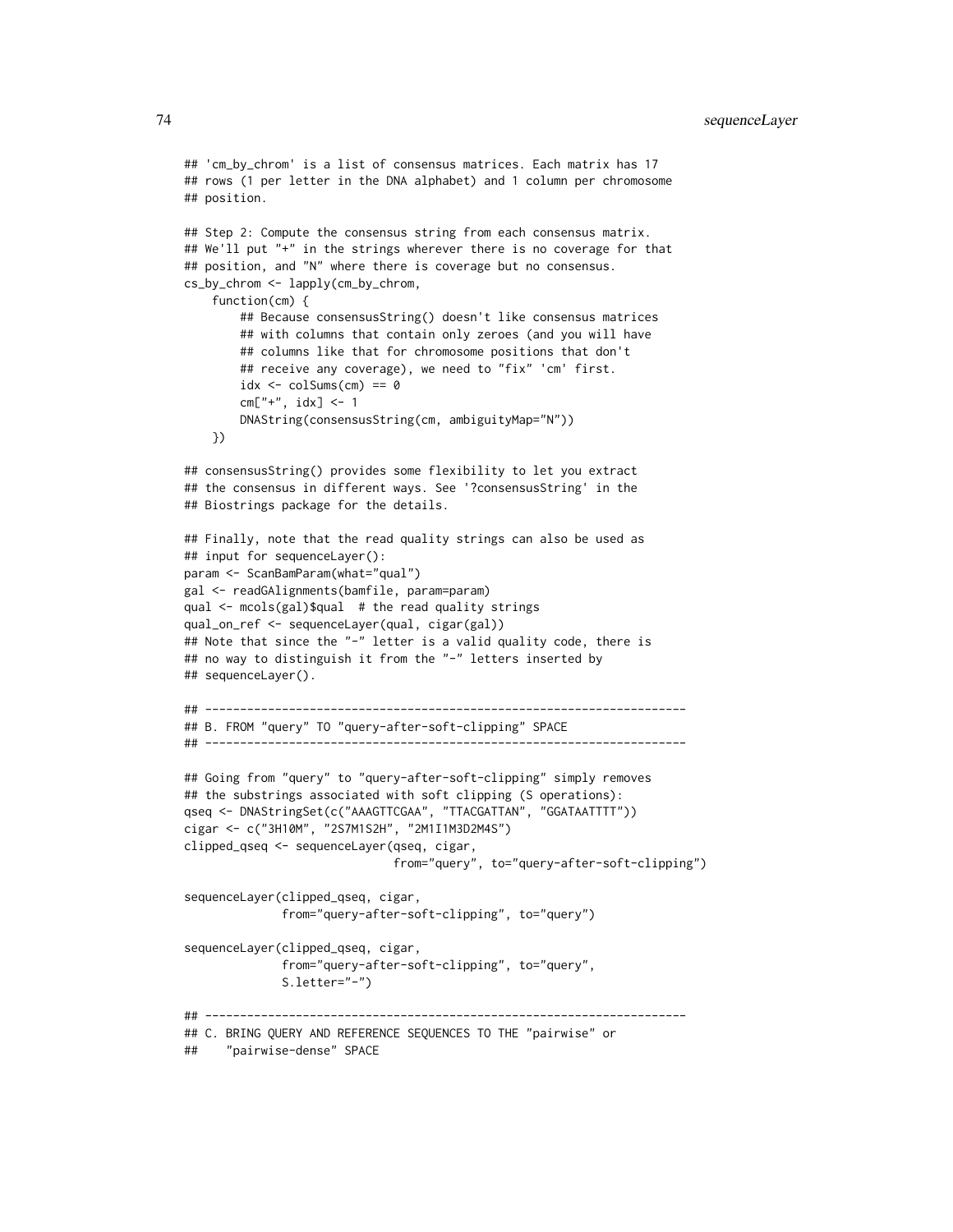```
## ---------------------------------------------------------------------
## Load read sequences from a BAM file:
library(RNAseqData.HNRNPC.bam.chr14)
bamfile <- RNAseqData.HNRNPC.bam.chr14_BAMFILES[1]
param <- ScanBamParam(what="seq",
                      which=GRanges("chr14", IRanges(1, 25000000)))
gal <- readGAlignments(bamfile, param=param)
qseq <- mcols(gal)$seq # the read sequences (aka query sequences)
## Load the corresponding reference sequences from the appropriate
## BSgenome package (the reads in RNAseqData.HNRNPC.bam.chr14 were
## aligned to hg19):
library(BSgenome.Hsapiens.UCSC.hg19)
rseq <- getSeq(Hsapiens, as(gal, "GRanges")) # the reference sequences
## Bring 'qseq' and 'rseq' to the "pairwise" space.
## For 'qseq', this will remove the substrings associated with soft
## clipping (S operations) and inject substrings (filled with "-")
## associated with deletions from the reference (D operations) and
## skipped regions from the reference (N operations). For 'rseq', this
## will inject substrings (filled with "-") associated with insertions
## to the reference (I operations).
qseq2 <- sequenceLayer(qseq, cigar(gal),
                      from="query", to="pairwise")
rseq2 <- sequenceLayer(rseq, cigar(gal),
                       from="reference", to="pairwise")
## Sanity check: 'qseq2' and 'rseq2' should have the same shape.
stopifnot(identical(elementNROWS(qseq2), elementNROWS(rseq2)))
## A closer look at reads with insertions and deletions:
cigar_op_table <- cigarOpTable(cigar(gal))
head(cigar_op_table)
I_idx <- which(cigar_op_table[ , "I"] >= 2) # at least 2 insertions
qseq2[I_idx]
rseq2[I_idx]
D_idx <- which(cigar_op_table[ , "D"] >= 2) # at least 2 deletions
qseq2[D_idx]
rseq2[D_idx]
## A closer look at reads with skipped regions:
N_idx <- which(cigar_op_table[ , "N"] != 0)
qseq2[N_idx]
rseq2[N_idx]
## A variant of the "pairwise" space is the "pairwise-dense" space.
## In that space, all indels and skipped regions are removed from 'qseq'
## and 'rseq'.
qseq3 <- sequenceLayer(qseq, cigar(gal),
                       from="query", to="pairwise-dense")
```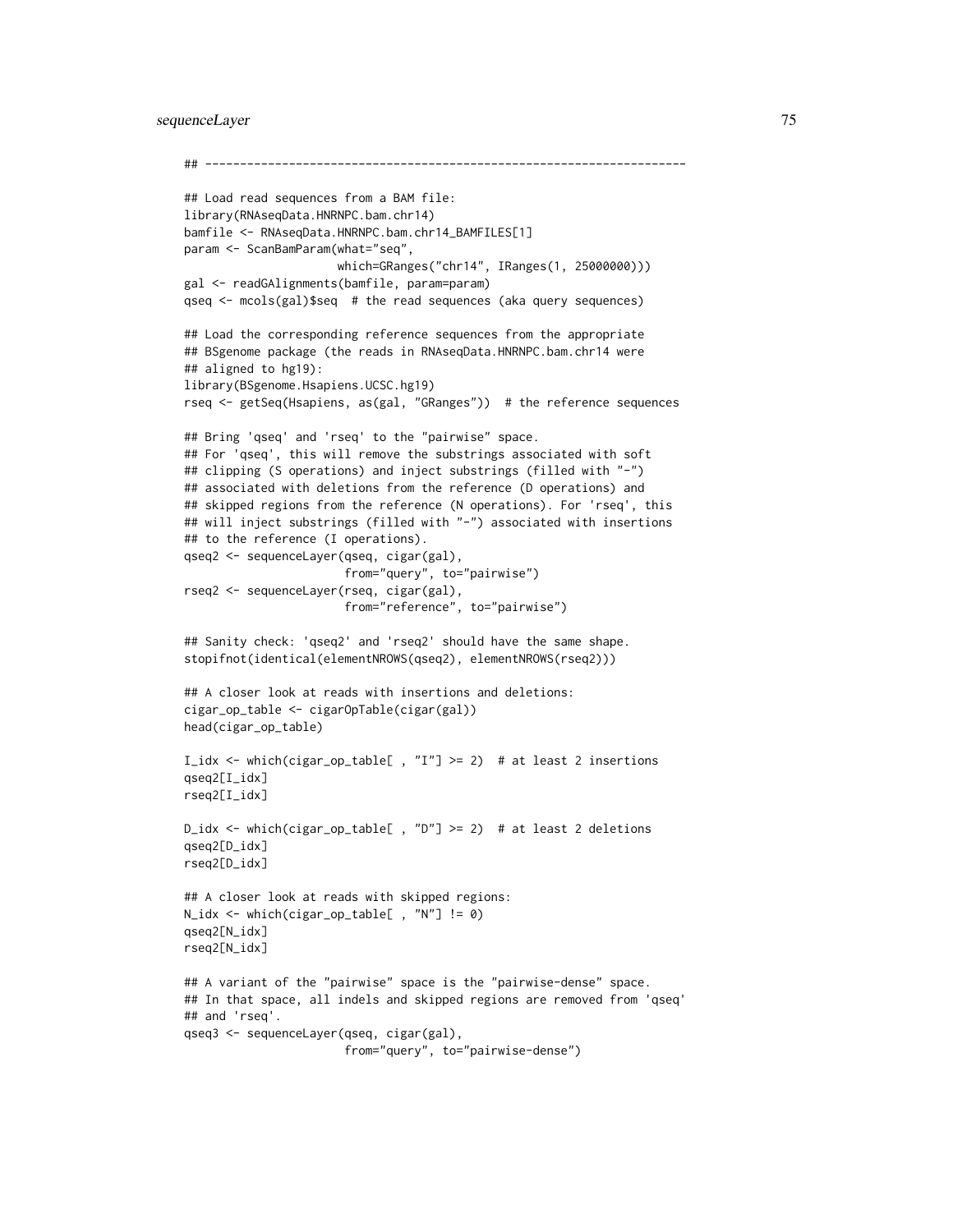76 sequenceLayer

```
rseq3 <- sequenceLayer(rseq, cigar(gal),
                       from="reference", to="pairwise-dense")
## Sanity check: 'qseq3' and 'rseq3' should have the same shape.
stopifnot(identical(elementNROWS(qseq3), elementNROWS(rseq3)))
## Insertions were removed:
qseq3[I_idx]
rseq3[I_idx]
## Deletions were removed:
qseq3[D_idx]
rseq3[D_idx]
## Skipped regions were removed:
qseq3[N_idx]
rseq3[N_idx]
## ---------------------------------------------------------------------
## D. SANITY CHECKS
## ---------------------------------------------------------------------
SPACES <- c("reference",
            "reference-N-regions-removed",
            "query",
            "query-before-hard-clipping",
            "query-after-soft-clipping",
            "pairwise",
            "pairwise-N-regions-removed",
            "pairwise-dense")
cigarWidth <- list(
    function(cigar) cigarWidthAlongReferenceSpace(cigar),
    function(cigar) cigarWidthAlongReferenceSpace(cigar,
                                                  N.regions.removed=TRUE),
    function(cigar) cigarWidthAlongQuerySpace(cigar),
    function(cigar) cigarWidthAlongQuerySpace(cigar,
                                              before.hard.clipping=TRUE),
    function(cigar) cigarWidthAlongQuerySpace(cigar,
                                              after.soft.clipping=TRUE),
    function(cigar) cigarWidthAlongPairwiseSpace(cigar),
    function(cigar) cigarWidthAlongPairwiseSpace(cigar,
                                                 N.regions.removed=TRUE),
    function(cigar) cigarWidthAlongPairwiseSpace(cigar, dense=TRUE)
)
cigar <- c("3H2S4M1D2M2I1M5N3M6H", "5M1I3M2D4M2S")
seq <- list(
    BStringSet(c(A="AAAA-BBC.....DDD", B="AAAAABBB--CCCC")),
    BStringSet(c(A="AAAA-BBCDDD", B="AAAAABBB--CCCC")),
   BStringSet(c(A="++AAAABBiiCDDD", B="AAAAAiBBBCCCC++")),
    BStringSet(c(A="+++++AAAABBiiCDDD++++++", B="AAAAAiBBBCCCC++")),
    BStringSet(c(A="AAAABBiiCDDD", B="AAAAAiBBBCCCC")),
```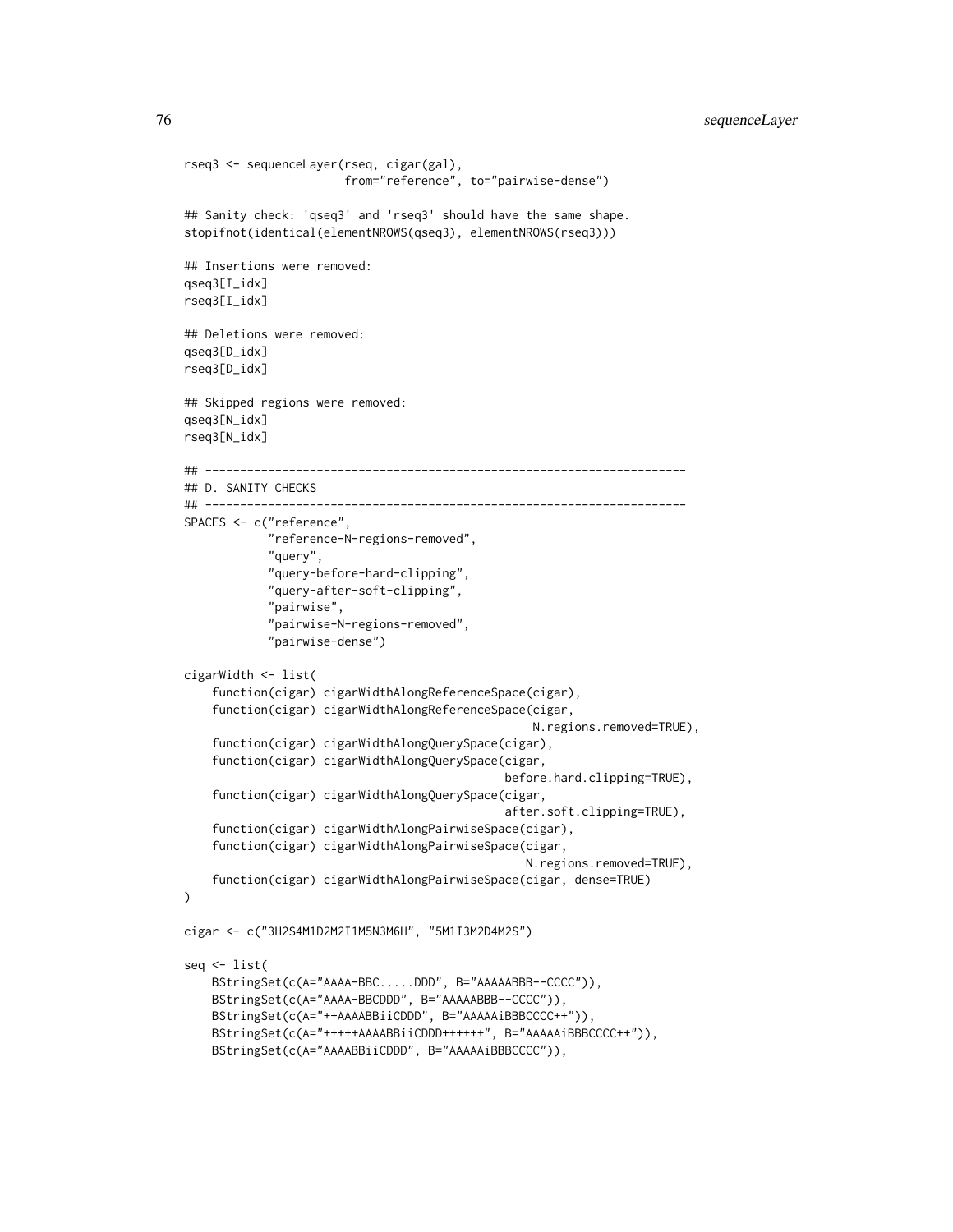```
BStringSet(c(A="AAAA-BBiiC.....DDD", B="AAAAAiBBB--CCCC")),
    BStringSet(c(A="AAAA-BBiiCDDD", B="AAAAAiBBB--CCCC")),
    BStringSet(c(A="AAAABBCDDD", B="AAAAABBBCCCC"))
)
stopifnot(all(sapply(1:8,
    function(i) identical(width(seq[[i]]), cigarWidth[[i]](cigar))
)))
sequenceLayer2 <- function(x, cigar, from, to)
    sequenceLayer(x, cigar, from=from, to=to, I.letter="i")
identical_XStringSet <- function(target, current)
{
    ok1 <- identical(class(target), class(current))
    ok2 <- identical(names(target), names(current))
    ok3 <- all(target == current)
    ok1 && ok2 && ok3
}
res <- sapply(1:8, function(i) {
           sapply(1:8, function(j) {
               target <- seq[[j]]
               current <- sequenceLayer2(seq[[i]], cigar,
                                         from=SPACES[i], to=SPACES[j])
               identical_XStringSet(target, current)
           })
       })
stopifnot(all(res))
```
<span id="page-76-1"></span>setops-methods *Set operations on GAlignments objects*

# <span id="page-76-0"></span>Description

Performs set operations on [GAlignments](#page-31-0) objects.

NOTE: The [pintersect](#page-76-0) generic function and method for [IntegerRanges](#page-0-0) objects is defined and documented in the IRanges package. Methods for [GRanges](#page-0-0) and [GRangesList](#page-0-0) objects are defined and documented in the GenomicRanges package.

# Usage

```
## S4 method for signature 'GAlignments,GRanges'
pintersect(x, y, ...)
## S4 method for signature 'GRanges,GAlignments'
pintersect(x, y, ...)
```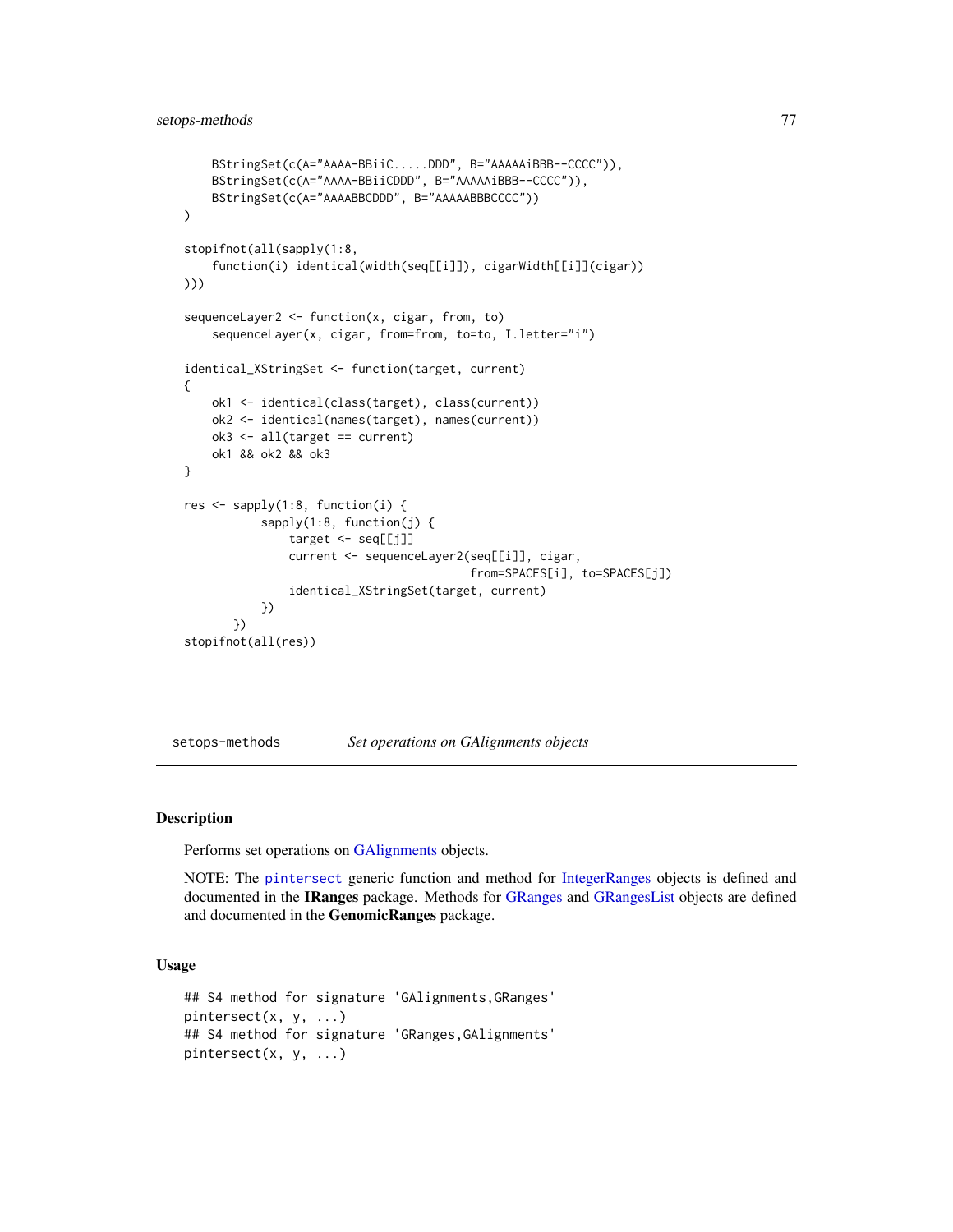## <span id="page-77-1"></span>**Arguments**

| x, y | A GAlignments object and a GRanges object. They must have the same length. |
|------|----------------------------------------------------------------------------|
| .    | Further arguments to be passed to or from other methods.                   |

# Value

A [GAlignments](#page-31-0) object *parallel* to (i.e. same length as) x and y.

#### See Also

- The [GAlignments](#page-31-0) class.
- The [setops-methods](#page-76-1) man page in the GenomicRanges package.

#### Examples

```
## Parallel intersection of a GAlignments and a GRanges object:
bamfile <- system.file("extdata", "ex1.bam", package="Rsamtools")
gal <- readGAlignments(bamfile)
pintersect(gal, shift(as(gal, "GRanges"), 6L))
```
<span id="page-77-0"></span>stackStringsFromBam *Stack the read sequences stored in a GAlignments object or a BAM file*

# Description

stackStringsFromGAlignments stacks the read sequences (or their quality strings) stored in a [GAlignments](#page-31-0) object over a user-specified region.

stackStringsFromBam stacks the read sequences (or their quality strings) stored in a BAM file over a user-specified region.

alphabetFrequencyFromBam computes the alphabet frequency of the reads over a user-specified region.

All these functions take into account the CIGAR of each read to *lay* the read sequence (or its quality string) alongside the reference space. This step ensures that each nucleotide in a read is associated with the correct position on the reference sequence.

# Usage

```
stackStringsFromGAlignments(x, region, what="seq",
                    D.letter="-", N.letter=".",
                   Lpadding.letter="+",
                    Rpadding.letter="+")
stackStringsFromBam(file, index=file, param,
                    what="seq", use.names=FALSE,
                    D.letter="-", N.letter=".",
                   Lpadding.letter="+", Rpadding.letter="+")
```
alphabetFrequencyFromBam(file, index=file, param, what="seq", ...)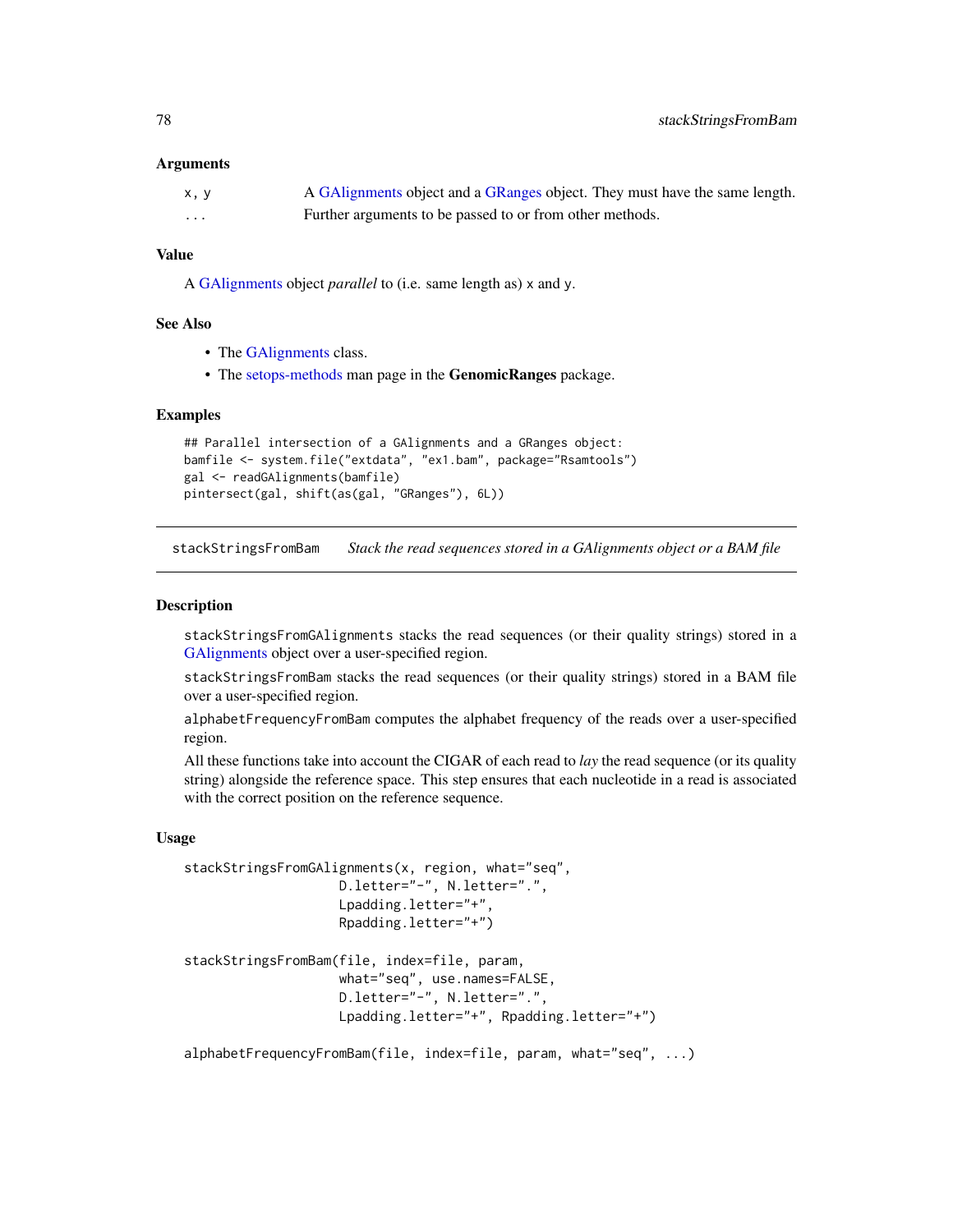# <span id="page-78-0"></span>Arguments

| X                    | A GAlignments object with the read sequences in the "seq" metadata column<br>(if what is set to "seq"), or with the the read quality strings in the "qual"<br>metadata column (if what is set to "qual"). Such an object is typically obtained<br>by specifying param=ScanBamParam(what=c("seq", "qual")) when reading<br>a BAM file with calling readGAlignments().                     |
|----------------------|------------------------------------------------------------------------------------------------------------------------------------------------------------------------------------------------------------------------------------------------------------------------------------------------------------------------------------------------------------------------------------------|
| region               | A GRanges object with exactly 1 genomic range. The read sequences (or read<br>quality strings) will be stacked over that region.                                                                                                                                                                                                                                                         |
| what                 | A single string. Either "seq" or "qual". If "seq" (the default), the read se-<br>quences will be stacked. If "qual", the read quality strings will be stacked.                                                                                                                                                                                                                           |
| D. letter, N. letter |                                                                                                                                                                                                                                                                                                                                                                                          |
|                      | A single letter used as a filler for injections. The 2 arguments are passed down<br>to the sequenceLayer function. See ?sequenceLayer for more details.                                                                                                                                                                                                                                  |
|                      | Lpadding.letter, Rpadding.letter                                                                                                                                                                                                                                                                                                                                                         |
|                      | A single letter to use for padding the sequences on the left, and another one to<br>use for padding on the right. The 2 arguments are passed down to the stackStrings<br>function defined in the Biostrings package. See ?stackStrings in the Biostrings<br>package for more details.                                                                                                    |
| file, index          | The path to the BAM file containing the reads, and to its index file, respectively.<br>The latter is given without the '.bai' extension. See scanBam for more informa-<br>tion.                                                                                                                                                                                                          |
| param                | A ScanBamParam object containing exactly 1 genomic region (i.e. unlist (bamWhich (param))<br>must have length 1). Alternatively, param can be a GRanges or IntegerRanges-<br>List object containing exactly 1 genomic region (the strand will be ignored in<br>case of a GRanges object), or a character string specifying a single genomic<br>region (in the "chr14:5201-5300" format). |
| use.names            | Use the query template names (QNAME field) as the names of the returned<br>object? If not (the default), then the returned object has no names.                                                                                                                                                                                                                                          |
| .                    | Further arguments to be passed to alphabetFrequency.                                                                                                                                                                                                                                                                                                                                     |
|                      |                                                                                                                                                                                                                                                                                                                                                                                          |

# Details

stackStringsFromGAlignments performs the 3 following steps:

- 1. Subset [GAlignments](#page-31-0) object x to keep only the alignments that overlap with the specified region.
- 2. Lay the sequences in x alongside the reference space, using their CIGARs. This is done with the [sequenceLayer](#page-70-0) function.
- 3. Stack them on the specified region. This is done with the [stackStrings](#page-0-0) function defined in the Biostrings package.

stackStringsFromBam performs the 3 following steps:

1. Load the read sequences (or their quality strings) from the BAM file. Only the read sequences that overlap with the specified region are loaded. This is done with the [readGAlignments](#page-63-0) function. Note that if the file contains paired-end reads, the pairing is ignored.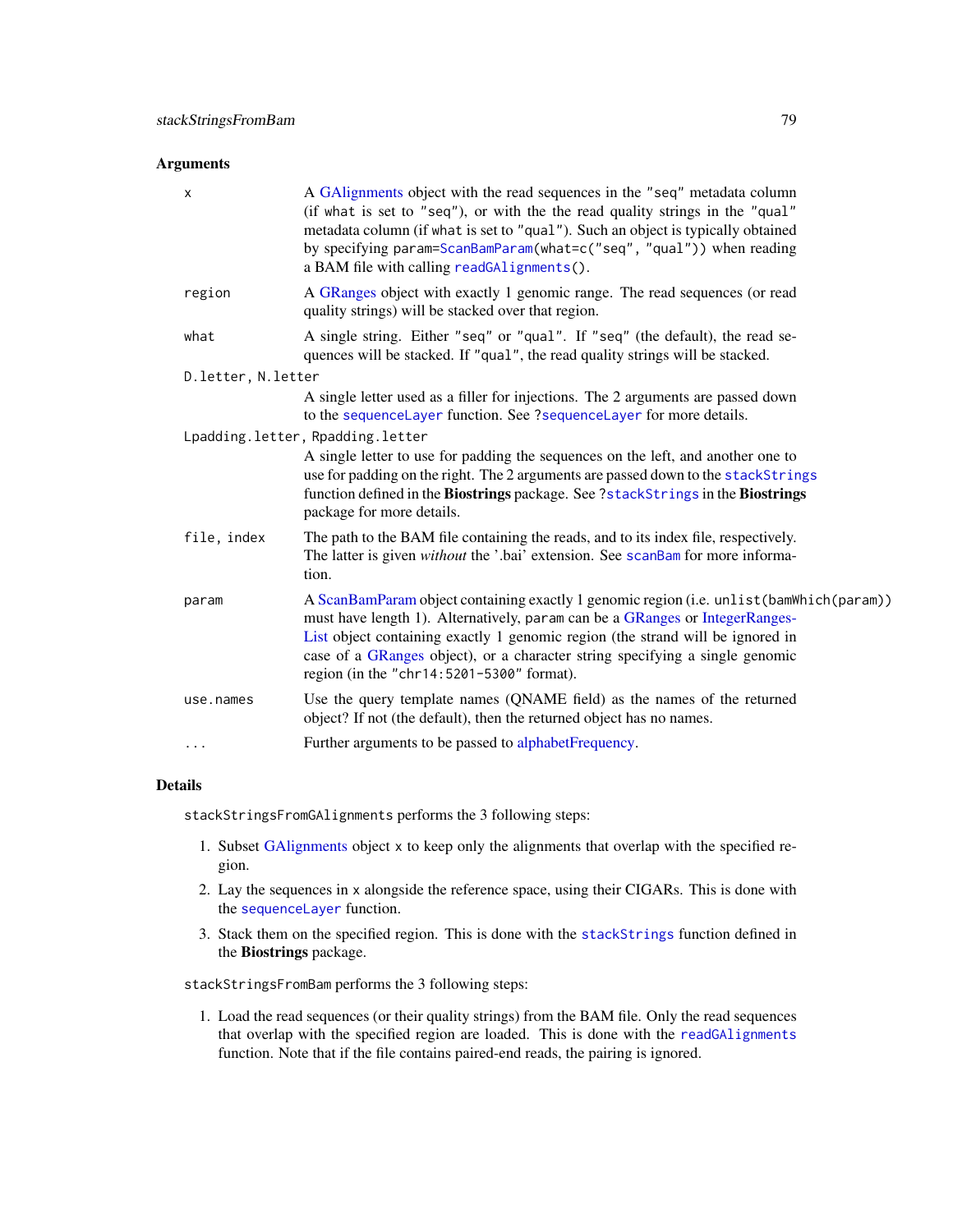- <span id="page-79-0"></span>2. Same as stackStringsFromGAlignments.
- 3. Same as stackStringsFromGAlignments.

alphabetFrequencyFromBam also performs steps 1. and 2. but, instead of stacking the sequences at step 3., it computes the nucleotide frequencies for each genomic position in the specified region.

#### Value

For stackStringsFromBam: A rectangular (i.e. constant-width) [DNAStringSet](#page-0-0) object (if what is "seq") or [BStringSet](#page-0-0) object (if what is "qual").

For alphabetFrequencyFromBam: By default a matrix like one returned by [alphabetFrequency](#page-0-0). The matrix has 1 row per nucleotide position in the specified region.

# **Note**

TWO IMPORTANT CAVEATS ABOUT stackStringsFromGAlignments AND stackStringsFromBam:

Specifying a big genomic region, say  $\geq$  100000 bp, can require a lot of memory (especially with high coverage reads) so is not recommended. See the [pileLettersAt](#page-60-0) function for piling the read letters on top of a set of genomic positions, which is more flexible and more memory efficient.

Paired-end reads are treated as single-end reads (i.e. they're not paired).

#### Author(s)

Hervé Pagès

# See Also

- The [pileLettersAt](#page-60-0) function for piling the letters of a set of aligned reads on top of a set of genomic positions.
- The [readGAlignments](#page-63-0) function for loading read sequences (or their quality strings) from a BAM file (via a [GAlignments](#page-31-0) object).
- The [sequenceLayer](#page-70-0) function for laying read sequences alongside the reference space, using their CIGARs.
- The [stackStrings](#page-0-0) function in the Biostrings package for stacking an arbitrary [XStringSet](#page-0-0) object.
- The [alphabetFrequency](#page-0-0) function in the Biostrings package.
- The SAMtools mpileup command available at <http://samtools.sourceforge.net/> as part of the SAMtools project.

# Examples

```
## ---------------------------------------------------------------------
## A. EXAMPLE WITH TOY DATA
## ---------------------------------------------------------------------
bamfile1 <- BamFile(system.file("extdata", "ex1.bam", package="Rsamtools"))
region1 <- GRanges("seq1", IRanges(1, 60)) # region of interest
```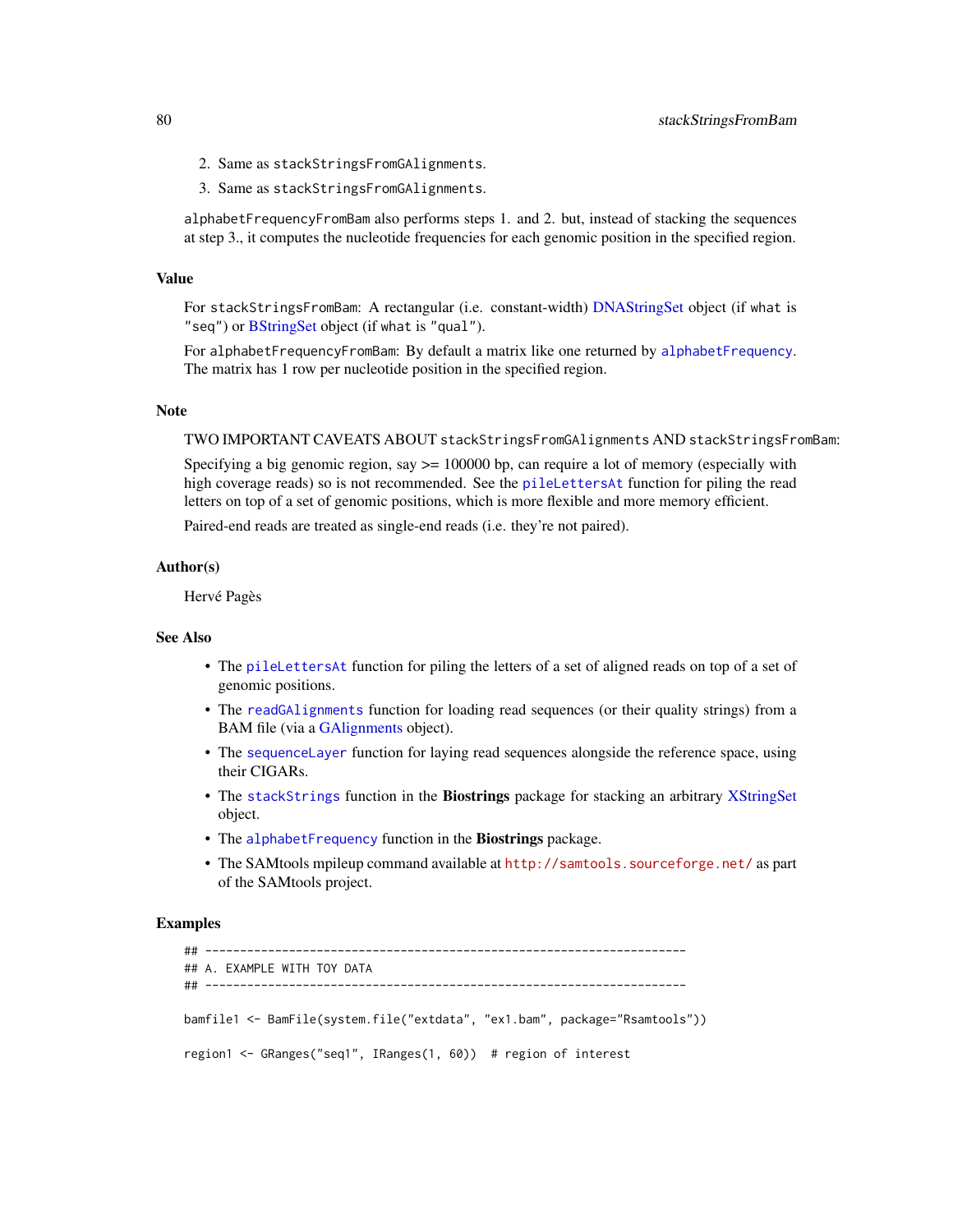```
## Stack the read sequences directly from the BAM file:
stackStringsFromBam(bamfile1, param=region1, use.names=TRUE)
## or, alternatively, from a GAlignments object:
gal1 <- readGAlignments(bamfile1, param=ScanBamParam(what="seq"),
                       use.names=TRUE)
stackStringsFromGAlignments(gal1, region1)
## Compute the "consensus matrix" (1 column per nucleotide position
## in the region of interest):
af <- alphabetFrequencyFromBam(bamfile1, param=region1, baseOnly=TRUE)
cm1a <- t(af[ , DNA_BASES])
cm1a
## Stack their quality strings:
stackStringsFromBam(bamfile1, param=region1, what="qual")
## Control the number of reads to display:
options(showHeadLines=18)
options(showTailLines=6)
stackStringsFromBam(bamfile1, param=GRanges("seq1", IRanges(61, 120)))
stacked_qseq <- stackStringsFromBam(bamfile1, param="seq2:1509-1519")
stacked_qseq # deletion in read 13
af <- alphabetFrequencyFromBam(bamfile1, param="seq2:1509-1519",
                                baseOnly=TRUE)
cm1b <- t(af[ , DNA_BASES]) # consensus matrix
cm1b
## Sanity check:
stopifnot(identical(consensusMatrix(stacked_qseq)[DNA_BASES, ], cm1b))
stackStringsFromBam(bamfile1, param="seq2:1509-1519", what="qual")
## ---------------------------------------------------------------------
## B. EXAMPLE WITH REAL DATA
## ---------------------------------------------------------------------
library(RNAseqData.HNRNPC.bam.chr14)
bamfile2 <- BamFile(RNAseqData.HNRNPC.bam.chr14_BAMFILES[1])
## Region of interest:
region2 <- GRanges("chr14", IRanges(19650095, 19650159))
## Stack the read sequences directly from the BAM file:
stackStringsFromBam(bamfile2, param=region2)
## or, alternatively, from a GAlignments object:
gal2 <- readGAlignments(bamfile2, param=ScanBamParam(what="seq"))
stackStringsFromGAlignments(gal2, region2)
af <- alphabetFrequencyFromBam(bamfile2, param=region2, baseOnly=TRUE)
```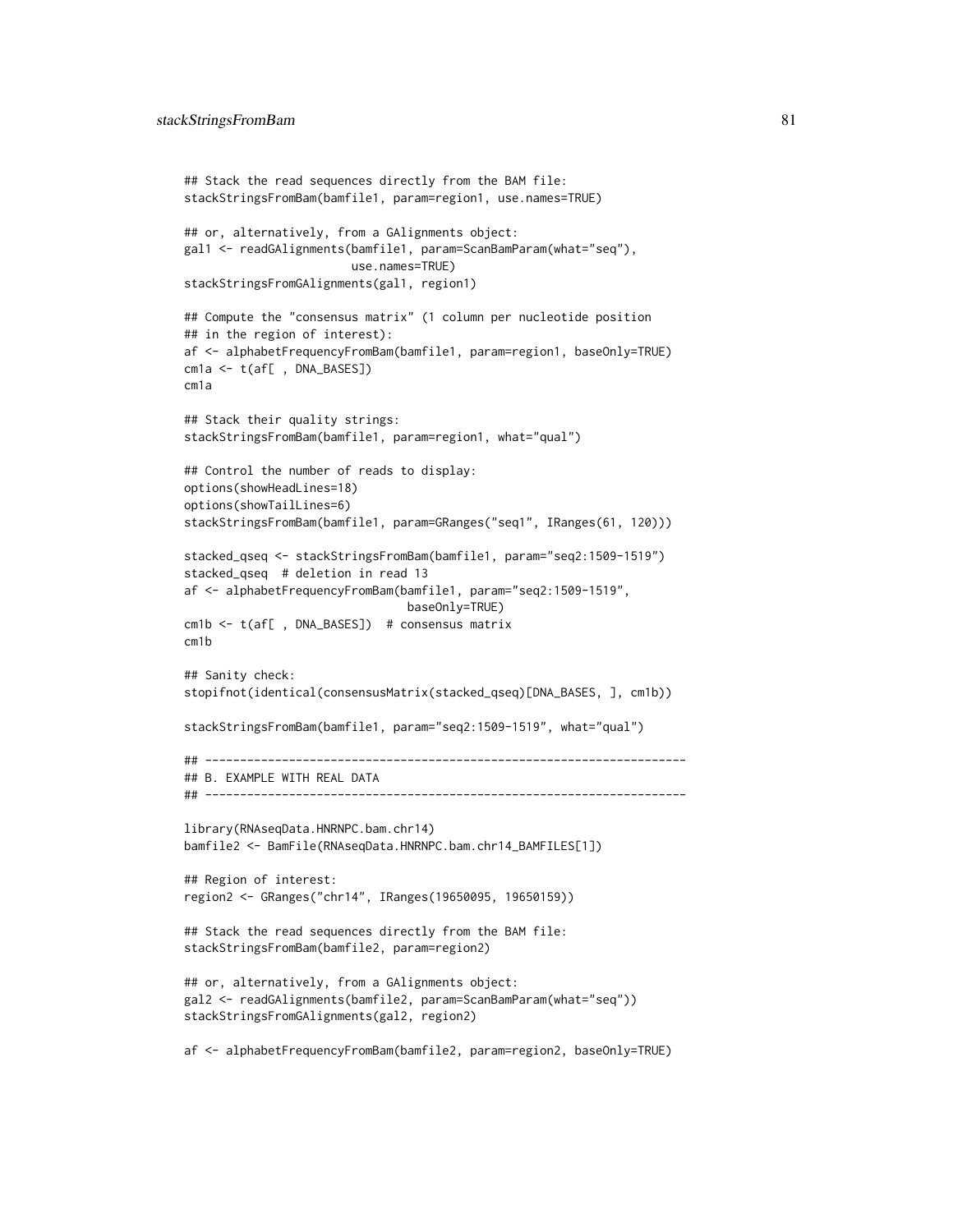```
cm2 <- t(af[ , DNA_BASES]) # consensus matrix
cm2
## ---------------------------------------------------------------------
## C. COMPUTE READ CONSENSUS SEQUENCE FOR REGION OF INTEREST
## ---------------------------------------------------------------------
## Let's write our own little naive function to go from consensus matrix
## to consensus sequence. For each nucleotide position in the region of
## interest (i.e. each column in the matrix), we select the letter with
## highest frequency. We also use special letter "*" at positions where
## there is a tie, and special letter "." at positions where all the
## frequencies are 0 (a particular type of tie):
cm_to_cs <- function(cm)
{
    stopifnot(is.matrix(cm))
   nr <- nrow(cm)
   rnames <- rownames(cm)
    stopifnot(!is.null(rnames) && all(nchar(rnames) == 1L))
    selection <- apply(cm, 2,
                       function(x) {
                         i \leq which.max(x)if (x[i] == 0L)return(nr + 1L)
                         if (sum(x == x[i]) != 1L)return(nr + 2L)
                         i
                       })
    paste0(c(rnames, ".", "*")[selection], collapse="")
}
cm_to_cs(cm1a)
cm_to_cs(cm1b)
cm_to_cs(cm2)
## Note that the consensus sequences we obtain are relative to the
## plus strand of the reference sequence.
```

```
summarizeOverlaps-methods
```
*Perform overlap queries between reads and genomic features*

#### **Description**

summarizeOverlaps extends findOverlaps by providing options to resolve reads that overlap multiple features.

#### Usage

## S4 method for signature 'GRanges,GAlignments'

<span id="page-81-0"></span>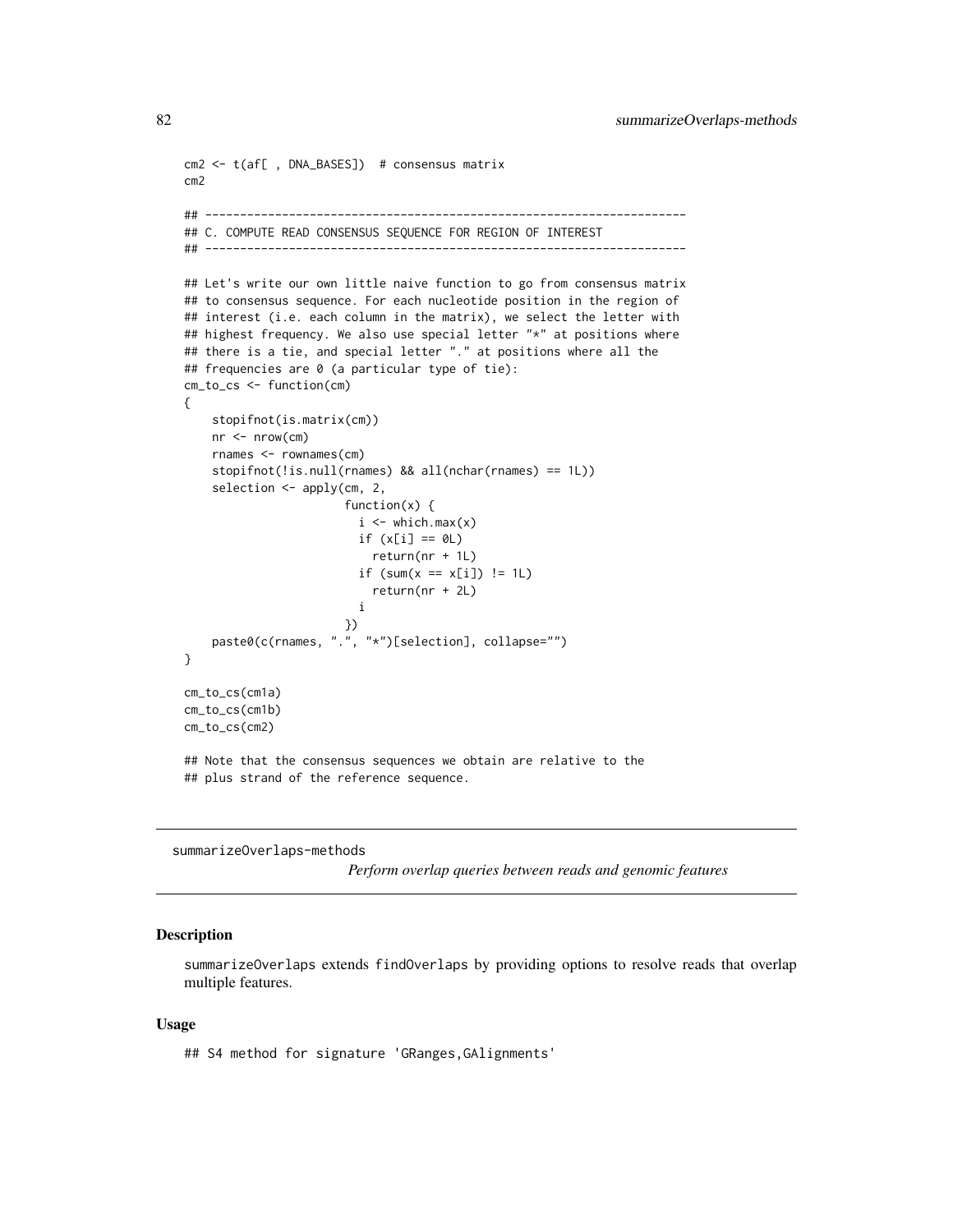```
summarizeOverlaps(
 features, reads, mode=Union,
 ignore.strand=FALSE, inter.feature=TRUE, preprocess.reads=NULL, ...)
## S4 method for signature 'GRangesList,GAlignments'
summarizeOverlaps(
 features, reads, mode=Union,
 ignore.strand=FALSE, inter.feature=TRUE, preprocess.reads=NULL, ...)
## S4 method for signature 'GRanges,GRanges'
summarizeOverlaps(
 features, reads, mode=Union,
 ignore.strand=FALSE, inter.feature=TRUE, preprocess.reads=NULL, ...)
## S4 method for signature 'GRangesList,GRanges'
summarizeOverlaps(
 features, reads, mode=Union,
 ignore.strand=FALSE, inter.feature=TRUE, preprocess.reads=NULL, ...)
## S4 method for signature 'GRanges,GAlignmentPairs'
summarizeOverlaps(
 features, reads, mode=Union,
 ignore.strand=FALSE, inter.feature=TRUE, preprocess.reads=NULL, ...)
## S4 method for signature 'GRangesList,GAlignmentPairs'
summarizeOverlaps(
 features, reads, mode=Union,
 ignore.strand=FALSE, inter.feature=TRUE, preprocess.reads=NULL, ...)
## mode funtions
Union(features, reads, ignore.strand=FALSE,
                       inter.feature=TRUE)
IntersectionStrict(features, reads, ignore.strand=FALSE,
                                    inter.feature=TRUE)
IntersectionNotEmpty(features, reads, ignore.strand=FALSE,
                                      inter.feature=TRUE)
## S4 method for signature 'GRanges, BamFile'
summarizeOverlaps(
 features, reads, mode=Union,
 ignore.strand=FALSE, inter.feature=TRUE, singleEnd=TRUE,
 fragments=FALSE, param=ScanBamParam(), preprocess.reads=NULL, ...)
## S4 method for signature 'BamViews,missing'
summarizeOverlaps(
 features, reads, mode=Union,
 ignore.strand=FALSE, inter.feature=TRUE, singleEnd=TRUE,
 fragments=FALSE, param=ScanBamParam(), preprocess.reads=NULL, ...)
```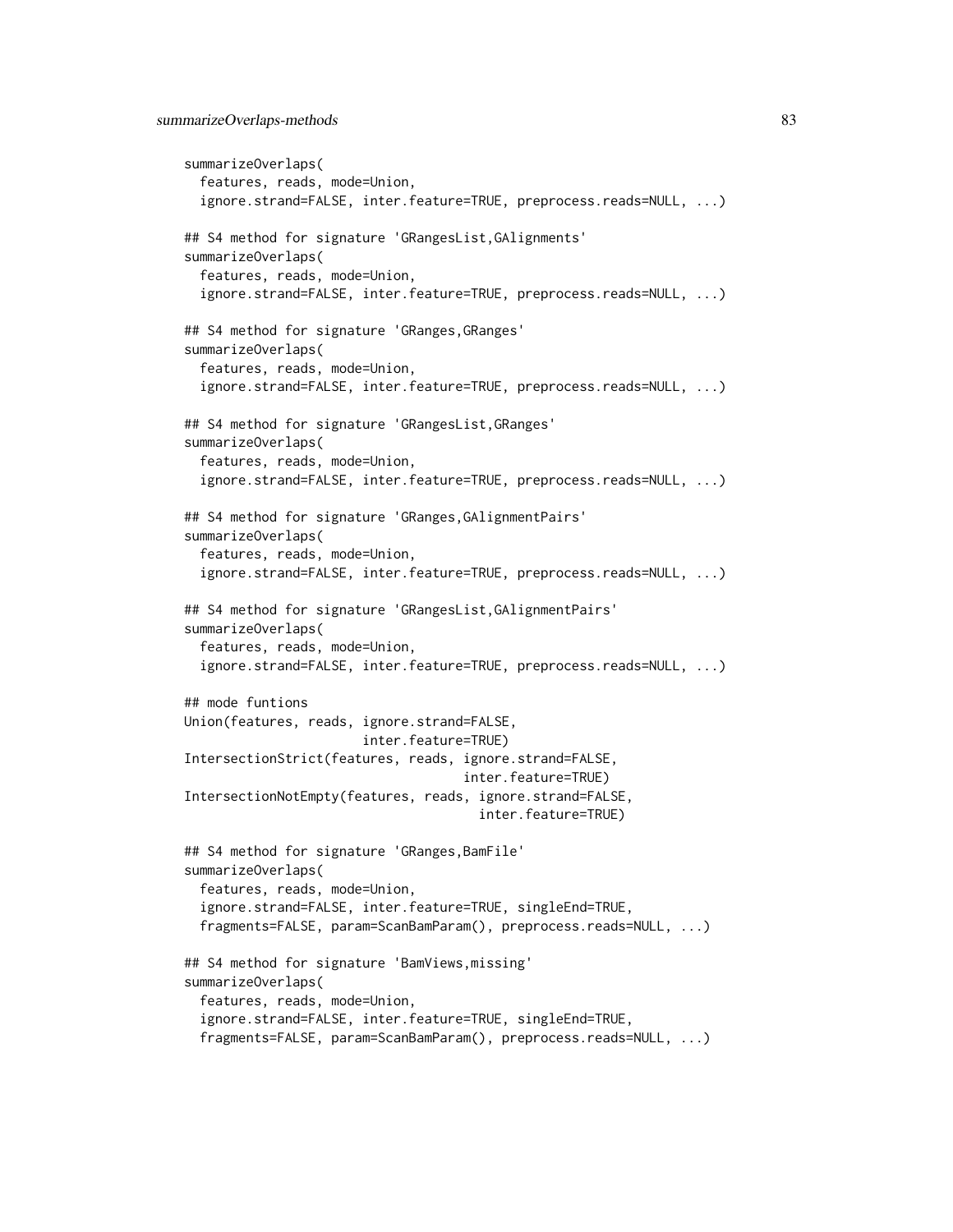# <span id="page-83-0"></span>Arguments

| features      | A GRanges or a GRangesList object of genomic regions of interest. When a<br>GRanges is supplied, each row is considered a feature. When a GRangesList<br>is supplied, each higher list-level is considered a feature. This distinction is<br>important when defining overlaps.                                                                                                                                                                 |
|---------------|------------------------------------------------------------------------------------------------------------------------------------------------------------------------------------------------------------------------------------------------------------------------------------------------------------------------------------------------------------------------------------------------------------------------------------------------|
|               | When features is a BamViews the reads argument is missing. Features are<br>extracted from the bamRanges and the reads from bamPaths. Metadata from<br>bamPaths and bamSamples are stored in the colData of the resulting Ranged-<br>SummarizedExperiment object. bamExperiment metadata are stored in the metadata<br>slot.                                                                                                                    |
| reads         | A GRanges, GRangesList GAlignments, GAlignmentsList, GAlignmentPairs,<br>BamViews or BamFileList object that represents the data to be counted by<br>summarizeOverlaps.                                                                                                                                                                                                                                                                        |
|               | reads is missing when a BamViews object is the only argument supplied to<br>summarizeOverlaps. reads are the files specified in bamPaths of the BamViews<br>object.                                                                                                                                                                                                                                                                            |
| mode          | mode can be one of the pre-defined count methods such as "Union", "Intersec-<br>tionStrict", or "IntersectionNotEmpty" or it a user supplied count function. For a<br>custom count function, the input arguments must match those of the pre-defined<br>options and the function must return a vector of counts the same length as the<br>annotation ('features' argument). See examples for details.                                          |
|               | The pre-defined options are designed after the counting modes available in the<br>HTSeq package by Simon Anders (see references).                                                                                                                                                                                                                                                                                                              |
|               | • "Union" : (Default) Reads that overlap any portion of exactly one feature<br>are counted. Reads that overlap multiple features are discarded. This is the<br>most conservative of the 3 modes.                                                                                                                                                                                                                                               |
|               | • "IntersectionStrict" : A read must fall completely "within" the feature to be<br>counted. If a read overlaps multiple features but falls "within" only one, the<br>read is counted for that feature. If the read is "within" multiple features, the<br>read is discarded.                                                                                                                                                                    |
|               | • "IntersectionNotEmpty" : A read must fall in a unique disjoint region of a<br>feature to be counted. When a read overlaps multiple features, the features<br>are partitioned into disjoint intervals. Regions that are shared between the<br>features are discarded leaving only the unique disjoint regions. If the read<br>overlaps one of these remaining regions, it is assigned to the feature the<br>unique disjoint region came from. |
|               | • user supplied function : A function can be supplied as the mode argu-<br>ment. It must (1) have arguments that correspond to features, reads,<br>ignore.strand and inter.feature arguments (as in the defined mode<br>functions) and (2) return a vector of counts the same length as features.                                                                                                                                              |
| ignore.strand | A logical indicating if strand should be considered when matching.                                                                                                                                                                                                                                                                                                                                                                             |
| inter.feature | (Default TRUE) A logical indicating if the counting mode should be aware of<br>overlapping features. When TRUE (default), reads mapping to multiple features<br>are dropped (i.e., not counted). When FALSE, these reads are retained and a<br>count is assigned to each feature they map to.                                                                                                                                                  |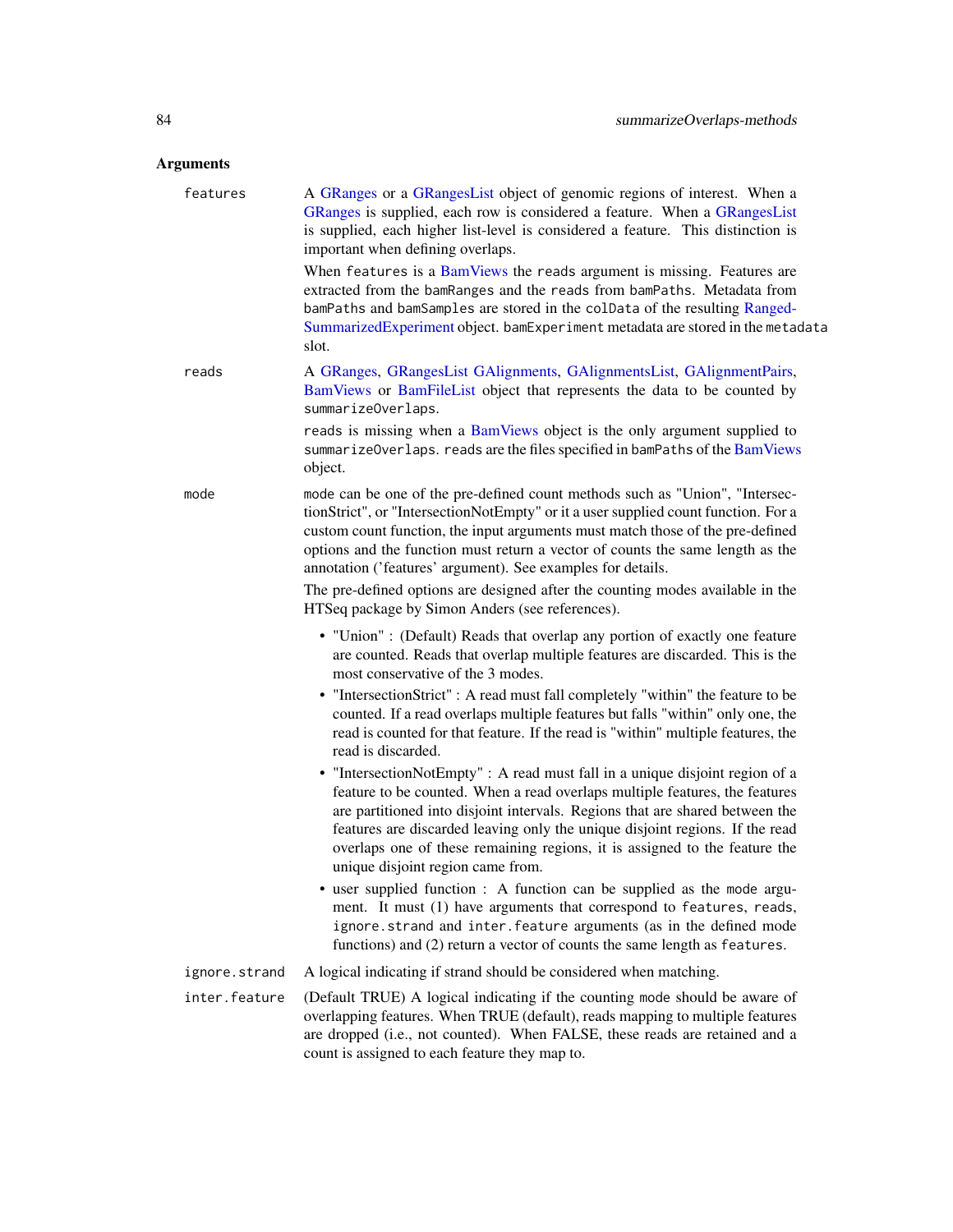<span id="page-84-0"></span>

| There are 6 possible combinations of the mode and inter, feature arguments.  |
|------------------------------------------------------------------------------|
| When inter, feature=FALSE the behavior of modes 'Union' and 'Intersection-   |
| Strict' are essentially 'countOverlaps' with 'type=any' and type=within, re- |
| spectively. 'IntersectionNotEmpty' does not reduce to a simple countOverlaps |
| because common (shared) regions of the annotation are removed before count-  |
| ing.                                                                         |

#### preprocess.reads

A function applied to the reads before counting. The first argument should be reads and the return value should be an object compatible with the reads argument to the counting modes, Union, IntersectionStrict and Intersection-NotEmpty.

The distinction between a user-defined 'mode' and user-defined 'preprocess.reads' function is that in the first case the user defines how to count; in the second case the reads are preprocessed before counting with a pre-defined mode. See examples.

Additional arguments passed to functions or methods called from within summarizeOverlaps. For BAM file methods arguments may include singleEnd, fragments or param which apply to reading records from a file (see below). Providing count.mapped.reads=TRUE include additional passes through the BAM file to collect statistics similar to those from countBam.

> A BPPARAM argument can be passed down to the bplapply called by summarizeOverlaps. The argument can be MulticoreParam(), SnowParam(), BatchJobsParam() or DoparParam(). See the BiocParallel package for details in specifying the params.

- singleEnd (Default TRUE) A logical indicating if reads are single or paired-end. In Bioconductor > 2.12 it is not necessary to sort paired-end BAM files by qname. When counting with summarizeOverlaps, setting singleEnd=FALSE will trigger paired-end reading and counting. It is fine to also set asMates=TRUE in the BamFile but is not necessary when singleEnd=FALSE.
- fragments (Default FALSE) A logical; applied to paired-end data only. fragments controls which function is used to read the data which subsequently affects which records are included in counting.

When fragments=FALSE, data are read with [readGAlignmentPairs](#page-63-1) and returned in a GAlignmentPairs class. In this case, singletons, reads with unmapped pairs, and other fragments, are dropped.

When fragments=TRUE, data are read with [readGAlignmentsList](#page-63-1) and returned in a GAlignmentsList class. This class holds 'mated pairs' as well as samestrand pairs, singletons, reads with unmapped pairs and other fragments. Because more records are kept, generally counts will be higher when fragments=TRUE.

The term 'mated pairs' refers to records paired with the algorithm described on the [?readGAlignmentsList](#page-63-1) man page.

param An optional [ScanBamParam](#page-0-0) instance to further influence scanning, counting, or filtering.

> See [?BamFile](#page-0-0) for details of how records are returned when both yieldSize is specified in a [BamFile](#page-0-0) and which is defined in a [ScanBamParam](#page-0-0).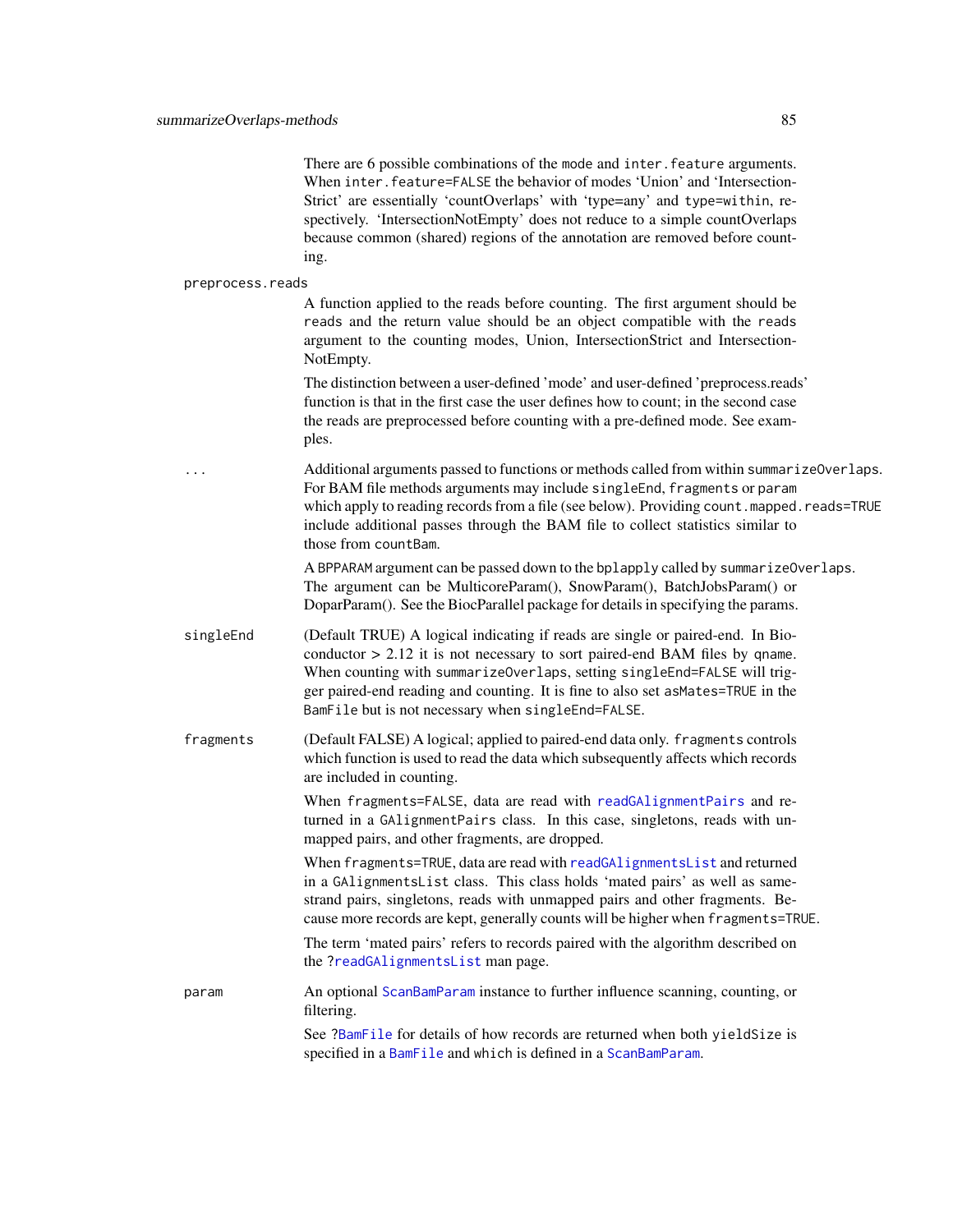<span id="page-85-0"></span>Details

summarizeOverlaps offers counting modes to resolve reads that overlap multiple features. The mode argument defines a set of rules to resolve the read to a single feature such that each read is counted a maximum of once. New to GenomicRanges  $>= 1.13.9$  is the inter. feature argument which allows reads to be counted for each feature they overlap. When inter.feature=TRUE the counting modes are aware of feature overlap; reads that overlap multiple features are dropped and not counted. When inter.feature=FALSE multiple feature overlap is ignored and reads are counted once for each feature they map to. This essentially reduces modes 'Union' and 'IntersectionStrict' to countOverlaps with type="any", and type="within", respectively. 'IntersectionNotEmpty' is not reduced to a derivative of countOverlaps because the shared regions are removed before counting.

The BamViews, BamFile and BamFileList methods summarize overlaps across one or several files. The latter uses bplapply; control parallel evaluation using the [register](#page-0-0) interface in the BiocParallel package.

features : A 'feature' can be any portion of a genomic region such as a gene, transcript, exon etc. When the features argument is a [GRanges](#page-0-0) the rows define the features. The result will be the same length as the [GRanges.](#page-0-0) When features is a [GRangesList](#page-0-0) the highest list-level defines the features and the result will be the same length as the [GRangesList.](#page-0-0)

When inter. feature=TRUE, each count mode attempts to assign a read that overlaps multiple features to a single feature. If there are ranges that should be considered together (e.g., exons by transcript or cds regions by gene) the [GRangesList](#page-0-0) would be appropriate. If there is no grouping in the data then a [GRanges](#page-0-0) would be appropriate.

paired-end reads : Paired-end reads are counted as a single hit if one or both parts of the pair are overlapped. Paired-end records can be counted in a [GAlignmentPairs](#page-26-0) container or BAM file.

Counting pairs in BAM files:

- The singleEnd argument should be FALSE.
- When reads are supplied as a BamFile or BamFileList, the asMates argument to the BamFile should be TRUE.
- When fragments is FALSE, a GAlignmentPairs object is used in counting (pairs only).
- When fragments is TRUE, a GAlignmentsList object is used in counting (pairs, singletons, unmapped mates, etc.)

#### Value

A [RangedSummarizedExperiment](#page-0-0) object. The assays slot holds the counts, rowRanges holds the annotation from features.

When reads is a BamFile or BamFileList colData is an empty DataFrame with a single row named 'counts'. If count.mapped.reads=TRUE, colData holds the output of countBam in 3 columns named 'records' (total records), 'nucleotides' and 'mapped' (mapped records).

When features is a BamViews colData includes 2 columns named bamSamples and bamIndices.

In all other cases, colData has columns of 'object' (class of reads) and 'records' (length of reads).

# Author(s)

Valerie Obenchain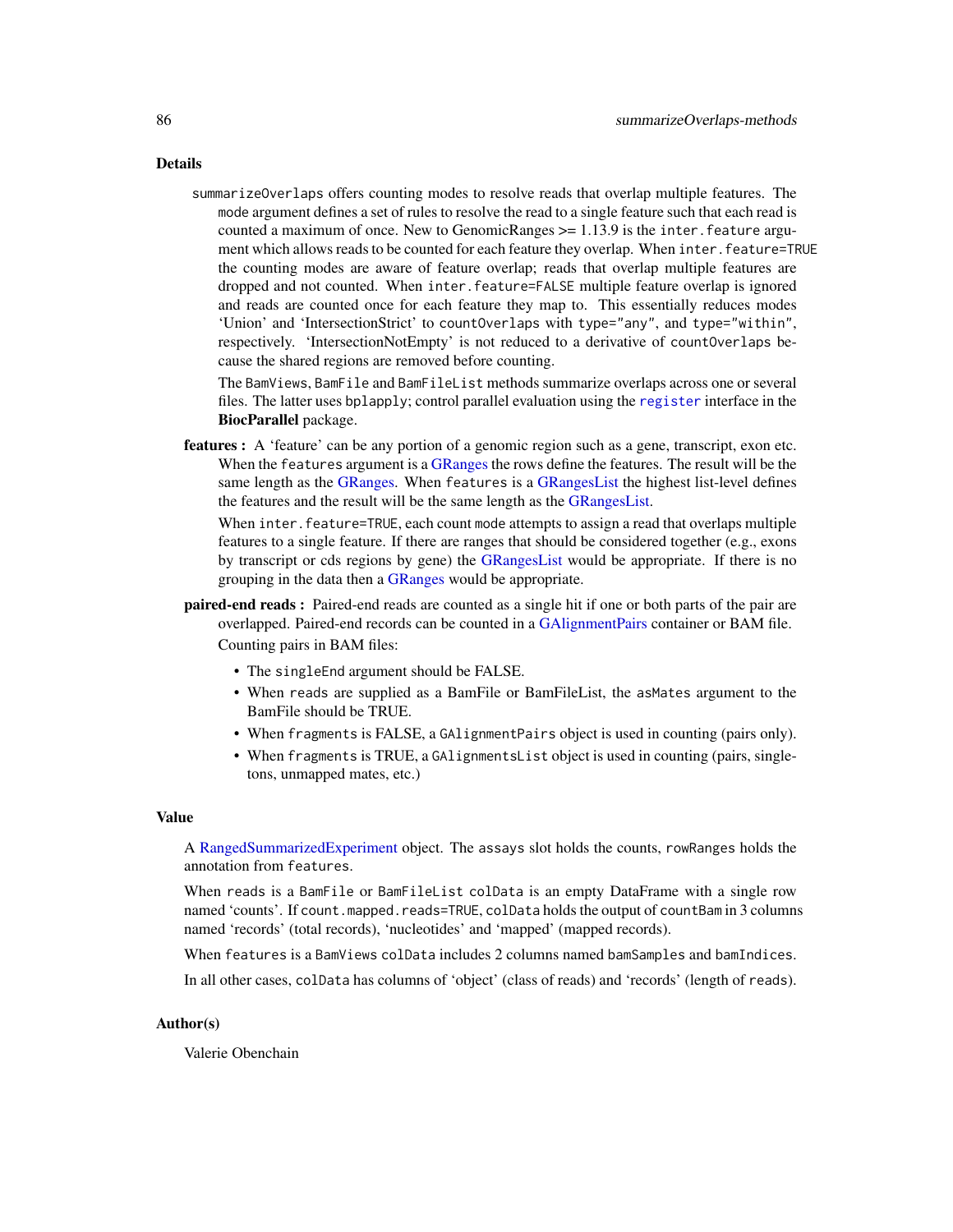#### <span id="page-86-0"></span>References

HTSeq : <http://www-huber.embl.de/users/anders/HTSeq/doc/overview.html> htseq-count : <http://www-huber.embl.de/users/anders/HTSeq/doc/count.html>

#### See Also

- The DESeq2, DEXSeq and edgeR packages.
- The [RangedSummarizedExperiment](#page-0-0) class defined in the **SummarizedExperiment** package.
- The [GAlignments](#page-31-0) and [GAlignmentPairs](#page-26-0) classes.
- The [BamFileList](#page-0-0) and [BamViews](#page-0-0) classes in the Rsamtools package.
- The [readGAlignments](#page-63-0) and [readGAlignmentPairs](#page-63-1) functions.

#### Examples

```
reads <- GAlignments(
   names = c("a", "b", "c", "d", "e", "f", "g"),
    seqnames = Rle(c(rep(c("chr1", "chr2"), 3), "chr1")),
    pos = as.integer(c(1400, 2700, 3400, 7100, 4000, 3100, 5200)),
    cigar = c("500M", "100M", "300M", "500M", "300M",
              "50M200N50M", "50M150N50M"),
    strand = strand(rep("+", 7)))
gr <- GRanges(
    seqnames = c(rep("chr1", 7), rep("chr2", 4)), strand = "+'',ranges = IRanges(c(1000, 3000, 3600, 4000, 4000, 5000, 5400,
                       2000, 3000, 7000, 7500),
                     width = c(500, 500, 300, 500, 900, 500, 500,
                               900, 500, 600, 300),
                     names=c("A", "B", "C1", "C2", "D1", "D2", "E", "F",
                             "G", "H1", "H2")))
groups <- factor(c(1,2,3,3,4,4,5,6,7,8,8))
grl <- splitAsList(gr, groups)
names(grl) <- LETTERS[seq_along(grl)]
## ---------------------------------------------------------------------
## Counting modes.
## ---------------------------------------------------------------------
## First count with a GRanges as the 'features'. 'Union' is the
## most conservative counting mode followed by 'IntersectionStrict'
## then 'IntersectionNotEmpty'.
counts1 <-
    data.frame(union=assays(summarizeOverlaps(gr, reads))$counts,
               intStrict=assays(summarizeOverlaps(gr, reads,
                                mode="IntersectionStrict"))$counts,
               intNotEmpty=assays(summarizeOverlaps(gr, reads,
                                  mode="IntersectionNotEmpty"))$counts)
```
colSums(counts1)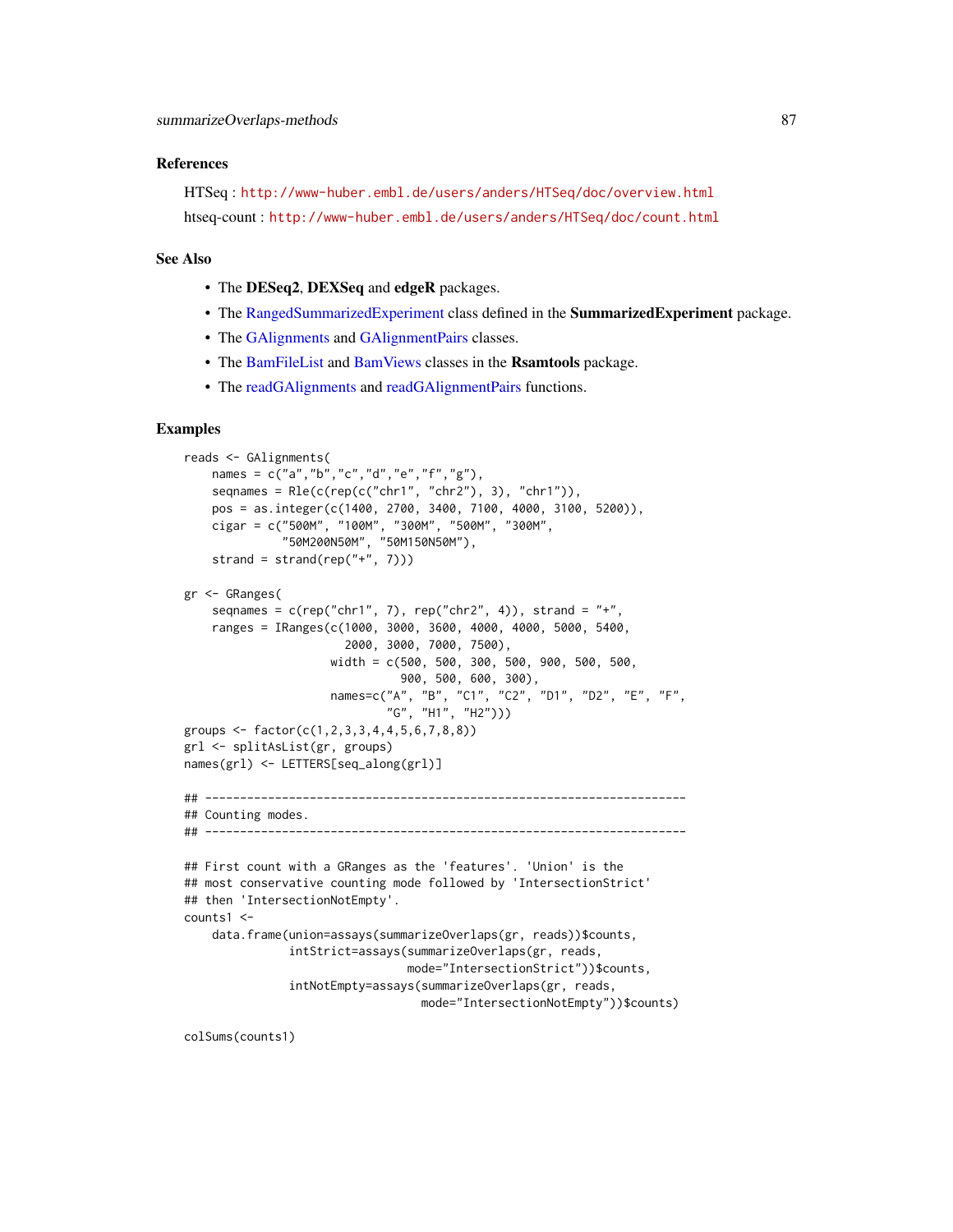```
## Split the 'features' into a GRangesList and count again.
counts2 <-
    data.frame(union=assays(summarizeOverlaps(grl, reads))$counts,
               intStrict=assays(summarizeOverlaps(grl, reads,
                                mode="IntersectionStrict"))$counts,
               intNotEmpty=assays(summarizeOverlaps(grl, reads,
                                  mode="IntersectionNotEmpty"))$counts)
colSums(counts2)
## The GRangesList ('grl' object) has 8 features whereas the GRanges
## ('gr' object) has 11. The affect on counting can be seen by looking
## at feature 'H' with mode 'Union'. In the GRanges this feature is
## represented by ranges 'H1' and 'H2',
gr[c("H1", "H2")]
## and by list element 'H' in the GRangesList,
grl["H"]
## Read "d" hits both 'H1' and 'H2'. This is considered a multi-hit when
## using a GRanges (each range is a separate feature) so the read was
## dropped and not counted.
counts1[c("H1", "H2"), ]
## When using a GRangesList, each list element is considered a feature.
## The read hits multiple ranges within list element 'H' but only one
## list element. This is not considered a multi-hit so the read is counted.
counts2["H", ]
## ---------------------------------------------------------------------
## Counting multi-hit reads.
## ---------------------------------------------------------------------
## The goal of the counting modes is to provide a set of rules that
## resolve reads hitting multiple features so each read is counted
## a maximum of once. However, sometimes it may be desirable to count
## a read for each feature it overlaps. This can be accomplished by
## setting 'inter.feature' to FALSE.
## When 'inter.feature=FALSE', modes 'Union' and 'IntersectionStrict'
## essentially reduce to countOverlaps() with type="any" and
## type="within", respectively.
## When 'inter.feature=TRUE' only features "A", "F" and "G" have counts.
se1 <- summarizeOverlaps(gr, reads, mode="Union", inter.feature=TRUE)
assays(se1)$counts
## When 'inter.feature=FALSE' all 11 features have a count. There are
## 7 total reads so one or more reads were counted more than once.
se2 <- summarizeOverlaps(gr, reads, mode="Union", inter.feature=FALSE)
assays(se2)$counts
## ---------------------------------------------------------------------
```

```
## Counting BAM files.
```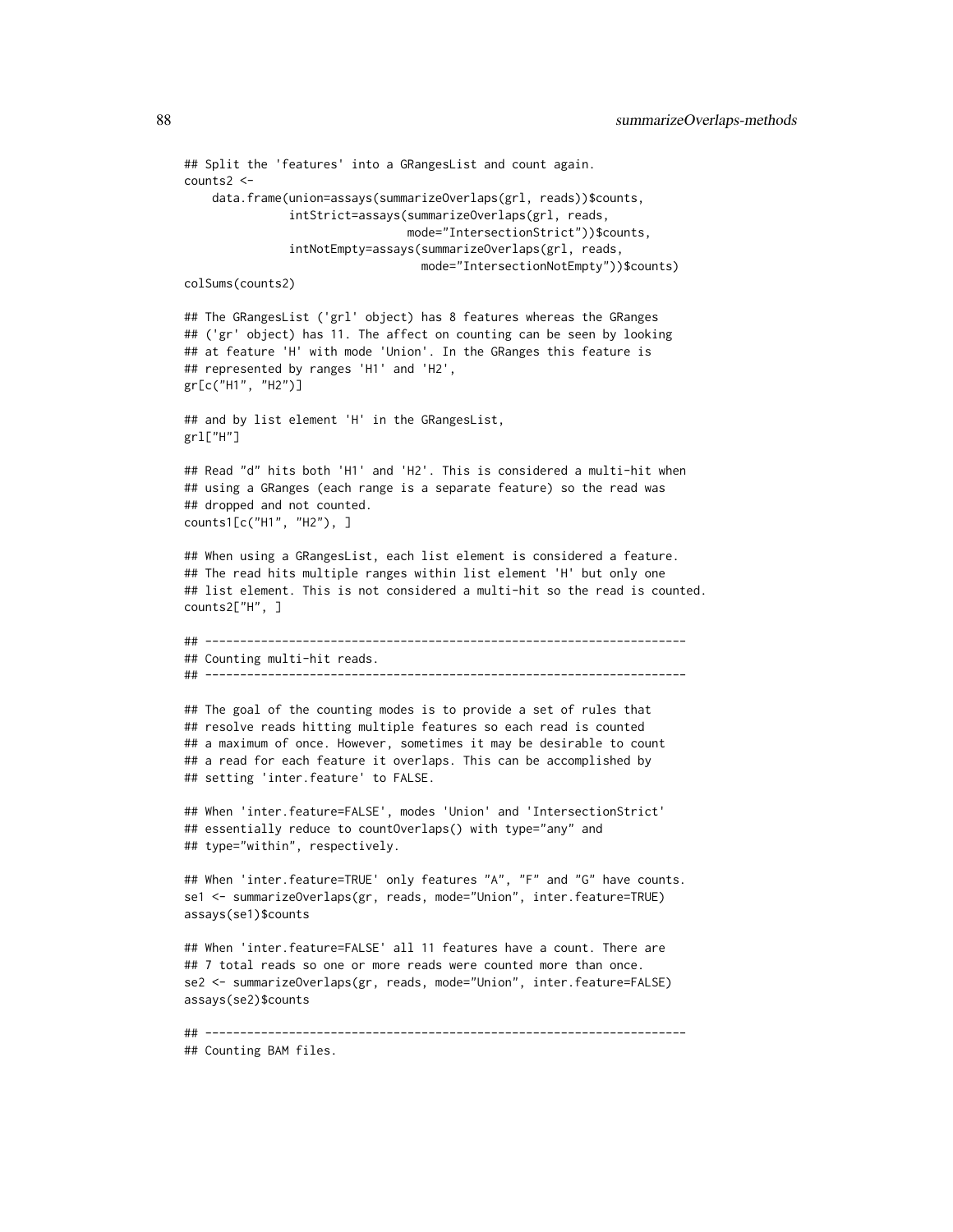```
summarizeOverlaps-methods 89
    ## ---------------------------------------------------------------------
   library(pasillaBamSubset)
   library(TxDb.Dmelanogaster.UCSC.dm3.ensGene)
   exbygene <- exonsBy(TxDb.Dmelanogaster.UCSC.dm3.ensGene, "gene")
   ## (i) Single-end :
   ## Large files can be iterated over in chunks by setting a
   ## 'yieldSize' on the BamFile.
   bf_s <- BamFile(untreated1_chr4(), yieldSize=50000)
   se_s <- summarizeOverlaps(exbygene, bf_s, singleEnd=TRUE)
    table(assays(se_s)$counts > 0)
   ## When a character (file name) is provided as 'reads' instead
   ## of a BamFile object summarizeOverlaps() will create a BamFile
   ## and set a reasonable default 'yieldSize'.
   ## (ii) Paired-end :
   ## A paired-end file may contain singletons, reads with unmapped
    ## pairs or reads with more than two fragments. When 'fragments=FALSE'
    ## only reads paired by the algorithm are included in the counting.
   nofrag <- summarizeOverlaps(exbygene, untreated3_chr4(),
                               singleEnd=FALSE, fragments=FALSE)
    table(assays(nofrag)$counts > 0)
   ## When 'fragments=TRUE' all singletons, reads with unmapped pairs
    ## and other fragments will be included in the counting.
   bf <- BamFile(untreated3_chr4(), asMates=TRUE)
   frag <- summarizeOverlaps(exbygene, bf, singleEnd=FALSE, fragments=TRUE)
   table(assays(frag)$counts > 0)
    ## As expected, using 'fragments=TRUE' results in a larger number
    ## of total counts because singletons, unmapped pairs etc. are
    ## included in the counting.
    ## Total reads in the file:
    countBam(untreated3_chr4())
    ## Reads counted with 'fragments=FALSE':
    sum(assays(nofrag)$counts)
    ## Reads counted with 'fragments=TRUE':
    sum(assays(frag)$counts)
   ## ---------------------------------------------------------------------
    ## Use ouput of summarizeOverlaps() for differential expression analysis
    ## with DESeq2 or edgeR.
    ## ---------------------------------------------------------------------
    fls <- list.files(system.file("extdata", package="GenomicAlignments"),
                     recursive=TRUE, pattern="*bam$", full=TRUE)
```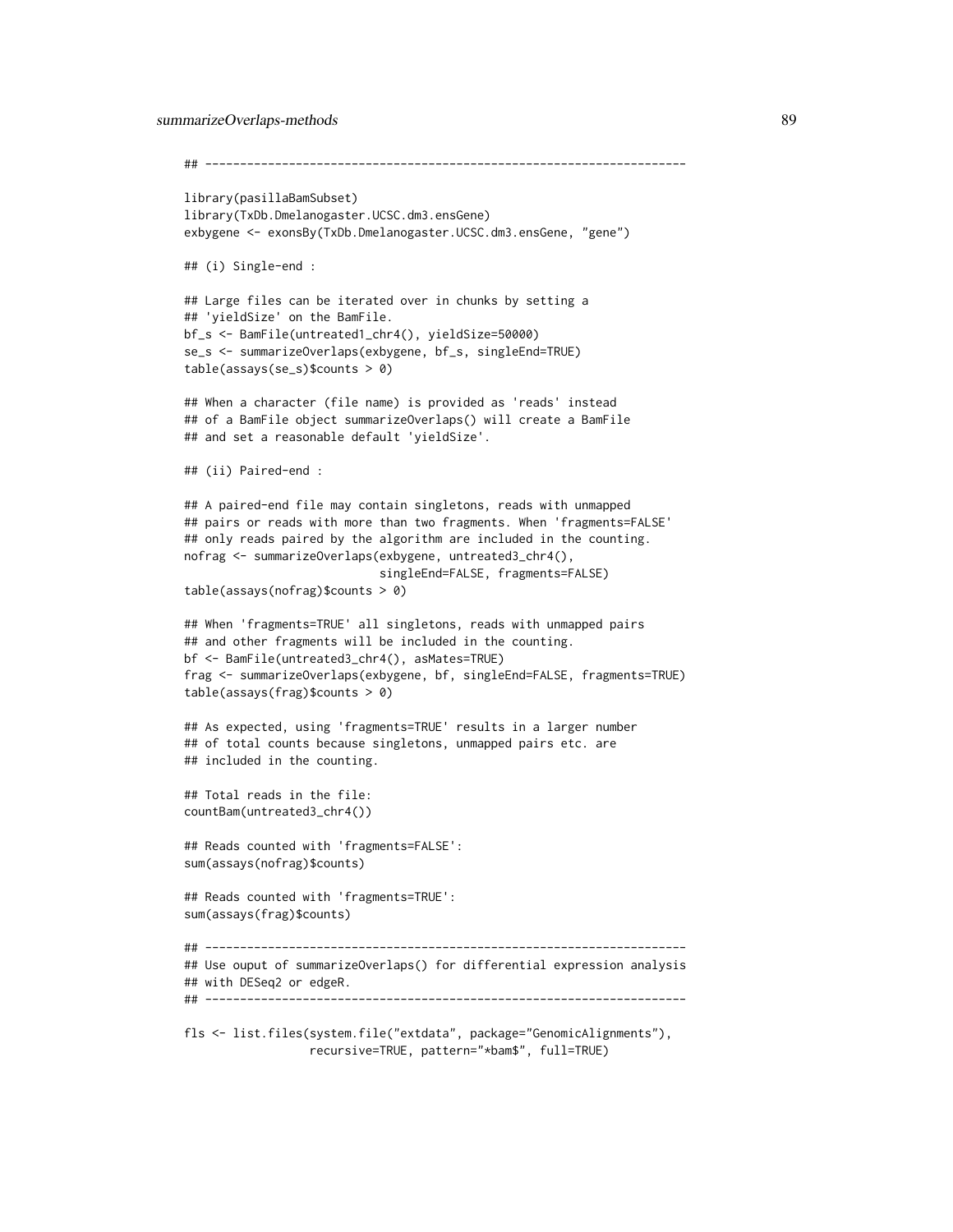```
names(fls) <- basename(fls)
bf <- BamFileList(fls, index=character(), yieldSize=1000)
genes <- GRanges(
   seqnames = c(rep("chr2L", 4), rep("chr2R", 5), rep("chr3L", 2)),ranges = IRanges(c(1000, 3000, 4000, 7000, 2000, 3000, 3600,
                       4000, 7500, 5000, 5400),
                     width=c(rep(500, 3), 600, 900, 500, 300, 900,
                             300, 500, 500)))
se <- summarizeOverlaps(genes, bf)
## When the reads are BAM files, the 'colData' contains summary
## information from a call to countBam().
colData(se)
## Start differential expression analysis with the DESeq2 or edgeR
## package:
library(DESeq2)
deseq <- DESeqDataSet(se, design= ~ 1)
library(edgeR)
edger <- DGEList(assays(se)$counts, group=rownames(colData(se)))
## ---------------------------------------------------------------------
## Filter records by map quality before counting.
## (user-supplied 'mode' function)
## ---------------------------------------------------------------------
## The 'mode' argument can take a custom count function whose
## arguments are the same as those in the current counting modes
## (i.e., Union, IntersectionNotEmpty, IntersectionStrict).
## In this example records are filtered by map quality before counting.
mapq_filter <- function(features, reads, ignore.strand, inter.feature)
{
    require(GenomicAlignments) # needed for parallel evaluation
   Union(features, reads[mcols(reads)$mapq >= 20],
          ignore.strand, inter.feature)
}
genes <- GRanges("seq1", IRanges(seq(1, 1500, by=200), width=100))
param <- ScanBamParam(what="mapq")
fl <- system.file("extdata", "ex1.bam", package="Rsamtools")
se <- summarizeOverlaps(genes, fl, mode=mapq_filter, param=param)
assays(se)$counts
## The count function can be completely custom (i.e., not use the
## pre-defined count functions at all). Requirements are that
## the input arguments match the pre-defined modes and the output
## is a vector of counts the same length as 'features'.
my_count <- function(features, reads, ignore.strand, inter.feature) {
    ## perform filtering, or subsetting etc.
    require(GenomicAlignments) # needed for parallel evaluation
    countOverlaps(features, reads)
```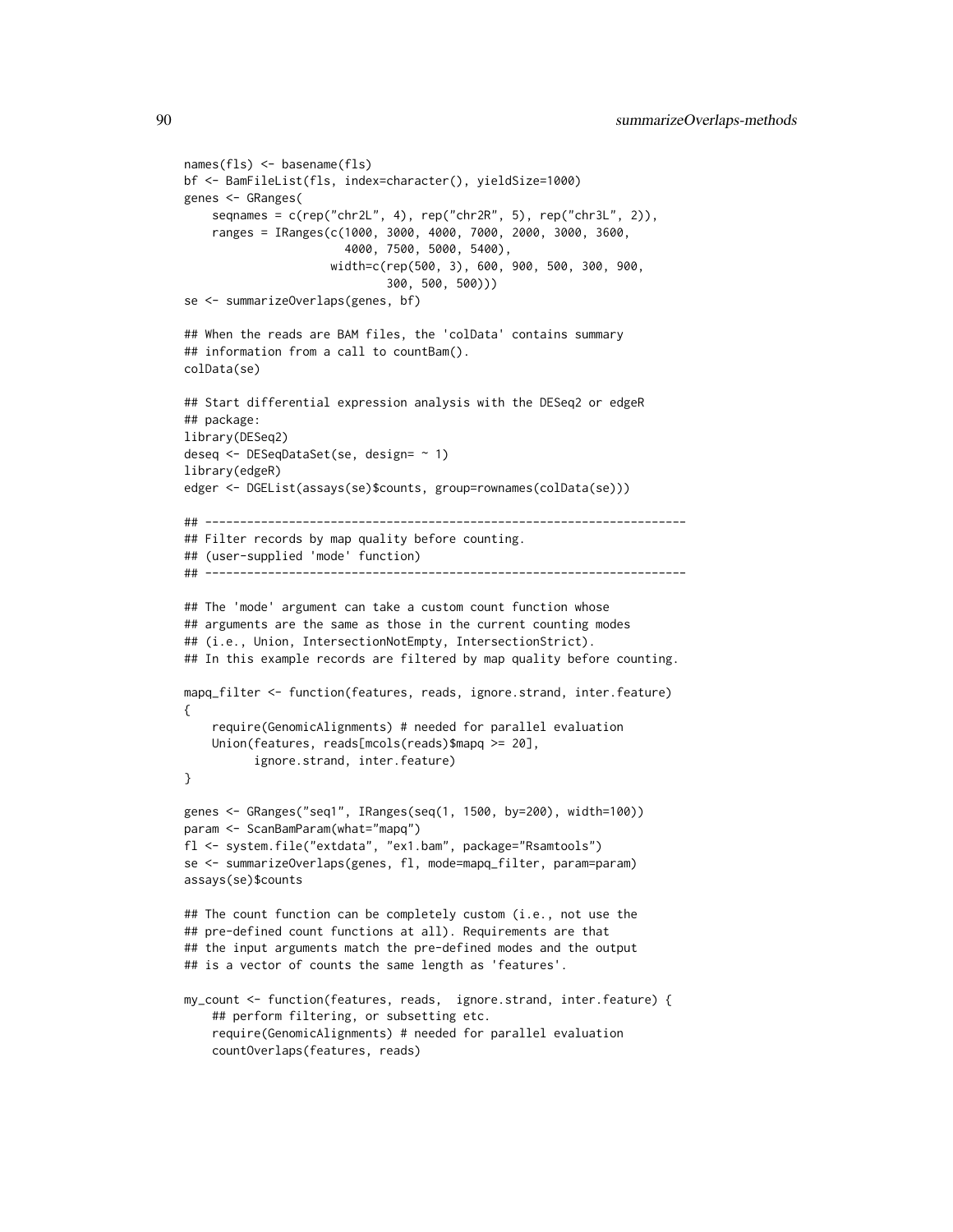```
}
## ---------------------------------------------------------------------
## Preprocessing reads before counting with a standard count mode.
## (user-supplied 'preprocess.reads' function)
## ---------------------------------------------------------------------
## The 'preprocess.reads' argument takes a function that is
## applied to the reads before counting with a pre-defined mode.
ResizeReads <- function(reads, width=1, fix="start", ...) {
    reads <- as(reads, "GRanges")
    stopifnot(all(strand(reads) != "*"))
    resize(reads, width=width, fix=fix, ...)
}
## By default ResizeReads() counts reads that overlap on the 5' end:
summarizeOverlaps(grl, reads, mode=Union, preprocess.reads=ResizeReads)
## Count reads that overlap on the 3' end by passing new values
## for 'width' and 'fix':
summarizeOverlaps(grl, reads, mode=Union, preprocess.reads=ResizeReads,
                 width=1, fix="end")
## ---------------------------------------------------------------------
## summarizeOverlaps() with BamViews.
## ---------------------------------------------------------------------
## bamSamples and bamPaths metadata are included in the colData.
## bamExperiment metadata is put into the metadata slot.
fl <- system.file("extdata", "ex1.bam", package="Rsamtools", mustWork=TRUE)
rngs <- GRanges(c("seq1", "seq2"), IRanges(1, c(1575, 1584)))
samp <- DataFrame(info="test", row.names="ex1")
view <- BamViews(fl, bamSamples=samp, bamRanges=rngs)
se <- summarizeOverlaps(view, mode=Union, ignore.strand=TRUE)
colData(se)
metadata(se)
```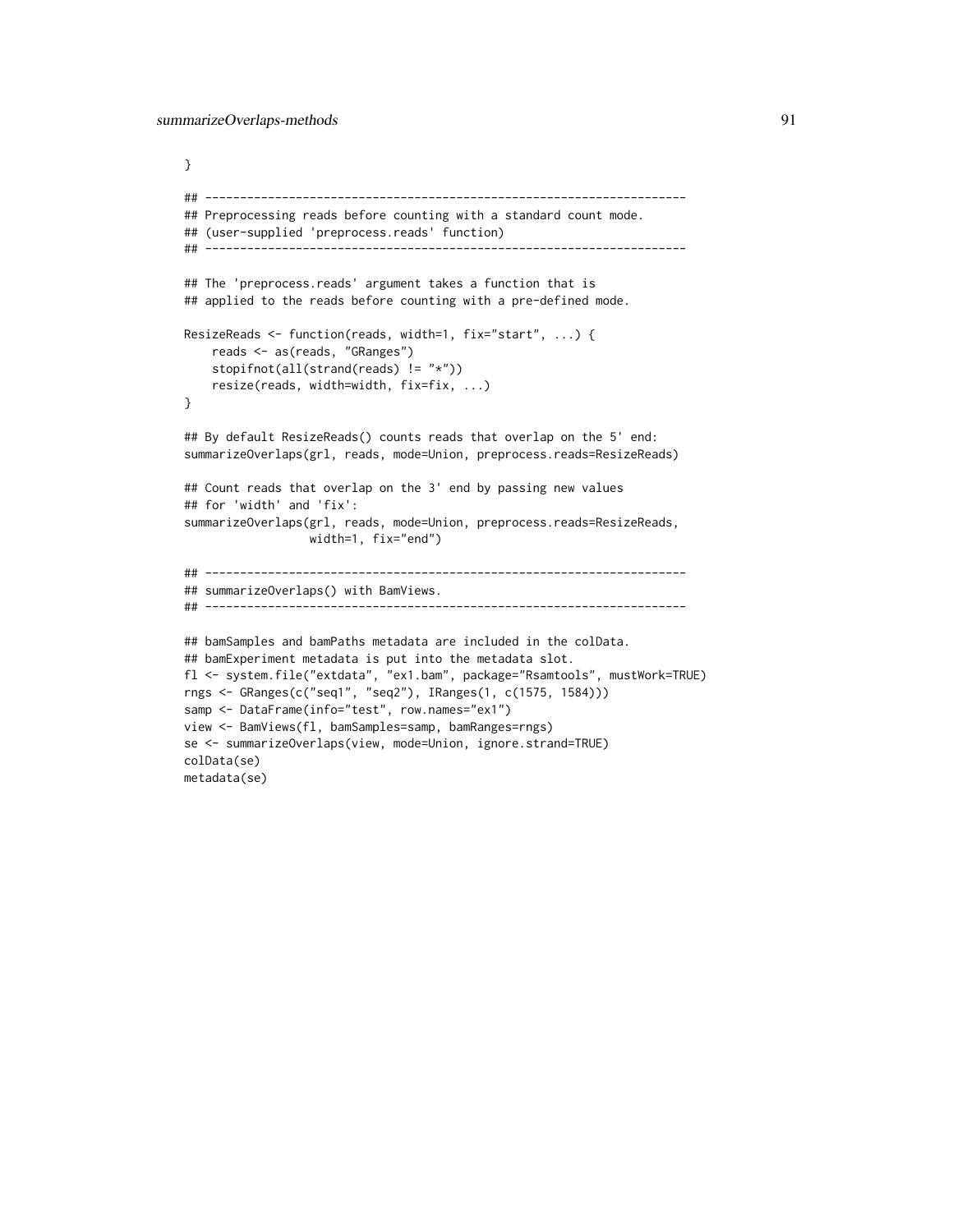# **Index**

∗ classes GAlignmentPairs-class, [27](#page-26-1) GAlignments-class, [32](#page-31-1) GAlignmentsList-class, [37](#page-36-1) GappedReads-class, [42](#page-41-0) OverlapEncodings-class, [57](#page-56-0) ∗ manip cigar-utils, [3](#page-2-1) findMateAlignment, [18](#page-17-0) junctions-methods, [45](#page-44-0) pileLettersAt, [61](#page-60-1) readGAlignments, [64](#page-63-2) sequenceLayer, [71](#page-70-1) stackStringsFromBam, [78](#page-77-1) ∗ methods coverage-methods, [10](#page-9-0) encodeOverlaps-methods, [13](#page-12-0) findCompatibleOverlaps-methods, [16](#page-15-0) findOverlaps-methods, [22](#page-21-0) findSpliceOverlaps-methods, [24](#page-23-0) GAlignmentPairs-class, [27](#page-26-1) GAlignments-class, [32](#page-31-1) GAlignmentsList-class, [37](#page-36-1) GappedReads-class, [42](#page-41-0) intra-range-methods, [43](#page-42-0) junctions-methods, [45](#page-44-0) mapToAlignments, [52](#page-51-0) OverlapEncodings-class, [57](#page-56-0) pileLettersAt, [61](#page-60-1) sequenceLayer, [71](#page-70-1) setops-methods, [77](#page-76-2) stackStringsFromBam, [78](#page-77-1) summarizeOverlaps-methods, [82](#page-81-0) ∗ utilities coverage-methods, [10](#page-9-0) encodeOverlaps-methods, [13](#page-12-0) findCompatibleOverlaps-methods, [16](#page-15-0) findOverlaps-methods, [22](#page-21-0) findSpliceOverlaps-methods, [24](#page-23-0)

intra-range-methods, [43](#page-42-0) mapToAlignments, [52](#page-51-0) setops-methods, [77](#page-76-2) summarizeOverlaps-methods, [82](#page-81-0) [[,GAlignmentPairs,ANY,ANY-method *(*GAlignmentPairs-class*)*, [27](#page-26-1)

alphabetFrequency, *[79,](#page-78-0) [80](#page-79-0)* alphabetFrequencyFromBam *(*stackStringsFromBam*)*, [78](#page-77-1) as.data.frame,GAlignmentPairs-method *(*GAlignmentPairs-class*)*, [27](#page-26-1) as.data.frame,GAlignments-method *(*GAlignments-class*)*, [32](#page-31-1) as.data.frame,OverlapEncodings-method *(*OverlapEncodings-class*)*, [57](#page-56-0) as.data.frame.OverlapEncodings *(*OverlapEncodings-class*)*, [57](#page-56-0)

BamFile, *[10,](#page-9-0) [11](#page-10-0)*, *[24,](#page-23-0) [25](#page-24-0)*, *[64](#page-63-2)*, *[66,](#page-65-0) [67](#page-66-0)*, *[85](#page-84-0)* BamFileList, *[84](#page-83-0)*, *[87](#page-86-0)* BamViews, *[64,](#page-63-2) [65](#page-64-0)*, *[84](#page-83-0)*, *[87](#page-86-0)* bindROWS,GAlignmentPairs-method *(*GAlignmentPairs-class*)*, [27](#page-26-1) bindROWS,GAlignments-method *(*GAlignments-class*)*, [32](#page-31-1) BSgenome, *[46](#page-45-0)*, *[49](#page-48-0)* BStringSet, *[80](#page-79-0)*

# c, *[35](#page-34-0)*, *[40](#page-39-0)* c,GappedReads-method *(*GappedReads-class*)*, [42](#page-41-0) cigar *(*GAlignments-class*)*, [32](#page-31-1) cigar,GAlignments-method *(*GAlignments-class*)*, [32](#page-31-1) cigar,GAlignmentsList-method *(*GAlignmentsList-class*)*, [37](#page-36-1) cigar-utils, [3,](#page-2-1) *[62](#page-61-0)*, *[73](#page-72-0)* CIGAR\_OPS *(*cigar-utils*)*, [3](#page-2-1) cigarNarrow *(*cigar-utils*)*, [3](#page-2-1)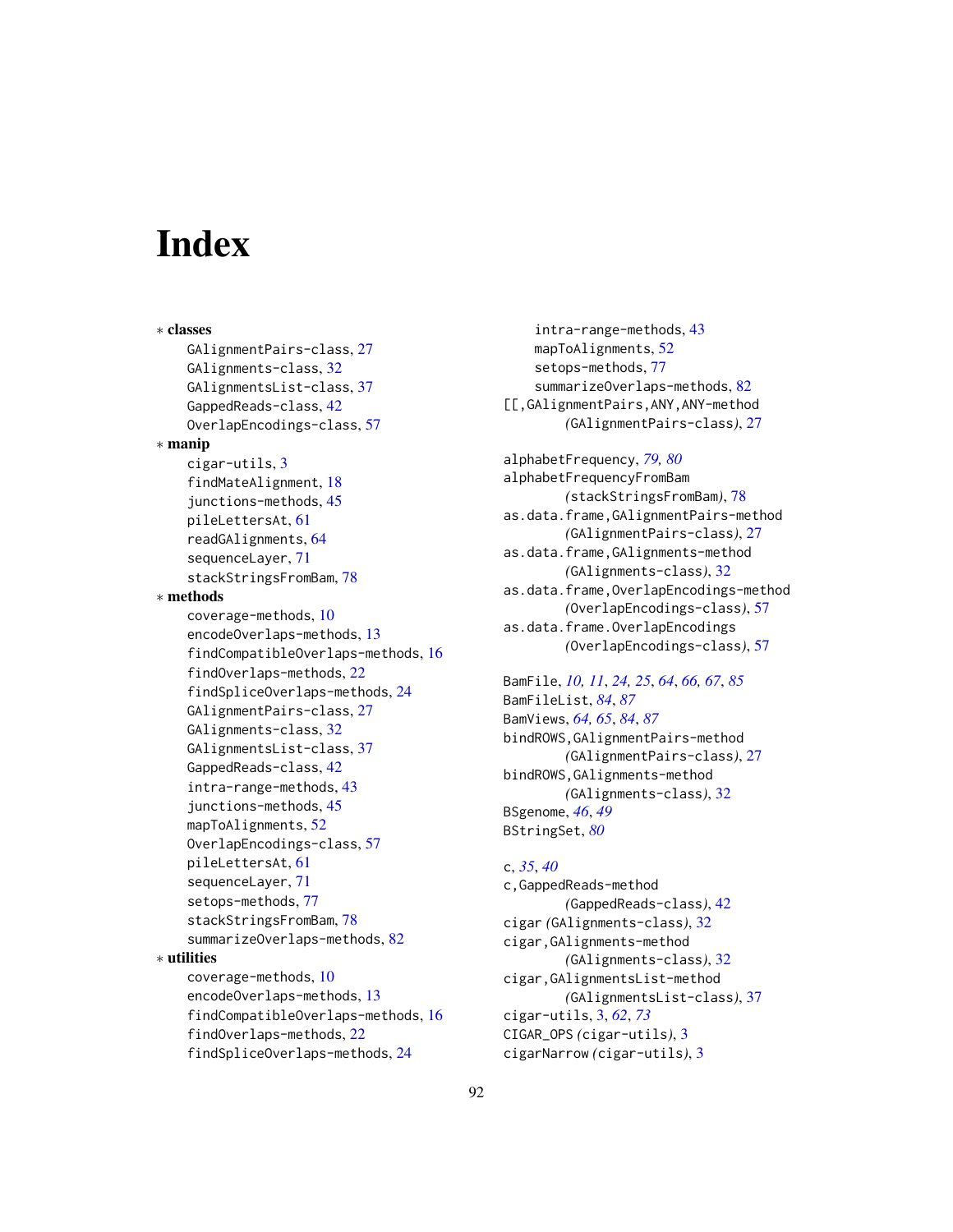# INDEX  $\sim$  93

```
cigarOpTable (cigar-utils), 3
cigarQNarrow (cigar-utils), 3
cigarRangesAlongPairwiseSpace
        (cigar-utils), 3
cigarRangesAlongQuerySpace
        (cigar-utils), 3
cigarRangesAlongReferenceSpace
        (cigar-utils), 3
cigarToRleList (cigar-utils), 3
cigarWidthAlongPairwiseSpace
        (cigar-utils), 3
cigarWidthAlongQuerySpace
        (cigar-utils), 3
cigarWidthAlongReferenceSpace
        (cigar-utils), 3
class:GAlignmentPairs
        (GAlignmentPairs-class), 27
class:GAlignments (GAlignments-class),
        32
class:GAlignmentsList
        (GAlignmentsList-class), 37
class:GappedReads (GappedReads-class),
        42
class:OverlapEncodings
        (OverlapEncodings-class), 57
coerce,GAlignmentPairs,DataFrame-method
        (GAlignmentPairs-class), 27
coerce,GAlignmentPairs,GAlignments-method
        (GAlignmentPairs-class), 27
coerce,GAlignmentPairs,GAlignmentsList-method
(coverage-methods), 10
        (GAlignmentsList-class), 37
coerce,GAlignmentPairs,GRanges-method
        (GAlignmentPairs-class), 27
coerce,GAlignmentPairs,GRangesList-method
        (GAlignmentPairs-class), 27
coerce,GAlignmentPairs,IntegerRanges-method
        (GAlignmentPairs-class), 27
coerce,GAlignments,DataFrame-method
        (GAlignments-class), 32
coerce,GAlignments,GRanges-method
        (GAlignments-class), 32
coerce,GAlignments,GRangesList-method
        (GAlignments-class), 32
coerce,GAlignments,IntegerRanges-method
        (GAlignments-class), 32
coerce,GAlignments,IntegerRangesList-method
        (GAlignments-class), 32
coerce,GAlignmentsList,GAlignmentPairs-method
```
*(*GAlignmentsList-class*)*, [37](#page-36-1) coerce,GAlignmentsList,GRanges-method *(*GAlignmentsList-class*)*, [37](#page-36-1) coerce,GAlignmentsList,GRangesList-method *(*GAlignmentsList-class*)*, [37](#page-36-1) coerce,GAlignmentsList,IntegerRanges-method *(*GAlignmentsList-class*)*, [37](#page-36-1) coerce,GAlignmentsList,IntegerRangesList-method *(*GAlignmentsList-class*)*, [37](#page-36-1) coerce,GenomicRanges,GAlignments-method *(*GAlignments-class*)*, [32](#page-31-1) coerce,list,GAlignmentsList-method *(*GAlignmentsList-class*)*, [37](#page-36-1) CompressedIRangesList, *[6](#page-5-0)*, *[34](#page-33-0)*, *[36](#page-35-0)* CompressedRleList, *[5](#page-4-0)* coordinate-mapping-methods *(*mapToAlignments*)*, [52](#page-51-0) countCompatibleOverlaps *(*findCompatibleOverlaps-methods*)*, [16](#page-15-0) countDumpedAlignments *(*findMateAlignment*)*, [18](#page-17-0) coverage, *[6](#page-5-0)*, *[10,](#page-9-0) [11](#page-10-0)* coverage *(*coverage-methods*)*, [10](#page-9-0) coverage,BamFile-method *(*coverage-methods*)*, [10](#page-9-0) coverage, character-method *(*coverage-methods*)*, [10](#page-9-0) coverage,GAlignmentPairs-method coverage,GAlignments-method *(*coverage-methods*)*, [10](#page-9-0) coverage,GAlignmentsList-method *(*coverage-methods*)*, [10](#page-9-0) coverage-methods, [10,](#page-9-0) *[11](#page-10-0)*, *[30](#page-29-0)*, *[36](#page-35-0)*

# DNAStringSet, *[35](#page-34-0)*, *[43](#page-42-0)*, *[61,](#page-60-1) [62](#page-61-0)*, *[80](#page-79-0)*

```
elementMetadata,GAlignmentsList-method
        (GAlignmentsList-class), 37
elementMetadata<-,GAlignmentsList-method
        (GAlignmentsList-class), 37
encodeOverlaps, 16, 17, 57, 58, 60
encodeOverlaps
        (encodeOverlaps-methods), 13
encodeOverlaps,GRangesList,GRangesList-method
        (encodeOverlaps-methods), 13
encodeOverlaps,IntegerRanges,IntegerRangesList-method
        (encodeOverlaps-methods), 13
```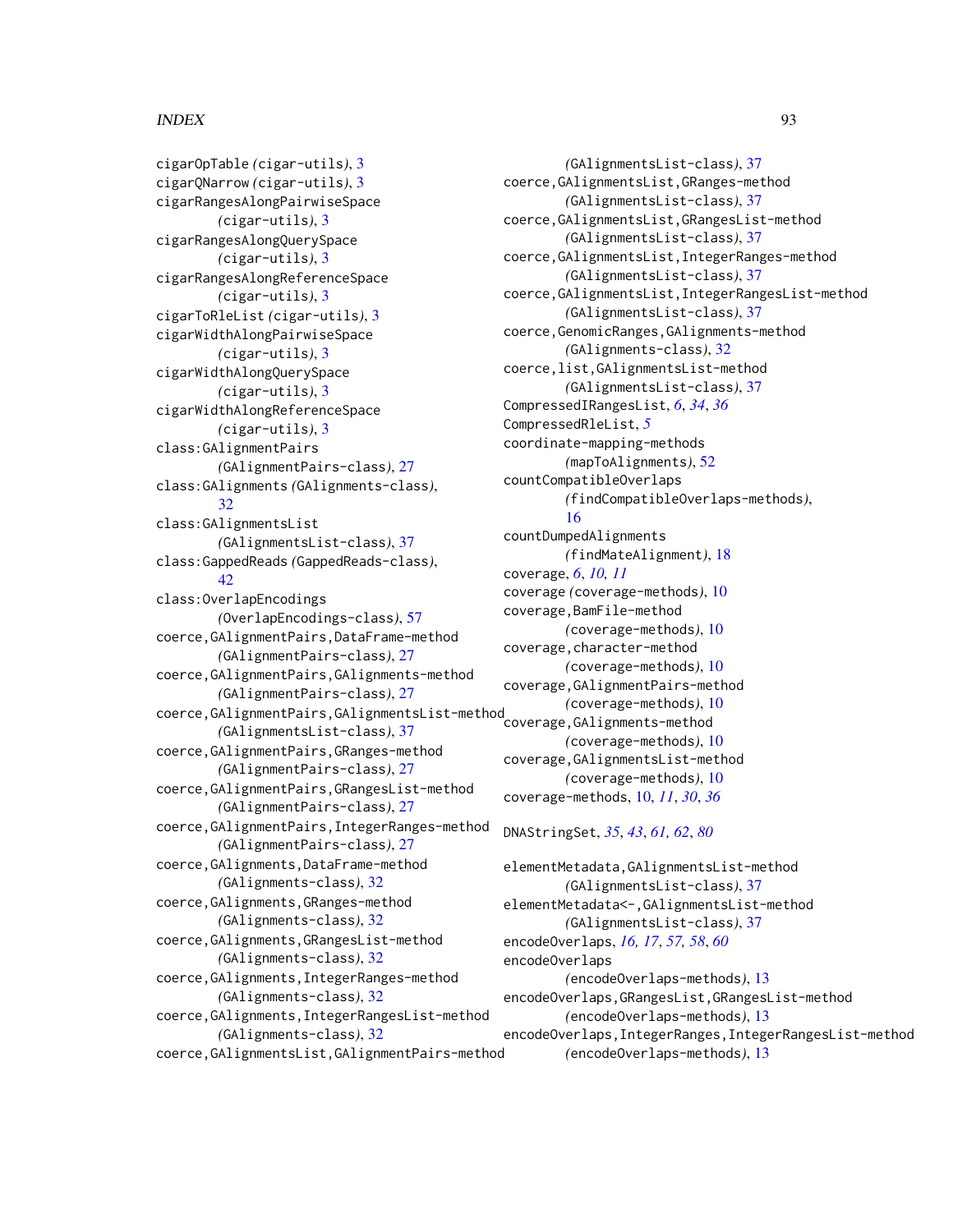```
encodeOverlaps,IntegerRangesList,IntegerRangesxtmedtof&teppedExonRanks,OverlapEncodings-method
        (encodeOverlaps-methods), 13
encodeOverlaps,IntegerRangesList,IntegerRangesList-method
        (encodeOverlaps-methods), 13
encodeOverlaps-methods, 13
encodeOverlaps1
        (encodeOverlaps-methods), 13
encoding,OverlapEncodings-method
        (OverlapEncodings-class), 57
encodingHalves
        (OverlapEncodings-class), 57
encodingHalves,character-method
        (OverlapEncodings-class), 57
encodingHalves,factor-method
        (OverlapEncodings-class), 57
encodingHalves,OverlapEncodings-method
        (OverlapEncodings-class), 57
explodeCigarOpLengths (cigar-utils), 3
explodeCigarOps (cigar-utils), 3
extractAlignmentRangesOnReference
        (cigar-utils), 3
extractAt, 73
extractList, 49
extractQueryStartInTranscript, 60
extractQueryStartInTranscript
        (encodeOverlaps-methods), 13
extractSkippedExonRanks
        (encodeOverlaps-methods), 13
extractSkippedExonRanks,character-method
        (encodeOverlaps-methods), 13
extractSkippedExonRanks,factor-method
        (encodeOverlaps-methods), 13
extractSkippedExonRanks,OverlapEncodings-method
        (encodeOverlaps-methods), 13
extractSpannedExonRanks
        (encodeOverlaps-methods), 13
extractSpannedExonRanks,character-method
        (encodeOverlaps-methods), 13
extractSpannedExonRanks,factor-method
        (encodeOverlaps-methods), 13
extractSpannedExonRanks,OverlapEncodings-method
        (encodeOverlaps-methods), 13
extractSteppedExonRanks
        (encodeOverlaps-methods), 13
extractSteppedExonRanks,character-method
        (encodeOverlaps-methods), 13
extractSteppedExonRanks,factor-method
        (encodeOverlaps-methods), 13
                                                       (encodeOverlaps-methods), 13
                                              findCompatibleOverlaps, 15
                                              findCompatibleOverlaps
                                                       (findCompatibleOverlaps-methods),
                                                       16
                                              findCompatibleOverlaps,GAlignmentPairs,GRangesList-method
                                                       (findCompatibleOverlaps-methods),
                                                       16
                                              findCompatibleOverlaps,GAlignments,GRangesList-method
                                                       (findCompatibleOverlaps-methods),
                                                       16
                                              findCompatibleOverlaps-methods, 16
                                              findMateAlignment, 18, 67
                                              findOverlaps, 14–17, 22, 23
                                              findOverlaps (findOverlaps-methods), 22
                                              findOverlaps,GAlignmentPairs,GAlignmentPairs-method
                                                       (findOverlaps-methods), 22
                                              findOverlaps,GAlignmentPairs,Vector-method
                                                       (findOverlaps-methods), 22
                                              findOverlaps,GAlignments,GAlignments-method
                                                       (findOverlaps-methods), 22
                                              findOverlaps,GAlignments,Vector-method
                                                       (findOverlaps-methods), 22
                                              findOverlaps,GAlignmentsList,GAlignmentsList-method
                                                       (findOverlaps-methods), 22
                                              findOverlaps,GAlignmentsList,Vector-method
                                                       (findOverlaps-methods), 22
                                              findOverlaps,Vector,GAlignmentPairs-method
                                                       (findOverlaps-methods), 22
                                              findOverlaps,Vector,GAlignments-method
                                                       (findOverlaps-methods), 22
                                              findOverlaps,Vector,GAlignmentsList-method
                                                       (findOverlaps-methods), 22
                                              findOverlaps-methods, 22, 30, 36, 40
                                              findSpliceOverlaps
                                                      (findSpliceOverlaps-methods),
                                                       24
                                              findSpliceOverlaps,BamFile,ANY-method
                                                       (findSpliceOverlaps-methods),
                                                       24
                                              findSpliceOverlaps,character,ANY-method
                                                       (findSpliceOverlaps-methods),
                                                       24
                                              findSpliceOverlaps,GAlignmentPairs,GRangesList-method
                                                       (findSpliceOverlaps-methods),
                                                       24
```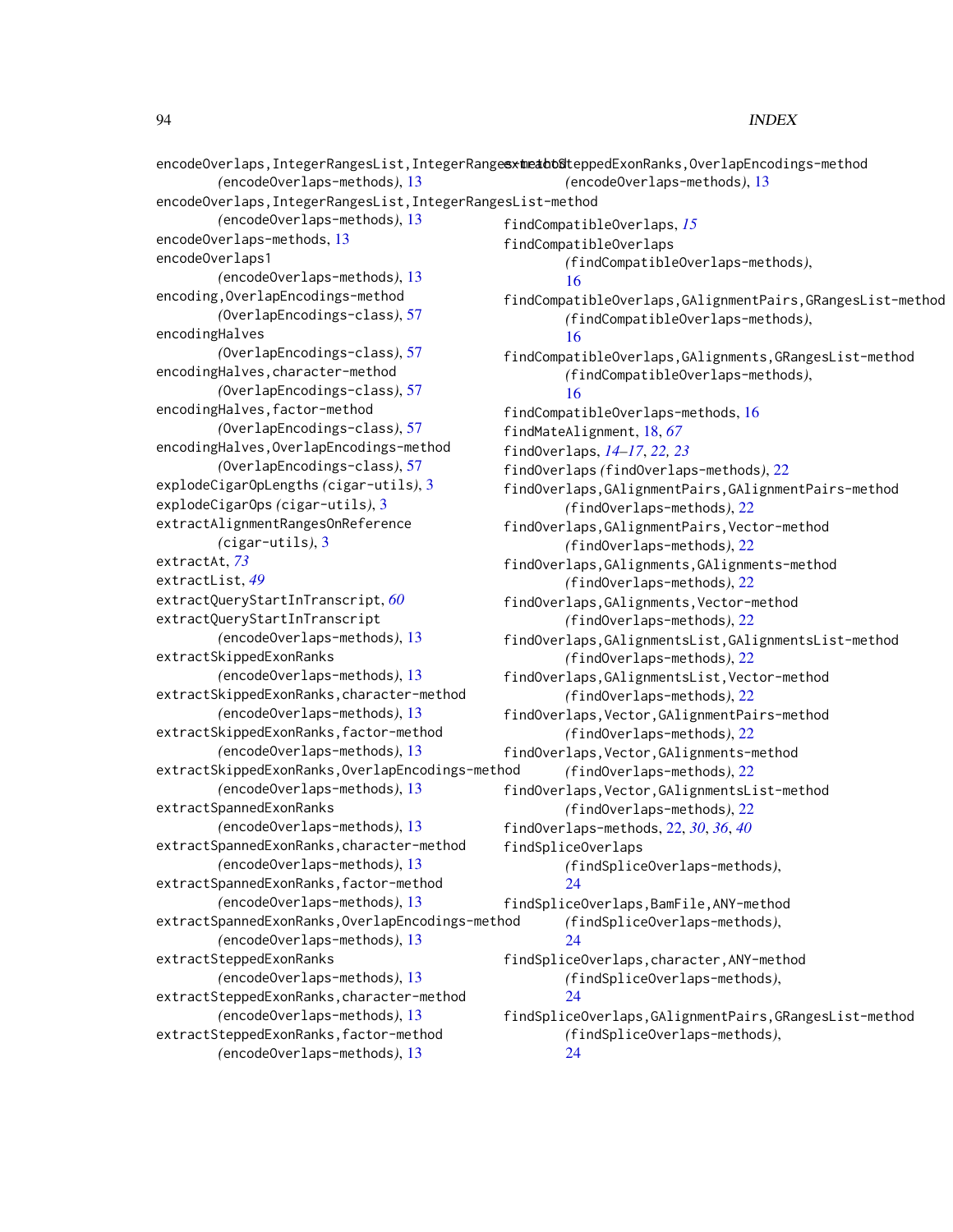```
findSpliceOverlaps, GAlignments, GRangesList-meghandges, GAlignments-method
        (findSpliceOverlaps-methods),
        24
findSpliceOverlaps,GRangesList,GRangesList-method
        (findSpliceOverlaps-methods),
        24findSpliceOverlaps-methods, 24
first, 65
first (GAlignmentPairs-class), 27
first,GAlignmentPairs-method
        (GAlignmentPairs-class), 27
flippedQuery (OverlapEncodings-class),
        57
flippedQuery,OverlapEncodings-method
        (OverlapEncodings-class), 57
flipQuery (encodeOverlaps-methods), 13
flushDumpedAlignments
        (findMateAlignment), 18
GAlignmentPairs, 10, 11, 16–18, 21–25, 32,
        35, 36, 39, 40, 45–47, 49, 64–67, 84,
        86, 87
GAlignmentPairs
        (GAlignmentPairs-class), 27
GAlignmentPairs-class, 23, 27
GAlignments, 6, 10, 11, 16–19, 21–25, 27–30,
        37, 38, 40, 42–47, 49, 53, 62, 64–67,
        73, 77–80, 84, 87
GAlignments (GAlignments-class), 32
GAlignments-class, 23, 32
GAlignmentsList, 10, 11, 22, 23, 43–46, 49,
        64–67, 84
GAlignmentsList
        (GAlignmentsList-class), 37
GAlignmentsList-class, 23, 37
GappedReads, 64–67
GappedReads (GappedReads-class), 42
GappedReads-class, 42
GenomicRanges, 53, 62
getBSgenome, 46, 49
getDumpedAlignments
        (findMateAlignment), 18
getListElement,GAlignments-method
        (GAlignments-class), 32
GPos, 62
GRanges, 10, 11, 22, 24, 29, 30, 34–36, 39, 40,
        43, 47–49, 62, 77–79, 84, 86
granges,GAlignmentPairs-method
        (GAlignmentPairs-class), 27
                                                         (GAlignments-class), 32
                                                granges,GAlignmentsList-method
                                                         (GAlignmentsList-class), 37
                                                GRanges-class, 23
                                                GRangesList, 10, 13–17, 22–25, 29, 30, 34,
                                                         36, 39, 40, 43, 47, 49, 60, 77, 84, 86
                                                GRangesList-class, 23
                                                grglist,GAlignmentPairs-method
                                                         (GAlignmentPairs-class), 27
                                                grglist,GAlignments-method
                                                         (GAlignments-class), 32
                                                grglist,GAlignmentsList-method
                                                         (GAlignmentsList-class), 37
                                                Hits, 14–16, 23, 25
                                                Hits-class, 23
                                                IntegerList, 46, 48, 49
                                                IntegerRanges, 10, 22, 35, 77
                                                IntegerRangesList, 10, 14, 22, 34, 58, 79
                                                IntersectionNotEmpty
                                                         (summarizeOverlaps-methods), 82
                                                IntersectionStrict
                                                         (summarizeOverlaps-methods), 82
                                                intra-range-methods, 43, 44
                                                invertStrand,GAlignmentPairs-method
                                                         (GAlignmentPairs-class), 27
                                                IRanges, 6, 29, 30, 34, 39
                                                IRangesList, 4, 6, 39, 67
                                                is.unsorted,GAlignments-method
                                                         (GAlignments-class), 32
                                                isCompatibleWithSkippedExons
                                                         (encodeOverlaps-methods), 13
                                                isCompatibleWithSkippedExons,character-method
                                                         (encodeOverlaps-methods), 13
                                                isCompatibleWithSkippedExons,factor-method
                                                         (encodeOverlaps-methods), 13
                                                isCompatibleWithSkippedExons,OverlapEncodings-method
                                                         (encodeOverlaps-methods), 13
                                                isCompatibleWithSplicing
                                                         (OverlapEncodings-class), 57
                                                isCompatibleWithSplicing,character-method
                                                         (OverlapEncodings-class), 57
                                                isCompatibleWithSplicing,factor-method
                                                         (OverlapEncodings-class), 57
                                                isCompatibleWithSplicing,OverlapEncodings-method
                                                         (OverlapEncodings-class), 57
                                                isProperPair (GAlignmentPairs-class), 27
```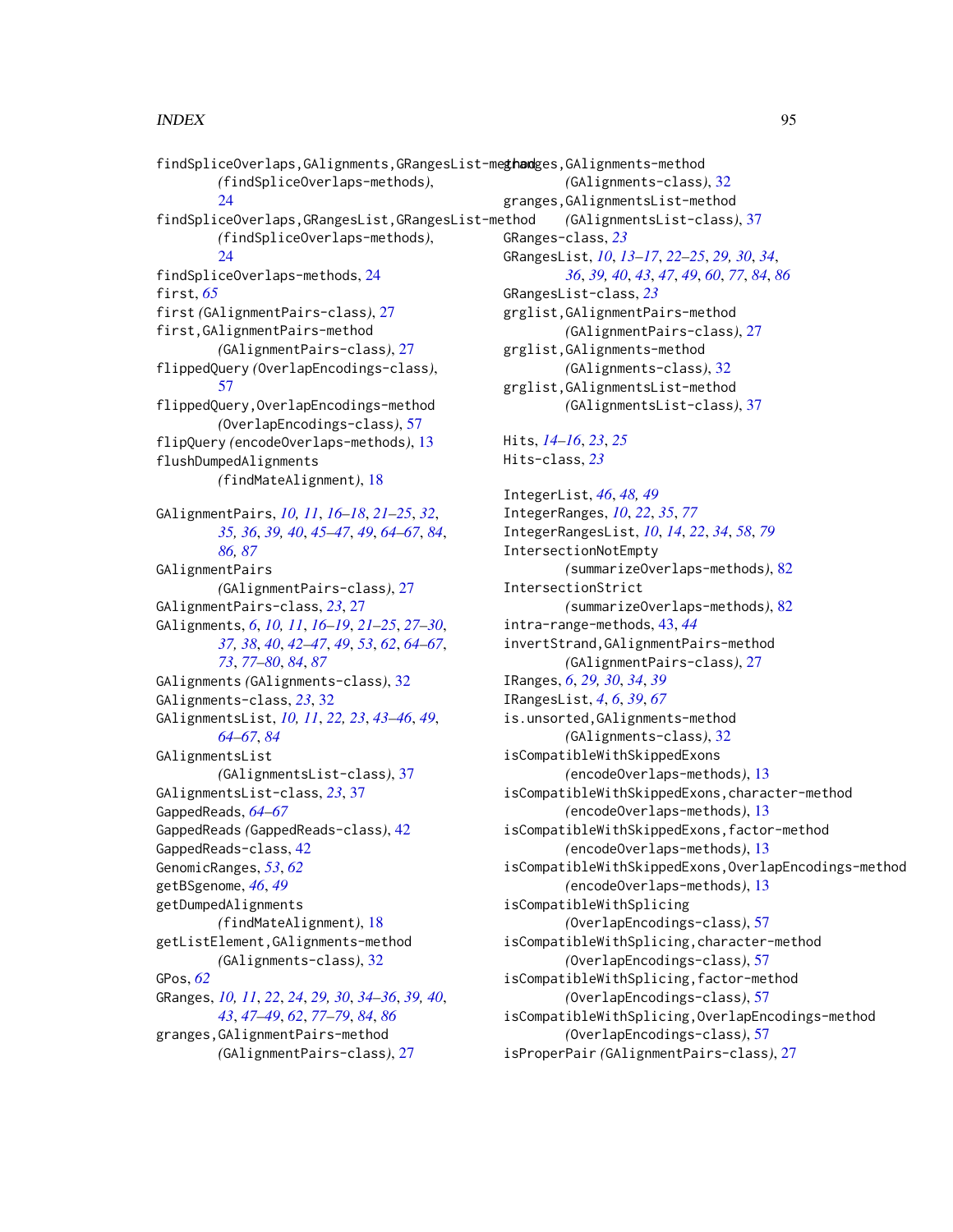```
isProperPair,GAlignmentPairs-method
        (GAlignmentPairs-class), 27
junctions (junctions-methods), 45
junctions,GAlignmentPairs-method
        (junctions-methods), 45
junctions,GAlignments-method
        (junctions-methods), 45
junctions,GAlignmentsList-method
        (junctions-methods), 45
junctions-methods, 30, 36, 40, 45
```

```
last, 65
```

```
last (GAlignmentPairs-class), 27
last,GAlignmentPairs-method
        (GAlignmentPairs-class), 27
Lencoding (OverlapEncodings-class), 57
levels,OverlapEncodings-method
        (OverlapEncodings-class), 57
levels.OverlapEncodings
        (OverlapEncodings-class), 57
List, 49
Lnjunc (OverlapEncodings-class), 57
Loffset (OverlapEncodings-class), 57
Loffset,OverlapEncodings-method
        (OverlapEncodings-class), 57
```

```
makeGAlignmentPairs, 30
makeGAlignmentPairs
        (findMateAlignment), 18
mapFromAlignments (mapToAlignments), 52
mapFromAlignments,GenomicRanges,GAlignments–m@&hollel_slot_names,OverlapEncodings–method
        (mapToAlignments), 52
mapFromAlignments,IntegerRanges,GAlignments-method
pcompare, 60
        (mapToAlignments), 52
mapToAlignments, 52
mapToAlignments,GenomicRanges,GAlignments-method
pileLettersAt, 61, 80
        (mapToAlignments), 52
mapToAlignments,IntegerRanges,GAlignments-method
pintersect (setops-methods), 77
        (mapToAlignments), 52
mapToTranscripts, 52, 54
names, 33
                                                parallel_slot_names,GAlignmentPairs-method
                                                         (GAlignmentPairs-class), 27
                                                         (GAlignments-class), 32
                                                         (OverlapEncodings-class), 57
                                                         (GAlignments-class), 32
                                                pintersect, 77
                                                         (setops-methods), 77
                                                         (setops-methods), 77
```

```
names,GAlignmentPairs-method
        (GAlignmentPairs-class), 27
names,GAlignments-method
        (GAlignments-class), 32
names,GAlignmentsList-method
        (GAlignmentsList-class), 37
```

```
names<-,GAlignmentPairs-method
        (GAlignmentPairs-class), 27
names<-,GAlignments-method
        (GAlignments-class), 32
names<-,GAlignmentsList-method
        (GAlignmentsList-class), 37
narrow,GappedReads-method
        (intra-range-methods), 43
NATURAL_INTRON_MOTIFS
        (junctions-methods), 45
njunc (GAlignments-class), 32
njunc,ANY-method
        (OverlapEncodings-class), 57
njunc,GAlignmentPairs-method
        (GAlignmentPairs-class), 27
njunc,GAlignments-method
        (GAlignments-class), 32
njunc,GAlignmentsList-method
        (GAlignmentsList-class), 37
```

```
order,GAlignments-method
        (GAlignments-class), 32
OverlapEncodings, 14, 15, 17
OverlapEncodings
        (OverlapEncodings-class), 57
OverlapEncodings-class, 57
```

```
parallel_slot_names,GAlignments-method
pcompare,GAlignments,GAlignments-method
pintersect,GAlignments,GRanges-method
pintersect,GRanges,GAlignments-method
pmapFromAlignments (mapToAlignments), 52
pmapFromAlignments,GenomicRanges,GAlignments-method
        (mapToAlignments), 52
pmapFromAlignments,IntegerRanges,GAlignments-method
        (mapToAlignments), 52
```

```
pmapToAlignments (mapToAlignments), 52
```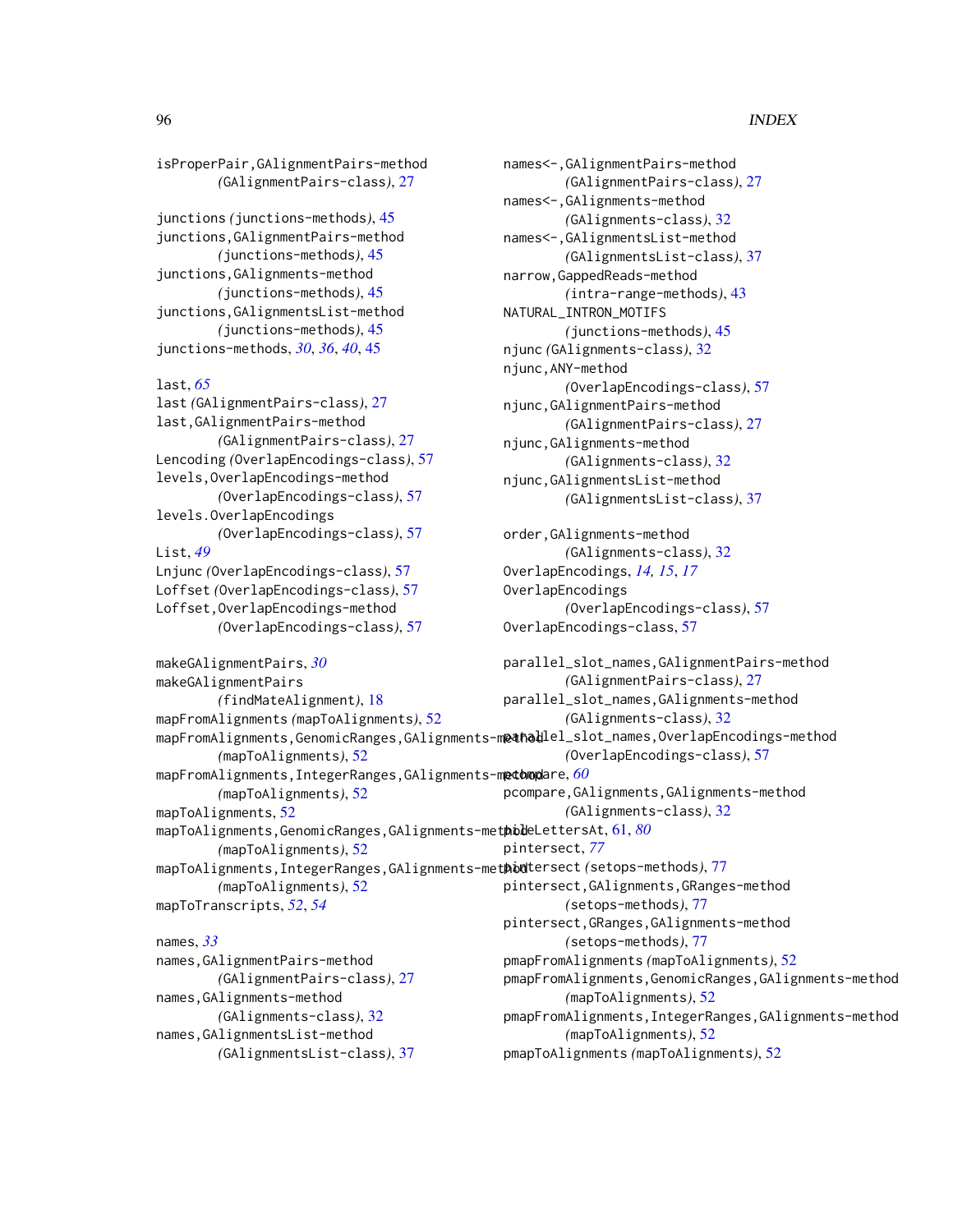```
pmapToAlignments,GenomicRanges,GAlignments-methodGAlignments,character-method
        (mapToAlignments), 52
pmapToAlignments,IntegerRanges,GAlignments-method
readGAlignmentsList, 40, 85
        (mapToAlignments), 52
qnarrow (intra-range-methods), 43
qnarrow,GAlignments-method
        (intra-range-methods), 43
qnarrow,GAlignmentsList-method
        (intra-range-methods), 43
qnarrow,GappedReads-method
        (intra-range-methods), 43
qseq (GappedReads-class), 42
qseq,GappedReads-method
        (GappedReads-class), 42
queryLength, 14
queryLoc2refLoc (cigar-utils), 3
queryLocs2refLocs (cigar-utils), 3
qwidth (GAlignments-class), 32
qwidth,GAlignments-method
        (GAlignments-class), 32
qwidth,GAlignmentsList-method
        (GAlignmentsList-class), 37
qwidth,GappedReads-method
        (GappedReads-class), 42
RangedSummarizedExperiment, 84, 86, 87
ranges,GAlignmentPairs-method
        (GAlignmentPairs-class), 27
ranges,GAlignments-method
        (GAlignments-class), 32
ranges,GAlignmentsList-method
        (GAlignmentsList-class), 37
rank,GAlignments-method
        (GAlignments-class), 32
readGAlignmentPairs, 18, 19, 21, 27, 28, 30,
        49, 85, 87
readGAlignmentPairs (readGAlignments),
        64
readGAlignmentPairs,BamFile-method
        (readGAlignments), 64
readGAlignmentPairs,character-method
        (readGAlignments), 64
readGAlignments, 11, 21, 33, 36, 49, 64, 73,
        79, 80, 87
readGAlignments,BamFile-method
        (readGAlignments), 64
readGAlignments,BamViews-method
        (readGAlignments), 64
                                                        (readGAlignments), 64
                                               readGAlignmentsList (readGAlignments),
                                                        64
                                               readGAlignmentsList,BamFile-method
                                                        (readGAlignments), 64
                                               readGAlignmentsList,character-method
                                                        (readGAlignments), 64
                                               readGappedReads, 43
                                               readGappedReads (readGAlignments), 64
                                               readGappedReads,BamFile-method
                                                        (readGAlignments), 64
                                               readGappedReads, character-method
                                                        (readGAlignments), 64
                                               readSTARJunctions (junctions-methods),
                                                        45
                                               readTopHatJunctions
                                                        (junctions-methods), 45
                                               register, 86
                                               relistToClass,GAlignments-method
                                                        (GAlignmentsList-class), 37
                                               Rencoding (OverlapEncodings-class), 57
                                               replaceAt, 73
                                               rglist,GAlignments-method
                                                        (GAlignments-class), 32
                                               rglist,GAlignmentsList-method
                                                        (GAlignmentsList-class), 37
                                               Rle, 28, 33, 62, 65
                                               RleList, 6, 11
                                               rname (GAlignments-class), 32
                                               rname,GAlignments-method
                                                        (GAlignments-class), 32
                                               rname,GAlignmentsList-method
                                                        (GAlignmentsList-class), 37
                                               rname<- (GAlignments-class), 32
                                               rname<-,GAlignments-method
                                                        (GAlignments-class), 32
                                               rname<-,GAlignmentsList-method
                                                        (GAlignmentsList-class), 37
                                               Rnjunc (OverlapEncodings-class), 57
                                               Roffset (OverlapEncodings-class), 57
                                               Roffset,OverlapEncodings-method
                                                        (OverlapEncodings-class), 57
                                               scanBam, 18, 64, 65, 67, 79
                                               ScanBamParam, 11, 25, 64, 66, 67, 79, 85
                                               second (GAlignmentPairs-class), 27
```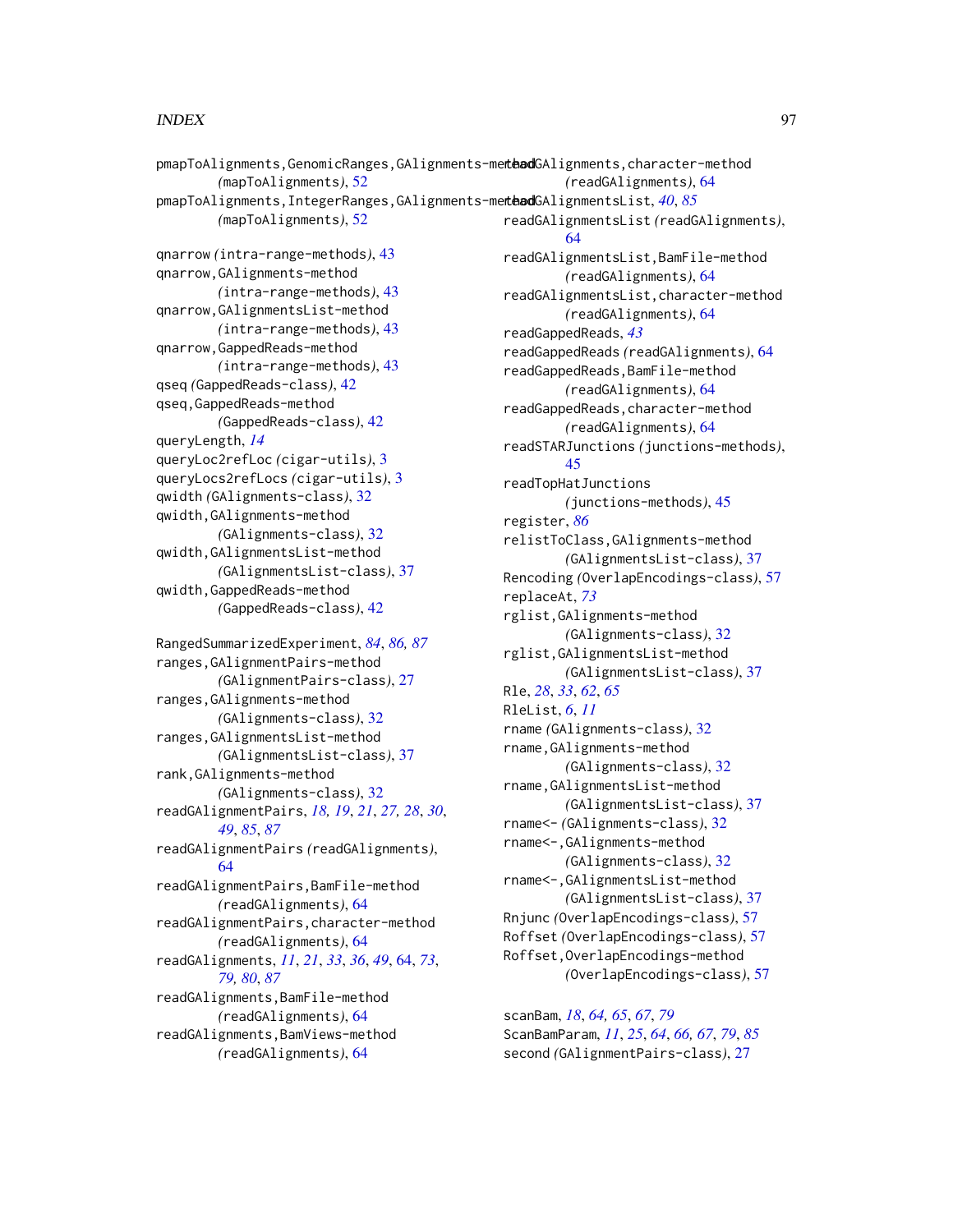second, GAlignmentPairs-method *(*GAlignmentPairs-class*)*, [27](#page-26-1) selectEncodingWithCompatibleStrand *(*encodeOverlaps-methods*)*, [13](#page-12-0) Seqinfo, *[28](#page-27-0)*, *[34](#page-33-0)*, *[38](#page-37-0)* seqinfo, *[30](#page-29-0)*, *[36](#page-35-0)*, *[40](#page-39-0)* seqinfo,GAlignmentPairs-method *(*GAlignmentPairs-class*)*, [27](#page-26-1) seqinfo,GAlignments-method *(*GAlignments-class*)*, [32](#page-31-1) seqinfo,GAlignmentsList-method *(*GAlignmentsList-class*)*, [37](#page-36-1) seqinfo<-,GAlignmentPairs-method *(*GAlignmentPairs-class*)*, [27](#page-26-1) seqinfo<-,GAlignments-method *(*GAlignments-class*)*, [32](#page-31-1) seqinfo<-,GAlignmentsList-method *(*GAlignmentsList-class*)*, [37](#page-36-1) seqlevels, *[28](#page-27-0)*, *[34](#page-33-0)* seqlevelsInUse,GAlignmentPairs-method *(*GAlignmentPairs-class*)*, [27](#page-26-1) seqnames,GAlignmentPairs-method *(*GAlignmentPairs-class*)*, [27](#page-26-1) seqnames, GAlignments-method *(*GAlignments-class*)*, [32](#page-31-1) seqnames,GAlignmentsList-method *(*GAlignmentsList-class*)*, [37](#page-36-1) seqnames<-,GAlignments-method *(*GAlignments-class*)*, [32](#page-31-1) seqnames<-,GAlignmentsList-method *(*GAlignmentsList-class*)*, [37](#page-36-1) sequenceLayer, *[6](#page-5-0)*, [71,](#page-70-1) *[79,](#page-78-0) [80](#page-79-0)* setops-methods, [77,](#page-76-2) *[78](#page-77-1)* show,GAlignmentPairs-method *(*GAlignmentPairs-class*)*, [27](#page-26-1) show,GAlignments-method *(*GAlignments-class*)*, [32](#page-31-1) show,GAlignmentsList-method *(*GAlignmentsList-class*)*, [37](#page-36-1) show,OverlapEncodings-method *(*OverlapEncodings-class*)*, [57](#page-56-0) SimpleIRangesList, *[6](#page-5-0)* SimpleList, *[65](#page-64-0)* solveUserSEW, *[5](#page-4-0)*, *[44](#page-43-0)* sort,GAlignments-method *(*GAlignments-class*)*, [32](#page-31-1) stackStrings, *[79,](#page-78-0) [80](#page-79-0)* stackStringsFromBam, *[73](#page-72-0)*, [78](#page-77-1)

stackStringsFromGAlignments, *[62](#page-61-0)* stackStringsFromGAlignments *(*stackStringsFromBam*)*, [78](#page-77-1) start,GAlignments-method *(*GAlignments-class*)*, [32](#page-31-1) strand,GAlignmentPairs-method *(*GAlignmentPairs-class*)*, [27](#page-26-1) strand,GAlignments-method *(*GAlignments-class*)*, [32](#page-31-1) strand,GAlignmentsList-method *(*GAlignmentsList-class*)*, [37](#page-36-1) strand<-,GAlignments,ANY-method *(*GAlignments-class*)*, [32](#page-31-1) strand<-,GAlignmentsList,character-method *(*GAlignmentsList-class*)*, [37](#page-36-1) strand<-,GAlignmentsList-method *(*GAlignmentsList-class*)*, [37](#page-36-1) strandMode, *[18](#page-17-0)*, *[65](#page-64-0)* strandMode *(*GAlignmentPairs-class*)*, [27](#page-26-1) strandMode,GAlignmentPairs-method *(*GAlignmentPairs-class*)*, [27](#page-26-1) strandMode<- *(*GAlignmentPairs-class*)*, [27](#page-26-1) strandMode<-,GAlignmentPairs-method *(*GAlignmentPairs-class*)*, [27](#page-26-1) subjectLength, *[14](#page-13-0)* summarizeJunctions *(*junctions-methods*)*, [45](#page-44-0) summarizeOverlaps, *[25](#page-24-0)* summarizeOverlaps *(*summarizeOverlaps-methods*)*, [82](#page-81-0) summarizeOverlaps,BamViews,missing-method *(*summarizeOverlaps-methods*)*, [82](#page-81-0) summarizeOverlaps,GRanges,BamFile-method *(*summarizeOverlaps-methods*)*, [82](#page-81-0) summarizeOverlaps,GRanges,BamFileList-method *(*summarizeOverlaps-methods*)*, [82](#page-81-0) summarizeOverlaps,GRanges,character-method *(*summarizeOverlaps-methods*)*, [82](#page-81-0) summarizeOverlaps,GRanges,GAlignmentPairs-method *(*summarizeOverlaps-methods*)*, [82](#page-81-0) summarizeOverlaps,GRanges,GAlignments-method *(*summarizeOverlaps-methods*)*, [82](#page-81-0) summarizeOverlaps,GRanges,GAlignmentsList-method *(*summarizeOverlaps-methods*)*, [82](#page-81-0) summarizeOverlaps,GRanges,GRanges-method *(*summarizeOverlaps-methods*)*, [82](#page-81-0) summarizeOverlaps,GRanges,GRangesList-method *(*summarizeOverlaps-methods*)*, [82](#page-81-0)